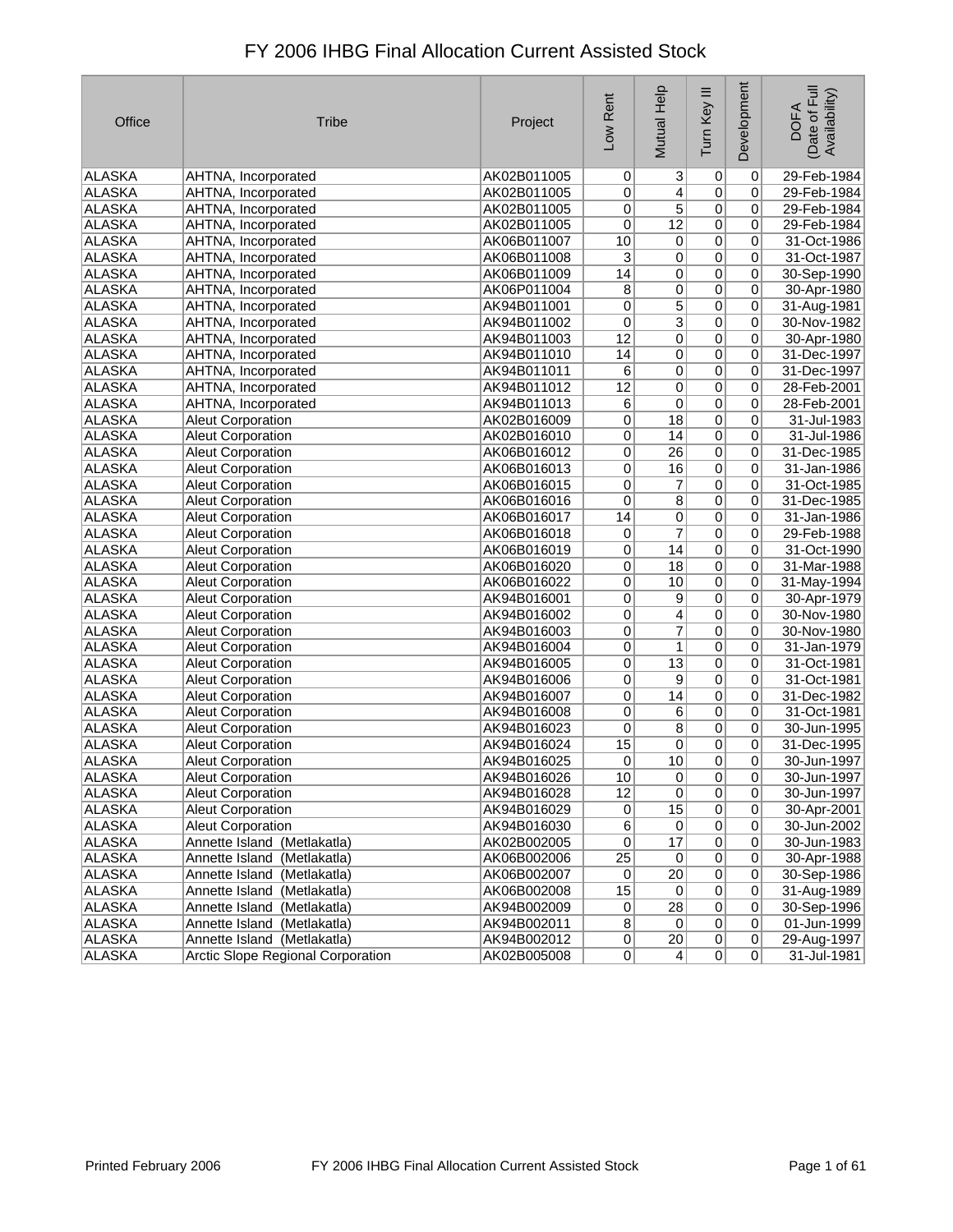| Office        | <b>Tribe</b>                             | Project     | Low Rent        | Mutual Help             | Tum Key III     | Development    | Date of Full<br>Availability)<br><b>DOFA</b> |
|---------------|------------------------------------------|-------------|-----------------|-------------------------|-----------------|----------------|----------------------------------------------|
| ALASKA        | Arctic Slope Regional Corporation        | AK02B005009 | $\overline{0}$  | $\vert 4 \vert$         | 0               | 0              | 31-Jul-1981                                  |
| ALASKA        | Arctic Slope Regional Corporation        | AK02B005010 | 0               | 6                       | $\overline{0}$  | 0              | 31-Jul-1981                                  |
| ALASKA        | Arctic Slope Regional Corporation        | AK02B005011 | 0               | $\overline{2}$          | $\pmb{0}$       | 0              | 31-Jul-1981                                  |
| <b>ALASKA</b> | <b>Arctic Slope Regional Corporation</b> | AK02B005012 | 0               | $\overline{3}$          | $\overline{0}$  | 0              | 31-Dec-1983                                  |
| ALASKA        | Arctic Slope Regional Corporation        | AK02B005013 | 0               | $\overline{15}$         | $\overline{0}$  | 0              | 31-Dec-1983                                  |
| <b>ALASKA</b> | Arctic Slope Regional Corporation        | AK06B005001 | 71              | $\vert 0 \vert$         | $\overline{0}$  | 0              | 01-Feb-1978                                  |
| ALASKA        | Arctic Slope Regional Corporation        | AK06B005014 | 0               | $\overline{18}$         | $\pmb{0}$       | 0              | 30-Jun-1984                                  |
| <b>ALASKA</b> | Arctic Slope Regional Corporation        | AK06B005015 | 0               | $\overline{5}$          | $\overline{0}$  | 0              | 30-Jun-1984                                  |
| <b>ALASKA</b> | Arctic Slope Regional Corporation        | AK06B005016 | 0               | 10                      | $\overline{0}$  | 0              | 30-Jun-1984                                  |
| <b>ALASKA</b> | Arctic Slope Regional Corporation        | AK06B005017 | 0               | 5                       | $\overline{0}$  | 0              | 30-Jun-1984                                  |
| ALASKA        | Arctic Slope Regional Corporation        | AK06B005018 | 0               | $\overline{6}$          | 0               | 0              | 31-Dec-1984                                  |
| ALASKA        | Arctic Slope Regional Corporation        | AK06B005019 | $\overline{0}$  | $\overline{12}$         | $\overline{0}$  | 0              | 31-Dec-1984                                  |
| <b>ALASKA</b> | Arctic Slope Regional Corporation        | AK06B005021 | 0               | $\overline{6}$          | $\overline{0}$  | 0              | 31-Dec-1984                                  |
| <b>ALASKA</b> | <b>Arctic Slope Regional Corporation</b> | AK06B005023 | 0               | $\overline{3}$          | $\overline{0}$  | 0              | 31-Dec-1985                                  |
| ALASKA        | Arctic Slope Regional Corporation        | AK06B005024 | 0               | $\overline{4}$          | 0               | 0              | 31-Dec-1985                                  |
| ALASKA        | Arctic Slope Regional Corporation        | AK06B005025 | $\overline{0}$  | $\overline{15}$         | $\overline{0}$  | 0              | 31-Dec-1985                                  |
| <b>ALASKA</b> | Arctic Slope Regional Corporation        | AK06B005026 | 0               | 10                      | $\overline{0}$  | 0              | 31-Mar-1986                                  |
| ALASKA        | Arctic Slope Regional Corporation        | AK06B005027 | 0               | $\overline{3}$          | $\overline{0}$  | 0              | 31-Dec-1985                                  |
| ALASKA        | Arctic Slope Regional Corporation        | AK06B005028 | 0               | $\overline{\mathbf{7}}$ | $\overline{0}$  | 0              | 30-Sep-1986                                  |
| <b>ALASKA</b> | Arctic Slope Regional Corporation        | AK06B005029 | 0               | 4                       | $\overline{0}$  | 0              | 31-Dec-1985                                  |
| <b>ALASKA</b> | <b>Arctic Slope Regional Corporation</b> | AK06B005030 | 0               | 10                      | $\overline{0}$  | 0              | 30-Jul-1992                                  |
| ALASKA        | Arctic Slope Regional Corporation        | AK06B005031 | 0               | 5                       | $\overline{0}$  | 0              | 30-Nov-1988                                  |
| ALASKA        | Arctic Slope Regional Corporation        | AK06B005033 | 0               | $\overline{4}$          | $\overline{0}$  | 0              | 30-Sep-1987                                  |
| <b>ALASKA</b> | Arctic Slope Regional Corporation        | AK06B005034 | 0               | $\overline{6}$          | $\overline{0}$  | 0              | 31-Jul-1991                                  |
| <b>ALASKA</b> | Arctic Slope Regional Corporation        | AK06B005036 | 0               | $\vert 4 \vert$         | $\overline{0}$  | 0              | 30-Jul-1992                                  |
| <b>ALASKA</b> | Arctic Slope Regional Corporation        | AK94B005002 | 0               | 1                       | $\overline{0}$  | 0              | 30-Sep-1979                                  |
| ALASKA        | <b>Arctic Slope Regional Corporation</b> | AK94B005003 | 0               | $\overline{7}$          | $\overline{0}$  | 0              | 30-Apr-1981                                  |
| ALASKA        | Arctic Slope Regional Corporation        | AK94B005004 | 0               | $\overline{3}$          | $\overline{0}$  | 0              | 30-Sep-1979                                  |
| <b>ALASKA</b> | Arctic Slope Regional Corporation        | AK94B005005 | 0               | 1                       | $\overline{0}$  | 0              | 30-Sep-1979                                  |
| ALASKA        | Arctic Slope Regional Corporation        | AK94B005006 | 0               | 4                       | $\pmb{0}$       | 0              | 30-Sep-1979                                  |
| <b>ALASKA</b> | Arctic Slope Regional Corporation        | AK94B005007 | 0               | $\overline{2}$          | $\overline{0}$  | 0              | 31-Mar-1980                                  |
| <b>ALASKA</b> | Arctic Slope Regional Corporation        | AK94B005037 | 0               | $\overline{20}$         | $\overline{0}$  | 0              | 31-Jul-1997                                  |
| <b>ALASKA</b> | Arctic Slope Regional Corporation        | AK94B005038 | 0               | 17                      | $\overline{0}$  | $\overline{2}$ | 31-Mar-1999                                  |
| ALASKA        | Arctic Slope Regional Corporation        | AK94B005039 | 19              | $\pmb{0}$               | $\overline{0}$  | 0              | 31-Jan-2000                                  |
| ALASKA        | Arctic Slope Regional Corporation        | AK94B005040 | 17              | $\overline{0}$          | $\overline{0}$  | 0              | 31-Jan-2000                                  |
| ALASKA        | Arctic Slope Regional Corporation        | AK94B005041 | 0               | 17                      | 0               | 0              | 31-Mar-1999                                  |
| ALASKA        | <b>Arctic Slope Regional Corporation</b> | AK94B005042 | 0               | 2                       | 0               | 0              | 31-Dec-2002                                  |
| ALASKA        | Arctic Slope Regional Corporation        | AK94B005042 | 0               | $\mathbf{Z}$            | $\vert 0 \vert$ | 0              | 31-Dec-2002                                  |
| <b>ALASKA</b> | Arctic Slope Regional Corporation        | AK94B005042 | $\overline{0}$  | $\overline{2}$          | $\overline{0}$  | 0              | 31-Dec-2002                                  |
| ALASKA        | Arctic Slope Regional Corporation        | AK94B005042 | $\overline{0}$  | $\overline{2}$          | $\overline{0}$  | 0              | 31-Dec-2002                                  |
| ALASKA        | Arctic Slope Regional Corporation        | AK94B005042 | $\vert 0 \vert$ | $\overline{2}$          | $\pmb{0}$       | 0              | 31-Dec-2002                                  |
| ALASKA        | Arctic Slope Regional Corporation        | AK94B005042 | $\mathsf{o}$    | $\overline{3}$          | $\pmb{0}$       | 0              | 31-Dec-2002                                  |
| ALASKA        | Arctic Slope Regional Corporation        | AK94B005042 | $\mathsf{o}$    | $\overline{3}$          | $\overline{0}$  | 0              | 31-Dec-2002                                  |
| ALASKA        | <b>Baranof Island Housing Authority</b>  | AK06B017001 | $\mathsf{o}$    | 16                      | $\overline{0}$  | 0              | 30-Sep-1987                                  |
| <b>ALASKA</b> | Baranof Island Housing Authority         | AK06B017002 | $\overline{0}$  | $\overline{9}$          | $\pmb{0}$       | 0              | 31-May-1989                                  |
| ALASKA        | Baranof Island Housing Authority         | AK94B017003 | 20 <sup>°</sup> | $\overline{0}$          | $\overline{0}$  | 0              | 30-Jun-1996                                  |
| ALASKA        | <b>Baranof Island Housing Authority</b>  | AK94B017004 | $\overline{0}$  | $\overline{25}$         | $\overline{0}$  | 0              | 30-Jun-1996                                  |
| ALASKA        | Baranof Island Housing Authority         | AK94B017005 | $\overline{0}$  | $\vert 4 \vert$         | $\overline{0}$  | 0              | 01-Sep-1999                                  |
| ALASKA        | <b>Baranof Island Housing Authority</b>  | AK94B017005 | 0               | 1                       | 0               | 0              | 01-Mar-2000                                  |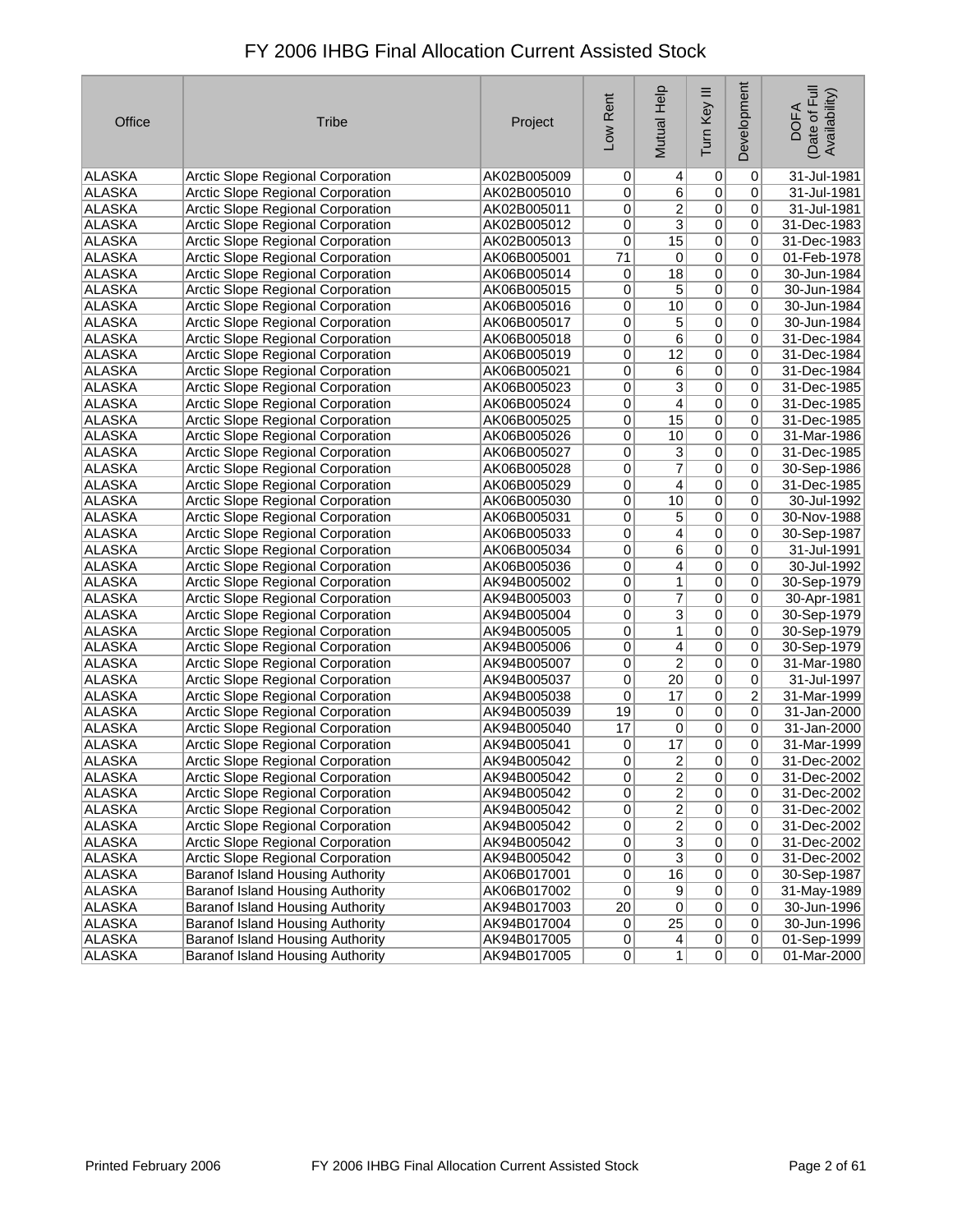| Office        | <b>Tribe</b>                               | Project     | Low Rent        | Mutual Help     | Tum Key III    | Development     | Date of Full<br>Availability)<br><b>DOFA</b> |
|---------------|--------------------------------------------|-------------|-----------------|-----------------|----------------|-----------------|----------------------------------------------|
| ALASKA        | Baranof Island Housing Authority           | AK94B017005 | 0               | $\vert 4 \vert$ | 0              | 0               | 01-Aug-2000                                  |
| ALASKA        | Baranof Island Housing Authority           | AK94B017005 | 0               | $\overline{8}$  | 0              | 0               | 07-Nov-2001                                  |
| <b>ALASKA</b> | Baranof Island Housing Authority           | AK94B017005 | 0               | 1               | 0              | 0               | 31-Dec-2001                                  |
| <b>ALASKA</b> | Bering Straits Regional Corporation        | AK02B008018 | $\overline{0}$  | 15              | 0              | 0               | 30-Sep-1982                                  |
| <b>ALASKA</b> | <b>Bering Straits Regional Corporation</b> | AK02B008019 | 0               | 18              | 0              | 0               | 31-Jan-1983                                  |
| <b>ALASKA</b> | <b>Bering Straits Regional Corporation</b> | AK02B008021 | 0               | 14              | 0              | 0               | 30-Sep-1982                                  |
| <b>ALASKA</b> | Bering Straits Regional Corporation        | AK02B008022 | 0               | 16              | 0              | 0               | 31-Oct-1982                                  |
| <b>ALASKA</b> | Bering Straits Regional Corporation        | AK06B008023 | $\overline{0}$  | 15              | $\overline{0}$ | 0               | 28-Feb-1991                                  |
| ALASKA        | <b>Bering Straits Regional Corporation</b> | AK06B008024 | 0               | $\overline{20}$ | 0              | 0               | 30-Nov-1988                                  |
| ALASKA        | <b>Bering Straits Regional Corporation</b> | AK06B008028 | 0               | 13              | 0              | 0               | 29-Feb-1992                                  |
| ALASKA        | <b>Bering Straits Regional Corporation</b> | AK06B008029 | 0               | 20              | 0              | 0               | 31-Dec-1992                                  |
| <b>ALASKA</b> | Bering Straits Regional Corporation        | AK06B008030 | 0               | 15              | 0              | 0               | 31-Mar-1991                                  |
| ALASKA        | Bering Straits Regional Corporation        | AK06B008031 | 0               | 10              | $\overline{0}$ | 0               | 31-Mar-1991                                  |
| <b>ALASKA</b> | Bering Straits Regional Corporation        | AK06B008032 | 0               | 10              | $\overline{0}$ | 0               | 28-Feb-1991                                  |
| <b>ALASKA</b> | <b>Bering Straits Regional Corporation</b> | AK06P008009 | 18              | $\pmb{0}$       | 0              | 0               | 31-Mar-1978                                  |
| ALASKA        | <b>Bering Straits Regional Corporation</b> | AK94B008006 | $\overline{0}$  | $\overline{3}$  | $\overline{0}$ | 0               | 31-Mar-1977                                  |
| ALASKA        | Bering Straits Regional Corporation        | AK94B008007 | 0               | $\mathbf{1}$    | 0              | 0               | 30-Nov-1976                                  |
| ALASKA        | <b>Bering Straits Regional Corporation</b> | AK94B008008 | $\overline{0}$  | $\overline{2}$  | $\overline{0}$ | 0               | 31-Dec-1976                                  |
| <b>ALASKA</b> | <b>Bering Straits Regional Corporation</b> | AK94B008014 | $\overline{0}$  | $\overline{20}$ | $\overline{0}$ | 0               | 30-Sep-1980                                  |
| <b>ALASKA</b> | Bering Straits Regional Corporation        | AK94B008015 | 0               | $\overline{25}$ | $\overline{0}$ | 0               | 31-Oct-1980                                  |
| ALASKA        | Bering Straits Regional Corporation        | AK94B008016 | 0               | 5               | $\overline{0}$ | 0               | 30-Sep-1980                                  |
| ALASKA        | Bering Straits Regional Corporation        | AK94B008034 | 0               | 11              | $\overline{0}$ | 0               | 31-Aug-1993                                  |
| ALASKA        | Bering Straits Regional Corporation        | AK94B008035 | $\overline{0}$  | 18              | $\overline{0}$ | $\overline{0}$  | 31-Oct-1992                                  |
| ALASKA        | <b>Bering Straits Regional Corporation</b> | AK94B008036 | 0               | $\overline{23}$ | $\overline{0}$ | 0               | 30-Nov-1995                                  |
| <b>ALASKA</b> | <b>Bering Straits Regional Corporation</b> | AK94B008037 | 0               | 16              | $\overline{0}$ | 0               | 30-Nov-1995                                  |
| <b>ALASKA</b> | Bering Straits Regional Corporation        | AK94B008038 | 0               | 20 <sup>2</sup> | $\overline{0}$ | 0               | 31-Jan-1997                                  |
| <b>ALASKA</b> | Bering Straits Regional Corporation        | AK94B008039 | 0               | $\overline{20}$ | $\overline{0}$ | $\overline{0}$  | 31-Oct-1996                                  |
| <b>ALASKA</b> | Bering Straits Regional Corporation        | AK94B008040 | 0               | 20              | $\overline{0}$ | 0               | 31-Aug-1997                                  |
| ALASKA        | Bering Straits Regional Corporation        | AK94B008041 | 0               | 19              | 0              | 0               | 31-Aug-1997                                  |
| ALASKA        | Bering Straits Regional Corporation        | AK94B008042 | 28              | 0               | 0              | 0               | 31-Oct-1999                                  |
| <b>ALASKA</b> | Bering Straits Regional Corporation        | AK94B008043 | 0               | $\overline{20}$ | 0              | 0               | 31-Dec-1999                                  |
| <b>ALASKA</b> | <b>Bering Straits Regional Corporation</b> | AK94B008046 | 0               | $\overline{8}$  | 0              | 2               | 30-Sep-1999                                  |
| ALASKA        | <b>Bering Straits Regional Corporation</b> | AK94B008047 | $\overline{0}$  | $\overline{18}$ | $\overline{0}$ | $\overline{0}$  | 31-Jan-2000                                  |
| ALASKA        | <b>Bristol Bay Native Corporation</b>      | AK02B010012 | $\overline{0}$  | 1               | 0              | 0               | 31-Aug-1983                                  |
| ALASKA        | <b>Bristol Bay Native Corporation</b>      | AK02B010013 | 0               | $\mathbf{1}$    | 0              | $\overline{0}$  | 29-Feb-1984                                  |
| ALASKA        | <b>Bristol Bay Native Corporation</b>      | AK02B010013 | $\overline{0}$  | $\overline{2}$  | 0              | 0               | 29-Feb-1984                                  |
| ALASKA        | <b>Bristol Bay Native Corporation</b>      | AK02B010013 | 0               | 6               | 0              | 0               | 29-Feb-1984                                  |
| ALASKA        | <b>Bristol Bay Native Corporation</b>      | AK02P010011 | 15              | 0               | $\sigma$       | 0               | 31-Dec-1982                                  |
| <b>ALASKA</b> | <b>Bristol Bay Native Corporation</b>      | AK06B010018 | 0               | $\overline{2}$  | 0              | $\vert 0 \vert$ | 29-Nov-1985                                  |
| ALASKA        | <b>Bristol Bay Native Corporation</b>      | AK06B010020 | $\overline{0}$  | 17              | 0              | $\overline{0}$  | 30-Jun-1988                                  |
| ALASKA        | <b>Bristol Bay Native Corporation</b>      | AK06B010022 | $\overline{0}$  | $\vert 4 \vert$ | 0              | $\overline{0}$  | 30-Sep-1986                                  |
| ALASKA        | <b>Bristol Bay Native Corporation</b>      | AK06B010023 | 15              | $\overline{0}$  | 0              | $\overline{0}$  | 31-May-1986                                  |
| ALASKA        | <b>Bristol Bay Native Corporation</b>      | AK06B010024 | 0               | 18              | 0              | $\overline{0}$  | 31-Dec-1992                                  |
| ALASKA        | <b>Bristol Bay Native Corporation</b>      | AK06B010025 | $\overline{0}$  | 11              | $\overline{0}$ | $\overline{0}$  | 30-Nov-1988                                  |
| <b>ALASKA</b> | <b>Bristol Bay Native Corporation</b>      | AK06B010026 | $\vert 0 \vert$ | 11              | $\overline{0}$ | $\overline{0}$  | 30-Jan-1990                                  |
| ALASKA        | <b>Bristol Bay Native Corporation</b>      | AK06B010027 | 0               | 11              | $\overline{0}$ | $\overline{0}$  | 30-Nov-1989                                  |
| ALASKA        | <b>Bristol Bay Native Corporation</b>      | AK06B010028 | 0               | $\overline{7}$  | $\overline{0}$ | 0               | 30-Dec-1995                                  |
| ALASKA        | <b>Bristol Bay Native Corporation</b>      | AK06B010029 | 0               | 20 <sub>2</sub> | $\overline{0}$ | $\overline{0}$  | 30-Nov-1995                                  |
| ALASKA        | <b>Bristol Bay Native Corporation</b>      | AK06B010030 | 0               | 16              | 0              | 0               | 30-Jun-1995                                  |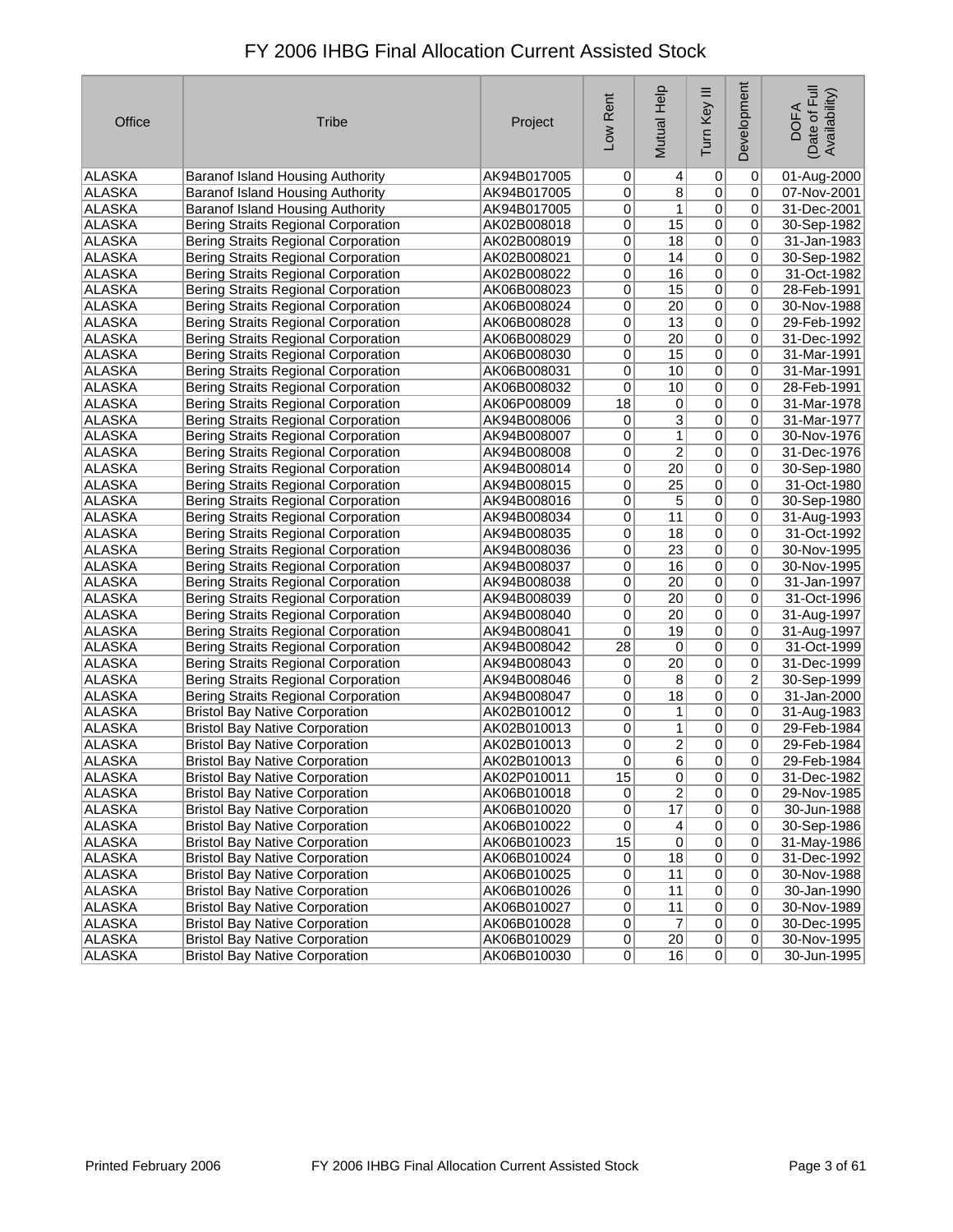| Office        | <b>Tribe</b>                          | Project     | Low Rent       | Mutual Help      | Tum Key III     | Development    | Date of Full<br>Availability)<br><b>DOFA</b> |
|---------------|---------------------------------------|-------------|----------------|------------------|-----------------|----------------|----------------------------------------------|
| ALASKA        | <b>Bristol Bay Native Corporation</b> | AK06B010033 | 0              | 5                | 0               | 0              | 31-Dec-1992                                  |
| ALASKA        | <b>Bristol Bay Native Corporation</b> | AK06B010034 | 0              | 14               | $\overline{0}$  | 0              | 31-Dec-1992                                  |
| <b>ALASKA</b> | <b>Bristol Bay Native Corporation</b> | AK94B010003 | 0              | 5                | $\pmb{0}$       | 0              | 30-Sep-1979                                  |
| <b>ALASKA</b> | <b>Bristol Bay Native Corporation</b> | AK94B010004 | 0              | 5                | $\overline{0}$  | 0              | 31-Oct-1979                                  |
| <b>ALASKA</b> | <b>Bristol Bay Native Corporation</b> | AK94B010006 | 0              | $\overline{5}$   | $\overline{0}$  | 0              | 30-Sep-1979                                  |
| <b>ALASKA</b> | <b>Bristol Bay Native Corporation</b> | AK94B010007 | 0              | $\overline{3}$   | $\overline{0}$  | 0              | 31-Aug-1983                                  |
| <b>ALASKA</b> | <b>Bristol Bay Native Corporation</b> | AK94B010008 | 0              | 1                | $\mathbf 0$     | 0              | 31-Mar-1981                                  |
| <b>ALASKA</b> | <b>Bristol Bay Native Corporation</b> | AK94B010009 | $\overline{0}$ | 1                | $\overline{0}$  | $\overline{0}$ | 31-Aug-1983                                  |
| <b>ALASKA</b> | <b>Bristol Bay Native Corporation</b> | AK94B010035 | $\overline{0}$ | $\overline{13}$  | $\overline{0}$  | 0              | 30-Nov-1995                                  |
| <b>ALASKA</b> | <b>Bristol Bay Native Corporation</b> | AK94B010037 | 0              | $\overline{8}$   | $\overline{0}$  | 0              | 31-Mar-1998                                  |
| <b>ALASKA</b> | <b>Bristol Bay Native Corporation</b> | AK94B010038 | $\overline{4}$ | 0                | $\overline{0}$  | 0              | 31-May-1998                                  |
| ALASKA        | <b>Bristol Bay Native Corporation</b> | AK94B010039 | $\overline{4}$ | $\overline{0}$   | $\overline{0}$  | 0              | 31-Mar-1998                                  |
| <b>ALASKA</b> | <b>Bristol Bay Native Corporation</b> | AK94B010040 | 0              | $\vert 4 \vert$  | $\overline{0}$  | 0              | 31-Mar-1998                                  |
| <b>ALASKA</b> | <b>Bristol Bay Native Corporation</b> | AK94B010041 | 8              | 0                | $\overline{0}$  | 0              | 31-Dec-1998                                  |
| <b>ALASKA</b> | <b>Bristol Bay Native Corporation</b> | AK94B010042 | 0              | 16               | $\overline{0}$  | 0              | 31-Mar-1998                                  |
| ALASKA        | <b>Bristol Bay Native Corporation</b> | AK94B010043 | $\mathbf 0$    | 19               | $\overline{0}$  | 0              | 01-Jan-2000                                  |
| <b>ALASKA</b> | <b>Bristol Bay Native Corporation</b> | AK94B010044 | $\overline{6}$ | $\overline{0}$   | $\overline{0}$  | 0              | 01-Jan-2000                                  |
| ALASKA        | Calista Corporation                   | AK02B009010 | 0              | 1                | $\overline{0}$  | 0              | 31-Oct-1981                                  |
| <b>ALASKA</b> | Calista Corporation                   | AK02B009011 | 0              | $\overline{26}$  | $\overline{0}$  | 0              | 31-Aug-1983                                  |
| <b>ALASKA</b> | Calista Corporation                   | AK02B009012 | 0              | 1                | $\overline{0}$  | 0              | 31-Oct-1981                                  |
| <b>ALASKA</b> | Calista Corporation                   | AK02B009015 | 0              | 1                | $\overline{0}$  | 0              | 30-Sep-1981                                  |
| ALASKA        | Calista Corporation                   | AK02B009016 | 0              | 4                | $\overline{0}$  | 0              | 31-Oct-1981                                  |
| ALASKA        | Calista Corporation                   | AK02B009017 | 0              | $\overline{24}$  | $\overline{0}$  | 0              | 30-Sep-1984                                  |
| <b>ALASKA</b> | Calista Corporation                   | AK02B009019 | $\overline{0}$ | $\overline{7}$   | $\overline{0}$  | 0              | 30-Sep-1981                                  |
| <b>ALASKA</b> | Calista Corporation                   | AK02B009020 | 0              | 11               | $\overline{0}$  | 0              | 31-Oct-1986                                  |
| <b>ALASKA</b> | Calista Corporation                   | AK02B009024 | 0              | $\overline{9}$   | $\overline{0}$  | 0              | 31-Oct-1986                                  |
| <b>ALASKA</b> | <b>Calista Corporation</b>            | AK02B009025 | 0              | $\overline{20}$  | $\overline{0}$  | 0              | 31-Oct-1983                                  |
| <b>ALASKA</b> | <b>Calista Corporation</b>            | AK02B009026 | 0              | 15               | $\overline{0}$  | 0              | 31-Oct-1984                                  |
| <b>ALASKA</b> | Calista Corporation                   | AK02B009028 | 0              | $\overline{9}$   | $\overline{0}$  | 0              | 30-Apr-1984                                  |
| ALASKA        | Calista Corporation                   | AK02B009029 | 0              | $\overline{25}$  | $\pmb{0}$       | 0              | 30-May-1985                                  |
| ALASKA        | Calista Corporation                   | AK02B009030 | 0              | $\overline{22}$  | $\overline{0}$  | 0              | 30-May-1984                                  |
| ALASKA        | <b>Calista Corporation</b>            | AK02B009031 | 0              | $\overline{24}$  | $\overline{0}$  | 0              | 30-Nov-1986                                  |
| <b>ALASKA</b> | <b>Calista Corporation</b>            | AK02B009033 | 0              | $\overline{3}$   | $\overline{0}$  | 0              | 31-Oct-1981                                  |
| ALASKA        | <b>Calista Corporation</b>            | AK02B009034 | 0              | $\overline{2}$   | $\overline{0}$  | 0              | 31-Oct-1981                                  |
| ALASKA        | <b>Calista Corporation</b>            | AK02B009035 | 0              | $\overline{2}$   | $\overline{0}$  | 0              | 30-Sep-1981                                  |
| ALASKA        | Calista Corporation                   | AK02B009037 | 0              | $\overline{3}$   | $\mathbf 0$     | 0              | 31-Oct-1981                                  |
| ALASKA        | Calista Corporation                   | AK02B009038 | 0              | $\overline{3}$   | 0               | 0              | 30-Sep-1981                                  |
| ALASKA        | Calista Corporation                   | AK02B009039 | 0              | 5 <sup>1</sup>   | $\vert 0 \vert$ | 0              | 31-Mar-1982                                  |
| <b>ALASKA</b> | Calista Corporation                   | AK02B009040 | $\overline{0}$ | $\overline{12}$  | $\overline{0}$  | 0              | 30-Apr-1982                                  |
| ALASKA        | Calista Corporation                   | AK02B009041 | 0              | $\boldsymbol{2}$ | $\overline{0}$  | 0              | 30-Apr-1982                                  |
| ALASKA        | Calista Corporation                   | AK02B009043 | 0              | 11               | $\pmb{0}$       | 0              | 31-Aug-1983                                  |
| ALASKA        | Calista Corporation                   | AK06B009042 | $\overline{0}$ | 15               | $\pmb{0}$       | 0              | 31-Oct-1986                                  |
| ALASKA        | Calista Corporation                   | AK06B009044 | 0              | $\overline{23}$  | $\overline{0}$  | $\pmb{0}$      | 30-Nov-1986                                  |
| ALASKA        | <b>Calista Corporation</b>            | AK06B009045 | 0              | 14               | $\overline{0}$  | 0              | 30-Nov-1986                                  |
| <b>ALASKA</b> | Calista Corporation                   | AK06B009046 | 0              | 17               | $\overline{0}$  | 0              | 30-Nov-1986                                  |
| ALASKA        | Calista Corporation                   | AK06B009047 | $\overline{0}$ | 25               | $\overline{0}$  | 0              | 31-Dec-1983                                  |
| ALASKA        | Calista Corporation                   | AK06B009054 | $\overline{0}$ | 11               | $\overline{0}$  | 0              | 31-Oct-1984                                  |
| ALASKA        | Calista Corporation                   | AK06B009056 | $\overline{0}$ | $\overline{6}$   | $\overline{0}$  | $\overline{0}$ | 31-Oct-1986                                  |
| <b>ALASKA</b> | <b>Calista Corporation</b>            | AK06B009059 | 0              | 13               | 0               | 0              | 30-Dec-1987                                  |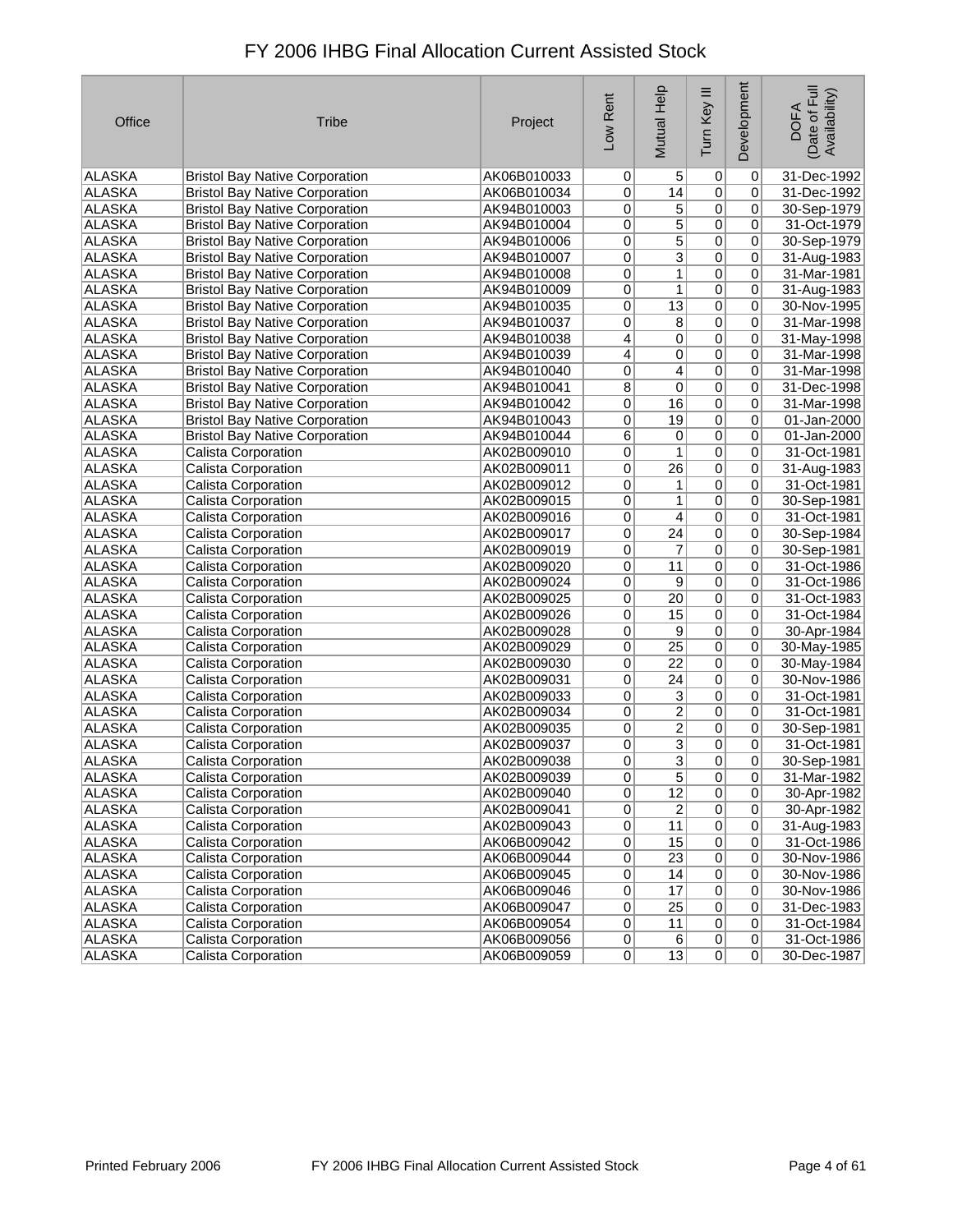| Office        | <b>Tribe</b>               | Project     | Low Rent        | <b>Mutual Help</b> | Tum Key III    | Development     | Date of Full<br>Availability)<br><b>DOFA</b> |
|---------------|----------------------------|-------------|-----------------|--------------------|----------------|-----------------|----------------------------------------------|
| ALASKA        | Calista Corporation        | AK06B009060 | $\Omega$        | 15                 | 0              | $\vert 0 \vert$ | 30-Dec-1987                                  |
| ALASKA        | Calista Corporation        | AK06B009062 | 0               | $\overline{25}$    | $\overline{0}$ | 0               | 28-Feb-1989                                  |
| <b>ALASKA</b> | Calista Corporation        | AK06B009063 | 0               | 21                 | 0              | 0               | 31-Dec-1988                                  |
| ALASKA        | Calista Corporation        | AK06B009064 | 0               | 16                 | 0              | 0               | 28-Feb-1989                                  |
| <b>ALASKA</b> | <b>Calista Corporation</b> | AK06B009065 | $\overline{0}$  | 16                 | 0              | 0               | 31-May-1989                                  |
| <b>ALASKA</b> | Calista Corporation        | AK06B009067 | 0               | $\overline{5}$     | $\overline{0}$ | 0               | 28-Feb-1989                                  |
| <b>ALASKA</b> | Calista Corporation        | AK06B009068 | 0               | 15                 | 0              | 0               | 31-Aug-1991                                  |
| <b>ALASKA</b> | Calista Corporation        | AK06B009069 | $\overline{12}$ | $\overline{0}$     | 0              | $\overline{0}$  | 30-Nov-1992                                  |
| <b>ALASKA</b> | Calista Corporation        | AK06B009070 | 0               | $\overline{24}$    | $\overline{0}$ | 0               | 31-Mar-1991                                  |
| <b>ALASKA</b> | Calista Corporation        | AK06B009072 | 0               | $\overline{22}$    | $\overline{0}$ | 0               | 31-Jul-1994                                  |
| <b>ALASKA</b> | Calista Corporation        | AK06B009073 | 0               | 7                  | $\overline{0}$ | 0               | 31-Jan-1994                                  |
| ALASKA        | Calista Corporation        | AK06B009074 | $\overline{0}$  | 6                  | $\overline{0}$ | $\overline{0}$  | 31-Mar-1991                                  |
| <b>ALASKA</b> | Calista Corporation        | AK06B009075 | 0               | $\overline{9}$     | $\overline{0}$ | 0               | 31-Jan-1992                                  |
| <b>ALASKA</b> | <b>Calista Corporation</b> | AK06B009076 | 0               | $\overline{20}$    | $\overline{0}$ | 0               | 31-Jul-1991                                  |
| ALASKA        | Calista Corporation        | AK06P00961  | 20              | $\pmb{0}$          | $\overline{0}$ | 0               | 31-Oct-1988                                  |
| ALASKA        | Calista Corporation        | AK94B009004 | 0               | $\overline{2}$     | $\overline{0}$ | $\overline{0}$  | 31-Mar-1979                                  |
| <b>ALASKA</b> | Calista Corporation        | AK94B009005 | 0               | $\overline{5}$     | $\overline{0}$ | 0               | 28-Feb-1979                                  |
| <b>ALASKA</b> | Calista Corporation        | AK94B009006 | 0               | $\overline{2}$     | $\overline{0}$ | 0               | 31-Dec-1978                                  |
| <b>ALASKA</b> | Calista Corporation        | AK94B009007 | 0               | $\overline{3}$     | $\overline{0}$ | 0               | 31-Jan-1980                                  |
| <b>ALASKA</b> | <b>Calista Corporation</b> | AK94B009008 | $\overline{0}$  | 1                  | $\overline{0}$ | $\overline{0}$  | 30-Apr-1980                                  |
| <b>ALASKA</b> | Calista Corporation        | AK94B009009 | 0               | 1                  | 0              | 0               | 31-Mar-1980                                  |
| <b>ALASKA</b> | Calista Corporation        | AK94B009018 | 0               | $\overline{3}$     | 0              | 0               | 31-Oct-1981                                  |
| <b>ALASKA</b> | Calista Corporation        | AK94B009083 | 0               | 16                 | $\overline{0}$ | 0               | 31-Dec-1992                                  |
| <b>ALASKA</b> | Calista Corporation        | AK94B009084 | 0               | $\overline{9}$     | 0              | 0               | 30-Nov-1992                                  |
| <b>ALASKA</b> | Calista Corporation        | AK94B009085 | 0               | $\overline{7}$     | $\overline{0}$ | 0               | 28-Feb-1994                                  |
| <b>ALASKA</b> | <b>Calista Corporation</b> | AK94B009086 | $\overline{0}$  | $\overline{9}$     | $\overline{0}$ | $\overline{0}$  | 28-Feb-1994                                  |
| ALASKA        | Calista Corporation        | AK94B009087 | 0               | $\overline{21}$    | 0              | 0               | 30-May-1995                                  |
| ALASKA        | Calista Corporation        | AK94B009088 | 0               | 12                 | 0              | 0               | 30-May-1995                                  |
| <b>ALASKA</b> | Calista Corporation        | AK94B009089 | 0               | 28                 | 0              | 0               | 30-Jun-1995                                  |
| <b>ALASKA</b> | Calista Corporation        | AK94B009090 | 0               | 25                 | 0              | 0               | 30-Apr-1995                                  |
| ALASKA        | Calista Corporation        | AK94B009093 | 0               | 33                 | 0              | 0               | 30-Sep-1997                                  |
| <b>ALASKA</b> | Calista Corporation        | AK94B009094 | $\overline{0}$  | 30                 | $\overline{0}$ | 0               | 31-Dec-1996                                  |
| <b>ALASKA</b> | <b>Calista Corporation</b> | AK94B009095 | $\overline{0}$  | $\overline{9}$     | $\overline{0}$ | $\overline{0}$  | 30-Jun-1997                                  |
| ALASKA        | Calista Corporation        | AK94B009096 | $\overline{0}$  | 23                 | $\overline{0}$ | $\overline{0}$  | 31-Jul-1997                                  |
| ALASKA        | Calista Corporation        | AK94B009097 | 0               | $\overline{20}$    | 0              | $\overline{0}$  | 31-Jan-1998                                  |
| <b>ALASKA</b> | Calista Corporation        | AK94B009098 | 0               | 19                 | 0              | 0               | 31-Dec-1999                                  |
| ALASKA        | Calista Corporation        | AK94B009098 | $\overline{0}$  | 5                  | 0              | 0               | 28-Feb-2003                                  |
| <b>ALASKA</b> | Calista Corporation        | AK94B009099 | 0               | 18                 | $\overline{0}$ | $\vert 0 \vert$ | 30-Nov-1999                                  |
| <b>ALASKA</b> | Calista Corporation        | AK94B009102 | $\overline{0}$  | 18                 | $\overline{0}$ | $\overline{0}$  | 31-Dec-1999                                  |
| ALASKA        | Calista Corporation        | AK94B009103 | $\overline{0}$  | 20                 | $\overline{0}$ | $\overline{0}$  | 31-Jul-2000                                  |
| ALASKA        | Chugach Alaska Corporation | AK02B015005 | $\overline{0}$  | 18                 | $\overline{0}$ | $\overline{0}$  | 31-Dec-1982                                  |
| ALASKA        | Chugach Alaska Corporation | AK02B015006 | $\overline{0}$  | 25                 | $\overline{0}$ | 0               | 30-May-1984                                  |
| ALASKA        | Chugach Alaska Corporation | AK02B015016 | $\overline{0}$  | 18                 | $\overline{0}$ | $\overline{0}$  | 30-May-1984                                  |
| ALASKA        | Chugach Alaska Corporation | AK02P015008 | $\overline{23}$ | 0                  | $\overline{0}$ | $\overline{0}$  | 31-Jan-1984                                  |
| <b>ALASKA</b> | Chugach Alaska Corporation | AK06B015007 | $\overline{0}$  | 21                 | $\overline{0}$ | $\overline{0}$  | 31-Aug-1984                                  |
| ALASKA        | Chugach Alaska Corporation | AK06B015011 | $\overline{0}$  | 19                 | $\overline{0}$ | $\overline{0}$  | 31-Oct-1986                                  |
| ALASKA        | Chugach Alaska Corporation | AK94B015003 | 0               | 20                 | $\overline{0}$ | $\overline{0}$  | 28-Feb-1983                                  |
| <b>ALASKA</b> | Chugach Alaska Corporation | AK94B015004 | 0               | 31                 | $\overline{0}$ | 0               | 31-Jan-1983                                  |
| ALASKA        | Chugach Alaska Corporation | AK94B015017 | 20              | 0                  | $\overline{0}$ | 0               | 31-Mar-1994                                  |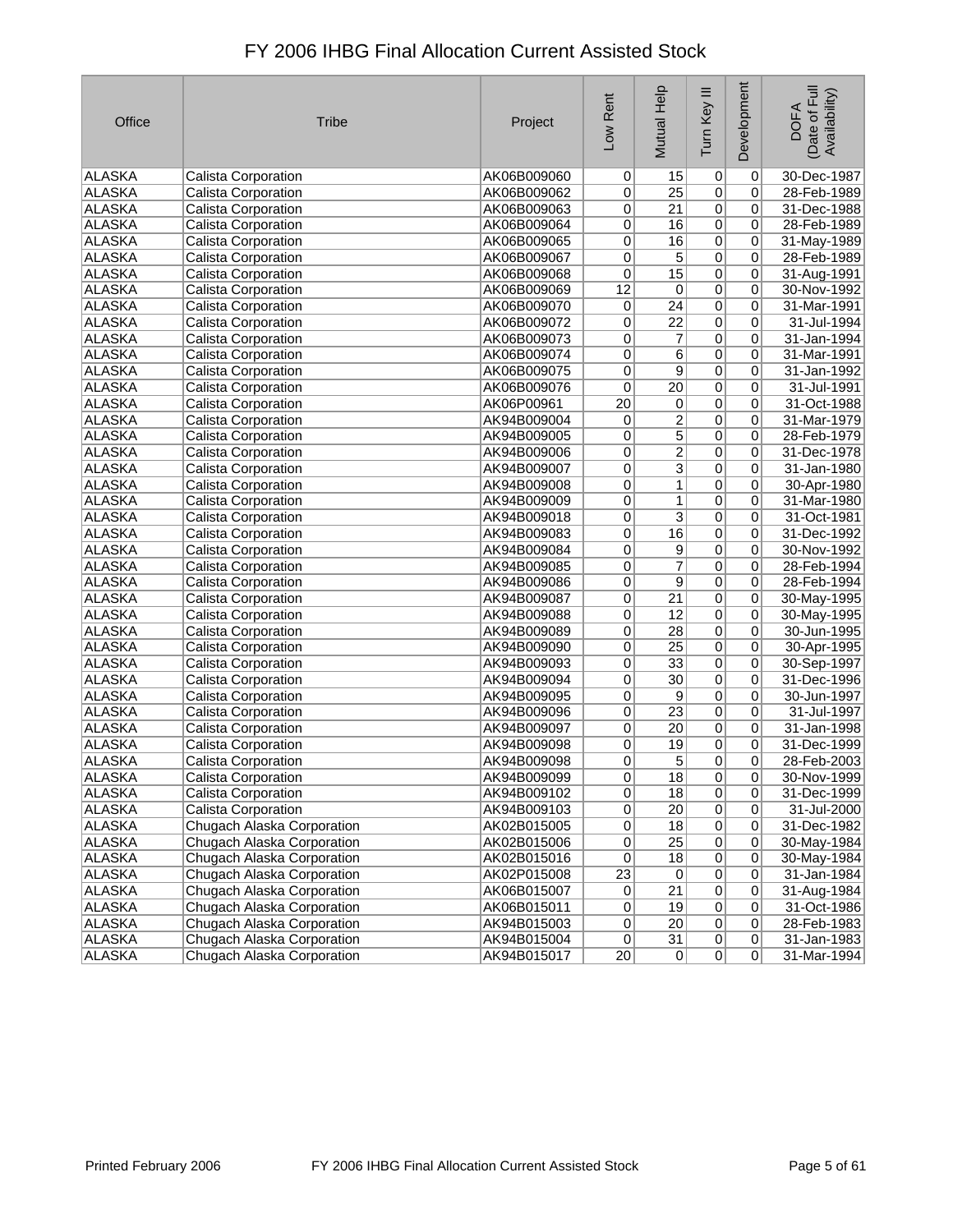| Office        | <b>Tribe</b>                                  | Project     | Low Rent        | Mutual Help     | Tum Key III    | Development    | (Date of Full<br>Availability)<br><b>DOFA</b> |
|---------------|-----------------------------------------------|-------------|-----------------|-----------------|----------------|----------------|-----------------------------------------------|
| ALASKA        | Chugach Alaska Corporation                    | AK94B015018 | $\overline{0}$  | 15              | 0              | 0              | 30-Jun-1998                                   |
| <b>ALASKA</b> | Chugach Alaska Corporation                    | AK94B015019 | 7               | 0               | $\overline{0}$ | 0              | 30-Apr-1997                                   |
| ALASKA        | Chugach Alaska Corporation                    | AK94B015020 | 19              | 0               | $\overline{0}$ | 0              | 30-Sep-1999                                   |
| ALASKA        | Chugach Alaska Corporation                    | AK94B015021 | 15              | $\overline{0}$  | $\overline{0}$ | 0              | 30-Aug-2000                                   |
| ALASKA        | Cook Inlet Native Regional Corporation        | AK02B012007 | 0               | 1               | $\overline{0}$ | 0              | 30-Apr-1980                                   |
| <b>ALASKA</b> | Cook Inlet Native Regional Corporation        | AK02B012009 | 0               | 1               | $\overline{0}$ | 0              | 30-Nov-1980                                   |
| <b>ALASKA</b> | Cook Inlet Native Regional Corporation        | AK02B012010 | 0               | $\overline{4}$  | $\overline{0}$ | 0              | 31-Jan-1981                                   |
| <b>ALASKA</b> | <b>Cook Inlet Native Regional Corporation</b> | AK02B012012 | 10              | $\overline{0}$  | $\overline{0}$ | 0              | 28-Feb-1983                                   |
| <b>ALASKA</b> | Cook Inlet Native Regional Corporation        | AK02B012012 | 24              | $\overline{0}$  | $\overline{0}$ | 0              | 28-Feb-1983                                   |
| <b>ALASKA</b> | Cook Inlet Native Regional Corporation        | AK02B012013 | 60              | 0               | $\overline{0}$ | 0              | 30-Jun-1984                                   |
| ALASKA        | Cook Inlet Native Regional Corporation        | AK06B012017 | 60              | $\overline{0}$  | $\overline{0}$ | 0              | 31-Oct-1984                                   |
| <b>ALASKA</b> | Cook Inlet Native Regional Corporation        | AK06B012019 | 0               | $\overline{2}$  | $\overline{0}$ | 0              | 30-Nov-1985                                   |
| <b>ALASKA</b> | Cook Inlet Native Regional Corporation        | AK06B012023 | 0               | $\overline{2}$  | $\overline{0}$ | 0              | 30-Apr-1987                                   |
| <b>ALASKA</b> | Cook Inlet Native Regional Corporation        | AK06P012006 | 18              | 0               | $\overline{0}$ | 0              | 31-Dec-1979                                   |
| <b>ALASKA</b> | Cook Inlet Native Regional Corporation        | AK94B012001 | 0               | 14              | $\overline{0}$ | 0              | 31-Aug-1979                                   |
| <b>ALASKA</b> | Cook Inlet Native Regional Corporation        | AK94B012027 | 0               | $\overline{3}$  | $\overline{0}$ | 0              | 30-Sep-1990                                   |
| <b>ALASKA</b> | Cook Inlet Native Regional Corporation        | AK94B012028 | 0               | $\overline{9}$  | $\overline{0}$ | 0              | 30-Sep-1992                                   |
| ALASKA        | Cook Inlet Native Regional Corporation        | AK94B012029 | 0               | $\overline{12}$ | $\overline{0}$ | 0              | 31-Dec-1991                                   |
| <b>ALASKA</b> | Cook Inlet Native Regional Corporation        | AK94B012030 | 75              | $\vert 0 \vert$ | $\overline{0}$ | $\overline{0}$ | 31-Mar-1996                                   |
| <b>ALASKA</b> | Cook Inlet Native Regional Corporation        | AK94B012031 | 0               | $\overline{23}$ | $\overline{0}$ | 0              | 31-Dec-1993                                   |
| <b>ALASKA</b> | Cook Inlet Native Regional Corporation        | AK94B012033 | 0               | 1               | $\overline{0}$ | 0              | 31-May-1994                                   |
| ALASKA        | Cook Inlet Native Regional Corporation        | AK94B012034 | 0               | 14              | $\pmb{0}$      | 0              | 28-Feb-1997                                   |
| <b>ALASKA</b> | Cook Inlet Native Regional Corporation        | AK94B012035 | 20              | $\vert 0 \vert$ | $\overline{0}$ | 0              | 31-May-1998                                   |
| <b>ALASKA</b> | Doyon, Ltd.                                   | AK02B007011 | 0               | $\overline{2}$  | $\overline{0}$ | 0              | 30-Sep-1983                                   |
| <b>ALASKA</b> | Doyon, Ltd.                                   | AK02B007012 | 0               | $\vert 4 \vert$ | $\overline{0}$ | 0              | 30-Sep-1981                                   |
| <b>ALASKA</b> | Doyon, Ltd.                                   | AK02B007013 | 0               | $\overline{3}$  | $\overline{0}$ | 0              | 30-Sep-1988                                   |
| ALASKA        | Doyon, Ltd.                                   | AK02B007015 | 0               | $\overline{2}$  | $\overline{0}$ | 0              | 30-Sep-1983                                   |
| ALASKA        | Doyon, Ltd.                                   | AK02B007016 | 0               | $\vert 4 \vert$ | $\mathbf 0$    | 0              | 30-Nov-1988                                   |
| ALASKA        | Doyon, Ltd.                                   | AK02B007017 | 0               | $\overline{3}$  | $\overline{0}$ | 0              | 31-Dec-1986                                   |
| ALASKA        | Doyon, Ltd.                                   | AK02B007018 | 0               | $\overline{4}$  | $\mathbf 0$    | 0              | 30-Apr-1985                                   |
| ALASKA        | Doyon, Ltd.                                   | AK02B007019 | $\overline{0}$  | $\overline{8}$  | $\overline{0}$ | 0              | 31-Dec-1982                                   |
| <b>ALASKA</b> | Doyon, Ltd.                                   | AK02B007020 | 0               | 1               | $\overline{0}$ | 0              | 30-Apr-1985                                   |
| <b>ALASKA</b> | Doyon, Ltd.                                   | AK02B007021 | 0               | $\overline{9}$  | $\overline{0}$ | 0              | 30-Sep-1988                                   |
| ALASKA        | Doyon, Ltd.                                   | AK06B007026 | 0               | $\overline{5}$  | $\overline{0}$ | 0              | 30-Sep-1988                                   |
| ALASKA        | Doyon, Ltd.                                   | AK06B007027 | $\overline{0}$  | 10              | $\overline{0}$ | 0              | 30-Sep-1991                                   |
| ALASKA        | Doyon, Ltd.                                   | AK06B007029 | 0               | $\vert 4 \vert$ | $\overline{0}$ | 0              | 30-Nov-1990                                   |
| ALASKA        | Doyon, Ltd.                                   | AK06B007031 | 15              | 0               | $\mathbf 0$    | 0              | 30-Nov-1992                                   |
| ALASKA        | Doyon, Ltd.                                   | AK94B007006 | $\vert 0 \vert$ | 4               | $\mathsf{U}$   | 0              | 31-Dec-1979                                   |
| ALASKA        | Doyon, Ltd.                                   | AK94B007007 | $\overline{0}$  | $\overline{3}$  | $\overline{0}$ | $\mathbf 0$    | 31-Jul-1982                                   |
| ALASKA        | Doyon, Ltd.                                   | AK94B007032 | $\overline{0}$  | 10              | $\overline{0}$ | $\mathbf 0$    | 31-Oct-1993                                   |
| ALASKA        | Doyon, Ltd.                                   | AK94B007033 | 0               | 15              | $\overline{0}$ | 0              | 31-May-1993                                   |
| ALASKA        | Doyon, Ltd.                                   | AK94B007034 | $\overline{0}$  | $\overline{3}$  | $\overline{0}$ | 0              | 31-Dec-1994                                   |
| <b>ALASKA</b> | Doyon, Ltd.                                   | AK94B007034 | $\overline{0}$  | $\overline{3}$  | $\overline{0}$ | 0              | 31-Dec-1994                                   |
| <b>ALASKA</b> | Doyon, Ltd.                                   | AK94B007034 | $\overline{0}$  | $\overline{5}$  | $\overline{0}$ | 0              | 31-Dec-1994                                   |
| ALASKA        | Doyon, Ltd.                                   | AK94B007034 | 0               | 11              | $\pmb{0}$      | 0              | 31-Dec-1994                                   |
| ALASKA        | Doyon, Ltd.                                   | AK94B007035 | 0               | 10              | $\pmb{0}$      | 0              | 30-Sep-1994                                   |
| ALASKA        | Doyon, Ltd.                                   | AK94B007036 | $\overline{0}$  | 15              | $\pmb{0}$      | $\mathbf 0$    | 31-Dec-1994                                   |
| ALASKA        | Doyon, Ltd.                                   | AK94B007037 | 0               | $\overline{5}$  | $\overline{0}$ | 0              | 30-Jun-1997                                   |
| ALASKA        | Doyon, Ltd.                                   | AK94B007038 | 0               | 24              | 0              | $\overline{0}$ | 31-Oct-1997                                   |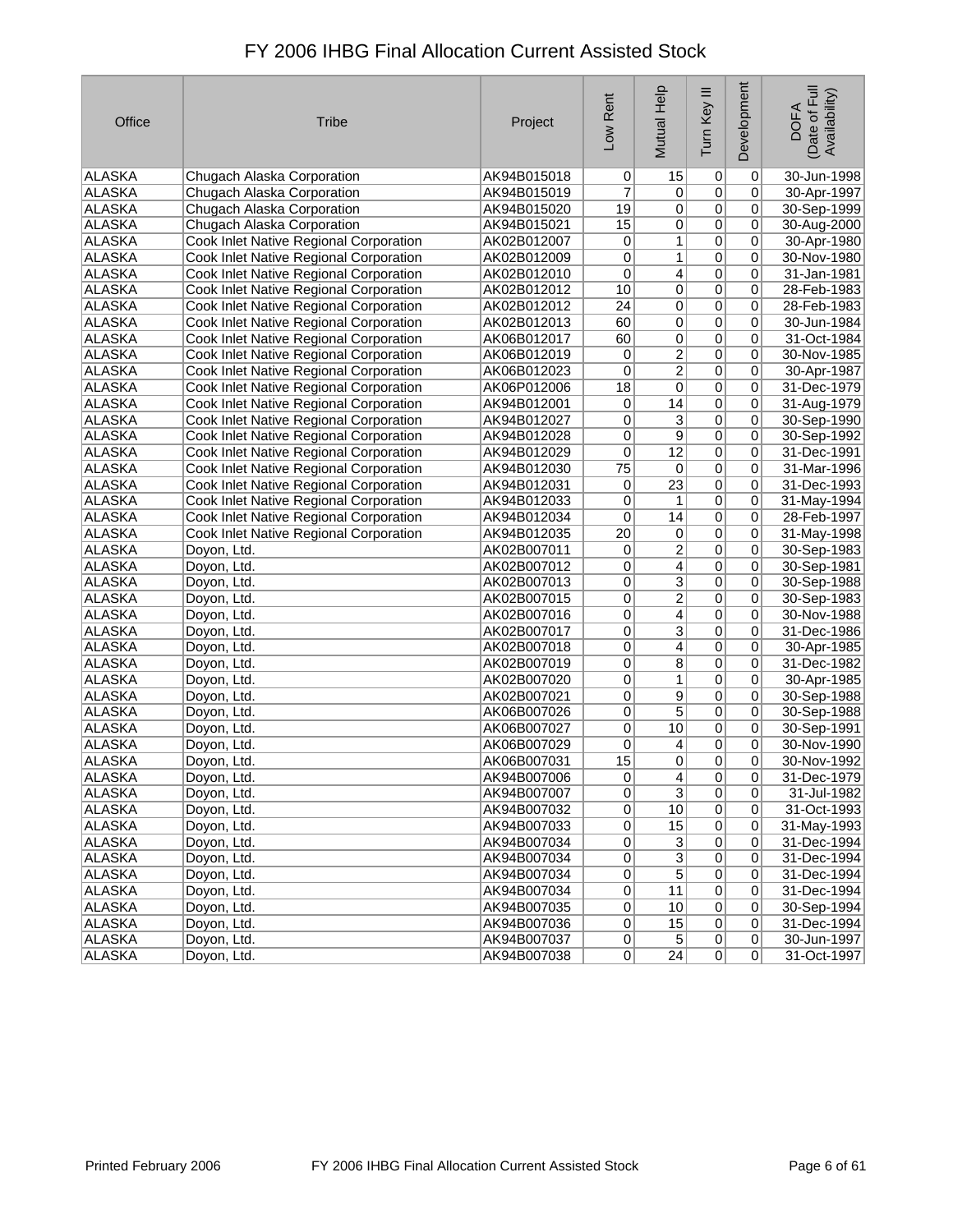| Office        | <b>Tribe</b>            | Project     | Low Rent       | <b>Mutual Help</b> | Tum Key III     | Development    | (Date of Full<br>Availability)<br><b>DOFA</b> |
|---------------|-------------------------|-------------|----------------|--------------------|-----------------|----------------|-----------------------------------------------|
| ALASKA        | Doyon, Ltd.             | AK94B007039 | 0              | 5                  | 0               | $\overline{0}$ | 31-Jul-1997                                   |
| ALASKA        | Doyon, Ltd.             | AK94B007040 | 0              | 6                  | $\mathbf 0$     | 0              | 31-Aug-1997                                   |
| ALASKA        | Doyon, Ltd.             | AK94B007041 | 0              | 14                 | $\overline{0}$  | 0              | 31-Oct-1997                                   |
| ALASKA        | Doyon, Ltd.             | AK94B007044 | 6              | 0                  | $\vert 0 \vert$ | 0              | 31-May-1998                                   |
| ALASKA        | Doyon, Ltd.             | AK94B007045 | 0              | 10                 | $\overline{0}$  | 0              | 31-May-1998                                   |
| ALASKA        | Doyon, Ltd.             | AK94B007046 | 0              | 5                  | $\vert 0 \vert$ | 0              | 31-Jul-1998                                   |
| <b>ALASKA</b> | Doyon, Ltd.             | AK94B007047 | 0              | $\overline{3}$     | $\overline{0}$  | 0              | 30-Jun-1998                                   |
| ALASKA        | Doyon, Ltd.             | AK94B007048 | 1              | 0                  | $\overline{0}$  | 0              | 30-Sep-2000                                   |
| <b>ALASKA</b> | Doyon, Ltd.             | AK94B007048 | 0              | 2                  | $\overline{0}$  | 0              | 30-Sep-2000                                   |
| ALASKA        | Doyon, Ltd.             | AK94B007048 | 0              | $\overline{2}$     | $\vert 0 \vert$ | 0              | 30-Sep-2000                                   |
| ALASKA        | Doyon, Ltd.             | AK94B007048 | 0              | $\overline{2}$     | $\overline{0}$  | 0              | 30-Sep-2000                                   |
| ALASKA        | Doyon, Ltd.             | AK94B007048 | 0              | $\overline{2}$     | $\overline{0}$  | 0              | 30-Sep-2000                                   |
| ALASKA        | Koniag, Incorporated    | AK02B013010 | 0              | $\overline{5}$     | $\overline{0}$  | 0              | 31-Aug-1982                                   |
| <b>ALASKA</b> | Koniag, Incorporated    | AK02B013012 | 0              | $\overline{16}$    | $\vert 0 \vert$ | 0              | 31-Oct-1985                                   |
| ALASKA        | Koniag, Incorporated    | AK02P013011 | 48             | $\pmb{0}$          | $\overline{0}$  | 0              | 31-Jul-1983                                   |
| ALASKA        | Koniag, Incorporated    | AK06B013013 | 0              | $\overline{12}$    | $\overline{0}$  | 0              | 31-Jan-1984                                   |
| ALASKA        | Koniag, Incorporated    | AK06B013014 | 0              | 6                  | $\overline{0}$  | $\overline{0}$ | 31-Jan-1987                                   |
| ALASKA        | Koniag, Incorporated    | AK06B013015 | 0              | $\overline{5}$     | $\overline{0}$  | 0              | 30-Nov-1987                                   |
| ALASKA        | Koniag, Incorporated    | AK06B013016 | 0              | 11                 | $\overline{0}$  | 0              | 30-Sep-1987                                   |
| <b>ALASKA</b> | Koniag, Incorporated    | AK94B013001 | 0              | $\overline{5}$     | $\overline{0}$  | 0              | 30-Sep-1978                                   |
| ALASKA        | Koniag, Incorporated    | AK94B013002 | 0              | $\overline{5}$     | $\vert 0 \vert$ | $\overline{0}$ | 30-Nov-1978                                   |
| ALASKA        | Koniag, Incorporated    | AK94B013003 | 0              | $\overline{6}$     | $\overline{0}$  | 0              | 30-Sep-1978                                   |
| ALASKA        | Koniag, Incorporated    | AK94B013004 | 0              | $\overline{18}$    | $\overline{0}$  | 0              | 30-Sep-1978                                   |
| <b>ALASKA</b> | Koniag, Incorporated    | AK94B013005 | 0              | $\overline{3}$     | $\overline{0}$  | 0              | 30-Jun-1979                                   |
| ALASKA        | Koniag, Incorporated    | AK94B013006 | 0              | 4                  | $\vert 0 \vert$ | 0              | 30-Nov-1978                                   |
| <b>ALASKA</b> | Koniag, Incorporated    | AK94B013008 | $\overline{0}$ | $\overline{12}$    | $\overline{0}$  | 0              | 31-Jul-1982                                   |
| ALASKA        | Koniag, Incorporated    | AK94B013009 | 0              | $\overline{6}$     | $\Omega$        | 0              | 31-Jul-1982                                   |
| <b>ALASKA</b> | Koniag, Incorporated    | AK94B013017 | 15             | 0                  | $\overline{0}$  | 0              | 30-Sep-1996                                   |
| ALASKA        | Koniag, Incorporated    | AK94B013018 | 20             | 0                  | $\mathbf 0$     | 0              | 31-Dec-1996                                   |
| ALASKA        | Koniag, Incorporated    | AK94B013019 | 4              | 0                  | $\overline{0}$  | 0              | 30-Sep-1996                                   |
| ALASKA        | Koniag, Incorporated    | AK94B013020 | 0              | $\overline{5}$     | $\overline{0}$  | 0              | 30-Sep-2001                                   |
| ALASKA        | Koniag, Incorporated    | AK94B013020 | 0              | $\overline{5}$     | $\vert 0 \vert$ | 0              | 30-Sep-2001                                   |
| <b>ALASKA</b> | Koniag, Incorporated    | AK94B013021 | $\overline{3}$ | $\overline{0}$     | $\vert 0 \vert$ | 0              | 30-Sep-2001                                   |
| ALASKA        | <b>NANA Corporation</b> | AK02B006011 | $\overline{0}$ | $\overline{2}$     | $\overline{0}$  | 0              | 31-Dec-1981                                   |
| ALASKA        | <b>NANA Corporation</b> | AK02B006014 | 0              | $\overline{2}$     | $\overline{0}$  | 0              | 31-Dec-1981                                   |
| ALASKA        | <b>NANA Corporation</b> | AK02B006015 | 0              | 2                  | $\overline{0}$  | 0              | 30-Sep-1981                                   |
| ALASKA        | <b>NANA Corporation</b> | AK02B006016 | 0              | 5                  | $\Omega$        | 0              | 31-Dec-1981                                   |
| <b>ALASKA</b> | <b>NANA Corporation</b> | AK02B006018 | $\overline{0}$ | $\overline{1}$     | $\overline{0}$  | $\overline{0}$ | 30-Sep-1981                                   |
| <b>ALASKA</b> | <b>NANA Corporation</b> | AK02B006019 | $\overline{0}$ | 1                  | $\overline{0}$  | 0              | 30-Sep-1981                                   |
| <b>ALASKA</b> | <b>NANA Corporation</b> | AK02B006021 | 0              | 4                  | $\overline{0}$  | $\overline{0}$ | 31-Dec-1981                                   |
| ALASKA        | <b>NANA Corporation</b> | AK02B006022 | 0              | $\overline{1}$     | $\pmb{0}$       | 0              | 30-Nov-1981                                   |
| ALASKA        | <b>NANA Corporation</b> | AK02B006023 | $\pmb{0}$      | $\overline{1}$     | $\vert 0 \vert$ | $\overline{0}$ | 31-Oct-1981                                   |
| ALASKA        | <b>NANA Corporation</b> | AK02P006017 | 43             | $\overline{0}$     | $\overline{0}$  | 0              | 31-Mar-1983                                   |
| ALASKA        | <b>NANA Corporation</b> | AK06B006029 | $\pmb{0}$      | $10$               | $\overline{0}$  | $\overline{0}$ | 30-Nov-1986                                   |
| <b>ALASKA</b> | <b>NANA Corporation</b> | AK06B006030 | $\overline{0}$ | 10                 | $\overline{0}$  | $\overline{0}$ | 31-Dec-1986                                   |
| ALASKA        | <b>NANA Corporation</b> | AK06B006034 | $\overline{0}$ | 23                 | $\vert 0 \vert$ | $\overline{0}$ | 28-Feb-1991                                   |
| ALASKA        | <b>NANA Corporation</b> | AK06B006038 | $\overline{0}$ | $\overline{8}$     | $\overline{0}$  | $\overline{0}$ | 31-Dec-1991                                   |
| ALASKA        | <b>NANA Corporation</b> | AK06B006039 | 0              | 10                 | 0               | $\overline{0}$ | 31-Dec-1991                                   |
| <b>ALASKA</b> | <b>NANA Corporation</b> | AK94B006006 | 0              | $\overline{2}$     | 0               | 0              | 31-Oct-1979                                   |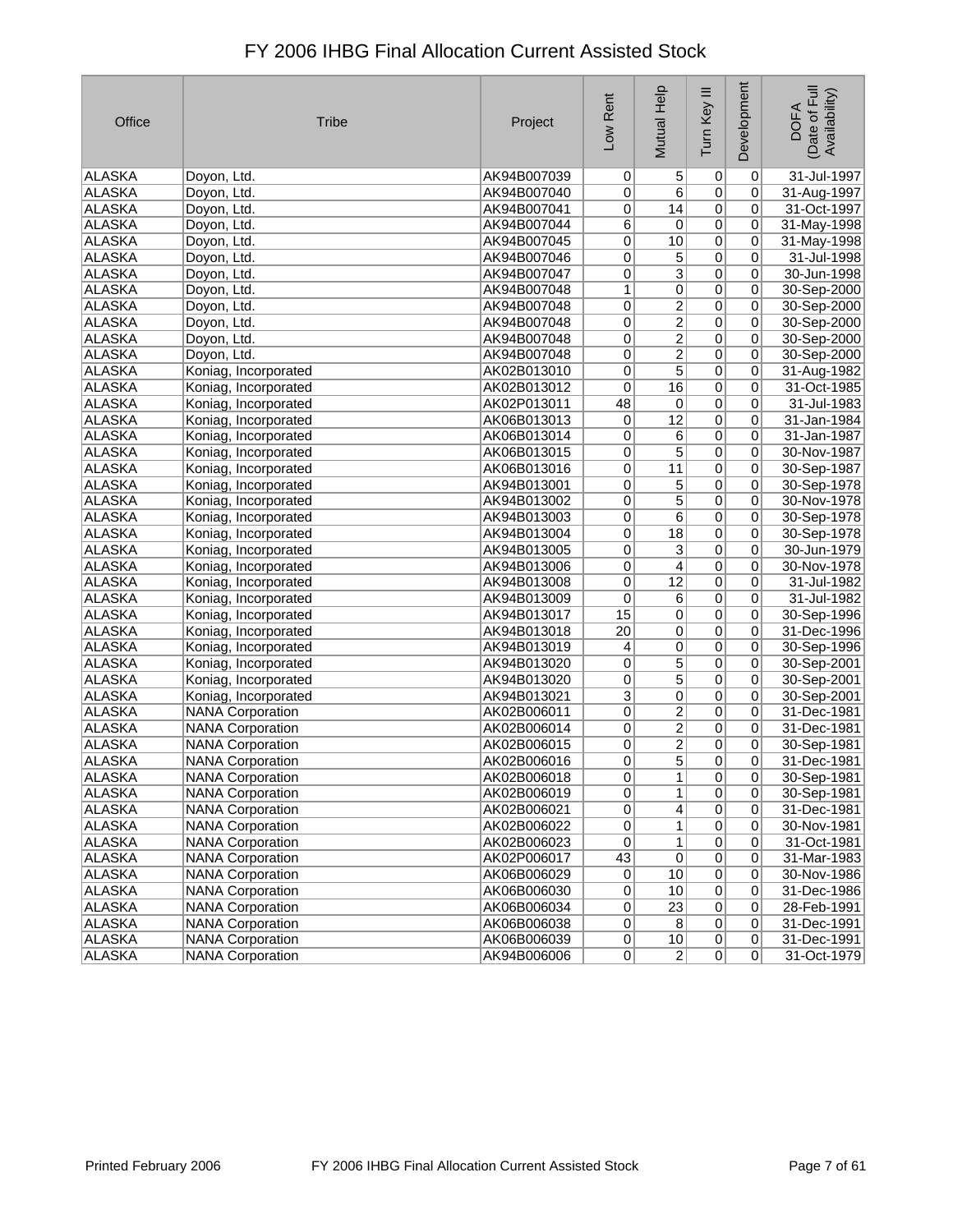| FY 2006 IHBG Final Allocation Current Assisted Stock |  |
|------------------------------------------------------|--|
|------------------------------------------------------|--|

| Office        | <b>Tribe</b>                         | Project     | Low Rent        | Mutual Help     | Tum Key III    | Development    | Date of Full<br>Availability)<br><b>DOFA</b> |
|---------------|--------------------------------------|-------------|-----------------|-----------------|----------------|----------------|----------------------------------------------|
| ALASKA        | <b>NANA Corporation</b>              | AK94B006008 | $\overline{0}$  | 1               | $\overline{0}$ | 0              | 31-Oct-1979                                  |
| ALASKA        | <b>NANA Corporation</b>              | AK94B006040 | $\overline{20}$ | $\overline{0}$  | $\overline{0}$ | 0              | 01-Oct-1994                                  |
| ALASKA        | <b>NANA Corporation</b>              | AK94B006042 | 0               | 10              | $\overline{0}$ | 0              | 30-Jun-1992                                  |
| ALASKA        | <b>NANA Corporation</b>              | AK94B006043 | 0               | 10              | $\overline{0}$ | 0              | 31-Mar-1992                                  |
| ALASKA        | <b>NANA Corporation</b>              | AK94B006044 | $\overline{20}$ | $\overline{0}$  | $\overline{0}$ | 0              | 30-Sep-1994                                  |
| <b>ALASKA</b> | <b>NANA Corporation</b>              | AK94B006045 | 0               | 14              | $\overline{0}$ | 0              | 30-Apr-1994                                  |
| <b>ALASKA</b> | <b>NANA Corporation</b>              | AK94B006046 | 0               | $\overline{23}$ | $\overline{0}$ | 0              | 31-Aug-1995                                  |
| <b>ALASKA</b> | <b>NANA Corporation</b>              | AK94B006047 | $\overline{0}$  | $\overline{20}$ | $\overline{0}$ | 0              | 30-Sep-1996                                  |
| <b>ALASKA</b> | <b>NANA Corporation</b>              | AK94B006048 | 0               | $\overline{5}$  | $\mathbf 0$    | 0              | 30-Nov-1995                                  |
| <b>ALASKA</b> | <b>NANA Corporation</b>              | AK94B006049 | 0               | 18              | $\overline{0}$ | 0              | 30-Apr-1998                                  |
| ALASKA        | <b>NANA Corporation</b>              | AK94B006050 | 0               | 8 <sup>1</sup>  | $\overline{0}$ | 0              | 31-Mar-1998                                  |
| <b>ALASKA</b> | <b>NANA Corporation</b>              | AK94B006051 | 0               | $\overline{7}$  | $\overline{0}$ | 0              | 31-Jan-2002                                  |
| ALASKA        | <b>NANA Corporation</b>              | AK94B006052 | 0               | 16              | $\overline{0}$ | 0              | 04-Apr-1998                                  |
| ALASKA        | <b>NANA Corporation</b>              | AK94B006054 | 0               | 10              | $\overline{0}$ | 0              | 31-May-2002                                  |
| ALASKA        | <b>NANA Corporation</b>              | AK94B006055 | 0               | 15              | $\overline{0}$ | 0              | 31-Aug-2002                                  |
| ALASKA        | Tlingit-Haida Central Council        | AK06B004024 | 12              | $\overline{0}$  | $\overline{0}$ | 0              | 31-Jan-1982                                  |
| <b>ALASKA</b> | Tlingit-Haida Central Council        | AK06B004025 | 12              | $\overline{0}$  | $\overline{0}$ | 0              | 31-Jan-1982                                  |
| <b>ALASKA</b> | Tlingit-Haida Central Council        | AK06B004026 | 12              | $\sigma$        | $\overline{0}$ | 0              | 31-Jan-1982                                  |
| ALASKA        | Tlingit-Haida Central Council        | AK06B004027 | 9               | $\overline{0}$  | $\overline{0}$ | 0              | 31-Jan-1982                                  |
| <b>ALASKA</b> | Tlingit-Haida Central Council        | AK06B004028 | $\overline{12}$ | $\overline{0}$  | $\overline{0}$ | 0              | 31-Jan-1982                                  |
| <b>ALASKA</b> | Tlingit-Haida Central Council        | AK06B004029 | 0               | $\overline{15}$ | $\overline{0}$ | 0              | 28-Feb-1986                                  |
| ALASKA        | Tlingit-Haida Central Council        | AK06B004030 | 0               | 14              | $\overline{0}$ | 0              | 31-Jul-1988                                  |
| ALASKA        | Tlingit-Haida Central Council        | AK06B004031 | 0               | 18              | $\overline{0}$ | 0              | 30-Jun-1988                                  |
| <b>ALASKA</b> | Tlingit-Haida Central Council        | AK06B004032 | 10              | $\overline{0}$  | $\overline{0}$ | 0              | 30-Sep-1987                                  |
| <b>ALASKA</b> | Tlingit-Haida Central Council        | AK06B004034 | $\overline{0}$  | $\overline{25}$ | $\overline{0}$ | 0              | 31-Jul-1991                                  |
| <b>ALASKA</b> | Tlingit-Haida Central Council        | AK06B004040 | 0               | 18              | $\overline{0}$ | 0              | 29-Feb-1992                                  |
| ALASKA        | Tlingit-Haida Central Council        | AK06B004043 | $\overline{0}$  | $\overline{13}$ | $\overline{0}$ | 0              | 30-Sep-1990                                  |
| ALASKA        | Tlingit-Haida Central Council        | AK94B004044 | 0               | $\overline{20}$ | $\overline{0}$ | 0              | 31-Jan-1994                                  |
| <b>ALASKA</b> | Tlingit-Haida Central Council        | AK94B004045 | 0               | 10              | $\overline{0}$ | 0              | 22-Feb-1995                                  |
| ALASKA        | Tlingit-Haida Central Council        | AK94B004046 | 10              | 0               | $\overline{0}$ | 0              | 22-Feb-1995                                  |
| ALASKA        | Tlingit-Haida Central Council        | AK94B004047 | 0               | $\overline{30}$ | $\overline{0}$ | 0              | 29-Mar-1997                                  |
| <b>ALASKA</b> | Tlingit-Haida Central Council        | AK94B004048 | 0               | $\overline{20}$ | $\overline{0}$ | 0              | 29-Oct-1995                                  |
| <b>ALASKA</b> | Tlingit-Haida Central Council        | AK94B004049 | $\overline{20}$ | $\overline{0}$  | $\overline{0}$ | 0              | 29-Mar-1997                                  |
| ALASKA        | Tlingit-Haida Central Council        | AK94B004050 | 0               | $\overline{2}$  | $\overline{0}$ | 0              | 31-Dec-1974                                  |
| ALASKA        | Tlingit-Haida Central Council        | AK94B004051 | 0               | $\overline{5}$  | $\overline{0}$ | 0              | 31-Aug-1974                                  |
| ALASKA        | Tlingit-Haida Central Council        | AK94B004052 | 0               | 1               | $\overline{0}$ | 0              | 30-Apr-1974                                  |
| ALASKA        | Tlingit-Haida Central Council        | AK94B004053 | 0               | $\mathbf{3}$    | 0              | 0              | 31-Dec-1974                                  |
| ALASKA        | Tlingit-Haida Central Council        | AK94B004054 | 0               | 1               | 0              | 0              | 31-Jan-1974                                  |
| <b>ALASKA</b> | <b>Tlingit-Haida Central Council</b> | AK94B004055 | $\overline{0}$  | $\overline{2}$  | $\overline{0}$ | 0              | 31-Dec-1973                                  |
| ALASKA        | <b>Tlingit-Haida Central Council</b> | AK94B004056 | $\overline{0}$  | $\overline{2}$  | $\mathbf 0$    | $\mathbf 0$    | 31-Mar-1975                                  |
| ALASKA        | Tlingit-Haida Central Council        | AK94B004057 | $\vert 0 \vert$ | 6               | $\pmb{0}$      | 0              | 31-Oct-1975                                  |
| ALASKA        | Tlingit-Haida Central Council        | AK94B004058 | $\vert 0 \vert$ | 15              | $\pmb{0}$      | 0              | 31-May-1975                                  |
| <b>ALASKA</b> | Tlingit-Haida Central Council        | AK94B004059 | $\overline{0}$  | 1               | $\pmb{0}$      | 0              | 31-Aug-1975                                  |
| ALASKA        | Tlingit-Haida Central Council        | AK94B004060 | $\overline{0}$  | $\overline{2}$  | $\overline{0}$ | $\overline{0}$ | 30-Sep-1975                                  |
| <b>ALASKA</b> | Tlingit-Haida Central Council        | AK94B004061 | $\overline{0}$  | 7               | $\overline{0}$ | 0              | 30-Sep-1975                                  |
| ALASKA        | <b>Tlingit-Haida Central Council</b> | AK94B004062 | $\mathsf{o}$    | $\overline{3}$  | $\pmb{0}$      | 0              | 30-Jun-1975                                  |
| ALASKA        | Tlingit-Haida Central Council        | AK94B004063 | 0               | $\overline{4}$  | $\overline{0}$ | 0              | 30-Sep-1975                                  |
| ALASKA        | Tlingit-Haida Central Council        | AK94B004064 | 0               | $\overline{2}$  | $\overline{0}$ | $\pmb{0}$      | 31-May-1975                                  |
| ALASKA        | Tlingit-Haida Central Council        | AK94B004065 | 0               | $\overline{20}$ | 0              | 0              | 28-Feb-1998                                  |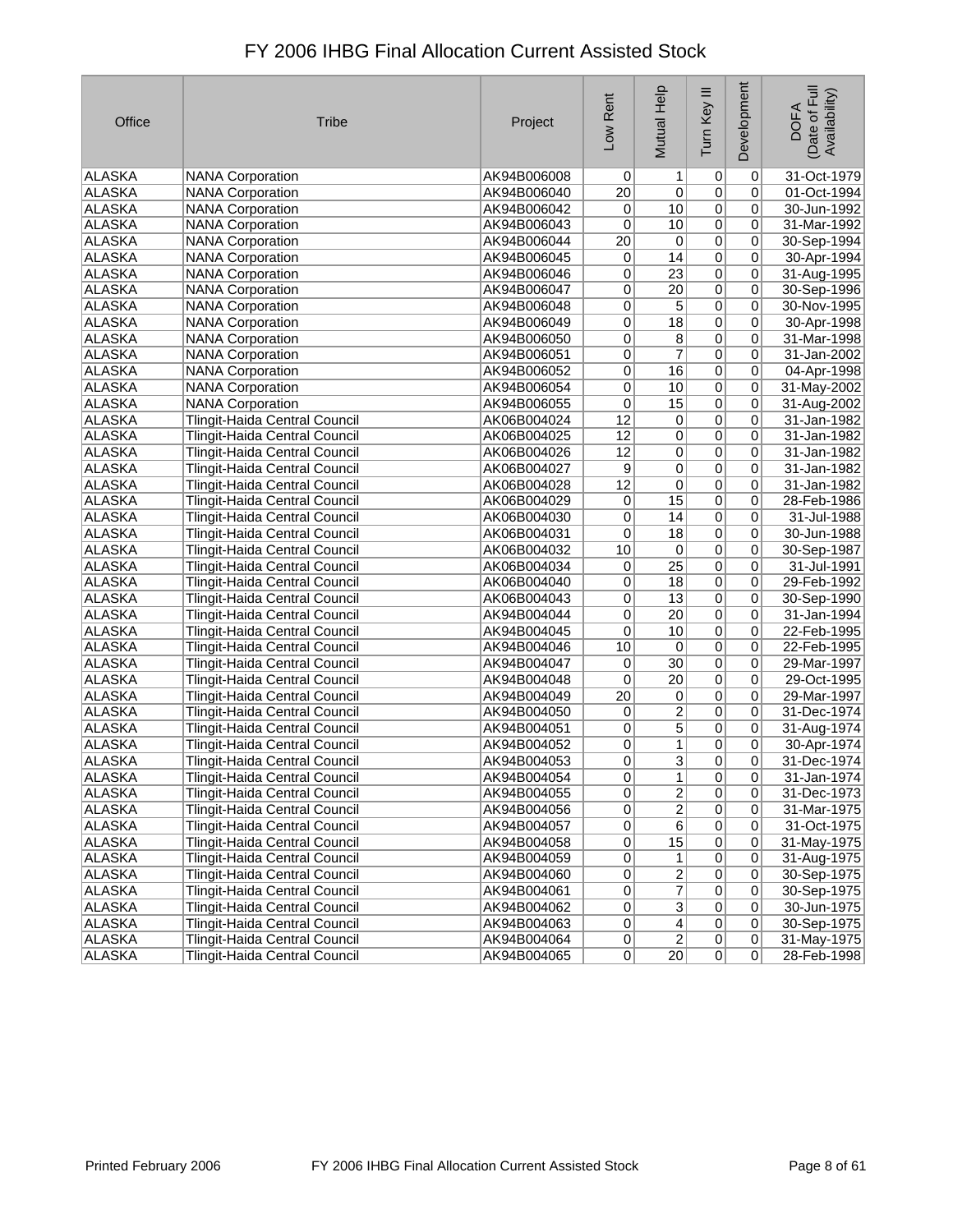| Office        | Tribe                         | Project     | Rent<br>ŠΟ      | elp<br>utual    | Ξ<br>Key<br>S | Ĕ<br>elor<br>$\omega$<br>≏ | vailability)<br>Date<br>Avai |
|---------------|-------------------------------|-------------|-----------------|-----------------|---------------|----------------------------|------------------------------|
| <b>ALASKA</b> | Tlingit-Haida Central Council | AK94B004066 | 6               | 0               | $\Omega$      | 0                          | 31-Aug-1997                  |
| <b>ALASKA</b> | Tlingit-Haida Central Council | AK94B004067 | $\Omega$        | 18 <sup>1</sup> | $\Omega$      | 0                          | 30-Apr-1998                  |
| <b>ALASKA</b> | Tlingit-Haida Central Council | AK94B004068 | 16 <sup>1</sup> | 0               | $\Omega$      | 0                          | 31-Aug-1997                  |
| <b>ALASKA</b> | Tlingit-Haida Central Council | AK94B004069 | 17              | 0               |               | $\Omega$                   | 31-Jan-1999                  |
| <b>ALASKA</b> | Tlingit-Haida Central Council | AK94B004070 | 20 <sub>1</sub> | 0               | $\Omega$      | $\Omega$                   | 31-Aug-1999                  |
| <b>ALASKA</b> | Tlingit-Haida Central Council | AK94B004071 | 3               | 0               |               | $\Omega$                   | 31-May-1975                  |
| <b>ALASKA</b> | Tlingit-Haida Central Council | AK94B004072 | 20 <sub>1</sub> | 0               |               | 0                          | 30-Jun-2000                  |
| <b>ALASKA</b> | Twin Hills                    | AK94B018001 | 0               | 0               | $\Omega$      | 12 <sub>1</sub>            |                              |
| <b>ALASKA</b> | <b>TOTAL</b>                  |             | 1172            | 3336            | $\mathbf{0}$  | 16                         |                              |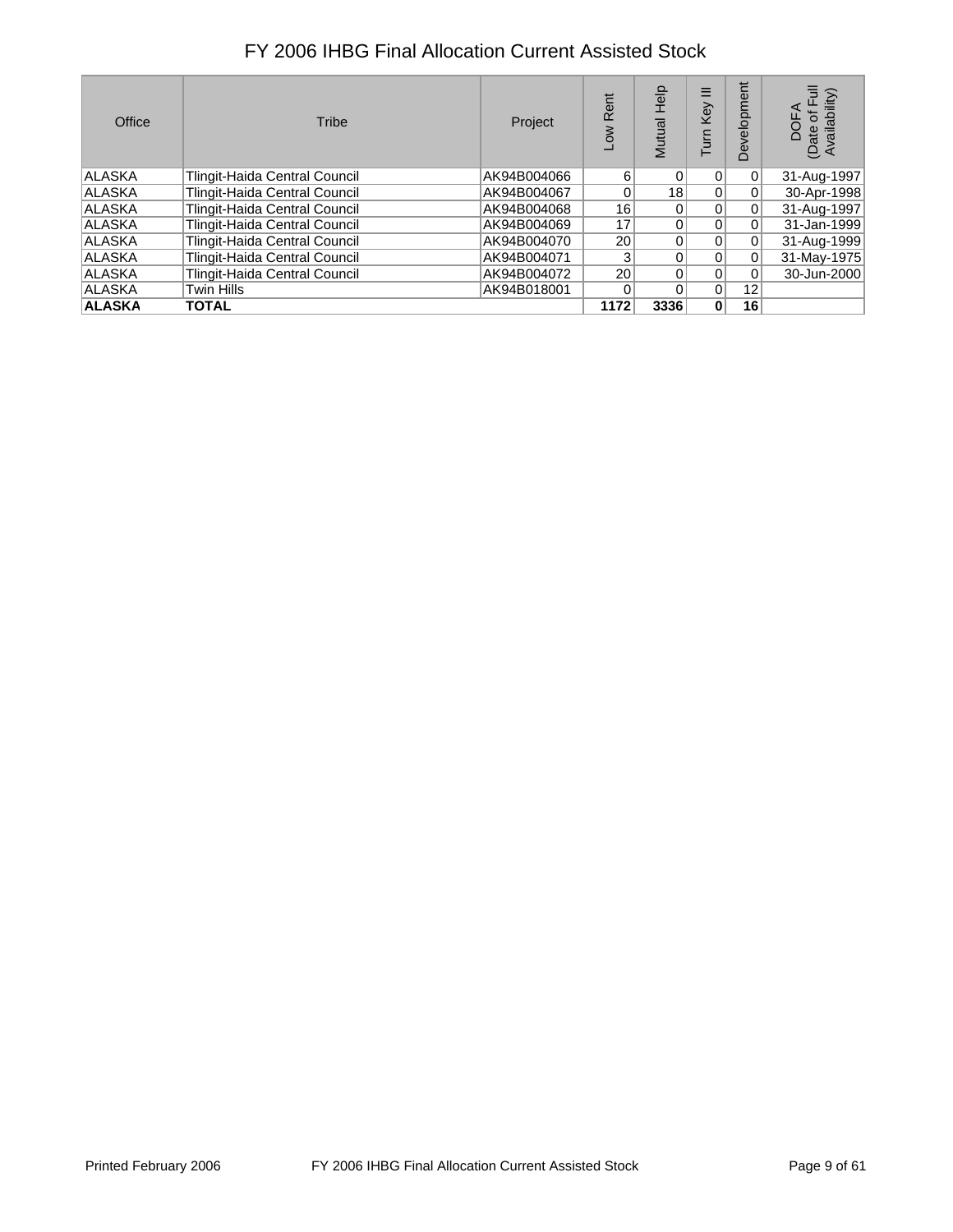| Office         | <b>Tribe</b>                       | Project     | -ow Rent        | Mutual Help     | $\equiv$<br>Tum Key | Development    | (Date of Full<br>Availability)<br><b>DOFA</b> |
|----------------|------------------------------------|-------------|-----------------|-----------------|---------------------|----------------|-----------------------------------------------|
| <b>CHICAGO</b> | Aroostook Band of Micmac           | ME93B034001 | 66              | 0               | $\overline{0}$      | 0              | 30-Mar-1997                                   |
| <b>CHICAGO</b> | Aroostook Band of Micmac           | ME93B034002 | 0               | $\overline{4}$  | $\overline{0}$      | 0              | 31-Oct-2001                                   |
| <b>CHICAGO</b> | Aroostook Band of Micmac           | ME93B034002 | 0               | 1               | $\vert 0 \vert$     | 0              | 30-Nov-2001                                   |
| <b>CHICAGO</b> | Aroostook Band of Micmac           | ME93B034002 | 0               | $\overline{4}$  | $\overline{0}$      | 0              | 31-Dec-2001                                   |
| <b>CHICAGO</b> | Aroostook Band of Micmac           | ME93B034002 | 0               | 10              | $\overline{0}$      | 0              | 30-Sep-2002                                   |
| <b>CHICAGO</b> | Aroostook Band of Micmac           | ME93B034002 | 0               | 1               | 0                   | 0              | 30-Nov-2002                                   |
| <b>CHICAGO</b> | Aroostook Band of Micmac           | ME93B034002 | 0               | 1               | $\mathbf 0$         | 0              | 30-Jun-2003                                   |
| <b>CHICAGO</b> | Aroostook Band of Micmac           | ME93B034002 | 0               | $\overline{2}$  | $\overline{0}$      | 7              | 30-Dec-2003                                   |
| <b>CHICAGO</b> | <b>Bad River Band</b>              | WI93B012001 | 14              | 0               | $\mathbf 0$         | 0              | 28-Feb-1967                                   |
| <b>CHICAGO</b> | <b>Bad River Band</b>              | WI93B012004 | 40              | 0               | $\overline{0}$      | 0              | 31-Oct-1978                                   |
| <b>CHICAGO</b> | <b>Bad River Band</b>              | WI93B012005 | 20              | 0               | $\mathbf 0$         | 0              | 31-Oct-1985                                   |
| <b>CHICAGO</b> | <b>Bad River Band</b>              | WI93B012006 | $\overline{35}$ | 0               | $\overline{0}$      | 0              | 29-Jan-1988                                   |
| <b>CHICAGO</b> | <b>Bad River Band</b>              | WI93B012007 | 0               | $\overline{2}$  | 0                   | 0              | 29-Jan-1988                                   |
| <b>CHICAGO</b> | <b>Bad River Band</b>              | WI93B012012 | 20              | 0               | 0                   | 0              | 31-Aug-1992                                   |
| <b>CHICAGO</b> | <b>Bad River Band</b>              | WI93B012013 | 17              | 0               | $\mathbf 0$         | 0              | 30-Nov-1995                                   |
| <b>CHICAGO</b> | <b>Bad River Band</b>              | WI93B012014 | 0               | $\overline{9}$  | $\overline{0}$      | 0              | 30-Nov-1995                                   |
| <b>CHICAGO</b> | <b>Bad River Band</b>              | WI93B012015 | 5               | 0               | 0                   | 0              | 30-Nov-1995                                   |
| <b>CHICAGO</b> | <b>Bad River Band</b>              | WI93B012016 | 16              | 0               | 0                   | 0              | 31-Dec-1995                                   |
| <b>CHICAGO</b> | <b>Bad River Band</b>              | WI93B012017 | 0               | $\overline{7}$  | $\overline{0}$      | 0              | 28-Feb-1998                                   |
| <b>CHICAGO</b> | <b>Bad River Band</b>              | WI93B012018 | 0               | $\overline{2}$  | $\overline{0}$      | 0              | 28-Feb-1998                                   |
| <b>CHICAGO</b> | Bay Mills Indian Community         | MI93B062002 | $\overline{23}$ | 0               | 0                   | 0              | 30-Sep-1982                                   |
| <b>CHICAGO</b> | Bay Mills Indian Community         | MI93B062004 | 0               | 10              | $\overline{0}$      | 0              | 28-Sep-1992                                   |
| <b>CHICAGO</b> | Bay Mills Indian Community         | MI93B062005 | 0               | 8               | $\overline{0}$      | 0              | 10-Oct-1993                                   |
| CHICAGO        | Bay Mills Indian Community         | MI93B062006 | 10              | 0               | $\overline{0}$      | 0              | 30-Jun-1994                                   |
| <b>CHICAGO</b> | Bay Mills Indian Community         | MI93B062007 | 0               | 10              | 0                   | 0              | 10-Oct-1994                                   |
| <b>CHICAGO</b> | Bay Mills Indian Community         | MI93B062008 | 0               | 14              | $\overline{0}$      | 0              | 29-Feb-1996                                   |
| <b>CHICAGO</b> | Bay Mills Indian Community         | MI93B062009 | $\overline{20}$ | $\pmb{0}$       | $\overline{0}$      | 0              | 30-Apr-1997                                   |
| <b>CHICAGO</b> | <b>Bay Mills Indian Community</b>  | MI93B062010 | 0               | $\overline{26}$ | $\overline{0}$      | 0              | 01-Nov-1999                                   |
| <b>CHICAGO</b> | <b>Bay Mills Indian Community</b>  | MI93B062011 | 12              | 0               | $\overline{0}$      | 0              | 31-Dec-1997                                   |
| <b>CHICAGO</b> | Bay Mills Indian Community         | MI93B062012 | 0               | 24              | $\overline{0}$      | 0              | 01-Nov-1999                                   |
| <b>CHICAGO</b> | Bay Mills Indian Community         | MI93B062013 | 0               | 23              | $\overline{0}$      | 0              | 01-Nov-1999                                   |
| <b>CHICAGO</b> | Boise Forte Band of Minn. Chippewa | MN93B081001 | 1               | $\overline{2}$  | $\overline{0}$      | 0              | 01-Sep-1972                                   |
| <b>CHICAGO</b> | Boise Forte Band of Minn. Chippewa | MN93B081002 | $\overline{8}$  | 0               | $\overline{0}$      | 0              | 01-May-1974                                   |
| <b>CHICAGO</b> | Boise Forte Band of Minn. Chippewa | MN93B081003 | 5               | 0               | $\overline{0}$      | 0              | 31-Oct-1974                                   |
| CHICAGO        | Boise Forte Band of Minn. Chippewa | MN93B081004 | 0               | $\overline{22}$ | $\overline{0}$      | 0              | 30-Nov-1979                                   |
| <b>CHICAGO</b> | Boise Forte Band of Minn. Chippewa | MN93B081005 | 26              | 0               | $\pmb{0}$           | 0              | 30-Nov-1979                                   |
| <b>CHICAGO</b> | Boise Forte Band of Minn. Chippewa | MN93B081006 | 8               | 0               | 0                   | 0              | 30-Nov-1996                                   |
| <b>CHICAGO</b> | Catawba Indian Tribe               | SC93B062001 | 24              | 0               | 0                   | 0              | 31-Aug-1998                                   |
| <b>CHICAGO</b> | Catawba Indian Tribe               | SC93B062002 | $\overline{0}$  | 30              | $\vert 0 \vert$     | $\overline{0}$ | 18-Jul-1998                                   |
| <b>CHICAGO</b> | Catawba Indian Tribe               | SC93B062003 | 10              | 0               | $\overline{0}$      | 0              | 31-Aug-1998                                   |
| <b>CHICAGO</b> | Catawba Indian Tribe               | SC93B062004 | $\pmb{0}$       | $10$            | $\vert 0 \vert$     | 0              | 01-Jul-1998                                   |
| <b>CHICAGO</b> | <b>Coharie State Tribe</b>         | NC93B171003 | 20              | 0               | $\pmb{0}$           | 0              | 28-Apr-1993                                   |
| <b>CHICAGO</b> | Eastern Cherokee                   | NC93B041001 | $\overline{37}$ | $\overline{0}$  | $\vert 0 \vert$     | $\overline{0}$ | 31-Dec-1966                                   |
| <b>CHICAGO</b> | Eastern Cherokee                   | NC93B041008 | $\overline{25}$ | $\overline{0}$  | $\overline{0}$      | 0              | 30-Sep-1978                                   |
| <b>CHICAGO</b> | Eastern Cherokee                   | NC93B041009 | 0               | $\overline{2}$  | $\overline{0}$      | 0              | 30-Sep-1978                                   |
| <b>CHICAGO</b> | Eastern Cherokee                   | NC93B041010 | $\overline{0}$  | 59              | $\vert 0 \vert$     | $\overline{0}$ | 28-Feb-1982                                   |
| <b>CHICAGO</b> | Eastern Cherokee                   | NC93B041012 | $\overline{0}$  | 51              | $\vert 0 \vert$     | 0              | 31-Aug-1982                                   |
| <b>CHICAGO</b> | Eastern Cherokee                   | NC93B041013 | $\overline{0}$  | 46              | 0                   | 0              | 28-Feb-1983                                   |
| <b>CHICAGO</b> | Eastern Cherokee                   | NC93B041014 | 63              | 0               | 0                   | 0              | 28-Feb-1983                                   |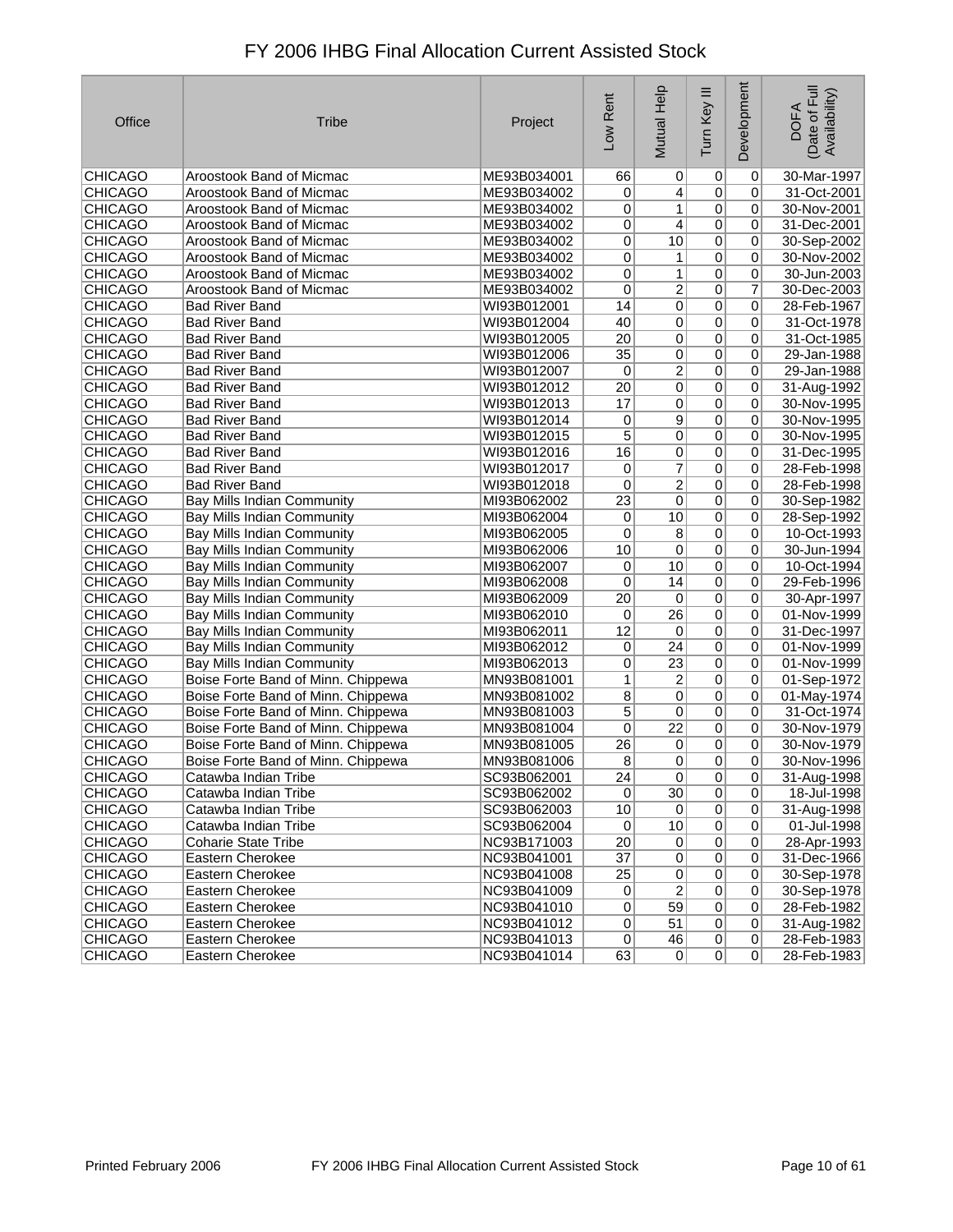| FY 2006 IHBG Final Allocation Current Assisted Stock |  |
|------------------------------------------------------|--|
|------------------------------------------------------|--|

| Office         | <b>Tribe</b>                         | Project     | Low Rent        | Mutual Help     | Ξ<br>Tum Key    | Development     | Date of Full<br>Availability)<br><b>DOFA</b> |
|----------------|--------------------------------------|-------------|-----------------|-----------------|-----------------|-----------------|----------------------------------------------|
| <b>CHICAGO</b> | <b>Eastern Cherokee</b>              | NC93B041015 | 0               | 54              | 0               | 0               | 30-Sep-1984                                  |
| <b>CHICAGO</b> | Eastern Cherokee                     | NC93B041016 | 0               | 17              | $\overline{0}$  | 0               | 31-Jul-1986                                  |
| <b>CHICAGO</b> | Eastern Cherokee                     | NC93B041017 | 0               | 19              | $\overline{0}$  | 0               | 30-Jun-1987                                  |
| <b>CHICAGO</b> | Eastern Cherokee                     | NC93B041019 | 0               | $\overline{13}$ | $\overline{0}$  | 0               | 30-Jun-1987                                  |
| <b>CHICAGO</b> | Eastern Cherokee                     | NC93B041020 | 0               | 19              | $\overline{0}$  | 0               | 30-Sep-1988                                  |
| <b>CHICAGO</b> | Eastern Cherokee                     | NC93B041021 | 0               | $\overline{38}$ | $\overline{0}$  | 0               | 31-Dec-1989                                  |
| <b>CHICAGO</b> | Eastern Cherokee                     | NC93B041022 | 0               | 36              | $\overline{0}$  | 0               | 31-Oct-1991                                  |
| <b>CHICAGO</b> | Eastern Cherokee                     | NC93B041024 | $\overline{0}$  | $\overline{20}$ | $\overline{0}$  | 0               | 28-Feb-1993                                  |
| <b>CHICAGO</b> | Eastern Cherokee                     | NC93B041025 | 0               | $\overline{15}$ | $\overline{0}$  | 0               | 25-Oct-1995                                  |
| <b>CHICAGO</b> | Eastern Cherokee                     | NC93B041026 | 0               | $\overline{25}$ | $\overline{0}$  | 0               | 30-Apr-2001                                  |
| <b>CHICAGO</b> | Eastern Cherokee                     | NC93B041027 | 15              | $\overline{0}$  | $\overline{0}$  | 10              | 31-Aug-2001                                  |
| <b>CHICAGO</b> | Eastern Cherokee                     | NC93B041028 | 0               | $\overline{23}$ | $\overline{0}$  | 0               | 31-Aug-2001                                  |
| <b>CHICAGO</b> | Eastern Cherokee                     | NC93B041029 | 0               | $\overline{23}$ | $\overline{0}$  | 0               | 30-Nov-2001                                  |
| <b>CHICAGO</b> | Eastern Cherokee                     | NC93B041030 | 0               | $\overline{24}$ | $\overline{0}$  | $\overline{12}$ | 29-Oct-2003                                  |
| <b>CHICAGO</b> | Eastern Cherokee                     | NC93B041030 | 0               | 1               | $\mathbf 0$     | 0               | 22-Dec-2004                                  |
| <b>CHICAGO</b> | Eastern Cherokee                     | NC93B041030 | 0               | 7               | $\overline{0}$  | 0               | 30-Dec-2005                                  |
| <b>CHICAGO</b> | Fond Du Lac Band of Minn. Chippewa   | MN93B015001 | $\overline{25}$ | $\overline{0}$  | $\mathbf 0$     | 0               | 31-Aug-1967                                  |
| <b>CHICAGO</b> | Fond Du Lac Band of Minn. Chippewa   | MN93B015003 | $\overline{35}$ | $\overline{0}$  | $\overline{0}$  | 0               | 31-Dec-1982                                  |
| <b>CHICAGO</b> | Fond Du Lac Band of Minn. Chippewa   | MN93B015004 | 0               | 6               | $\overline{0}$  | 0               | 31-Jan-1983                                  |
| <b>CHICAGO</b> | Fond Du Lac Band of Minn. Chippewa   | MN93B015005 | 49              | $\overline{0}$  | $\overline{0}$  | 0               | 30-Nov-1983                                  |
| <b>CHICAGO</b> | Fond Du Lac Band of Minn. Chippewa   | MN93B015006 | 0               | $\overline{8}$  | $\overline{0}$  | 0               | 31-Aug-1984                                  |
| <b>CHICAGO</b> | Fond Du Lac Band of Minn. Chippewa   | MN93B015007 | 11              | 0               | $\overline{0}$  | 0               | 31-Aug-1984                                  |
| <b>CHICAGO</b> | Fond Du Lac Band of Minn. Chippewa   | MN93B015008 | 20              | 0               | 0               | 0               | 31-Mar-1985                                  |
| CHICAGO        | Fond Du Lac Band of Minn. Chippewa   | MN93B015009 | 23              | $\overline{0}$  | $\overline{0}$  | 0               | 31-Dec-1986                                  |
| <b>CHICAGO</b> | Fond Du Lac Band of Minn. Chippewa   | MN93B015013 | 15              | 0               | $\overline{0}$  | 0               | 30-Apr-1987                                  |
| <b>CHICAGO</b> | Fond Du Lac Band of Minn. Chippewa   | MN93B015014 | 0               | $\overline{13}$ | $\overline{0}$  | 0               | 31-Dec-1988                                  |
| <b>CHICAGO</b> | Fond Du Lac Band of Minn. Chippewa   | MN93B015015 | 13              | 0               | $\overline{0}$  | 0               | 31-Dec-1988                                  |
| <b>CHICAGO</b> | Fond Du Lac Band of Minn. Chippewa   | MN93B015016 | 15              | 0               | $\overline{0}$  | 0               | 31-Dec-1991                                  |
| <b>CHICAGO</b> | Fond Du Lac Band of Minn. Chippewa   | MN93B015017 | 0               | $\overline{15}$ | $\overline{0}$  | 0               | 30-Nov-1991                                  |
| <b>CHICAGO</b> | Fond Du Lac Band of Minn. Chippewa   | MN93B015018 | 0               | 10              | $\overline{0}$  | 0               | 28-Feb-1994                                  |
| <b>CHICAGO</b> | Fond Du Lac Band of Minn. Chippewa   | MN93B015019 | 0               | $\overline{16}$ | $\overline{0}$  | 0               | 30-Apr-1996                                  |
| <b>CHICAGO</b> | Fond Du Lac Band of Minn. Chippewa   | MN93B015020 | 0               | 16              | $\overline{0}$  | 0               | 31-Jan-1998                                  |
| <b>CHICAGO</b> | Fond Du Lac Band of Minn. Chippewa   | MN93B015021 | $\overline{12}$ | $\overline{0}$  | $\overline{0}$  | 0               | 31-Jan-1998                                  |
| <b>CHICAGO</b> | Fond Du Lac Band of Minn. Chippewa   | MN93B015022 | 16              | 0               | $\overline{0}$  | 0               | 16-Dec-1996                                  |
| <b>CHICAGO</b> | Fond Du Lac Band of Minn. Chippewa   | MN93B015023 | 0               | $\overline{12}$ | $\overline{0}$  | 9               | 31-Dec-2000                                  |
| <b>CHICAGO</b> | Fond Du Lac Band of Minn. Chippewa   | MN93B015023 | 0               | 6               | $\overline{0}$  | 0               | 31-Dec-2001                                  |
| <b>CHICAGO</b> | Forest County Potawatomi             | WI93B035001 | 7               | 0               | 0               | 0               | 01-Jun-1971                                  |
| <b>CHICAGO</b> | Forest County Potawatomi             | WI93B035004 | 0               | 17              | $\vert 0 \vert$ | 0               | 31-May-1995                                  |
| CHICAGO        | Forest County Potawatomi             | WI93B035005 | $\overline{0}$  | 10              | $\overline{0}$  | 0               | 31-May-1995                                  |
| <b>CHICAGO</b> | Forest County Potawatomi             | WI93B035006 | $\overline{0}$  | $\overline{25}$ | $\mathbf 0$     | $\mathbf 0$     | 31-Jan-1997                                  |
| <b>CHICAGO</b> | Forest County Potawatomi             | WI93B035007 | $\overline{8}$  | 0               | $\pmb{0}$       | 0               | 31-Mar-1998                                  |
| <b>CHICAGO</b> | Forest County Potawatomi             | WI93B035008 | 6               | $\overline{0}$  | $\mathbf 0$     | 0               | 31-Jul-1999                                  |
| <b>CHICAGO</b> | Forest County Potawatomi             | WI93B035009 | 0               | $\overline{4}$  | $\pmb{0}$       | 0               | 31-Jul-1999                                  |
| <b>CHICAGO</b> | Grand Portage Band of Minn. Chippewa | MN93B175001 | $\overline{5}$  | $\overline{0}$  | $\mathbf 0$     | $\overline{0}$  | 31-Jan-1981                                  |
| <b>CHICAGO</b> | Grand Portage Band of Minn. Chippewa | MN93B175003 | $\overline{4}$  | $\overline{0}$  | $\pmb{0}$       | 0               | 31-Dec-1983                                  |
| <b>CHICAGO</b> | Grand Portage Band of Minn. Chippewa | MN93B175004 | $\overline{4}$  | $\overline{0}$  | $\mathbf 0$     | 0               | 30-Nov-1986                                  |
| <b>CHICAGO</b> | Grand Portage Band of Minn. Chippewa | MN93B175005 | 0               | 15              | $\pmb{0}$       | 0               | 11-Oct-1995                                  |
| <b>CHICAGO</b> | <b>Grand Traverse Band</b>           | MI93B197001 | 30 <sup>2</sup> | 0               | $\overline{0}$  | 0               | 31-May-1989                                  |
| <b>CHICAGO</b> | <b>Grand Traverse Band</b>           | MI93B197002 | 16              | 0               | 0               | 0               | 31-Aug-1989                                  |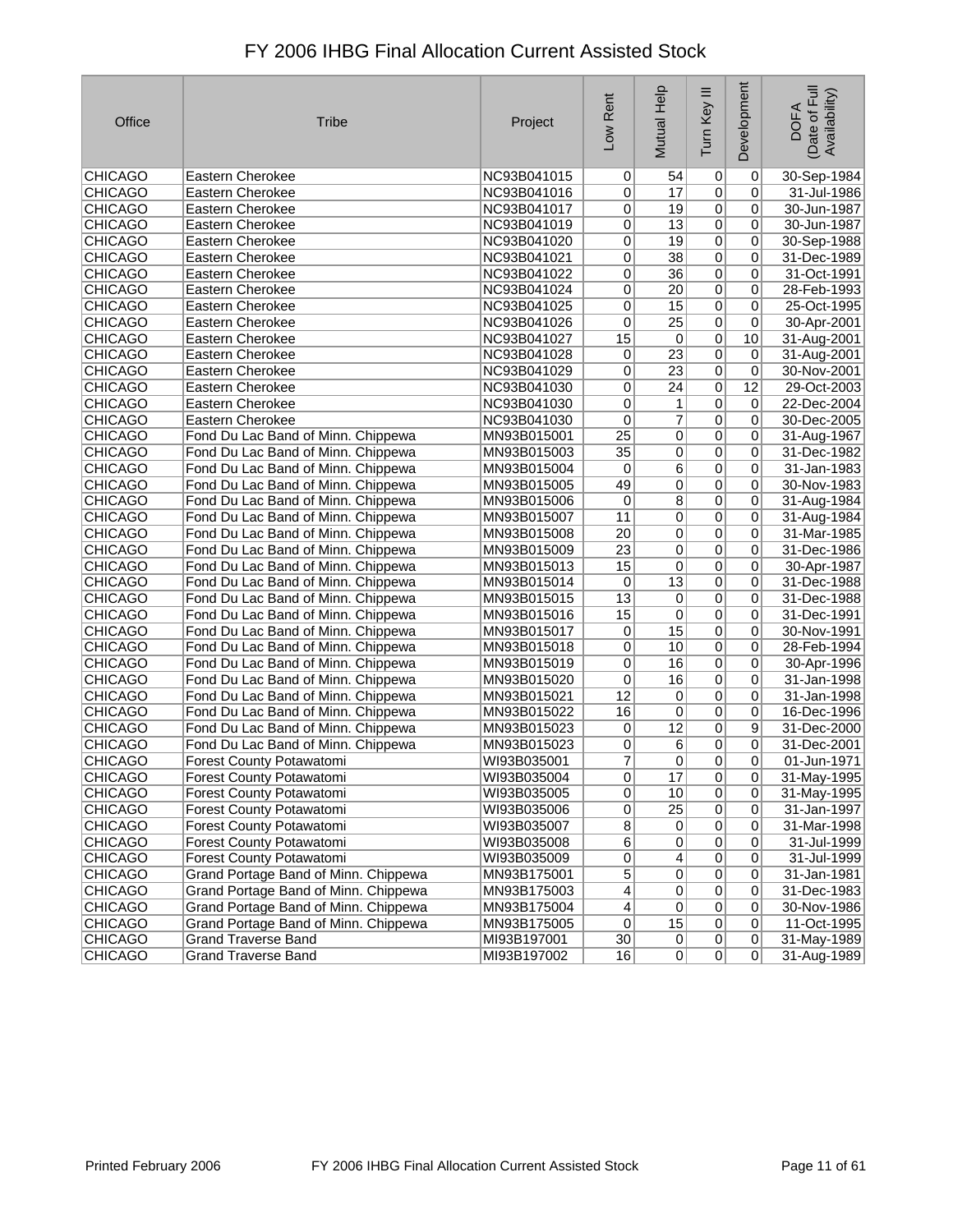| Office         | <b>Tribe</b>                     | Project     | Low Rent                | Mutual Help     | Tum Key III     | Development    | Date of Full<br>Availability)<br><b>DOFA</b> |
|----------------|----------------------------------|-------------|-------------------------|-----------------|-----------------|----------------|----------------------------------------------|
| <b>CHICAGO</b> | <b>Grand Traverse Band</b>       | MI93B197003 | 14                      | 0               | $\vert 0 \vert$ | $\overline{0}$ | 30-Apr-1995                                  |
| <b>CHICAGO</b> | <b>Grand Traverse Band</b>       | MI93B197004 | 0                       | 8               | $\overline{0}$  | 0              | 31-Aug-1998                                  |
| <b>CHICAGO</b> | <b>Grand Traverse Band</b>       | MI93B197005 | 0                       | 9               | $\overline{0}$  | 0              | 31-Aug-1998                                  |
| <b>CHICAGO</b> | <b>Grand Traverse Band</b>       | MI93B197006 | $\overline{0}$          | $\overline{4}$  | $\overline{0}$  | $\overline{0}$ | 31-Aug-2000                                  |
| <b>CHICAGO</b> | Haliwa-Saponi State Tribe        | NC93B171002 | 30                      | $\overline{0}$  | $\overline{0}$  | 0              | 31-Mar-1991                                  |
| <b>CHICAGO</b> | Haliwa-Saponi State Tribe        | NC93B171005 | 0                       | 14              | $\overline{0}$  | 0              | 31-Aug-1998                                  |
| <b>CHICAGO</b> | Hannahville Community            | MI93B075001 | 15                      | $\pmb{0}$       | $\overline{0}$  | 0              | 01-Jan-1971                                  |
| <b>CHICAGO</b> | Hannahville Community            | MI93B075002 | 0                       | 10              | $\overline{0}$  | $\overline{0}$ | 30-Sep-1996                                  |
| <b>CHICAGO</b> | <b>Ho-Chunk Nation</b>           | WI93B238001 | $\overline{21}$         | 0               | $\overline{0}$  | 0              | 31-May-1971                                  |
| <b>CHICAGO</b> | <b>Ho-Chunk Nation</b>           | WI93B238002 | 51                      | 0               | $\overline{0}$  | 0              | 30-Jun-1983                                  |
| <b>CHICAGO</b> | <b>Ho-Chunk Nation</b>           | WI93B238003 | 10                      | 0               | $\overline{0}$  | 0              | 31-Mar-1973                                  |
| <b>CHICAGO</b> | <b>Ho-Chunk Nation</b>           | WI93B238004 | 40                      | 0               | $\overline{0}$  | 0              | 31-Mar-1978                                  |
| <b>CHICAGO</b> | <b>Ho-Chunk Nation</b>           | WI93B238005 | $\overline{20}$         | 0               | $\overline{0}$  | 0              | 31-May-1973                                  |
| <b>CHICAGO</b> | <b>Ho-Chunk Nation</b>           | WI93B238008 | 10                      | 0               | $\overline{0}$  | 0              | 31-Jul-1971                                  |
| CHICAGO        | Ho-Chunk Nation                  | WI93B238009 | 0                       | $\overline{27}$ | $\overline{0}$  | $\overline{0}$ | 28-Feb-1999                                  |
| <b>CHICAGO</b> | Ho-Chunk Nation                  | WI93B238010 | 0                       | 8               | $\overline{0}$  | 0              | 28-Feb-1999                                  |
| <b>CHICAGO</b> | <b>Houlton Band of Maliseets</b> | ME93B033001 | 40                      | 0               | $\overline{0}$  | 0              | 28-Feb-1994                                  |
| <b>CHICAGO</b> | <b>Houlton Band of Maliseets</b> | ME93B033002 | 10                      | 0               | $\overline{0}$  | 0              | 31-Jan-1994                                  |
| <b>CHICAGO</b> | <b>Houlton Band of Maliseets</b> | ME93B033003 | 15                      | $\overline{0}$  | $\overline{0}$  | $\overline{0}$ | 15-Sep-2003                                  |
| <b>CHICAGO</b> | <b>Houlton Band of Maliseets</b> | ME93B033004 | $\overline{\mathbf{3}}$ | 0               | $\overline{0}$  | $\overline{2}$ | 15-Sep-2003                                  |
| <b>CHICAGO</b> | <b>Houlton Band of Maliseets</b> | ME93B033005 | 0                       | 9               | $\overline{0}$  | 6              | 15-Sep-2003                                  |
| <b>CHICAGO</b> | Keweenaw Bay Indian Community    | MI93B065001 | 33                      | 0               | $\overline{0}$  | 0              | 01-Dec-1972                                  |
| <b>CHICAGO</b> | Keweenaw Bay Indian Community    | MI93B065002 | 45                      | $\overline{0}$  | $\overline{0}$  | 0              | 30-Jun-1981                                  |
| <b>CHICAGO</b> | Keweenaw Bay Indian Community    | MI93B065003 | 50                      | 0               | $\overline{0}$  | 0              | 28-Feb-1983                                  |
| <b>CHICAGO</b> | Keweenaw Bay Indian Community    | MI93B065004 | 30                      | 0               | $\overline{0}$  | 0              | 30-Nov-1985                                  |
| <b>CHICAGO</b> | Keweenaw Bay Indian Community    | MI93B065005 | 50                      | 0               | $\overline{0}$  | 0              | 30-Nov-1985                                  |
| CHICAGO        | Keweenaw Bay Indian Community    | MI93B065006 | 0                       | 4               | $\overline{0}$  | 0              | 30-Sep-1986                                  |
| <b>CHICAGO</b> | Keweenaw Bay Indian Community    | MI93B065009 | 20                      | 0               | $\overline{0}$  | 0              | 31-Oct-1993                                  |
| <b>CHICAGO</b> | Keweenaw Bay Indian Community    | MI93B065010 | 20                      | 0               | $\overline{0}$  | 0              | 31-Oct-1993                                  |
| <b>CHICAGO</b> | Lac Courte Oreilles              | WI93B054001 | 23                      | 0               | $\overline{0}$  | $\overline{0}$ | 01-Oct-1970                                  |
| CHICAGO        | Lac Courte Oreilles              | WI93B054003 | 15                      | 0               | $\overline{0}$  | 0              | 31-Oct-1974                                  |
| <b>CHICAGO</b> | Lac Courte Oreilles              | WI93B054004 | 45                      | 0               | $\overline{0}$  | 0              | 30-Jan-1979                                  |
| <b>CHICAGO</b> | Lac Courte Oreilles              | WI93B054005 | 49                      | 0               | $\overline{0}$  | 0              | 30-Nov-1980                                  |
| CHICAGO        | Lac Courte Oreilles              | WI93B054006 | 0                       | 4               | $\overline{0}$  | 0              | 30-Sep-1983                                  |
| CHICAGO        | Lac Courte Oreilles              | WI93B054007 | 34                      | 0               | $\overline{0}$  | 0              | 30-Nov-1982                                  |
| <b>CHICAGO</b> | Lac Courte Oreilles              | WI93B054008 | 24                      | 0               | 0               | 0              | 31-Jul-1984                                  |
| <b>CHICAGO</b> | <b>Lac Courte Oreilles</b>       | WI93B054009 | 20                      | 0               | 0               | 0              | 28-Feb-1984                                  |
| <b>CHICAGO</b> | Lac Courte Oreilles              | WI93B054010 | 10                      | $\mathsf{U}$    | $\sigma$        | $\mathsf{U}$   | 30-Sep-1985                                  |
| CHICAGO        | Lac Courte Oreilles              | WI93B054011 | 40                      | 0               | 0               | 0              | 31-Aug-1986                                  |
| <b>CHICAGO</b> | Lac Courte Oreilles              | WI93B054012 | $\overline{0}$          | 1               | 0               | 0              | 31-Dec-1987                                  |
| <b>CHICAGO</b> | Lac Courte Oreilles              | WI93B054013 | 20                      | $\pmb{0}$       | $\overline{0}$  | $\overline{0}$ | 31-Dec-1988                                  |
| <b>CHICAGO</b> | Lac Courte Oreilles              | WI93B054014 | $\vert 0 \vert$         | $\mathbf{1}$    | 0               | 0              | 30-Sep-1989                                  |
| <b>CHICAGO</b> | Lac Courte Oreilles              | WI93B054015 | $\overline{0}$          | 15              | 0               | 0              | 30-Nov-1992                                  |
| <b>CHICAGO</b> | Lac Courte Oreilles              | WI93B054016 | 16                      | $\pmb{0}$       | 0               | 0              | 31-Dec-1996                                  |
| <b>CHICAGO</b> | Lac Courte Oreilles              | WI93B054017 | $\vert 0 \vert$         | $\overline{5}$  | $\overline{0}$  | $\overline{0}$ | 20-Jun-1994                                  |
| CHICAGO        | Lac Courte Oreilles              | WI93B054018 | $\overline{0}$          | 16              | 0               | $\overline{0}$ | 30-Sep-2000                                  |
| <b>CHICAGO</b> | Lac Courte Oreilles              | WI93B054019 | 20                      | $\pmb{0}$       | 0               | $\overline{5}$ | 31-Aug-2001                                  |
| <b>CHICAGO</b> | Lac Courte Oreilles              | WI93B054019 | $\sqrt{5}$              | $\pmb{0}$       | 0               | $\overline{0}$ | 31-Dec-2001                                  |
| <b>CHICAGO</b> | Lac Courte Oreilles              | WI93B054021 | 0                       | 12              | 0               | $\Omega$       | 30-Jan-1979                                  |
|                |                                  |             |                         |                 |                 |                |                                              |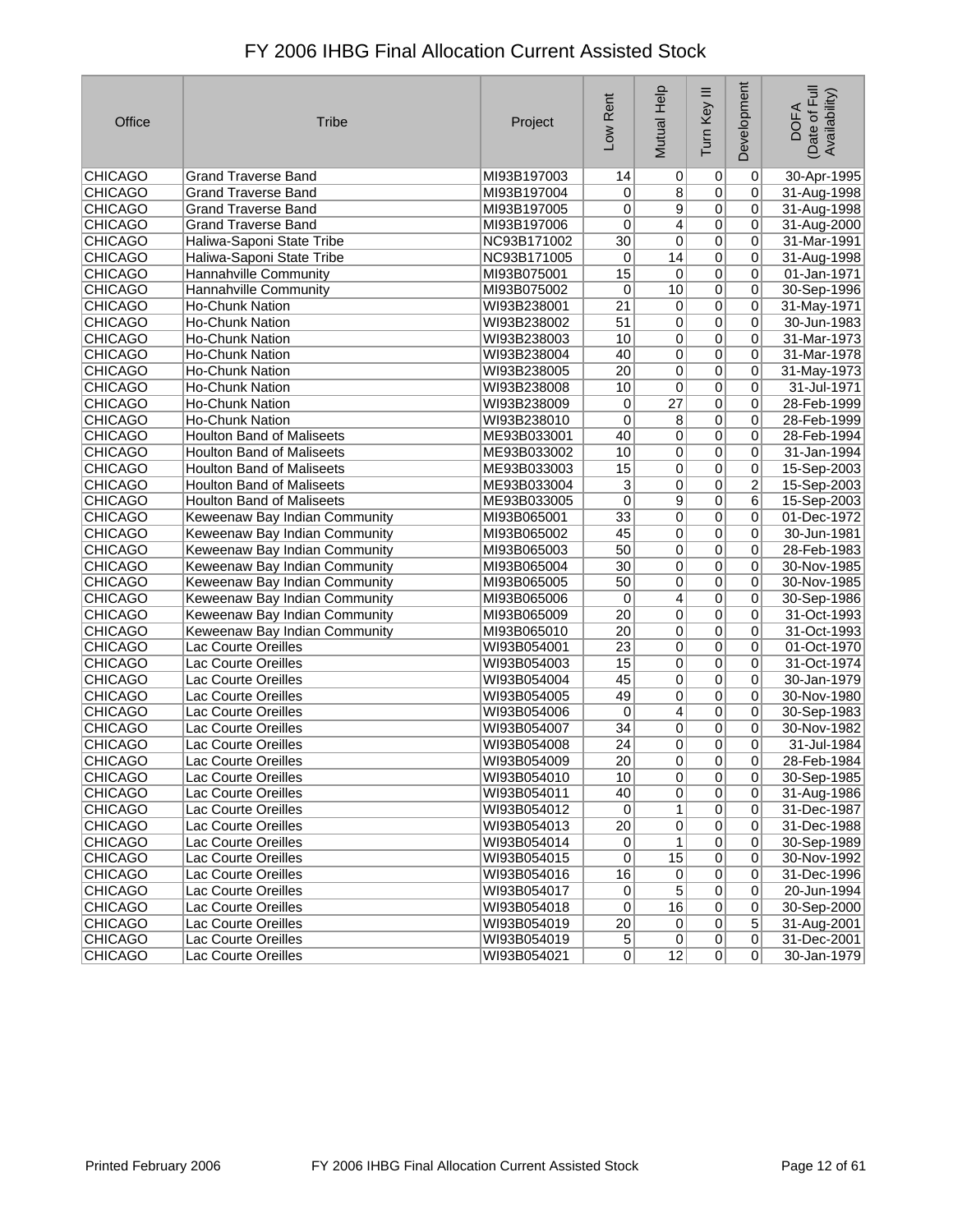| Office         | <b>Tribe</b>                      | Project     | Low Rent                | Mutual Help     | Tum Key III     | Development    | Date of Full<br>Availability)<br><b>DOFA</b> |
|----------------|-----------------------------------|-------------|-------------------------|-----------------|-----------------|----------------|----------------------------------------------|
| <b>CHICAGO</b> | Lac Courte Oreilles               | WI93B054022 | 7                       | 0               | $\overline{0}$  | $\overline{0}$ | 31-Jan-1975                                  |
| <b>CHICAGO</b> | Lac Courte Oreilles               | WI93B054023 | 12                      | $\pmb{0}$       | $\overline{0}$  | 0              | 11-Mar-1999                                  |
| <b>CHICAGO</b> | Lac Courte Oreilles               | WI93B054024 | 0                       | $\overline{7}$  | $\overline{0}$  | 0              | 01-Oct-1970                                  |
| <b>CHICAGO</b> | Lac Du Flambeau Band              | WI93B009001 | $\overline{20}$         | 0               | $\overline{0}$  | 0              | $01 -$ Jul-1966                              |
| <b>CHICAGO</b> | Lac Du Flambeau Band              | WI93B009004 | 18                      | 0               | $\overline{0}$  | 0              | 30-Jan-1979                                  |
| <b>CHICAGO</b> | Lac Du Flambeau Band              | WI93B009005 | 20                      | 0               | 0               | 0              | 31-Jan-1980                                  |
| <b>CHICAGO</b> | Lac Du Flambeau Band              | WI93B009006 | $\overline{25}$         | 0               | $\overline{0}$  | 0              | 31-May-1982                                  |
| <b>CHICAGO</b> | Lac Du Flambeau Band              | WI93B009007 | 48                      | 0               | $\overline{0}$  | 0              | 29-Feb-1984                                  |
| <b>CHICAGO</b> | Lac Du Flambeau Band              | WI93B009008 | $\overline{24}$         | 0               | $\overline{0}$  | 0              | 31-Jan-1985                                  |
| <b>CHICAGO</b> | Lac Du Flambeau Band              | WI93B009009 | 18                      | 0               | $\overline{0}$  | 0              | 28-Feb-1986                                  |
| <b>CHICAGO</b> | Lac Du Flambeau Band              | WI93B009010 | 0                       | 1               | $\overline{0}$  | $\overline{0}$ | 30-Nov-1988                                  |
| <b>CHICAGO</b> | Lac Du Flambeau Band              | WI93B009011 | 0                       | 4               | $\overline{0}$  | 0              | 31-Dec-1990                                  |
| <b>CHICAGO</b> | Lac Du Flambeau Band              | WI93B009013 | $\overline{0}$          | 7               | $\overline{0}$  | 0              | 31-May-1982                                  |
| <b>CHICAGO</b> | Lac Du Flambeau Band              | WI93B009014 | 0                       | 10              | $\overline{0}$  | 0              | 31-May-1982                                  |
| CHICAGO        | Lac Du Flambeau Band              | WI93B009015 | 13                      | $\pmb{0}$       | $\overline{0}$  | 0              | 30-Jun-1996                                  |
| <b>CHICAGO</b> | Lac Du Flambeau Band              | WI93B009016 | 0                       | 8               | $\overline{0}$  | 0              | 30-Jun-1996                                  |
| <b>CHICAGO</b> | Lac Du Flambeau Band              | WI93B009017 | 0                       | 8               | $\overline{0}$  | 0              | 01-Jan-1995                                  |
| <b>CHICAGO</b> | Lac Du Flambeau Band              | WI93B009018 | 0                       | 1               | $\overline{0}$  | 0              | 31-Aug-1998                                  |
| <b>CHICAGO</b> | Lac Du Flambeau Band              | WI93B009019 | $\overline{\mathbf{c}}$ | $\overline{0}$  | $\overline{0}$  | $\overline{3}$ | 31-Aug-1998                                  |
| <b>CHICAGO</b> | Lac Vieux Desert Band             | MI93B085001 | 15                      | 0               | $\overline{0}$  | 0              | 01-Oct-1970                                  |
| <b>CHICAGO</b> | Lac Vieux Desert Band             | MI93B085002 | 20                      | 0               | $\overline{0}$  | 0              | 31-Oct-1983                                  |
| <b>CHICAGO</b> | Lac Vieux Desert Band             | MI93B085003 | 0                       | 8               | $\overline{0}$  | $\overline{0}$ | 30-Sep-1995                                  |
| CHICAGO        | Leech Lake Band of Minn. Chippewa | MN93B012002 | 50                      | $\overline{0}$  | $\overline{0}$  | 0              | 01-May-1967                                  |
| <b>CHICAGO</b> | Leech Lake Band of Minn. Chippewa | MN93B012005 | 15                      | $\overline{0}$  | $\overline{0}$  | 0              | 01-Dec-1967                                  |
| <b>CHICAGO</b> | Leech Lake Band of Minn. Chippewa | MN93B012007 | 45                      | 0               | $\overline{0}$  | 0              | 31-Oct-1978                                  |
| <b>CHICAGO</b> | Leech Lake Band of Minn. Chippewa | MN93B012008 | 0                       | $\overline{17}$ | $\overline{0}$  | 0              | 31-Oct-1978                                  |
| CHICAGO        | Leech Lake Band of Minn. Chippewa | MN93B012009 | 52                      | $\overline{0}$  | $\overline{0}$  | 0              | 31-Mar-1983                                  |
| <b>CHICAGO</b> | Leech Lake Band of Minn. Chippewa | MN93B012010 | 0                       | $\overline{24}$ | $\overline{0}$  | 0              | 31-Mar-1983                                  |
| <b>CHICAGO</b> | Leech Lake Band of Minn. Chippewa | MN93B012012 | 0                       | 46              | 0               | 0              | 30-Sep-1986                                  |
| CHICAGO        | Leech Lake Band of Minn. Chippewa | MN93B012013 | 10                      | $\pmb{0}$       | $\overline{0}$  | 0              | 30-Sep-1985                                  |
| <b>CHICAGO</b> | Leech Lake Band of Minn. Chippewa | MN93B012015 | $\overline{30}$         | $\pmb{0}$       | $\overline{0}$  | 0              | 31-Dec-1987                                  |
| <b>CHICAGO</b> | Leech Lake Band of Minn. Chippewa | MN93B012016 | 41                      | 0               | $\overline{0}$  | 0              | 28-Feb-1989                                  |
| <b>CHICAGO</b> | Leech Lake Band of Minn. Chippewa | MN93B012017 | 10                      | 0               | $\overline{0}$  | 0              | 31-Jul-1993                                  |
| CHICAGO        | Leech Lake Band of Minn. Chippewa | MN93B012018 | 20                      | 0               | $\overline{0}$  | 0              | 30-Jun-1994                                  |
| <b>CHICAGO</b> | Leech Lake Band of Minn. Chippewa | MN93B012019 | 20                      | $\overline{0}$  | $\overline{0}$  | 0              | 30-Apr-1996                                  |
| <b>CHICAGO</b> | Leech Lake Band of Minn. Chippewa | MN93B012020 | 0                       | 16              | $\overline{0}$  | 0              | 30-Apr-1996                                  |
| <b>CHICAGO</b> | Leech Lake Band of Minn. Chippewa | MN93B012021 | 20                      | 0               | 0               | 0              | 27-Feb-1998                                  |
| <b>CHICAGO</b> | Leech Lake Band of Minn. Chippewa | MN93B012022 | 0                       | $\overline{18}$ | $\overline{0}$  | $\overline{0}$ | 29-May-1998                                  |
| <b>CHICAGO</b> | Lower Sioux                       | MN93B207002 | 15                      | $\mathbf 0$     | 0               | $\overline{0}$ | 31-Dec-1989                                  |
| <b>CHICAGO</b> | Lower Sioux                       | MN93B207003 | 8 <sup>2</sup>          | 0               | 0               | $\overline{0}$ | 31-Dec-1986                                  |
| <b>CHICAGO</b> | Lower Sioux                       | MN93B207004 | $\vert 9 \vert$         | $\mathbf 0$     | $\vert 0 \vert$ | 0              | 31-May-1987                                  |
| CHICAGO        | <b>Lumbee State Tribe</b>         | NC93B171001 | 204                     | $\overline{0}$  | 0               | 0              | 29-Feb-1988                                  |
| <b>CHICAGO</b> | Menominee Indian Tribe            | WI93B243001 | 147                     | $\overline{0}$  | 0               | 0              | 30-Sep-1984                                  |
| <b>CHICAGO</b> | Menominee Indian Tribe            | WI93B243002 | $\overline{0}$          | 1               | 0               | $\overline{0}$ | 31-Dec-1983                                  |
| <b>CHICAGO</b> | Menominee Indian Tribe            | WI93B243003 | $\overline{0}$          | $\overline{3}$  | $\overline{0}$  | $\overline{0}$ | 28-Feb-1985                                  |
| <b>CHICAGO</b> | Menominee Indian Tribe            | WI93B243005 | 0                       | $\overline{3}$  | 0               | 0              | 30-Sep-1986                                  |
| <b>CHICAGO</b> | Menominee Indian Tribe            | WI93B243006 | $\overline{0}$          | $\overline{5}$  | $\overline{0}$  | 0              | 30-Jun-1988                                  |
| <b>CHICAGO</b> | Menominee Indian Tribe            | WI93B243008 | 0                       | $\mathbf 5$     | 0               | $\overline{0}$ | 30-Sep-1990                                  |
| <b>CHICAGO</b> | Menominee Indian Tribe            | WI93B243009 | 12                      | $\mathbf 0$     | 0               | 0              | 31-Jul-1990                                  |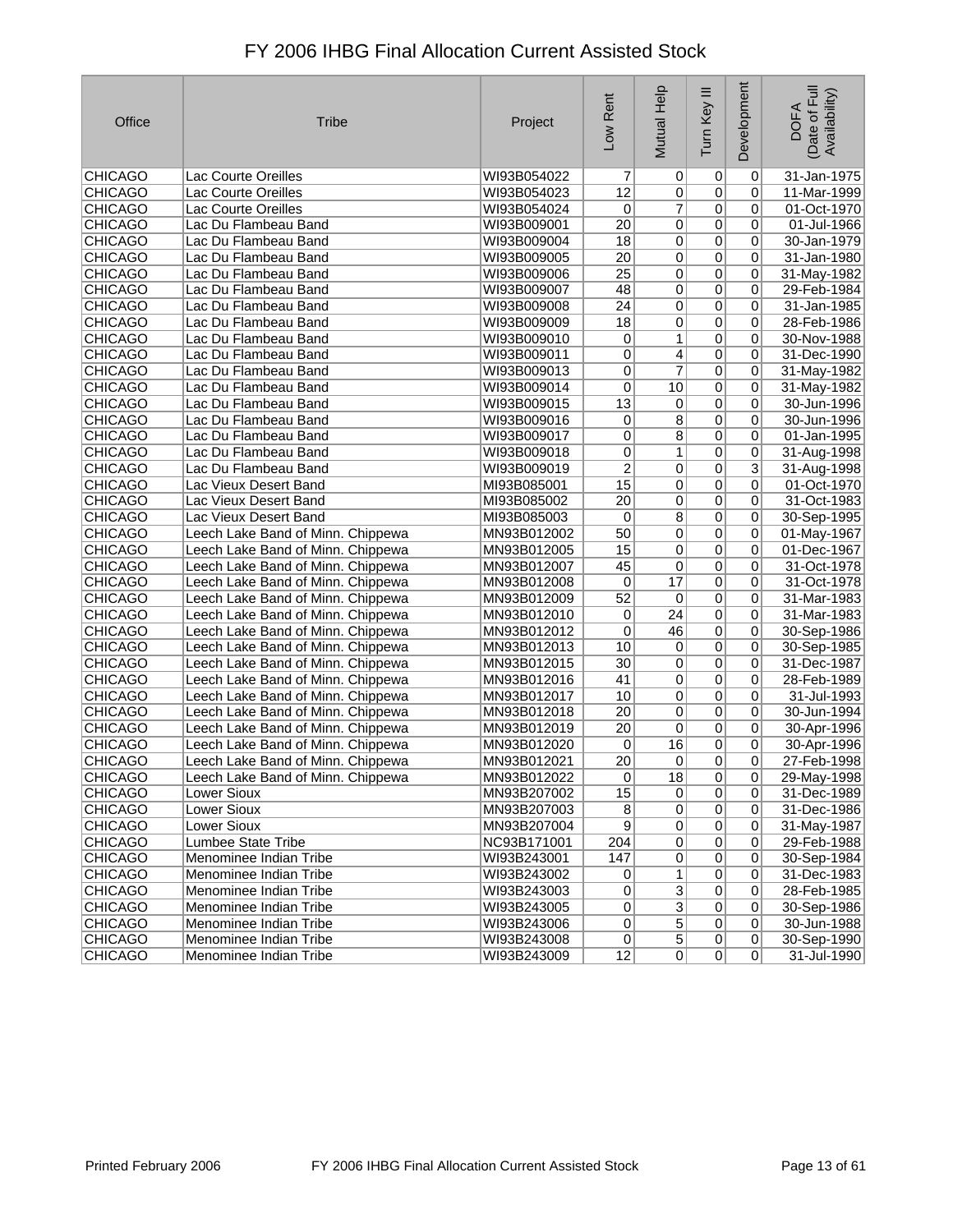| Office         | <b>Tribe</b>                      | Project     | Low Rent        | Mutual Help     | Ξ<br>Tum Key   | Development    | Date of Full<br>Availability)<br><b>DOFA</b> |
|----------------|-----------------------------------|-------------|-----------------|-----------------|----------------|----------------|----------------------------------------------|
| <b>CHICAGO</b> | Menominee Indian Tribe            | WI93B243010 | 44              | $\vert 0 \vert$ | 0              | 0              | 30-Apr-1969                                  |
| <b>CHICAGO</b> | Menominee Indian Tribe            | WI93B243011 | 60              | $\overline{0}$  | $\overline{0}$ | 0              | 30-Apr-1974                                  |
| <b>CHICAGO</b> | Menominee Indian Tribe            | WI93B243012 | 0               | 9               | $\overline{0}$ | 0              | 31-Jan-1991                                  |
| <b>CHICAGO</b> | Menominee Indian Tribe            | WI93B243013 | 0               | $\overline{3}$  | $\overline{0}$ | 0              | 30-Jan-1992                                  |
| <b>CHICAGO</b> | Menominee Indian Tribe            | WI93B243014 | 14              | $\overline{0}$  | $\overline{0}$ | 0              | 31-May-1996                                  |
| <b>CHICAGO</b> | Menominee Indian Tribe            | WI93B243015 | 0               | 10              | $\overline{0}$ | 0              | 31-Dec-1996                                  |
| <b>CHICAGO</b> | Mille Lacs Band of Minn. Chippewa | MN93B204001 | $\overline{30}$ | $\overline{0}$  | $\overline{0}$ | 0              | 31-Mar-1983                                  |
| <b>CHICAGO</b> | Mille Lacs Band of Minn. Chippewa | MN93B204002 | $\pmb{0}$       | $\overline{15}$ | $\overline{0}$ | 0              | 30-Sep-1986                                  |
| <b>CHICAGO</b> | Mille Lacs Band of Minn. Chippewa | MN93B204003 | $\overline{20}$ | $\overline{0}$  | $\overline{0}$ | 0              | 31-Aug-1995                                  |
| <b>CHICAGO</b> | Mille Lacs Band of Minn. Chippewa | MN93B204004 | $\overline{25}$ | $\overline{0}$  | $\overline{0}$ | 0              | 30-Jun-1996                                  |
| <b>CHICAGO</b> | Mille Lacs Band of Minn. Chippewa | MN93B204005 | 40              | $\overline{0}$  | $\overline{0}$ | 0              | 30-Jun-1997                                  |
| <b>CHICAGO</b> | Mississippi Choctaw Tribe         | MS93B092001 | $\overline{30}$ | $\overline{0}$  | $\overline{0}$ | 0              | 01-Jun-1970                                  |
| <b>CHICAGO</b> | Mississippi Choctaw Tribe         | MS93B092005 | 45              | $\overline{0}$  | $\overline{0}$ | 0              | 01-Apr-1975                                  |
| <b>CHICAGO</b> | Mississippi Choctaw Tribe         | MS93B092006 | 46              | 0               | $\overline{0}$ | 0              | 30-Apr-1977                                  |
| <b>CHICAGO</b> | Mississippi Choctaw Tribe         | MS93B092007 | 100             | 0               | $\pmb{0}$      | 0              | 31-Mar-1983                                  |
| <b>CHICAGO</b> | Mississippi Choctaw Tribe         | MS93B092008 | 0               | 47              | $\overline{0}$ | 0              | 31-May-1985                                  |
| <b>CHICAGO</b> | Mississippi Choctaw Tribe         | MS93B092009 | 0               | 78              | $\overline{0}$ | 0              | 31-May-1985                                  |
| <b>CHICAGO</b> | Mississippi Choctaw Tribe         | MS93B092010 | 0               | $\overline{13}$ | $\overline{0}$ | 0              | 28-Feb-1986                                  |
| <b>CHICAGO</b> | Mississippi Choctaw Tribe         | MS93B092012 | 0               | 20 <sup>2</sup> | $\overline{0}$ | 0              | 31-Mar-1987                                  |
| <b>CHICAGO</b> | Mississippi Choctaw Tribe         | MS93B092013 | 0               | $\overline{27}$ | $\overline{0}$ | 0              | 31-May-1988                                  |
| <b>CHICAGO</b> | Mississippi Choctaw Tribe         | MS93B092014 | 0               | 40              | $\mathbf 0$    | 0              | 30-Sep-1989                                  |
| <b>CHICAGO</b> | Mississippi Choctaw Tribe         | MS93B092015 | 0               | 38              | $\overline{0}$ | 0              | 31-Dec-1990                                  |
| <b>CHICAGO</b> | Mississippi Choctaw Tribe         | MS93B092016 | 0               | $\overline{35}$ | $\overline{0}$ | 0              | 31-Jul-1992                                  |
| CHICAGO        | Mississippi Choctaw Tribe         | MS93B092017 | 0               | 18              | $\overline{0}$ | 0              | 31-Aug-1993                                  |
| <b>CHICAGO</b> | Mississippi Choctaw Tribe         | MS93B092018 | 0               | 17              | $\overline{0}$ | 0              | 31-Mar-1995                                  |
| <b>CHICAGO</b> | Mississippi Choctaw Tribe         | MS93B092019 | 0               | 17              | 0              | 0              | 31-Mar-1995                                  |
| <b>CHICAGO</b> | Mississippi Choctaw Tribe         | MS93B092020 | $\overline{30}$ | 0               | $\overline{0}$ | 0              | 31-Aug-1996                                  |
| <b>CHICAGO</b> | Mississippi Choctaw Tribe         | MS93B092021 | 0               | $\overline{51}$ | $\overline{0}$ | 0              | 30-Sep-1996                                  |
| <b>CHICAGO</b> | Mississippi Choctaw Tribe         | MS93B092023 | $\overline{22}$ | 0               | $\overline{0}$ | 0              | 30-Sep-1996                                  |
| <b>CHICAGO</b> | Mississippi Choctaw Tribe         | MS93B092024 | 0               | 42              | $\overline{0}$ | 0              | 31-May-1998                                  |
| <b>CHICAGO</b> | Mississippi Choctaw Tribe         | MS93B092025 | 0               | 39              | $\overline{0}$ | 0              | 30-Apr-2000                                  |
| <b>CHICAGO</b> | Mississippi Choctaw Tribe         | MS93B092026 | $\overline{33}$ | $\vert 0 \vert$ | $\overline{0}$ | 0              | 29-Feb-2000                                  |
| <b>CHICAGO</b> | MOWA Band of Choctaw Indians      | AL93B205001 | 30              | $\overline{0}$  | $\overline{0}$ | 0              | 31-Dec-1993                                  |
| <b>CHICAGO</b> | MOWA Band of Choctaw Indians      | AL93B205002 | 20              | $\overline{0}$  | $\overline{0}$ | 0              | 30-Oct-1994                                  |
| <b>CHICAGO</b> | MOWA Band of Choctaw Indians      | AL93B205003 | 0               | $\overline{20}$ | $\overline{0}$ | $\overline{0}$ | 30-Jun-1996                                  |
| <b>CHICAGO</b> | MOWA Band of Choctaw Indians      | AL93B205004 | $\overline{2}$  | $\overline{0}$  | $\overline{0}$ | 14             | 09-Aug-1998                                  |
| <b>CHICAGO</b> | Narragansett Tribe                | RI93B028001 | 0               | $\overline{0}$  | 0              | 12             |                                              |
| <b>CHICAGO</b> | Oneida Nation of New York         | NY93B445001 | 30 <sup>2</sup> | 0               | 0              | 0              | 30-Sep-1994                                  |
| <b>CHICAGO</b> | Oneida Tribe                      | WI93B010001 | 24              | $\overline{0}$  | $\overline{0}$ | 0              | 30-Apr-1967                                  |
| <b>CHICAGO</b> | Oneida Tribe                      | WI93B010003 | 40              | $\overline{0}$  | $\pmb{0}$      | 0              | 31-May-1973                                  |
| <b>CHICAGO</b> | Oneida Tribe                      | WI93B010004 | 25              | 0               | $\pmb{0}$      | 0              | 31-May-1976                                  |
| <b>CHICAGO</b> | Oneida Tribe                      | WI93B010006 | 30              | $\overline{0}$  | 0              | 0              | 30-Sep-1979                                  |
| <b>CHICAGO</b> | Oneida Tribe                      | WI93B010007 | 0               | $\overline{7}$  | $\pmb{0}$      | 0              | 30-Jun-1983                                  |
| <b>CHICAGO</b> | Oneida Tribe                      | WI93B010008 | 50              | $\overline{0}$  | $\overline{0}$ | $\overline{0}$ | 30-Apr-1986                                  |
| <b>CHICAGO</b> | Oneida Tribe                      | WI93B010010 | 0               | $\overline{3}$  | $\overline{0}$ | 0              | 28-Feb-1993                                  |
| <b>CHICAGO</b> | Oneida Tribe                      | WI93B010011 | 0               | $\overline{8}$  | $\pmb{0}$      | 0              | 19-May-1995                                  |
| <b>CHICAGO</b> | Oneida Tribe                      | WI93B010012 | $\overline{0}$  | $\overline{21}$ | $\overline{0}$ | 0              | 14-Jan-1997                                  |
| <b>CHICAGO</b> | Oneida Tribe                      | WI93B010013 | 0               | 17              | $\overline{0}$ | 0              | 26-Mar-1999                                  |
| <b>CHICAGO</b> | Oneida Tribe                      | WI93B010014 | 20              | 0               | 0              | 0              | 31-Jan-1997                                  |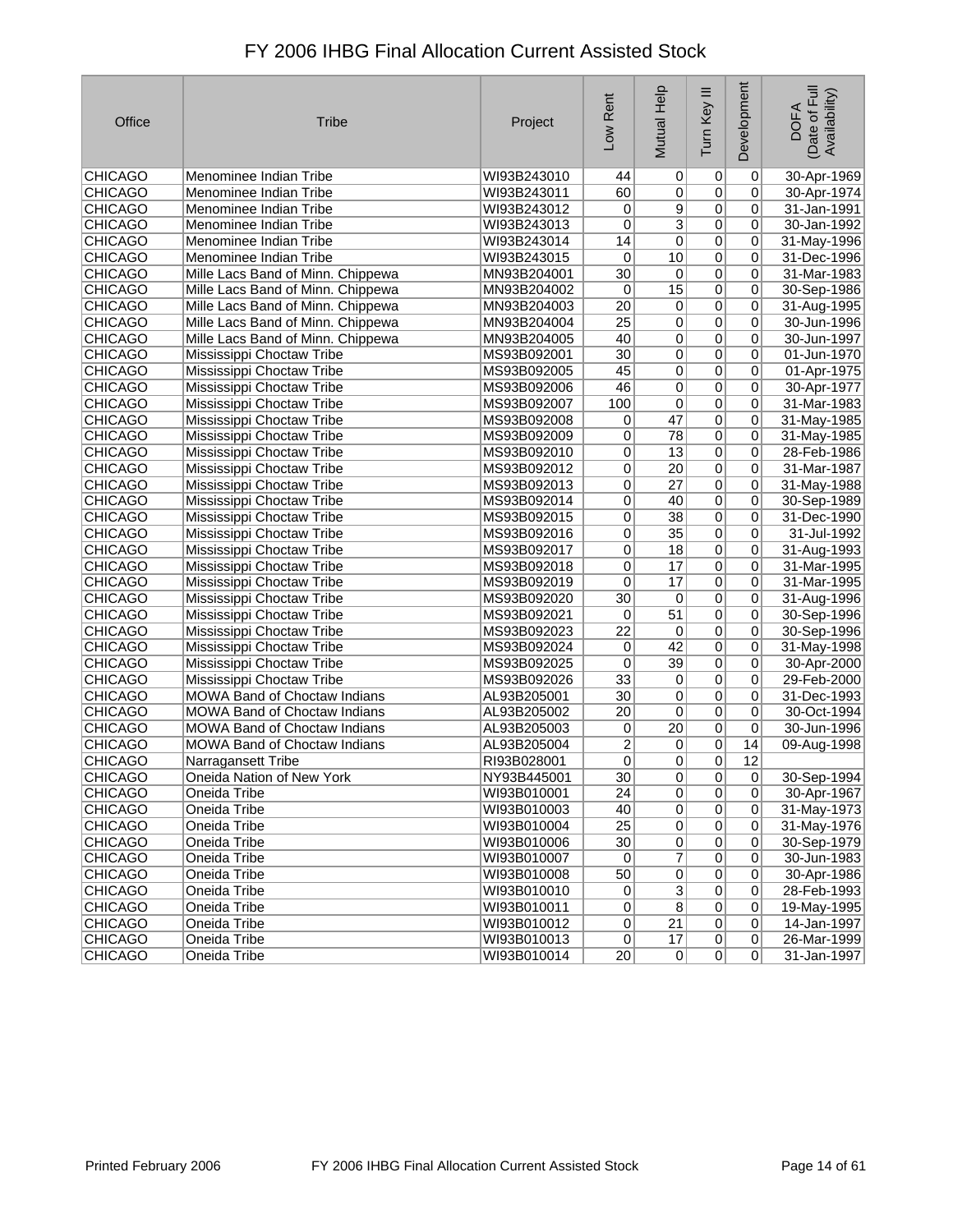| Office         | <b>Tribe</b>                              | Project     | Low Rent        | Mutual Help      | Ξ<br>Tum Key    | Development    | Date of Full<br>Availability)<br><b>DOFA</b> |
|----------------|-------------------------------------------|-------------|-----------------|------------------|-----------------|----------------|----------------------------------------------|
| <b>CHICAGO</b> | Oneida Tribe                              | WI93B010015 | $\overline{0}$  | 16               | 0               | $\overline{0}$ | 31-Jan-1997                                  |
| <b>CHICAGO</b> | Oneida Tribe                              | WI93B010016 | 5               | $\pmb{0}$        | $\overline{0}$  | 0              | 31-May-2000                                  |
| <b>CHICAGO</b> | Oneida Tribe                              | WI93B010017 | 0               | 5                | $\overline{0}$  | 0              | 31-Jan-2000                                  |
| <b>CHICAGO</b> | Passamaquody Indian Tribe                 | ME93B014001 | $\overline{0}$  | $\mathbf{1}$     | $\overline{0}$  | $\overline{0}$ | 30-Jun-1974                                  |
| <b>CHICAGO</b> | Passamaquody Indian Tribe                 | ME93B014002 | $\overline{0}$  | $\overline{0}$   | $\overline{6}$  | 0              | 31-Jul-1977                                  |
| <b>CHICAGO</b> | Passamaquody Indian Tribe                 | ME93B014003 | 16              | $\overline{0}$   | 0               | 0              | 31-May-1979                                  |
| <b>CHICAGO</b> | Passamaquody Indian Tribe                 | ME93B014004 | 24              | 0                | 0               | 0              | 30-Sep-1981                                  |
| <b>CHICAGO</b> | Passamaquody Indian Tribe                 | ME93B014005 | $\overline{28}$ | $\overline{0}$   | $\overline{0}$  | $\overline{0}$ | 31-Jan-1983                                  |
| <b>CHICAGO</b> | Passamaquody Indian Tribe                 | ME93B014008 | 10              | $\overline{0}$   | 0               | 0              | 30-Nov-1990                                  |
| <b>CHICAGO</b> | Passamaquody Indian Tribe                 | ME93B014009 | 0               | 20               | 0               | 0              | 30-Nov-1990                                  |
| <b>CHICAGO</b> | Passamaquody Indian Tribe                 | ME93B014010 | $\pmb{0}$       | 16               | 0               | 0              | 30-Apr-1994                                  |
| <b>CHICAGO</b> | Passamaquody Indian Tribe                 | ME93B014011 | $\pmb{0}$       | 12               | 0               | $\overline{0}$ | 29-Jul-1999                                  |
| <b>CHICAGO</b> | <b>Penobscot Tribe</b>                    | ME93B012001 | 0               | $\overline{0}$   | $\overline{9}$  | 0              | 31-Jul-1977                                  |
| <b>CHICAGO</b> | Penobscot Tribe                           | ME93B012002 | 8               | $\overline{0}$   | 0               | 0              | 30-Jun-1977                                  |
| <b>CHICAGO</b> | Penobscot Tribe                           | ME93B012003 | $\overline{0}$  | $\overline{0}$   | $\overline{18}$ | 0              | 30-Apr-1980                                  |
| <b>CHICAGO</b> | Penobscot Tribe                           | ME93B012004 | $\overline{24}$ | $\overline{0}$   | $\overline{0}$  | $\overline{0}$ | 31-Oct-1985                                  |
| <b>CHICAGO</b> | Penobscot Tribe                           | ME93B012006 | $\mathbf 0$     | $\overline{6}$   | 0               | 0              | 31-May-1992                                  |
| <b>CHICAGO</b> | Penobscot Tribe                           | ME93B012007 | 10              | $\overline{0}$   | 0               | 0              | 30-Nov-1993                                  |
| <b>CHICAGO</b> | Penobscot Tribe                           | ME93B012008 | 10              | $\overline{0}$   | 0               | 0              | 31-Jul-1995                                  |
| <b>CHICAGO</b> | <b>Pleasant Point</b>                     | ME93B013002 | 16              | $\overline{0}$   | $\overline{0}$  | $\overline{0}$ | 29-Feb-1976                                  |
| <b>CHICAGO</b> | <b>Pleasant Point</b>                     | ME93B013003 | $\overline{0}$  | $\overline{0}$   | $\mathbf{1}$    | 0              | 31-Dec-1977                                  |
| <b>CHICAGO</b> | <b>Pleasant Point</b>                     | ME93B013004 | 0               | $\pmb{0}$        | $\overline{3}$  | 0              | 30-Sep-1979                                  |
| <b>CHICAGO</b> | <b>Pleasant Point</b>                     | ME93B013008 | $\mathbf 0$     | $\overline{19}$  | $\overline{0}$  | 0              | 30-Sep-1992                                  |
| <b>CHICAGO</b> | <b>Pleasant Point</b>                     | ME93B013009 | 15              | $\pmb{0}$        | 0               | $\overline{0}$ | 31-Jul-1996                                  |
| <b>CHICAGO</b> | <b>Pleasant Point</b>                     | ME93B013010 | $\overline{0}$  | 10               | $\overline{0}$  | 0              | 08-Feb-1995                                  |
| <b>CHICAGO</b> | <b>Pleasant Point</b>                     | ME93B013011 | 0               | 13               | $\overline{0}$  | 0              | 30-Nov-1999                                  |
| <b>CHICAGO</b> | <b>Pleasant Point</b>                     | ME93B013012 | $\overline{20}$ | $\pmb{0}$        | $\overline{0}$  | 0              | 31-Aug-1997                                  |
| <b>CHICAGO</b> | <b>Pleasant Point</b>                     | ME93B013013 | $\pmb{0}$       | $\overline{18}$  | $\overline{0}$  | 0              | 30-Nov-1999                                  |
| <b>CHICAGO</b> | Poarch Band of Creek Indians              | AL93B204001 | $\overline{20}$ | $\overline{0}$   | 0               | 0              | 30-Sep-1987                                  |
| <b>CHICAGO</b> | Poarch Band of Creek Indians              | AL93B204002 | 30              | $\pmb{0}$        | $\overline{0}$  | 0              | 30-Sep-1987                                  |
| <b>CHICAGO</b> | Poarch Band of Creek Indians              | AL93B204004 | $\overline{30}$ | $\overline{0}$   | $\overline{0}$  | $\overline{0}$ | 31-Aug-1989                                  |
| <b>CHICAGO</b> | Poarch Band of Creek Indians              | AL93B204005 | $\overline{15}$ | $\overline{0}$   | $\overline{0}$  | 0              | 27-Feb-1995                                  |
| <b>CHICAGO</b> | Poarch Band of Creek Indians              | AL93B204006 | 10              | 0                | 0               | 0              | 27-Feb-1995                                  |
| <b>CHICAGO</b> | Poarch Band of Creek Indians              | AL93B204007 | 0               | 21               | 0               | 0              | 01-Oct-1998                                  |
| <b>CHICAGO</b> | Poarch Band of Creek Indians              | AL93B204008 | 0               | 14               | 0               | $\overline{0}$ | 01-Oct-1998                                  |
| <b>CHICAGO</b> | Poarch Band of Creek Indians              | AL93B204009 | 0               | 20               | 0               | 0              | 01-Dec-1998                                  |
| <b>CHICAGO</b> | Poarch Band of Creek Indians              | AL93B204010 | 0               | 9                | 0               | 0              | 01-Feb-1999                                  |
| CHICAGO        | Poarch Band of Creek Indians              | AL93B204011 | $\vert 0 \vert$ | 29               | 0               | 0              | 01-Sep-1999                                  |
| <b>CHICAGO</b> | Pokagon Band of Potawatomi                | MI93B200001 | 0               | 15               | $\pmb{0}$       | $\overline{0}$ | 31-Aug-2004                                  |
| <b>CHICAGO</b> | <b>Prairie Island Sioux</b>               | MN93B207001 | 24              | $\overline{0}$   | 0               | $\Omega$       | 30-Sep-1985                                  |
| CHICAGO        | Red Cliff Band of Lake Superior Chippewaw | WI93B013001 | 20              | $\pmb{0}$        | 0               | 0              | 01-Dec-1967                                  |
| <b>CHICAGO</b> | Red Cliff Band of Lake Superior Chippewaw | WI93B013003 | $\mathbf{3}$    | $\overline{4}$   | 0               | 0              | 30-Nov-1971                                  |
| <b>CHICAGO</b> | Red Cliff Band of Lake Superior Chippewaw | WI93B013004 | 50              | $\overline{0}$   | 0               | 0              | 31-Mar-1979                                  |
| <b>CHICAGO</b> | Red Cliff Band of Lake Superior Chippewaw | WI93B013005 | 26              | 1                | 0               | 0              | 31-Oct-1984                                  |
| <b>CHICAGO</b> | Red Cliff Band of Lake Superior Chippewaw | WI93B013007 | 0               | 10               | 0               | $\overline{0}$ | 30-Jun-1995                                  |
| <b>CHICAGO</b> | Red Cliff Band of Lake Superior Chippewaw | WI93B013008 | $\overline{0}$  | $\boldsymbol{7}$ | 0               | $\overline{0}$ | 31-Aug-1997                                  |
| <b>CHICAGO</b> | Red Cliff Band of Lake Superior Chippewaw | WI93B013009 | 18              | $\overline{0}$   | 0               | $\overline{0}$ | 31-Mar-1998                                  |
| <b>CHICAGO</b> | Red Lake Band of Chippewa                 | MN93B016001 | 13              | $\overline{0}$   | $\overline{0}$  | $\overline{0}$ | 01-Sep-1967                                  |
| <b>CHICAGO</b> | Red Lake Band of Chippewa                 | MN93B016003 | 10              | 0                | $\overline{0}$  | 0              | 01-Sep-1966                                  |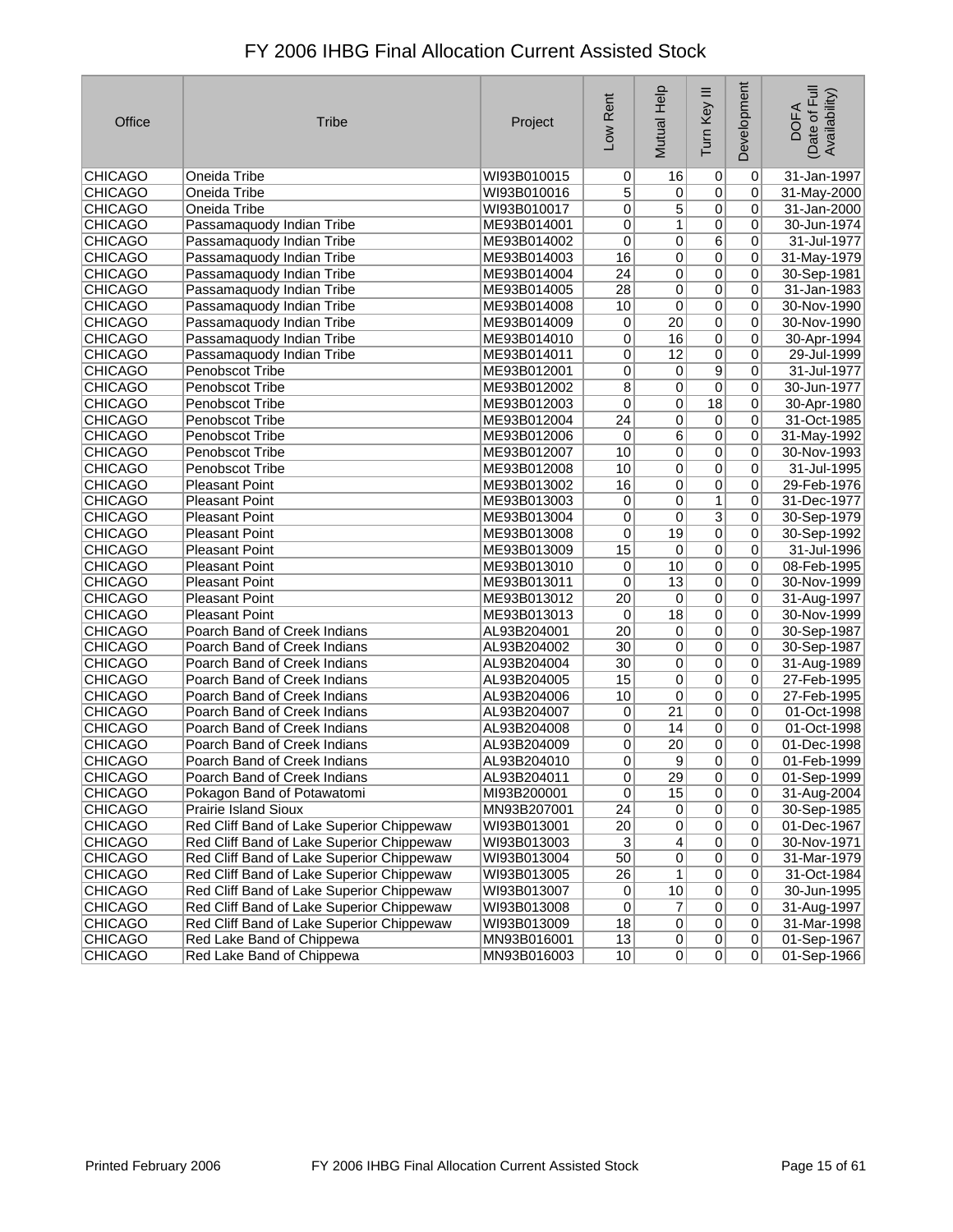| Office         | <b>Tribe</b>              | Project     | Low Rent        | <b>Mutual Help</b> | Ξ<br>Tum Key   | Development     | Date of Full<br>Availability)<br><b>DOFA</b> |
|----------------|---------------------------|-------------|-----------------|--------------------|----------------|-----------------|----------------------------------------------|
| <b>CHICAGO</b> | Red Lake Band of Chippewa | MN93B016004 | 10              | $\vert 0 \vert$    | $\overline{0}$ | 0               | 01-Mar-1969                                  |
| <b>CHICAGO</b> | Red Lake Band of Chippewa | MN93B016009 | 0               | $\overline{18}$    | $\overline{0}$ | 0               | 31-May-1982                                  |
| <b>CHICAGO</b> | Red Lake Band of Chippewa | MN93B016011 | 17              | $\overline{0}$     | $\overline{0}$ | 0               | 30-Apr-1980                                  |
| <b>CHICAGO</b> | Red Lake Band of Chippewa | MN93B016013 | $\overline{58}$ | 0                  | $\overline{0}$ | 0               | 31-Oct-1983                                  |
| <b>CHICAGO</b> | Red Lake Band of Chippewa | MN93B016014 | $\overline{20}$ | $\overline{0}$     | $\overline{0}$ | 0               | 30-Aug-1984                                  |
| <b>CHICAGO</b> | Red Lake Band of Chippewa | MN93B016015 | $\overline{30}$ | 0                  | $\mathbf 0$    | 0               | 31-Dec-1984                                  |
| <b>CHICAGO</b> | Red Lake Band of Chippewa | MN93B016021 | 0               | $\overline{30}$    | $\overline{0}$ | 0               | 31-Aug-1988                                  |
| <b>CHICAGO</b> | Red Lake Band of Chippewa | MN93B016022 | 0               | $30$               | $\overline{0}$ | 0               | 31-Jan-1989                                  |
| CHICAGO        | Red Lake Band of Chippewa | MN93B016023 | 0               | $\overline{20}$    | $\overline{0}$ | 0               | 30-Nov-1990                                  |
| <b>CHICAGO</b> | Red Lake Band of Chippewa | MN93B016024 | $\overline{31}$ | $\overline{0}$     | $\overline{0}$ | 0               | 30-Sep-1993                                  |
| <b>CHICAGO</b> | Red Lake Band of Chippewa | MN93B016025 | 10              | 0                  | $\overline{0}$ | 0               | 28-Feb-1994                                  |
| <b>CHICAGO</b> | Red Lake Band of Chippewa | MN93B016026 | 12              | 0                  | $\overline{0}$ | 0               | 30-Sep-1994                                  |
| <b>CHICAGO</b> | Red Lake Band of Chippewa | MN93B016027 | 44              | $\overline{0}$     | $\overline{0}$ | 0               | 30-Nov-1995                                  |
| <b>CHICAGO</b> | Red Lake Band of Chippewa | MN93B016028 | 0               | $\overline{20}$    | $\overline{0}$ | 0               | 01-May-1997                                  |
| <b>CHICAGO</b> | Red Lake Band of Chippewa | MN93B016029 | 40              | 0                  | $\overline{0}$ | 0               | 01-Oct-1997                                  |
| <b>CHICAGO</b> | Sac & Fox Tribe           | IA93B112001 | 20              | $\overline{0}$     | $\overline{0}$ | 0               | 30-Jun-1981                                  |
| <b>CHICAGO</b> | Saginaw Chippewa          | MI93B043001 | $\overline{20}$ | $\overline{0}$     | $\overline{0}$ | 0               | 01-May-1967                                  |
| <b>CHICAGO</b> | Saginaw Chippewa          | MI93B043002 | 14              | $\overline{0}$     | $\overline{0}$ | 0               | 30-Sep-1976                                  |
| <b>CHICAGO</b> | Saginaw Chippewa          | MI93B043003 | $\overline{20}$ | $\overline{0}$     | $\overline{0}$ | 0               | 31-Aug-1980                                  |
| <b>CHICAGO</b> | Saginaw Chippewa          | MI93B043004 | $\overline{8}$  | $\overline{0}$     | $\overline{0}$ | 0               | 22-Nov-1992                                  |
| <b>CHICAGO</b> | Saginaw Chippewa          | MI93B043005 | 0               | $\overline{2}$     | $\overline{0}$ | 0               | 30-Jun-1992                                  |
| <b>CHICAGO</b> | Saginaw Chippewa          | MI93B043006 | 0               | $\overline{8}$     | $\overline{0}$ | 0               | 31-Mar-1995                                  |
| <b>CHICAGO</b> | Saginaw Chippewa          | MI93B043007 | 9               | 0                  | $\overline{0}$ | 0               | 30-Jun-1999                                  |
| <b>CHICAGO</b> | Saginaw Chippewa          | MI93B043008 | $\overline{3}$  | $\overline{0}$     | $\overline{0}$ | $\mathbf{1}$    | 30-Jun-1999                                  |
| <b>CHICAGO</b> | Saginaw Chippewa          | MI93B043009 | $\overline{0}$  | $\overline{5}$     | $\overline{0}$ | 0               | 23-Jun-1997                                  |
| <b>CHICAGO</b> | Saint Croix Chippewa      | WI93B062001 | $\overline{25}$ | $\overline{0}$     | $\overline{0}$ | 0               | 01-May-1973                                  |
| <b>CHICAGO</b> | Saint Croix Chippewa      | WI93B062003 | 30              | 0                  | $\overline{0}$ | 0               | 30-Nov-1982                                  |
| <b>CHICAGO</b> | Saint Croix Chippewa      | WI93B062004 | 10              | $\overline{0}$     | $\overline{0}$ | 0               | 30-Jun-1984                                  |
| <b>CHICAGO</b> | Saint Croix Chippewa      | WI93B062005 | 10              | $\overline{0}$     | $\mathbf 0$    | 0               | 30-Jun-1984                                  |
| <b>CHICAGO</b> | Saint Croix Chippewa      | WI93B062006 | 10              | $\overline{0}$     | $\overline{0}$ | 0               | 31-Aug-1986                                  |
| <b>CHICAGO</b> | Saint Croix Chippewa      | WI93B062009 | 20              | 0                  | $\mathbf 0$    | 0               | 31-Jan-1992                                  |
| <b>CHICAGO</b> | Saint Croix Chippewa      | WI93B062010 | $\overline{38}$ | $\overline{0}$     | $\overline{0}$ | 0               | 01-Dec-1973                                  |
| <b>CHICAGO</b> | Saint Croix Chippewa      | WI93B062011 | 10              | $\overline{0}$     | $\overline{0}$ | 0               | 30-Apr-1994                                  |
| <b>CHICAGO</b> | Saint Croix Chippewa      | WI93B062012 | 0               | 10                 | $\overline{0}$ | 0               | 30-Sep-1997                                  |
| <b>CHICAGO</b> | Saint Croix Chippewa      | WI93B062013 | $\overline{21}$ | 0                  | $\overline{0}$ | 0               | 30-Apr-1996                                  |
| <b>CHICAGO</b> | Saint Croix Chippewa      | WI93B062014 | 0               | $\overline{25}$    | $\overline{0}$ | 0               | 30-Apr-1996                                  |
| <b>CHICAGO</b> | Sault Ste. Marie Tribe    | MI93B149001 | 48              | 0                  | 0              | 0               | 31-Mar-1983                                  |
| <b>CHICAGO</b> | Sault Ste. Marie Tribe    | MI93B149003 | 40              | 0                  | 0              | 0               | 31-May-1983                                  |
| <b>CHICAGO</b> | Sault Ste. Marie Tribe    | MI93B149005 | 88              | $\overline{0}$     | $\overline{0}$ | 0               | 30-Sep-1984                                  |
| <b>CHICAGO</b> | Sault Ste. Marie Tribe    | MI93B149006 | 25              | 0                  | $\pmb{0}$      | 0               | 30-Nov-1984                                  |
| <b>CHICAGO</b> | Sault Ste. Marie Tribe    | MI93B149007 | 12              | $\overline{0}$     | $\pmb{0}$      | 0               | 31-Mar-1986                                  |
| <b>CHICAGO</b> | Sault Ste. Marie Tribe    | MI93B149008 | 9               | $\Omega$           | 0              | 0               | 31-Oct-1986                                  |
| <b>CHICAGO</b> | Sault Ste. Marie Tribe    | MI93B149009 | 11              | $\overline{0}$     | $\pmb{0}$      | 0               | 31-Oct-1986                                  |
| <b>CHICAGO</b> | Sault Ste. Marie Tribe    | MI93B149010 | 0               | 19                 | $\overline{0}$ | 0               | 31-Mar-1988                                  |
| <b>CHICAGO</b> | Sault Ste. Marie Tribe    | MI93B149012 | $\overline{20}$ | 0                  | $\overline{0}$ | 0               | 30-Jun-1992                                  |
| <b>CHICAGO</b> | Sault Ste. Marie Tribe    | MI93B149013 | 10              | $\overline{0}$     | $\pmb{0}$      | 0               | 30-Nov-1992                                  |
| <b>CHICAGO</b> | Sault Ste. Marie Tribe    | MI93B149014 | 51              | 0                  | $\overline{0}$ | 0               | 30-Jun-1997                                  |
| <b>CHICAGO</b> | Sault Ste. Marie Tribe    | MI93B149015 | 39              | 0                  | 0              | $\vert 0 \vert$ | 30-Jun-1997                                  |
| <b>CHICAGO</b> | Sault Ste. Marie Tribe    | MI93B149016 | 45              | $\overline{0}$     | $\overline{0}$ | 0               | 30-Aug-1998                                  |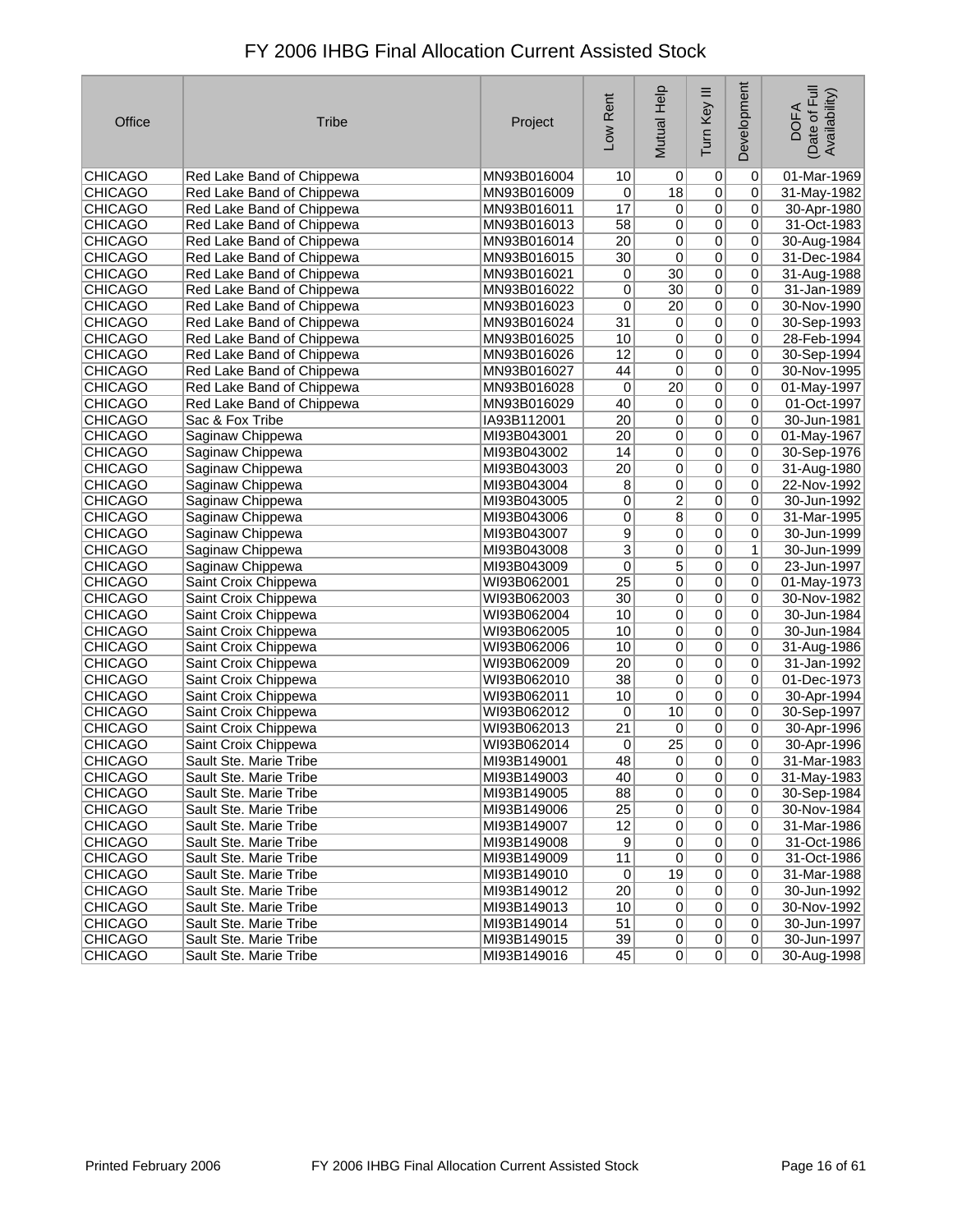| Office         | <b>Tribe</b>              | Project     | Low Rent         | Mutual Help     | Ξ<br>Tum Key    | Development     | Date of Full<br>Availability)<br><b>DOFA</b> |
|----------------|---------------------------|-------------|------------------|-----------------|-----------------|-----------------|----------------------------------------------|
| <b>CHICAGO</b> | Sault Ste. Marie Tribe    | MI93B149017 | 0                | 10              | 0               | $\mathbf 0$     | 30-Sep-1996                                  |
| <b>CHICAGO</b> | Sault Ste. Marie Tribe    | MI93B149018 | 0                | 4               | 0               | 0               | 01-Jan-1998                                  |
| <b>CHICAGO</b> | Sault Ste. Marie Tribe    | MI93B149019 | 0                | $\overline{5}$  | 0               | 0               | 31-Mar-2002                                  |
| <b>CHICAGO</b> | Sault Ste. Marie Tribe    | MI93B149019 | 0                | 11              | $\overline{0}$  | 0               | 31-Jul-2002                                  |
| <b>CHICAGO</b> | Sault Ste. Marie Tribe    | MI93B149019 | $\pmb{0}$        | 9               | 0               | 0               | 31-Oct-2002                                  |
| <b>CHICAGO</b> | Seminole Tribe            | FL93B059004 | 10               | 0               | 0               | 0               | 31-Jan-1974                                  |
| <b>CHICAGO</b> | Seminole Tribe            | FL93B059006 | 50               | 0               | 0               | 0               | 31-Mar-1983                                  |
| <b>CHICAGO</b> | Seminole Tribe            | FL93B059018 | 40               | $\overline{0}$  | $\overline{0}$  | 0               | 30-Apr-1990                                  |
| <b>CHICAGO</b> | Seminole Tribe            | FL93B059019 | 0                | 12              | 0               | 0               | 28-Feb-1992                                  |
| <b>CHICAGO</b> | Seminole Tribe            | FL93B059020 | 0                | 15              | 0               | 0               | 30-Apr-1993                                  |
| <b>CHICAGO</b> | Seminole Tribe            | FL93B059021 | 0                | 11              | 0               | 0               | 31-Jul-1995                                  |
| <b>CHICAGO</b> | Seminole Tribe            | FL93B059022 | $\pmb{0}$        | 8               | $\overline{0}$  | 0               | 31-Oct-1995                                  |
| <b>CHICAGO</b> | Seminole Tribe            | FL93B059023 | $\overline{24}$  | 0               | 0               | 0               | 31-Jan-1999                                  |
| <b>CHICAGO</b> | Seminole Tribe            | FL93B059024 | 0                | $\overline{25}$ | 0               | 0               | 30-Nov-1997                                  |
| <b>CHICAGO</b> | Seminole Tribe            | FL93B059025 | 0                | 5               | 0               | 0               | 30-Nov-1995                                  |
| <b>CHICAGO</b> | Seminole Tribe            | FL93B059026 | 10               | $\overline{0}$  | $\overline{0}$  | 0               | 01-Apr-1997                                  |
| <b>CHICAGO</b> | Seminole Tribe            | FL93B059027 | 0                | 20              | 0               | $\pmb{0}$       | 01-May-1997                                  |
| <b>CHICAGO</b> | Seminole Tribe            | FL93B059028 | 0                | 48              | 0               | 0               | 28-Feb-1979                                  |
| <b>CHICAGO</b> | Seminole Tribe            | FL93B059030 | 12               | 0               | $\overline{0}$  | 0               | 31-Dec-1998                                  |
| <b>CHICAGO</b> | Seminole Tribe            | FL93B059031 | $\overline{5}$   | 0               | $\overline{0}$  | $\pmb{0}$       | 30-Apr-1999                                  |
| <b>CHICAGO</b> | Seminole Tribe            | FL93B059032 | 0                | 0               | $\overline{0}$  | 35              |                                              |
| <b>CHICAGO</b> | Seneca Nation of New York | NY93B040001 | 28               | 0               | 0               | $\pmb{0}$       | 01-Dec-1964                                  |
| <b>CHICAGO</b> | Seneca Nation of New York | NY93B040002 | 17               | $\overline{0}$  | $\overline{0}$  | 0               | 01-May-1967                                  |
| <b>CHICAGO</b> | Seneca Nation of New York | NY93B040004 | 0                | 0               | $\overline{29}$ | 0               | 16-Feb-1979                                  |
| <b>CHICAGO</b> | Seneca Nation of New York | NY93B040005 | 40               | 0               | $\pmb{0}$       | 0               | 31-Oct-1981                                  |
| <b>CHICAGO</b> | Seneca Nation of New York | NY93B040006 | 0                | 0               | 42              | 0               | 31-May-1982                                  |
| <b>CHICAGO</b> | Seneca Nation of New York | NY93B040007 | 51               | 0               | $\pmb{0}$       | 0               | 31-Mar-1987                                  |
| <b>CHICAGO</b> | Seneca Nation of New York | NY93B040009 | 28               | 0               | 0               | 0               | 31-Mar-1989                                  |
| <b>CHICAGO</b> | Seneca Nation of New York | NY93B040010 | 12               | 0               | 0               | 0               | 31-Jul-1997                                  |
| <b>CHICAGO</b> | Seneca Nation of New York | NY93B040011 | 7                | 0               | 0               | 0               | 31-Jul-1997                                  |
| <b>CHICAGO</b> | Seneca Nation of New York | NY93B040013 | 0                | 11              | $\overline{0}$  | 0               | 31-Mar-2001                                  |
| <b>CHICAGO</b> | Seneca Nation of New York | NY93B040014 | 1                | 3               | 0               | $\mathbf 0$     | 01-Jan-1997                                  |
| <b>CHICAGO</b> | Seneca Nation of New York | NY93B040015 | 0                | 0               | $\overline{0}$  | $\overline{25}$ |                                              |
| <b>CHICAGO</b> | Seneca Nation of New York | <b>SA16</b> | 16               | 0               | 0               | 0               | 22-Sep-1997                                  |
| <b>CHICAGO</b> | Sokagoan Chippewa Tribe   | WI93B036001 | 14               | 0               | $\overline{0}$  | $\vert 0 \vert$ | 01-Dec-1972                                  |
| <b>CHICAGO</b> | Sokagoan Chippewa Tribe   | WI93B036002 | $\overline{20}$  | 0               | 0               | 0               | 30-Jun-1980                                  |
| <b>CHICAGO</b> | Sokagoan Chippewa Tribe   | WI93B036003 | 10               | 0               | 0               | 0               | 28-Feb-1986                                  |
| <b>CHICAGO</b> | Sokagoan Chippewa Tribe   | WI93B036004 | 30               | 0               | 0               | $\sigma$        | 30-Sep-1987                                  |
| <b>CHICAGO</b> | Sokagoan Chippewa Tribe   | WI93B036005 | $\overline{0}$   | 11              | $\overline{0}$  | $\overline{0}$  | 31-Dec-1989                                  |
| <b>CHICAGO</b> | Sokagoan Chippewa Tribe   | WI93B036006 | 11               | $\pmb{0}$       | 0               | 0               | 30-Nov-1989                                  |
| <b>CHICAGO</b> | Sokagoan Chippewa Tribe   | WI93B036007 | 10               | 0               | 0               | 0               | 30-Jan-1994                                  |
| <b>CHICAGO</b> | Sokagoan Chippewa Tribe   | WI93B036008 | 10               | $\overline{0}$  | 0               | 0               | 30-Aug-1994                                  |
| <b>CHICAGO</b> | Sokagoan Chippewa Tribe   | WI93B036009 | $\pmb{0}$        | 15              | $\overline{0}$  | 0               | 30-Jun-1997                                  |
| <b>CHICAGO</b> | Sokagoan Chippewa Tribe   | WI93B036010 | 15               | $\pmb{0}$       | $\overline{0}$  | $\pmb{0}$       | 31-Aug-2000                                  |
| <b>CHICAGO</b> | St. Regis Mohawk Tribe    | NY93B436001 | $\overline{0}$   | 44              | $\overline{0}$  | $\overline{0}$  | 30-Sep-1987                                  |
| <b>CHICAGO</b> | St. Regis Mohawk Tribe    | NY93B436003 | $\overline{0}$   | 39              | $\overline{0}$  | 0               | 31-Mar-1990                                  |
| <b>CHICAGO</b> | St. Regis Mohawk Tribe    | NY93B436004 | 10               | $\overline{0}$  | $\overline{0}$  | 0               | 31-Mar-1990                                  |
| <b>CHICAGO</b> | St. Regis Mohawk Tribe    | NY93B436005 | $20\overline{)}$ | $\overline{0}$  | $\overline{0}$  | 0               | 28-Feb-1991                                  |
| <b>CHICAGO</b> | St. Regis Mohawk Tribe    | NY93B436006 | 0                | 20              | 0               | 0               | 24-Dec-1991                                  |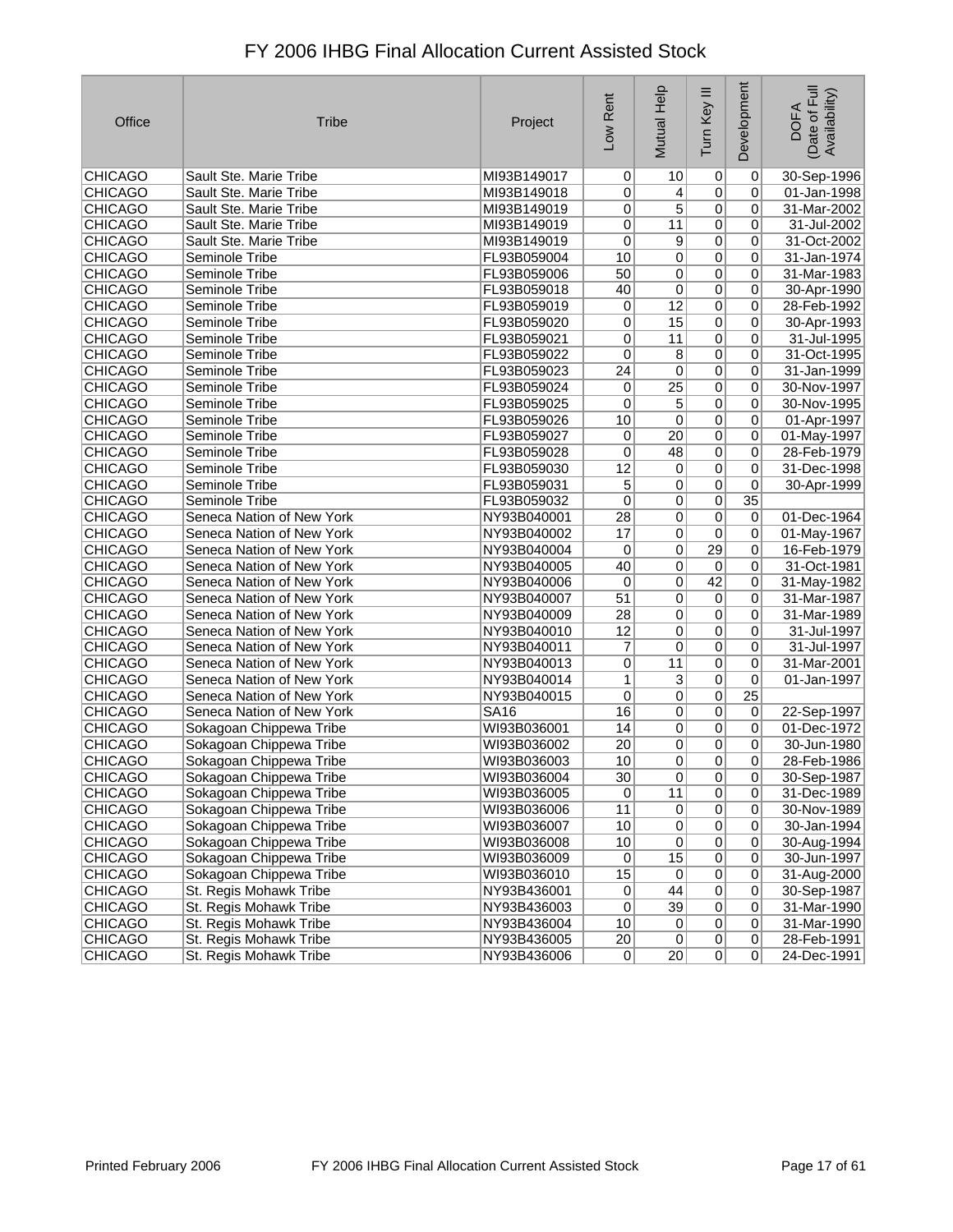| Office         | <b>Tribe</b>                        | Project     | Low Rent        | Mutual Help     | Tum Key III               | Development     | Date of Full<br>Availability)<br><b>DOFA</b> |
|----------------|-------------------------------------|-------------|-----------------|-----------------|---------------------------|-----------------|----------------------------------------------|
| CHICAGO        | St. Regis Mohawk Tribe              | NY93B436007 | 0               | 20              | $\overline{0}$            | 0               | 28-Feb-1994                                  |
| <b>CHICAGO</b> | St. Regis Mohawk Tribe              | NY93B436008 | 0               | 19              | $\overline{0}$            | 0               | 28-Feb-1994                                  |
| <b>CHICAGO</b> | St. Regis Mohawk Tribe              | NY93B436009 | 20              | $\mathbf 0$     | $\overline{0}$            | $\Omega$        | 10-May-1995                                  |
| <b>CHICAGO</b> | St. Regis Mohawk Tribe              | NY93B436010 | $\pmb{0}$       | $\overline{36}$ | $\overline{0}$            | 0               | 28-Feb-1995                                  |
| <b>CHICAGO</b> | St. Regis Mohawk Tribe              | NY93B436011 | 0               | 19              | $\overline{0}$            | 0               | 31-Jan-1997                                  |
| <b>CHICAGO</b> | St. Regis Mohawk Tribe              | NY93B436012 | 19              | 0               | $\overline{0}$            | 0               | 31-Dec-1999                                  |
| <b>CHICAGO</b> | St. Regis Mohawk Tribe              | NY93B436012 | 1               | 0               | $\overline{\mathfrak{o}}$ | 0               | 31-Dec-2000                                  |
| <b>CHICAGO</b> | St. Regis Mohawk Tribe              | NY93B436013 | $\overline{31}$ | $\overline{0}$  | $\overline{0}$            | 0               | 31-Dec-1999                                  |
| <b>CHICAGO</b> | St. Regis Mohawk Tribe              | NY93B436013 | 4               | 0               | $\overline{0}$            | 0               | 31-Dec-2000                                  |
| <b>CHICAGO</b> | St. Regis Mohawk Tribe              | NY93B436013 | $\overline{c}$  | $\overline{0}$  | $\overline{0}$            | $\overline{3}$  | 31-Aug-2002                                  |
| <b>CHICAGO</b> | St. Regis Mohawk Tribe              | NY93B436014 | $\pmb{0}$       | 6               | 0                         | 0               | 30-Apr-1997                                  |
| <b>CHICAGO</b> | Stockbridge-Munsee Tribe            | WI93B014001 | 20              | 0               | $\overline{0}$            | 0               | 01-Sep-1967                                  |
| <b>CHICAGO</b> | Stockbridge-Munsee Tribe            | WI93B014004 | 6               | 0               | $\overline{0}$            | $\mathbf 0$     | 01-Dec-1972                                  |
| <b>CHICAGO</b> | Stockbridge-Munsee Tribe            | WI93B014005 | 0               | 10              | $\overline{0}$            | 0               | 28-Feb-1994                                  |
| <b>CHICAGO</b> | Stockbridge-Munsee Tribe            | WI93B014006 | $\pmb{0}$       | 1               | $\overline{0}$            | 0               | 31-May-1994                                  |
| <b>CHICAGO</b> | Stockbridge-Munsee Tribe            | WI93B014007 | 0               | $\overline{0}$  | $\overline{0}$            | $\overline{9}$  |                                              |
| <b>CHICAGO</b> | Stockbridge-Munsee Tribe            | WI93B014008 | $\overline{0}$  | $\overline{25}$ | $\overline{0}$            | $\overline{0}$  | 05-Nov-1993                                  |
| <b>CHICAGO</b> | Stockbridge-Munsee Tribe            | WI93B014009 | 0               | 0               | $\overline{0}$            | 10              |                                              |
| <b>CHICAGO</b> | Stockbridge-Munsee Tribe            | WI93B014010 | 0               | 0               | $\overline{0}$            | $\overline{20}$ |                                              |
| <b>CHICAGO</b> | <b>Upper Sioux Indian Community</b> | MN93B207006 | 0               | 11              | $\overline{0}$            | $\overline{0}$  | 01-Dec-1999                                  |
| <b>CHICAGO</b> | <b>Upper Sioux Indian Community</b> | MN93B207006 | 0               | 4               | $\overline{0}$            | $\mathbf 0$     | 01-Jan-2001                                  |
| <b>CHICAGO</b> | Waccamaw Siouan State Tribe         | NC93B171004 | 12              | 0               | 0                         | 0               | 30-Sep-1998                                  |
| <b>CHICAGO</b> | Wampanoag Tribe                     | MA93B176001 | 18              | 0               | $\overline{0}$            | 0               | 31-Mar-1996                                  |
| <b>CHICAGO</b> | Wampanoag Tribe                     | MA93B176002 | $\mathbf 0$     | $\overline{7}$  | 0                         | $\Omega$        | 31-Dec-2000                                  |
| <b>CHICAGO</b> | <b>Wampanoag Tribe</b>              | MA93B176003 | 6               | 0               | $\overline{0}$            | 0               | 30-Sep-1998                                  |
| <b>CHICAGO</b> | <b>Wampanoag Tribe</b>              | MA93B176003 | $\overline{2}$  | 0               | $\overline{0}$            | 0               | 31-Oct-2003                                  |
| <b>CHICAGO</b> | White Earth Band of Minn. Chippewa  | MN93B013001 | 50              | 0               | $\overline{0}$            | 0               | 01-Apr-1968                                  |
| <b>CHICAGO</b> | White Earth Band of Minn. Chippewa  | MN93B013005 | 15              | $\overline{0}$  | $\overline{0}$            | 0               | 01-Jan-1968                                  |
| <b>CHICAGO</b> | White Earth Band of Minn. Chippewa  | MN93B013006 | 50              | 0               | $\overline{0}$            | 0               | 30-Jul-1979                                  |
| <b>CHICAGO</b> | White Earth Band of Minn. Chippewa  | MN93B013007 | 0               | 42              | $\overline{0}$            | $\mathbf 0$     | 31-Dec-1981                                  |
| CHICAGO        | White Earth Band of Minn. Chippewa  | MN93B013008 | 8               | 0               | $\overline{0}$            | 0               | 31-Oct-1981                                  |
| <b>CHICAGO</b> | White Earth Band of Minn. Chippewa  | MN93B013009 | 60              | 0               | $\overline{0}$            | 0               | 30-Jun-1984                                  |
| <b>CHICAGO</b> | White Earth Band of Minn. Chippewa  | MN93B013010 | $\pmb{0}$       | $\overline{25}$ | $\overline{0}$            | 0               | 28-Feb-1987                                  |
| <b>CHICAGO</b> | White Earth Band of Minn. Chippewa  | MN93B013013 | 0               | 20              | $\overline{0}$            | 0               | 30-Sep-1988                                  |
| <b>CHICAGO</b> | White Earth Band of Minn. Chippewa  | MN93B013015 | 20              | 0               | 0                         | $\Omega$        | 31-Dec-1990                                  |
| <b>CHICAGO</b> | White Earth Band of Minn. Chippewa  | MN93B013016 | $\overline{20}$ | 0               | 0                         | 0               | 31-Jan-1992                                  |
| <b>CHICAGO</b> | White Earth Band of Minn. Chippewa  | MN93B013017 | 0               | 10              | $\overline{0}$            | 0               | 24-Feb-1995                                  |
| <b>CHICAGO</b> | White Earth Band of Minn. Chippewa  | MN93B013018 | 0               | 10              | $\overline{0}$            | 0               | 24-Feb-1995                                  |
| <b>CHICAGO</b> | White Earth Band of Minn. Chippewa  | MN93B013019 | $\overline{20}$ | $\overline{0}$  | $\overline{0}$            | 0               | 31-Dec-1995                                  |
| <b>CHICAGO</b> | White Earth Band of Minn. Chippewa  | MN93B013020 | 0               | $\overline{22}$ | 0                         | 0               | 30-Sep-1998                                  |
| <b>CHICAGO</b> | White Earth Band of Minn. Chippewa  | MN93B013021 | 22              | 0               | $\overline{0}$            | $\overline{0}$  | 31-Jul-1998                                  |
| <b>CHICAGO</b> | White Earth Band of Minn. Chippewa  | MN93B013022 | 0               | 0               | 0                         | $\overline{25}$ |                                              |
| <b>CHICAGO</b> | <b>TOTAL</b>                        |             | 5762            | 2887            | 108                       | 208             |                                              |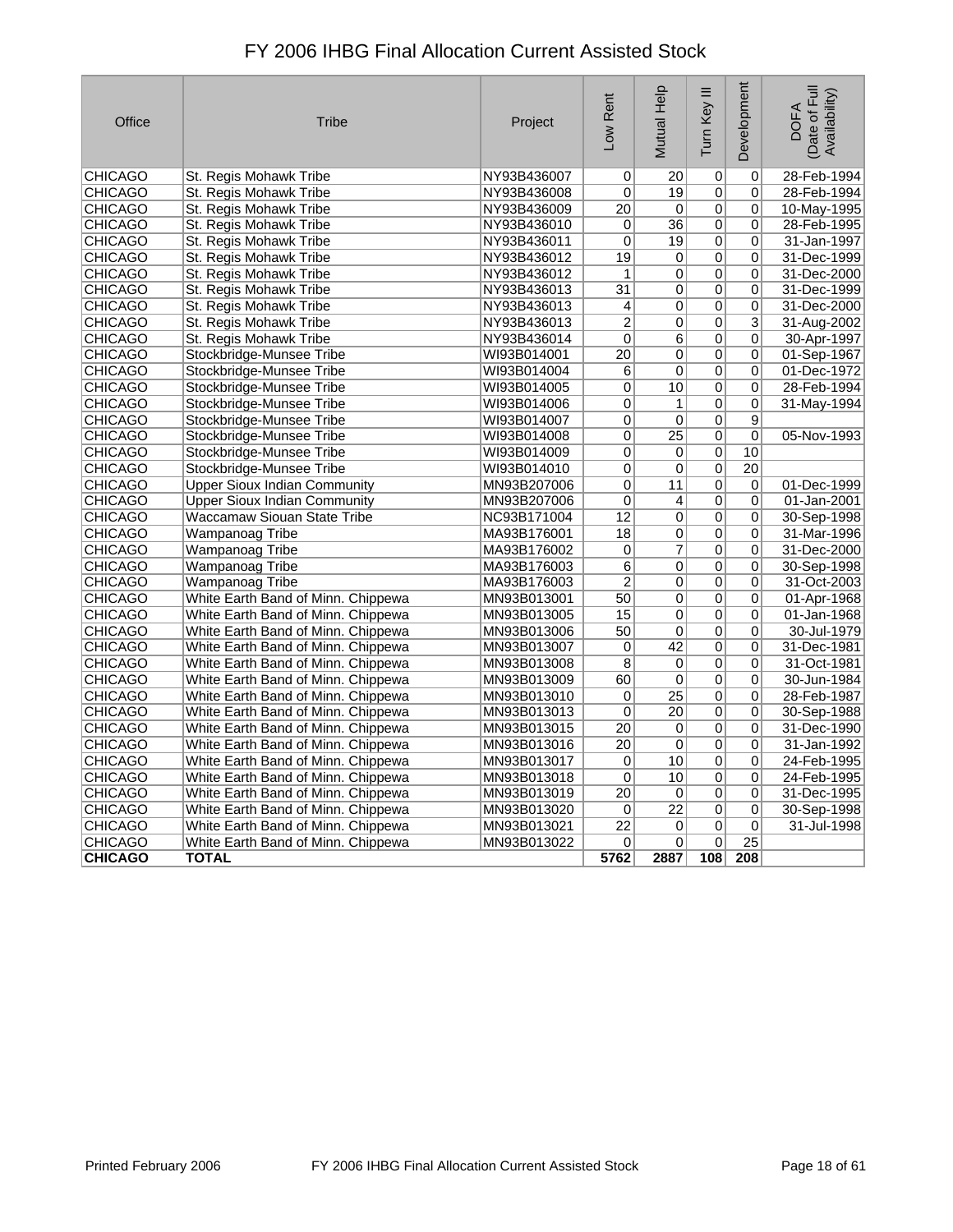| Office        | <b>Tribe</b>                | Project     | Low Rent        | Mutual Help     | Tum Key III    | Development    | Date of Full<br>Availability)<br><b>DOFA</b> |
|---------------|-----------------------------|-------------|-----------------|-----------------|----------------|----------------|----------------------------------------------|
| <b>DENVER</b> | <b>Blackfeet Tribe</b>      | MT10B008001 | 50              | $\vert 0 \vert$ | $\overline{0}$ | $\pmb{0}$      | 31-Jan-1966                                  |
| <b>DENVER</b> | <b>Blackfeet Tribe</b>      | MT10B008002 | 0               | 2               | 0              | 0              | 30-Apr-1972                                  |
| <b>DENVER</b> | <b>Blackfeet Tribe</b>      | MT10B008006 | 55              | $\overline{0}$  | $\overline{0}$ | 0              | 31-Mar-1971                                  |
| <b>DENVER</b> | <b>Blackfeet Tribe</b>      | MT10B008007 | 55              | $\sigma$        | $\overline{0}$ | 0              | 31-Dec-1973                                  |
| <b>DENVER</b> | <b>Blackfeet Tribe</b>      | MT10B008008 | 6               | 0               | $\overline{0}$ | 0              | 30-Jun-1977                                  |
| <b>DENVER</b> | <b>Blackfeet Tribe</b>      | MT10B008010 | 0               | $\overline{33}$ | 0              | 0              | 30-Sep-1979                                  |
| <b>DENVER</b> | <b>Blackfeet Tribe</b>      | MT10B008011 | 14              | $\overline{0}$  | $\overline{0}$ | 0              | 31-May-1977                                  |
| <b>DENVER</b> | <b>Blackfeet Tribe</b>      | MT10B008012 | $\overline{25}$ | 0               | $\overline{0}$ | 0              | 28-Feb-1975                                  |
| <b>DENVER</b> | <b>Blackfeet Tribe</b>      | MT10B008013 | 10              | 0               | $\overline{0}$ | 0              | 31-May-1975                                  |
| <b>DENVER</b> | <b>Blackfeet Tribe</b>      | MT10B008014 | 43              | 0               | 0              | 0              | 30-Sep-1975                                  |
| <b>DENVER</b> | <b>Blackfeet Tribe</b>      | MT10B008015 | 0               | $\overline{71}$ | $\overline{0}$ | $\overline{0}$ | 31-Jul-1979                                  |
| <b>DENVER</b> | <b>Blackfeet Tribe</b>      | MT10B008017 | 0               | 53              | $\overline{0}$ | 0              | 30-Sep-1980                                  |
| <b>DENVER</b> | <b>Blackfeet Tribe</b>      | MT10B008018 | 50              | $\overline{0}$  | $\overline{0}$ | $\overline{0}$ | 31-Aug-1981                                  |
| <b>DENVER</b> | <b>Blackfeet Tribe</b>      | MT10B008019 | 0               | $\overline{23}$ | 0              | $\mathbf 0$    | 31-Jul-1981                                  |
| <b>DENVER</b> | <b>Blackfeet Tribe</b>      | MT10B008020 | 50              | $\vert 0 \vert$ | $\overline{0}$ | $\overline{0}$ | 31-Jul-1982                                  |
| <b>DENVER</b> | <b>Blackfeet Tribe</b>      | MT10B008021 | 0               | $\overline{21}$ | $\overline{0}$ | 0              | 30-Jun-1982                                  |
| <b>DENVER</b> | <b>Blackfeet Tribe</b>      | MT10B008022 | $\overline{20}$ | $\overline{0}$  | 0              | 0              | 31-Jan-1984                                  |
| <b>DENVER</b> | <b>Blackfeet Tribe</b>      | MT10B008023 | 20              | $\overline{0}$  | 0              | 0              | 31-Mar-1984                                  |
| <b>DENVER</b> | <b>Blackfeet Tribe</b>      | MT10B008024 | $\overline{25}$ | $\overline{0}$  | $\overline{0}$ | 0              | 30-Nov-1981                                  |
| <b>DENVER</b> | <b>Blackfeet Tribe</b>      | MT10B008025 | 0               | $\overline{2}$  | $\overline{0}$ | 0              | 30-Jun-1982                                  |
| <b>DENVER</b> | <b>Blackfeet Tribe</b>      | MT10B008036 | 11              | $\overline{0}$  | 0              | $\mathbf 0$    | 31-Oct-1985                                  |
| DENVER        | <b>Blackfeet Tribe</b>      | MT10B008037 | 10              | 0               | 0              | 0              | 30-Sep-1986                                  |
| <b>DENVER</b> | <b>Blackfeet Tribe</b>      | MT10B008045 | 50              | $\overline{0}$  | 0              | 0              | 31-Jul-1988                                  |
| <b>DENVER</b> | <b>Blackfeet Tribe</b>      | MT10B008046 | 50              | 0               | 0              | 0              | 30-Sep-1988                                  |
| <b>DENVER</b> | <b>Blackfeet Tribe</b>      | MT91B008047 | 0               | 25              | 0              | 0              | 31-Jan-1992                                  |
| DENVER        | <b>Blackfeet Tribe</b>      | MT91B008048 | 0               | 50              | $\overline{0}$ | 0              | 29-Feb-1992                                  |
| <b>DENVER</b> | <b>Blackfeet Tribe</b>      | MT91B008049 | 10              | 0               | 0              | 0              | 30-Apr-1992                                  |
| <b>DENVER</b> | <b>Blackfeet Tribe</b>      | MT91B008050 | 50              | 0               | $\overline{0}$ | 0              | 30-Nov-1994                                  |
| <b>DENVER</b> | <b>Blackfeet Tribe</b>      | MT91B008051 | 0               | 30              | 0              | 0              | 30-Jun-1997                                  |
| <b>DENVER</b> | <b>Blackfeet Tribe</b>      | MT91B008052 | 25              | 0               | $\overline{0}$ | 0              | 30-Jun-1995                                  |
| <b>DENVER</b> | <b>Blackfeet Tribe</b>      | MT91B008053 | 0               | 50              | 0              | 0              | 30-Jun-1997                                  |
| <b>DENVER</b> | <b>Blackfeet Tribe</b>      | MT91B008055 | $\overline{20}$ | $\overline{0}$  | $\overline{0}$ | 0              | 31-Mar-2000                                  |
| <b>DENVER</b> | <b>Cheyenne River Sioux</b> | SD10B005001 | 46              | 0               | $\overline{0}$ | 0              | 28-Feb-1966                                  |
| DENVER        | <b>Cheyenne River Sioux</b> | SD10B005002 | $\overline{32}$ | $\overline{0}$  | $\overline{0}$ | 0              | 31-Aug-1968                                  |
| DENVER        | Cheyenne River Sioux        | SD10B005004 | 156             | 0               | 0              | 0              | 31-Dec-1974                                  |
| <b>DENVER</b> | <b>Cheyenne River Sioux</b> | SD10B005005 | 68              | 0               | 0              | 0              | 31-May-1976                                  |
| <b>DENVER</b> | <b>Cheyenne River Sioux</b> | SD10B005008 | 53              | 0               | 0              | 0              | 30-Nov-1977                                  |
| <b>DENVER</b> | Cheyenne River Sioux        | SD10B005009 | 0               | $1\vert$        | $\overline{0}$ | $\overline{0}$ | 30-Sep-1977                                  |
| <b>DENVER</b> | Cheyenne River Sioux        | SD10B005012 | 58              | $\overline{0}$  | $\overline{0}$ | 0              | 30-Sep-1981                                  |
| <b>DENVER</b> | Cheyenne River Sioux        | SD10B005013 | 0               | 11              | $\overline{0}$ | 0              | 31-Dec-1980                                  |
| DENVER        | <b>Cheyenne River Sioux</b> | SD10B005014 | 56              | $\vert 0 \vert$ | $\overline{0}$ | 0              | 30-Sep-1980                                  |
| <b>DENVER</b> | <b>Cheyenne River Sioux</b> | SD10B005015 | 0               | 12              | $\overline{0}$ | 0              | 30-Jun-1980                                  |
| DENVER        | <b>Cheyenne River Sioux</b> | SD10B005016 | 94              | $\vert 0 \vert$ | $\overline{0}$ | 0              | 31-Dec-1986                                  |
| <b>DENVER</b> | <b>Cheyenne River Sioux</b> | SD10B005017 | $\overline{0}$  | 44              | $\overline{0}$ | $\mathbf 0$    | 30-Sep-1987                                  |
| DENVER        | <b>Cheyenne River Sioux</b> | SD91B005020 | $\overline{0}$  | 33              | $\overline{0}$ | 0              | 30-Sep-1994                                  |
| DENVER        | <b>Cheyenne River Sioux</b> | SD91B005021 | 15              | 0               | $\overline{0}$ | 0              | 30-Jun-1994                                  |
| DENVER        | <b>Cheyenne River Sioux</b> | SD91B005023 | $\overline{2}$  | $\overline{0}$  | $\overline{0}$ | $\mathbf 0$    | 31-Aug-1976                                  |
| DENVER        | <b>Cheyenne River Sioux</b> | SD91B005024 | 91              | 0               | 0              | $\overline{0}$ | 30-Sep-1998                                  |
| DENVER        | <b>Cheyenne River Sioux</b> | SD91B005025 | 0               | 26              | 0              | $\overline{0}$ | 31-Dec-1974                                  |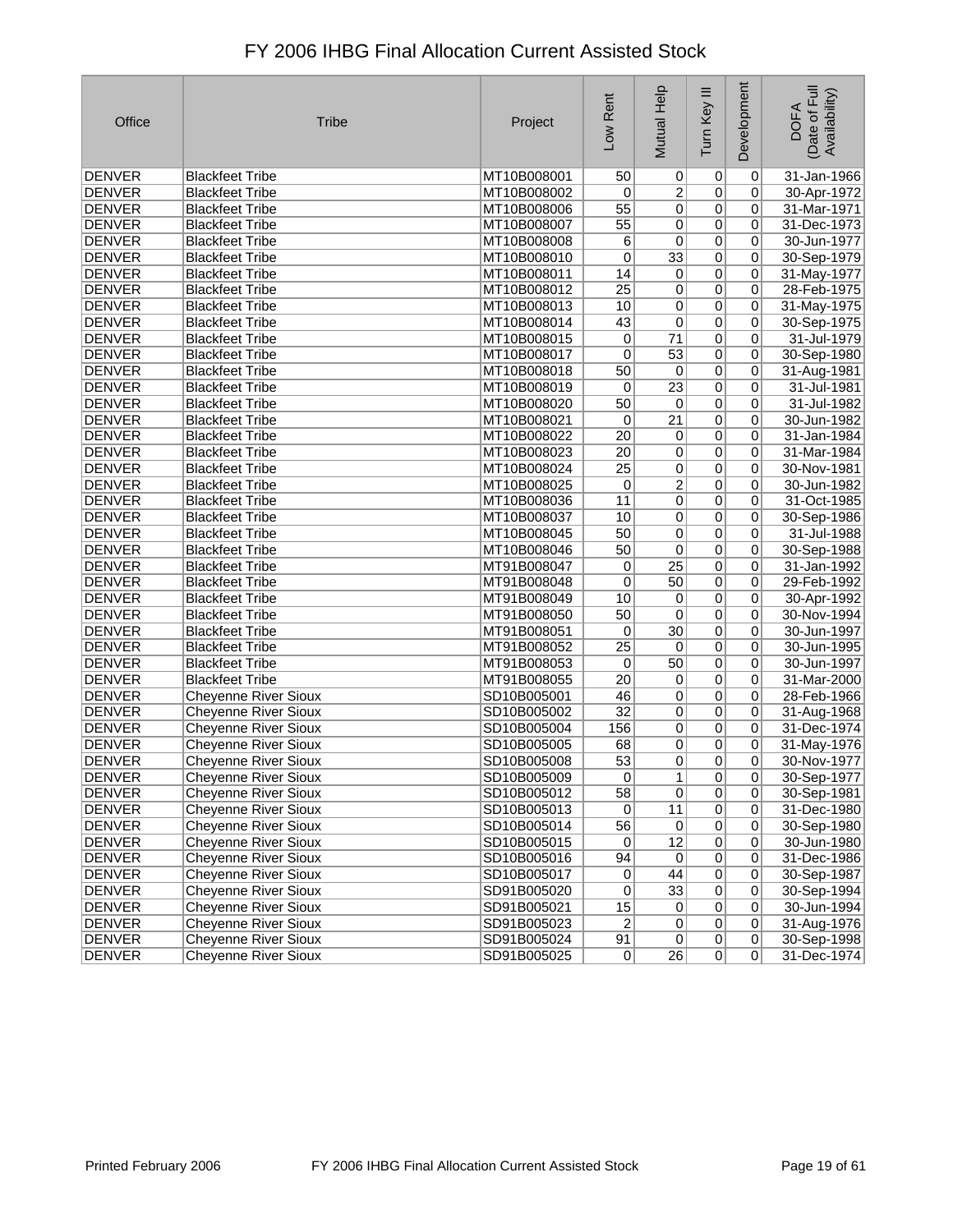| Office        | <b>Tribe</b>                  | Project     | Low Rent        | Mutual Help     | Ξ<br>Tum Key   | Development     | Date of Full<br>Availability)<br><b>DOFA</b> |
|---------------|-------------------------------|-------------|-----------------|-----------------|----------------|-----------------|----------------------------------------------|
| <b>DENVER</b> | <b>Cheyenne River Sioux</b>   | SD91B005026 | 27              | $\vert 0 \vert$ | 0              | $\overline{0}$  | 30-Apr-1999                                  |
| <b>DENVER</b> | <b>Crow Creek Sioux</b>       | SD10B004001 | 50              | $\overline{0}$  | $\overline{0}$ | 0               | 30-Apr-1966                                  |
| DENVER        | <b>Crow Creek Sioux</b>       | SD10B004002 | 0               | 1               | $\overline{0}$ | 0               | 31-Jan-1970                                  |
| <b>DENVER</b> | <b>Crow Creek Sioux</b>       | SD10B004003 | 20              | $\overline{0}$  | $\overline{0}$ | 0               | 30-Sep-1969                                  |
| <b>DENVER</b> | <b>Crow Creek Sioux</b>       | SD10B004004 | 6               | 0               | $\overline{0}$ | $\pmb{0}$       | 31-Aug-1972                                  |
| <b>DENVER</b> | <b>Crow Creek Sioux</b>       | SD10B004005 | 0               | 1               | $\overline{0}$ | 0               | 30-Jun-1972                                  |
| <b>DENVER</b> | <b>Crow Creek Sioux</b>       | SD10B004006 | 36              | 0               | $\overline{0}$ | 0               | 31-Dec-1973                                  |
| <b>DENVER</b> | <b>Crow Creek Sioux</b>       | SD10B004008 | 15              | 0               | $\overline{0}$ | $\pmb{0}$       | 30-Nov-1976                                  |
| <b>DENVER</b> | <b>Crow Creek Sioux</b>       | SD10B004010 | $\overline{31}$ | 0               | $\overline{0}$ | $\pmb{0}$       | 31-Jan-1981                                  |
| <b>DENVER</b> | <b>Crow Creek Sioux</b>       | SD91B004013 | 10              | 0               | $\overline{0}$ | 0               | 30-Nov-1994                                  |
| <b>DENVER</b> | <b>Crow Creek Sioux</b>       | SD91B004014 | 0               | 10              | $\overline{0}$ | 0               | 30-Apr-1994                                  |
| <b>DENVER</b> | <b>Crow Creek Sioux</b>       | SD91B004015 | 0               | 28              | $\overline{0}$ | $\pmb{0}$       | 31-Oct-1995                                  |
| <b>DENVER</b> | <b>Crow Creek Sioux</b>       | SD91B004016 | 10              | 0               | $\overline{0}$ | 0               | 31-Mar-1997                                  |
| <b>DENVER</b> | <b>Crow Creek Sioux</b>       | SD91B004017 | $\overline{20}$ | 0               | $\overline{0}$ | 0               | 30-Jun-1998                                  |
| <b>DENVER</b> | Crow Tribe                    | MT10B014004 | $\overline{37}$ | 0               | $\overline{0}$ | $\pmb{0}$       | 31-Dec-1973                                  |
| <b>DENVER</b> | Crow Tribe                    | MT10B014006 | 5               | 0               | $\overline{0}$ | $\pmb{0}$       | 31-Dec-1973                                  |
| <b>DENVER</b> | Crow Tribe                    | MT10B014007 | 0               | $\overline{35}$ | $\overline{0}$ | $\pmb{0}$       | 30-Nov-1979                                  |
| <b>DENVER</b> | Crow Tribe                    | MT10B014008 | 40              | $\Omega$        | $\overline{0}$ | 0               | 30-Nov-1979                                  |
| <b>DENVER</b> | Crow Tribe                    | MT10B014009 | 14              | 0               | $\overline{0}$ | $\pmb{0}$       | 31-Aug-1981                                  |
| <b>DENVER</b> | <b>Crow Tribe</b>             | MT10B014010 | 44              | 0               | $\overline{0}$ | $\pmb{0}$       | 31-Jul-1981                                  |
| <b>DENVER</b> | Crow Tribe                    | MT10B014011 | 0               | 49              | $\overline{0}$ | 0               | 28-Feb-1987                                  |
| <b>DENVER</b> | Crow Tribe                    | MT10B014012 | 4               | 0               | $\overline{0}$ | 0               | 30-Sep-1980                                  |
| <b>DENVER</b> | Crow Tribe                    | MT10B014019 | 39              | 0               | $\overline{0}$ | $\overline{0}$  | 31-Oct-1985                                  |
| <b>DENVER</b> | Crow Tribe                    | MT10B014020 | 0               | 43              | $\overline{0}$ | 0               | 31-Dec-1985                                  |
| <b>DENVER</b> | Crow Tribe                    | MT10B014022 | 0               | 29              | $\overline{0}$ | 0               | 28-Feb-1987                                  |
| DENVER        | Crow Tribe                    | MT10B014023 | 0               | 20              | $\overline{0}$ | 0               | 31-Jan-1986                                  |
| <b>DENVER</b> | Crow Tribe                    | MT91B014024 | 0               | 23              | $\overline{0}$ | $\pmb{0}$       | 31-Jan-1996                                  |
| <b>DENVER</b> | Crow Tribe                    | MT91B014025 | 0               | 11              | $\overline{0}$ | 0               | 30-Nov-1979                                  |
| <b>DENVER</b> | Flandreau Santee Sioux        | SD10B049002 | 10              | 0               | $\overline{0}$ | 0               | 31-Dec-1979                                  |
| <b>DENVER</b> | <b>Flandreau Santee Sioux</b> | SD10B049003 | 10              | 0               | $\overline{0}$ | 0               | 31-Dec-1980                                  |
| <b>DENVER</b> | <b>Flandreau Santee Sioux</b> | SD10B049004 | 0               | 1               | $\overline{0}$ | $\overline{0}$  | 31-Dec-1980                                  |
| <b>DENVER</b> | <b>Flandreau Santee Sioux</b> | SD10B049005 | 15              | 0               | $\overline{0}$ | $\pmb{0}$       | 30-Sep-1985                                  |
| <b>DENVER</b> | <b>Flandreau Santee Sioux</b> | SD91B049006 | 0               | 10              | $\overline{0}$ | 0               | 28-Feb-1990                                  |
| DENVER        | <b>Flandreau Santee Sioux</b> | SD91B049007 | 15              | 0               | $\overline{0}$ | 0               | 24-Feb-1993                                  |
| <b>DENVER</b> | Flandreau Santee Sioux        | SD91B049008 | 0               | 15              | $\overline{0}$ | $\pmb{0}$       | 31-Dec-1994                                  |
| <b>DENVER</b> | Fort Belknap Indian Community | MT10B010001 | 0               | 20              | $\overline{0}$ | 0               | 31-Dec-1972                                  |
| <b>DENVER</b> | Fort Belknap Indian Community | MT10B010002 | 0               | 7               | 0              | 0               | 31-Mar-1967                                  |
| DENVER        | Fort Belknap Indian Community | MT10B010003 | 0               | 12              | 0              | $\vert 0 \vert$ | 30-Sep-1968                                  |
| <b>DENVER</b> | Fort Belknap Indian Community | MT10B010004 | $\overline{0}$  | 16              | $\overline{0}$ | $\overline{0}$  | 31-Jan-1971                                  |
| DENVER        | Fort Belknap Indian Community | MT10B010005 | 50              | $\overline{0}$  | $\overline{0}$ | $\pmb{0}$       | 31-Aug-1971                                  |
| <b>DENVER</b> | Fort Belknap Indian Community | MT10B010006 | $\vert 0 \vert$ | 15              | 0              | 0               | 31-Mar-1974                                  |
| DENVER        | Fort Belknap Indian Community | MT10B010007 | 0               | 16              | $\overline{0}$ | $\pmb{0}$       | 30-Nov-1975                                  |
| DENVER        | Fort Belknap Indian Community | MT10B010008 | $\overline{0}$  | 14              | $\overline{0}$ | $\pmb{0}$       | 31-May-1976                                  |
| <b>DENVER</b> | Fort Belknap Indian Community | MT10B010009 | 48              | $\overline{0}$  | $\overline{0}$ | $\pmb{0}$       | 31-Dec-1976                                  |
| DENVER        | Fort Belknap Indian Community | MT10B010011 | $\overline{0}$  | $\overline{26}$ | $\overline{0}$ | 0               | 30-Nov-1979                                  |
| DENVER        | Fort Belknap Indian Community | MT10B010012 | 16              | $\sigma$        | $\overline{0}$ | $\pmb{0}$       | 30-Nov-1979                                  |
| DENVER        | Fort Belknap Indian Community | MT10B010013 | 0               | 15              | $\overline{0}$ | $\pmb{0}$       | 30-Sep-1981                                  |
| DENVER        | Fort Belknap Indian Community | MT10B010014 | 20              | 0               | $\overline{0}$ | $\overline{0}$  | 30-Sep-1981                                  |
| DENVER        | Fort Belknap Indian Community | MT10B010015 | 10              | 0               | 0              | 0               | 30-Jun-1982                                  |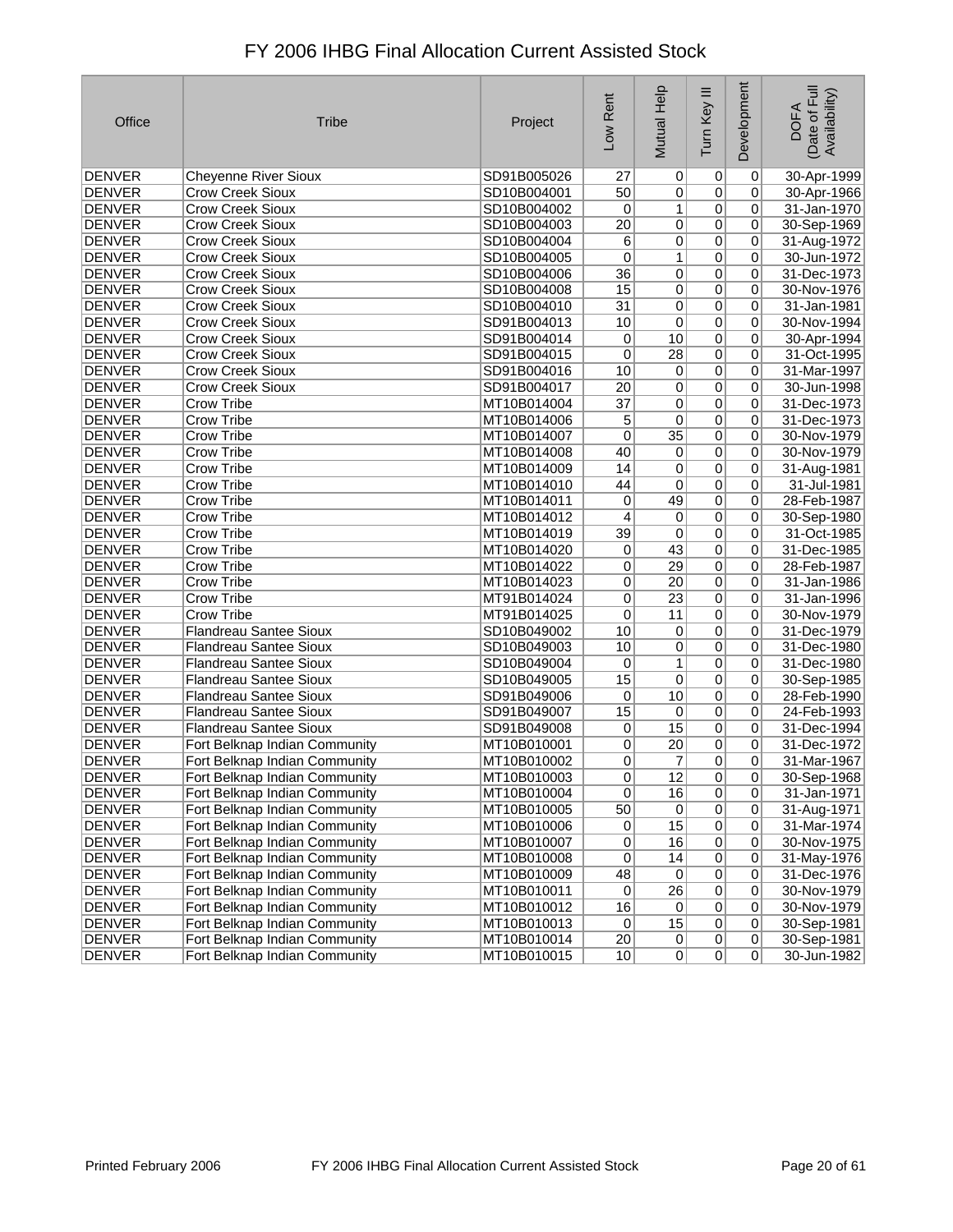| Office        | <b>Tribe</b>                    | Project     | Low Rent        | Mutual Help     | Ξ<br>Tum Key   | Development | Date of Full<br>Availability)<br><b>DOFA</b> |
|---------------|---------------------------------|-------------|-----------------|-----------------|----------------|-------------|----------------------------------------------|
| <b>DENVER</b> | Fort Belknap Indian Community   | MT10B010016 | 10              | $\vert 0 \vert$ | $\overline{0}$ | 0           | 30-Jun-1982                                  |
| <b>DENVER</b> | Fort Belknap Indian Community   | MT10B010017 | 0               | $\overline{4}$  | $\overline{0}$ | 0           | 31-Jul-1981                                  |
| <b>DENVER</b> | Fort Belknap Indian Community   | MT10B010019 | 14              | 0               | $\overline{0}$ | 0           | 30-Nov-1984                                  |
| <b>DENVER</b> | Fort Belknap Indian Community   | MT10B010020 | 10              | $\overline{0}$  | $\overline{0}$ | 0           | 30-Nov-1984                                  |
| <b>DENVER</b> | Fort Belknap Indian Community   | MT10B010021 | 0               | $\overline{31}$ | $\overline{0}$ | 0           | 31-Jul-1986                                  |
| <b>DENVER</b> | Fort Belknap Indian Community   | MT10B010022 | 0               | $\overline{35}$ | $\overline{0}$ | 0           | 30-Sep-1987                                  |
| <b>DENVER</b> | Fort Belknap Indian Community   | MT10B010023 | 24              | 0               | $\overline{0}$ | 0           | 31-Oct-1987                                  |
| <b>DENVER</b> | Fort Belknap Indian Community   | MT10B010028 | 0               | $\overline{2}$  | $\overline{0}$ | 0           | 31-Aug-1971                                  |
| <b>DENVER</b> | Fort Belknap Indian Community   | MT10B010029 | 0               | $\overline{2}$  | $\mathbf 0$    | 0           | 31-Aug-1971                                  |
| <b>DENVER</b> | Fort Belknap Indian Community   | MT91B010024 | 0               | $\overline{24}$ | $\overline{0}$ | 0           | 31-Aug-1994                                  |
| <b>DENVER</b> | Fort Belknap Indian Community   | MT91B010025 | 0               | 24              | $\mathbf 0$    | 0           | 31-Jul-1994                                  |
| <b>DENVER</b> | Fort Belknap Indian Community   | MT91B010026 | $\overline{27}$ | 0               | $\overline{0}$ | 0           | 31-Dec-1995                                  |
| <b>DENVER</b> | Fort Belknap Indian Community   | MT91B010027 | 20              | 0               | $\overline{0}$ | 0           | 31-Jan-1996                                  |
| <b>DENVER</b> | Fort Peck Assiniboine and Sioux | MT10B009001 | 30              | $\overline{0}$  | $\overline{0}$ | 0           | 31-Jul-1964                                  |
| <b>DENVER</b> | Fort Peck Assiniboine and Sioux | MT10B009002 | $\overline{26}$ | 0               | $\mathbf 0$    | 0           | 30-Sep-1964                                  |
| <b>DENVER</b> | Fort Peck Assiniboine and Sioux | MT10B009004 | 0               | 1               | $\overline{0}$ | 0           | 31-Jul-1969                                  |
| <b>DENVER</b> | Fort Peck Assiniboine and Sioux | MT10B009006 | 46              | $\overline{0}$  | $\mathbf 0$    | 0           | 30-Jun-1970                                  |
| <b>DENVER</b> | Fort Peck Assiniboine and Sioux | MT10B009007 | 0               | 0               | 1              | 0           | 31-Aug-1972                                  |
| <b>DENVER</b> | Fort Peck Assiniboine and Sioux | MT10B009008 | 0               | 0               | $\overline{2}$ | 0           | 31-Jan-1974                                  |
| <b>DENVER</b> | Fort Peck Assiniboine and Sioux | MT10B009010 | 10              | 0               | $\overline{0}$ | 0           | 30-Nov-1975                                  |
| <b>DENVER</b> | Fort Peck Assiniboine and Sioux | MT10B009011 | 17              | 0               | $\mathbf 0$    | 0           | 30-Jun-1978                                  |
| <b>DENVER</b> | Fort Peck Assiniboine and Sioux | MT10B009012 | 0               | $\overline{2}$  | $\pmb{0}$      | 0           | 30-Jun-1978                                  |
| <b>DENVER</b> | Fort Peck Assiniboine and Sioux | MT10B009013 | 0               | $\overline{5}$  | $\overline{0}$ | 0           | 30-Sep-1979                                  |
| <b>DENVER</b> | Fort Peck Assiniboine and Sioux | MT10B009014 | 48              | $\overline{0}$  | $\overline{0}$ | 0           | 31-May-1979                                  |
| <b>DENVER</b> | Fort Peck Assiniboine and Sioux | MT10B009015 | 47              | 0               | $\overline{0}$ | 0           | 31-Mar-1981                                  |
| <b>DENVER</b> | Fort Peck Assiniboine and Sioux | MT10B009016 | 0               | 4               | $\overline{0}$ | 0           | 30-May-1980                                  |
| <b>DENVER</b> | Fort Peck Assiniboine and Sioux | MT10B009017 | $\overline{0}$  | $\overline{17}$ | $\overline{0}$ | 0           | 31-Mar-1982                                  |
| <b>DENVER</b> | Fort Peck Assiniboine and Sioux | MT10B009018 | 17              | $\overline{0}$  | $\overline{0}$ | 0           | 28-Feb-1982                                  |
| <b>DENVER</b> | Fort Peck Assiniboine and Sioux | MT10B009020 | 16              | 0               | $\overline{0}$ | 0           | 31-Mar-1983                                  |
| <b>DENVER</b> | Fort Peck Assiniboine and Sioux | MT10B009021 | 60              | 0               | $\overline{0}$ | 0           | 30-Jun-1983                                  |
| <b>DENVER</b> | Fort Peck Assiniboine and Sioux | MT10B009022 | 0               | $\overline{33}$ | $\overline{0}$ | 0           | 30-Sep-1983                                  |
| <b>DENVER</b> | Fort Peck Assiniboine and Sioux | MT10B009025 | $\overline{39}$ | $\mathbf 0$     | $\overline{0}$ | 0           | 31-Dec-1985                                  |
| <b>DENVER</b> | Fort Peck Assiniboine and Sioux | MT10B009026 | 0               | $\overline{27}$ | $\overline{0}$ | 0           | 31-May-1986                                  |
| <b>DENVER</b> | Fort Peck Assiniboine and Sioux | MT10B009031 | 0               | 74              | $\mathbf 0$    | 0           | 30-Jun-1989                                  |
| <b>DENVER</b> | Fort Peck Assiniboine and Sioux | MT10B009032 | 42              | 0               | $\overline{0}$ | 0           | 31-Jul-1988                                  |
| <b>DENVER</b> | Fort Peck Assiniboine and Sioux | MT91B009033 | 46              | $\overline{0}$  | 0              | 0           | 31-Dec-1989                                  |
| <b>DENVER</b> | Fort Peck Assiniboine and Sioux | MT91B009034 | 0               | 44              | 0              | 0           | 30-Jun-1991                                  |
| <b>DENVER</b> | Fort Peck Assiniboine and Sioux | MT91B009035 | 16              | 0               | $\Omega$       | 0           | 30-Jun-1993                                  |
| DENVER        | Fort Peck Assiniboine and Sioux | MT91B009036 | $\overline{23}$ | $\overline{0}$  | $\overline{0}$ | 0           | 30-Apr-1994                                  |
| DENVER        | Fort Peck Assiniboine and Sioux | MT91B009037 | 10              | $\overline{0}$  | $\mathbf 0$    | 0           | 30-Jun-1995                                  |
| DENVER        | Fort Peck Assiniboine and Sioux | MT91B009038 | 0               | 1               | $\pmb{0}$      | 0           | 31-Aug-1972                                  |
| <b>DENVER</b> | Fort Peck Assiniboine and Sioux | MT91B009039 | $\overline{22}$ | $\sigma$        | $\pmb{0}$      | 0           | 30-Jun-1995                                  |
| <b>DENVER</b> | Fort Peck Assiniboine and Sioux | MT91B009040 | 0               | $\overline{4}$  | $\pmb{0}$      | 0           | 31-Oct-1980                                  |
| DENVER        | Fort Peck Assiniboine and Sioux | MT91B009041 | 0               | 10              | $\overline{0}$ | 0           | 30-Jun-1978                                  |
| <b>DENVER</b> | Fort Peck Assiniboine and Sioux | MT91B009042 | 0               | 1               | $\overline{0}$ | 0           | 31-Aug-1972                                  |
| <b>DENVER</b> | Fort Peck Assiniboine and Sioux | MT91B009043 | 0               | $\overline{3}$  | $\pmb{0}$      | 0           | 31-Aug-1972                                  |
| <b>DENVER</b> | Fort Peck Assiniboine and Sioux | MT91B009044 | $\overline{0}$  | 11              | $\overline{0}$ | 0           | 30-Jun-1970                                  |
| DENVER        | Fort Peck Assiniboine and Sioux | MT91B009045 | $\overline{0}$  | $\overline{3}$  | $\overline{0}$ | 0           | 31-Aug-1972                                  |
| <b>DENVER</b> | Fort Peck Assiniboine and Sioux | MT91B009046 | $\overline{0}$  | $\overline{7}$  | $\overline{0}$ | $\Omega$    | 30-Jun-1970                                  |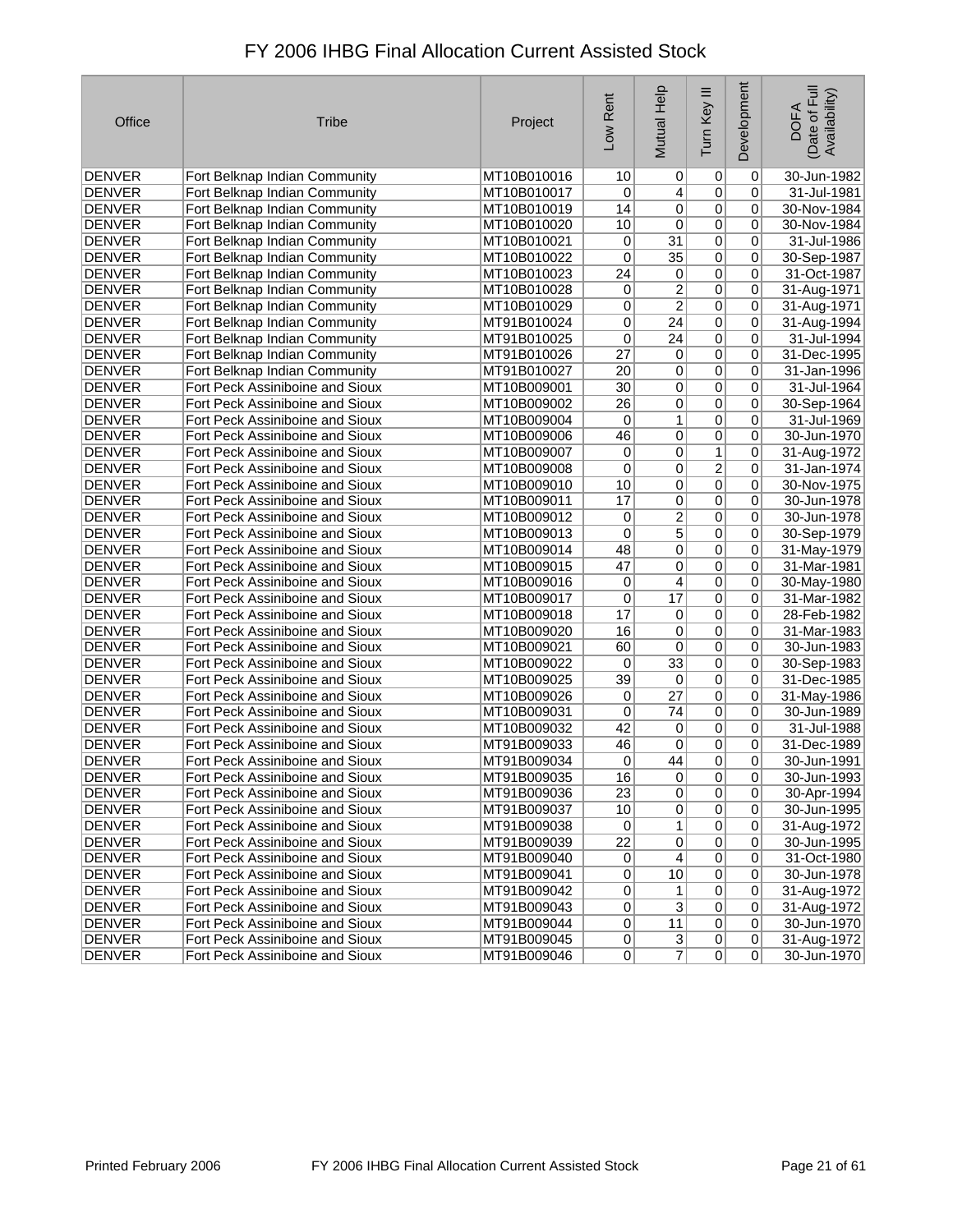| FY 2006 IHBG Final Allocation Current Assisted Stock |  |
|------------------------------------------------------|--|
|------------------------------------------------------|--|

| Office        | <b>Tribe</b>                          | Project     | Low Rent        | Mutual Help     | Ξ<br>Tum Key    | Development    | Date of Full<br>Availability)<br><b>DOFA</b> |
|---------------|---------------------------------------|-------------|-----------------|-----------------|-----------------|----------------|----------------------------------------------|
| <b>DENVER</b> | Fort Peck Assiniboine and Sioux       | MT91B009047 | 4               | 0               | 0               | 0              | 31-Aug-1972                                  |
| <b>DENVER</b> | Fort Peck Assiniboine and Sioux       | MT91B009048 | 0               | 24              | $\overline{0}$  | 0              | 30-Jun-1970                                  |
| <b>DENVER</b> | Fort Peck Assiniboine and Sioux       | MT91B009049 | 20              | $\sigma$        | $\overline{0}$  | 0              | 31-Dec-1999                                  |
| <b>DENVER</b> | Ft. Berthold Affiliated Tribes        | ND10B005001 | 60              | $\overline{0}$  | $\overline{0}$  | 0              | 31-Dec-1967                                  |
| <b>DENVER</b> | Ft. Berthold Affiliated Tribes        | ND10B005003 | $\overline{20}$ | $\overline{0}$  | $\overline{0}$  | 0              | 30-Sep-1969                                  |
| <b>DENVER</b> | Ft. Berthold Affiliated Tribes        | ND10B005004 | 120             | 0               | $\overline{0}$  | 0              | 30-Dec-1971                                  |
| <b>DENVER</b> | Ft. Berthold Affiliated Tribes        | ND10B005008 | 0               | 41              | $\overline{0}$  | 0              | 31-Dec-1979                                  |
| <b>DENVER</b> | <b>Ft. Berthold Affiliated Tribes</b> | ND10B005009 | 64              | $\overline{0}$  | $\overline{0}$  | 0              | 30-Jun-1980                                  |
| <b>DENVER</b> | Ft. Berthold Affiliated Tribes        | ND10B005010 | 0               | 10              | $\overline{0}$  | 0              | 31-Dec-1983                                  |
| <b>DENVER</b> | Ft. Berthold Affiliated Tribes        | ND10B005011 | $\overline{39}$ | 0               | $\overline{0}$  | 0              | 31-Dec-1981                                  |
| <b>DENVER</b> | Ft. Berthold Affiliated Tribes        | ND10B005013 | 0               | $\overline{30}$ | $\overline{0}$  | 0              | 31-Oct-1984                                  |
| <b>DENVER</b> | Ft. Berthold Affiliated Tribes        | ND10B005015 | 54              | $\overline{0}$  | $\overline{0}$  | 0              | 30-Jul-1987                                  |
| <b>DENVER</b> | Ft. Berthold Affiliated Tribes        | ND10B005019 | 0               | $\overline{20}$ | $\overline{0}$  | 0              | 31-Jan-1987                                  |
| <b>DENVER</b> | Ft. Berthold Affiliated Tribes        | ND91B005022 | 0               | 47              | $\overline{0}$  | 0              | 31-Mar-1995                                  |
| <b>DENVER</b> | Ft. Berthold Affiliated Tribes        | ND91B005023 | 52              | 0               | $\pmb{0}$       | 0              | 31-Jan-1992                                  |
| <b>DENVER</b> | Ft. Berthold Affiliated Tribes        | ND91B005024 | 0               | 20              | $\overline{0}$  | 0              | 31-Oct-1990                                  |
| <b>DENVER</b> | Ft. Berthold Affiliated Tribes        | ND91B005025 | 0               | $\overline{34}$ | $\overline{0}$  | 0              | 29-Feb-1992                                  |
| <b>DENVER</b> | Ft. Berthold Affiliated Tribes        | ND91B005026 | 0               | $\overline{20}$ | $\overline{0}$  | 0              | 31-Mar-1998                                  |
| <b>DENVER</b> | Ft. Berthold Affiliated Tribes        | ND91B005027 | 0               | 17              | $\mathbf 0$     | 0              | 31-Mar-1998                                  |
| <b>DENVER</b> | <b>Ft. Berthold Affiliated Tribes</b> | ND91B005028 | 0               | $\overline{18}$ | $\overline{0}$  | 0              | 31-Mar-1998                                  |
| <b>DENVER</b> | <b>Goshute Reservation</b>            | NV99B015011 | 0               | $\vert 4 \vert$ | $\overline{0}$  | 0              | 01-Jul-1986                                  |
| <b>DENVER</b> | <b>Goshute Reservation</b>            | NV99B015012 | 8               | 0               | $\overline{0}$  | 0              | 31-May-1986                                  |
| <b>DENVER</b> | <b>Goshute Reservation</b>            | NV99B015016 | $\overline{4}$  | 0               | 0               | 0              | 30-Jun-1995                                  |
| <b>DENVER</b> | Lower Brule Sioux                     | SD10B003003 | $\overline{20}$ | $\overline{0}$  | $\overline{0}$  | 0              | 31-Dec-1970                                  |
| <b>DENVER</b> | Lower Brule Sioux                     | SD10B003005 | 10              | 0               | $\overline{0}$  | 0              | 31-Dec-1974                                  |
| <b>DENVER</b> | Lower Brule Sioux                     | SD10B003007 | 19              | 0               | 0               | 0              | 31-Mar-1977                                  |
| <b>DENVER</b> | Lower Brule Sioux                     | SD10B003009 | $\overline{24}$ | $\overline{0}$  | $\overline{0}$  | 0              | 28-Feb-1980                                  |
| <b>DENVER</b> | Lower Brule Sioux                     | SD10B003010 | 0               | $\overline{9}$  | $\overline{0}$  | 0              | 28-Feb-1980                                  |
| <b>DENVER</b> | Lower Brule Sioux                     | SD10B003011 | 10              | 0               | $\overline{0}$  | 0              | 30-Sep-1981                                  |
| <b>DENVER</b> | Lower Brule Sioux                     | SD10B003012 | 0               | 9               | $\overline{0}$  | 0              | 31-Oct-1981                                  |
| <b>DENVER</b> | Lower Brule Sioux                     | SD10B003014 | 12              | 0               | $\overline{0}$  | 0              | 31-Oct-1985                                  |
| <b>DENVER</b> | Lower Brule Sioux                     | SD91B003017 | $\pmb{0}$       | $\overline{20}$ | $\overline{0}$  | 0              | 31-Dec-1990                                  |
| <b>DENVER</b> | Lower Brule Sioux                     | SD91B003018 | 10              | $\overline{0}$  | $\overline{0}$  | 0              | 31-Jul-1990                                  |
| <b>DENVER</b> | Lower Brule Sioux                     | SD91B003019 | 29              | 0               | $\overline{0}$  | 0              | 30-Nov-1995                                  |
| <b>DENVER</b> | Lower Brule Sioux                     | SD91B003020 | 19              | 0               | $\overline{0}$  | 0              | 30-Nov-1996                                  |
| <b>DENVER</b> | Lower Brule Sioux                     | SD91B003021 | 0               | 19              | 0               | 0              | 31-Dec-1999                                  |
| <b>DENVER</b> | Lower Brule Sioux                     | SD91B003022 | 7               | 0               | 0               | 0              | 30-Jun-2000                                  |
| <b>DENVER</b> | Northern Arapahoe                     | WY91B018001 | $\vert 0 \vert$ | 20              | $\vert 0 \vert$ | 0              | 31-Dec-1996                                  |
| <b>DENVER</b> | Northern Arapahoe                     | WY91B018002 | $\overline{0}$  | $\overline{17}$ | $\overline{0}$  | 1              | 30-Sep-1999                                  |
| <b>DENVER</b> | Northern Arapahoe                     | WY91B018003 | 0               | 1               | $\pmb{0}$       | $\overline{0}$ | 31-Dec-1969                                  |
| <b>DENVER</b> | Northern Arapahoe                     | WY91B018004 | 42              | $\overline{0}$  | $\overline{0}$  | 0              | 31-Aug-1972                                  |
| <b>DENVER</b> | Northern Arapahoe                     | WY91B018005 | 0               | 38              | $\pmb{0}$       | 0              | 30-May-1974                                  |
| <b>DENVER</b> | Northern Arapahoe                     | WY91B018006 | 0               | $\overline{23}$ | $\pmb{0}$       | 0              | 31-Aug-1977                                  |
| <b>DENVER</b> | Northern Arapahoe                     | WY91B018007 | 0               | $\overline{2}$  | $\overline{0}$  | $\overline{0}$ | 31-Dec-1979                                  |
| <b>DENVER</b> | Northern Arapahoe                     | WY91B018008 | $\overline{0}$  | 28              | $\overline{0}$  | 0              | 31-Dec-1981                                  |
| <b>DENVER</b> | Northern Arapahoe                     | WY91B018009 | 0               | $\overline{2}$  | $\pmb{0}$       | 0              | 30-Sep-1987                                  |
| <b>DENVER</b> | Northern Arapahoe                     | WY91B018010 | $\overline{0}$  | $\overline{5}$  | $\pmb{0}$       | 0              | 31-May-1988                                  |
| DENVER        | Northern Arapahoe                     | WY91B018011 | $\overline{0}$  | $\overline{8}$  | $\overline{0}$  | 0              | 31-Jul-1990                                  |
| DENVER        | Northern Arapahoe                     | WY91B018012 | 0               | 12              | 0               | 0              | 30-Jun-1995                                  |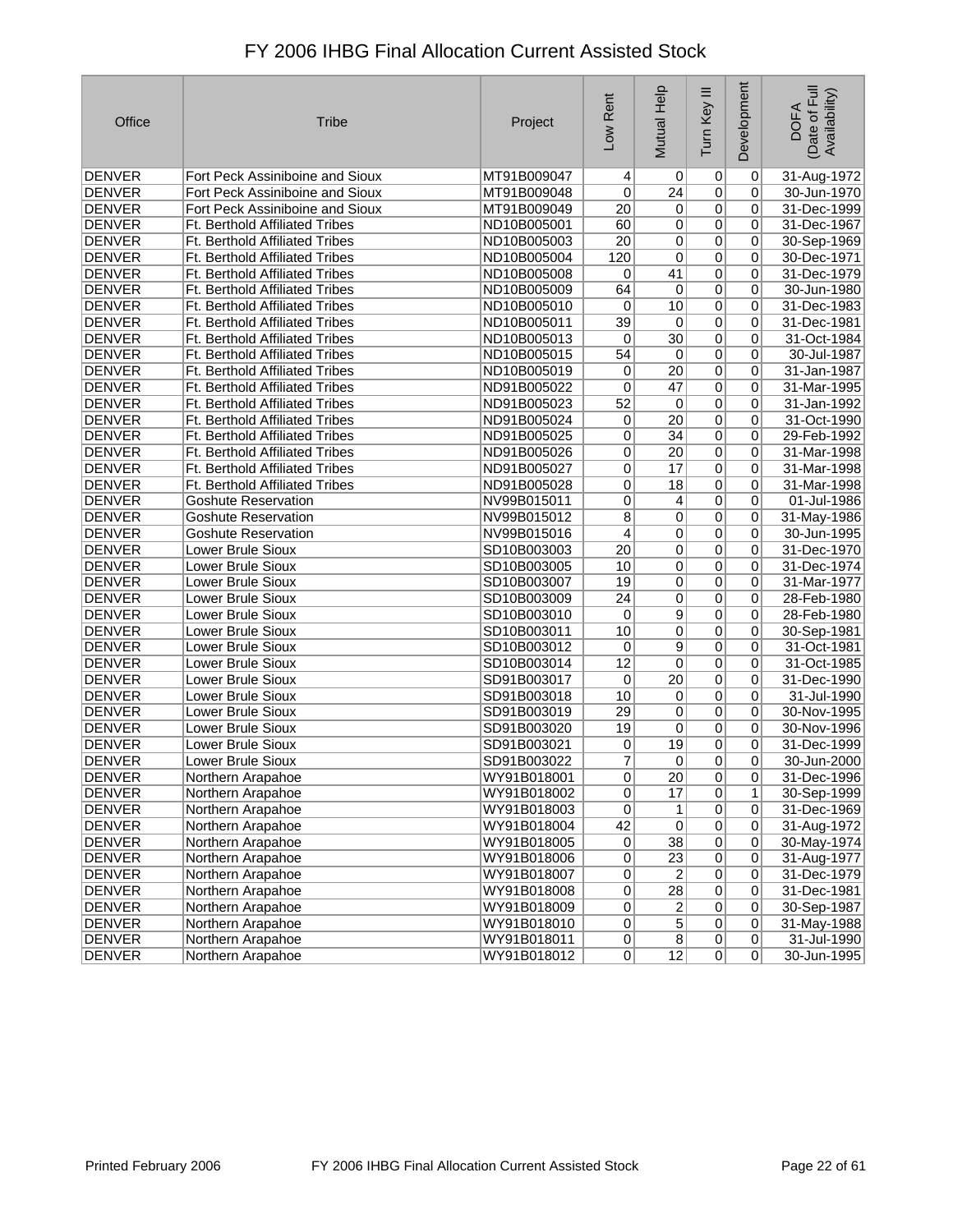| FY 2006 IHBG Final Allocation Current Assisted Stock |  |
|------------------------------------------------------|--|
|------------------------------------------------------|--|

| Office        | <b>Tribe</b>                           | Project     | Low Rent        | Mutual Help     | Ξ<br>Tum Key   | Development    | Date of Full<br>Availability)<br><b>DOFA</b> |
|---------------|----------------------------------------|-------------|-----------------|-----------------|----------------|----------------|----------------------------------------------|
| <b>DENVER</b> | Northern Arapahoe                      | WY91B018013 | $\overline{0}$  | $\overline{2}$  | 0              | 0              | 31-Dec-1968                                  |
| <b>DENVER</b> | Northern Arapahoe                      | WY91B018014 | 28              | $\overline{0}$  | $\overline{0}$ | 0              | 31-Aug-1978                                  |
| <b>DENVER</b> | Northern Arapahoe                      | WY91B018015 | 23              | $\overline{0}$  | $\overline{0}$ | 0              | 30-Nov-1983                                  |
| DENVER        | Northern Arapahoe                      | WY91B018016 | 23              | 0               | $\overline{0}$ | 0              | 31-Dec-1984                                  |
| <b>DENVER</b> | Northern Arapahoe                      | WY91B018017 | 40              | $\overline{0}$  | $\overline{0}$ | 0              | 31-Mar-1986                                  |
| <b>DENVER</b> | Northern Arapahoe                      | WY91B018018 | 10              | 0               | $\overline{0}$ | 0              | 30-Sep-1991                                  |
| <b>DENVER</b> | Northern Cheyenne                      | MT10B012005 | 40              | 0               | $\overline{0}$ | 0              | 30-Jun-1973                                  |
| <b>DENVER</b> | Northern Cheyenne                      | MT10B012010 | 0               | $\overline{38}$ | $\overline{0}$ | $\overline{0}$ | 30-Oct-1979                                  |
| <b>DENVER</b> | Northern Cheyenne                      | MT10B012011 | 0               | $\overline{33}$ | $\overline{0}$ | 0              | 31-Oct-1979                                  |
| <b>DENVER</b> | Northern Cheyenne                      | MT10B012012 | 0               | 50              | $\overline{0}$ | 0              | 30-Nov-1979                                  |
| <b>DENVER</b> | Northern Cheyenne                      | MT10B012013 | 14              | 0               | $\overline{0}$ | 0              | 31-May-1981                                  |
| <b>DENVER</b> | Northern Cheyenne                      | MT10B012014 | 0               | 44              | $\overline{0}$ | 0              | 30-Nov-1981                                  |
| <b>DENVER</b> | Northern Cheyenne                      | MT10B012015 | $\mathbf 0$     | $\overline{24}$ | $\overline{0}$ | 0              | 31-Mar-1983                                  |
| <b>DENVER</b> | Northern Cheyenne                      | MT10B012020 | 94              | $\vert 0 \vert$ | $\overline{0}$ | 0              | 31-Mar-1984                                  |
| DENVER        | Northern Cheyenne                      | MT10B012024 | 0               | 20              | $\overline{0}$ | 0              | 31-Aug-1986                                  |
| <b>DENVER</b> | Northern Cheyenne                      | MT91B012009 | $\overline{35}$ | $\vert 0 \vert$ | $\overline{0}$ | 0              | 31-Aug-1978                                  |
| <b>DENVER</b> | Northern Cheyenne                      | MT91B012025 | 0               | $\overline{30}$ | $\overline{0}$ | 0              | 30-Nov-1990                                  |
| <b>DENVER</b> | Northern Cheyenne                      | MT91B012026 | 45              | 0               | $\overline{0}$ | 0              | 30-Nov-1990                                  |
| <b>DENVER</b> | Northern Cheyenne                      | MT91B012027 | 0               | 15              | $\overline{0}$ | 0              | 29-Feb-1996                                  |
| <b>DENVER</b> | Northern Cheyenne                      | MT91B012028 | $\overline{37}$ | $\overline{0}$  | $\overline{0}$ | 0              | 31-Dec-1991                                  |
| <b>DENVER</b> | Northern Cheyenne                      | MT91B012029 | $\overline{18}$ | $\overline{0}$  | $\overline{0}$ | 0              | 31-May-2001                                  |
| <b>DENVER</b> | NW Band of Shoshone Nation             | UT91B033001 | 15              | 0               | $\overline{0}$ | 0              | 30-Nov-1999                                  |
| DENVER        | Oglala Sioux of Pine Ridge Reservation | SD10B001001 | $\overline{51}$ | 0               | 0              | 0              | 30-Sep-1963                                  |
| <b>DENVER</b> | Oglala Sioux of Pine Ridge Reservation | SD10B001002 | 23              | $\overline{0}$  | $\overline{0}$ | 0              | 30-Sep-1964                                  |
| <b>DENVER</b> | Oglala Sioux of Pine Ridge Reservation | SD10B001003 | $\overline{76}$ | $\overline{0}$  | $\overline{0}$ | 0              | 30-Jun-1966                                  |
| <b>DENVER</b> | Oglala Sioux of Pine Ridge Reservation | SD10B001004 | 50              | $\overline{0}$  | $\overline{0}$ | 0              | 30-Sep-1970                                  |
| DENVER        | Oglala Sioux of Pine Ridge Reservation | SD10B001005 | 243             | $\overline{0}$  | $\overline{0}$ | 0              | 31-Mar-1974                                  |
| <b>DENVER</b> | Oglala Sioux of Pine Ridge Reservation | SD10B001006 | 99              | 0               | $\overline{0}$ | 0              | 31-Dec-1974                                  |
| <b>DENVER</b> | Oglala Sioux of Pine Ridge Reservation | SD10B001008 | 195             | 0               | $\overline{0}$ | 0              | 31-May-1973                                  |
| <b>DENVER</b> | Oglala Sioux of Pine Ridge Reservation | SD10B001014 | 0               | 75              | $\overline{0}$ | 0              | 30-Jun-1979                                  |
| DENVER        | Oglala Sioux of Pine Ridge Reservation | SD10B001015 | 20              | 0               | $\overline{0}$ | 0              | 31-Mar-1981                                  |
| <b>DENVER</b> | Oglala Sioux of Pine Ridge Reservation | SD10B001016 | 50              | 1               | $\overline{0}$ | 0              | 31-Dec-1979                                  |
| <b>DENVER</b> | Oglala Sioux of Pine Ridge Reservation | SD10B001017 | 0               | $\overline{39}$ | $\overline{0}$ | 0              | 30-Sep-1980                                  |
| <b>DENVER</b> | Oglala Sioux of Pine Ridge Reservation | SD10B001018 | 0               | 24              | $\overline{0}$ | 0              | 31-Mar-1981                                  |
| <b>DENVER</b> | Oglala Sioux of Pine Ridge Reservation | SD10B001019 | $\overline{25}$ | $\pmb{0}$       | $\overline{0}$ | $\overline{0}$ | 31-Oct-1987                                  |
| <b>DENVER</b> | Oglala Sioux of Pine Ridge Reservation | SD10B001020 | $\overline{30}$ | 0               | $\overline{0}$ | 0              | 31-May-1988                                  |
| <b>DENVER</b> | Oglala Sioux of Pine Ridge Reservation | SD10B001021 | 0               | 20              | 0              | 0              | 31-Jan-1985                                  |
| <b>DENVER</b> | Oglala Sioux of Pine Ridge Reservation | SD10B001022 | 0               | 21              | 0              | 0              | 31-May-1986                                  |
| <b>DENVER</b> | Oglala Sioux of Pine Ridge Reservation | SD10B001023 | 30              | $\overline{0}$  | $\overline{0}$ | 0              | 31-May-1988                                  |
| DENVER        | Oglala Sioux of Pine Ridge Reservation | SD10B001024 | 13              | 0               | $\pmb{0}$      | 0              | 31-Oct-1978                                  |
| DENVER        | Oglala Sioux of Pine Ridge Reservation | SD10B001027 | 24              | 0               | $\pmb{0}$      | 0              | 31-Dec-1981                                  |
| <b>DENVER</b> | Oglala Sioux of Pine Ridge Reservation | SD91B001028 | $\overline{0}$  | 70              | 0              | 0              | 31-Aug-1991                                  |
| DENVER        | Oglala Sioux of Pine Ridge Reservation | SD91B001029 | 30 <sup>°</sup> | 0               | $\pmb{0}$      | 0              | 30-Apr-1991                                  |
| DENVER        | Oglala Sioux of Pine Ridge Reservation | SD91B001030 | 40              | $\vert 0 \vert$ | $\overline{0}$ | $\overline{0}$ | 30-Jun-1994                                  |
| DENVER        | Oglala Sioux of Pine Ridge Reservation | SD91B001031 | 0               | $\overline{25}$ | $\overline{0}$ | 0              | 30-Jun-1991                                  |
| DENVER        | Oglala Sioux of Pine Ridge Reservation | SD91B001032 | 45              | $\vert 0 \vert$ | $\pmb{0}$      | 0              | 31-Mar-1995                                  |
| DENVER        | Oglala Sioux of Pine Ridge Reservation | SD91B001033 | 0               | 40              | $\pmb{0}$      | 0              | 31-Jul-1996                                  |
| DENVER        | Oglala Sioux of Pine Ridge Reservation | SD91B001034 | 0               | 40              | $\overline{0}$ | $\pmb{0}$      | 30-Sep-1998                                  |
| <b>DENVER</b> | Oglala Sioux of Pine Ridge Reservation | SD91B001035 | 40              | 0               | 0              | $\overline{0}$ | 30-Jun-1997                                  |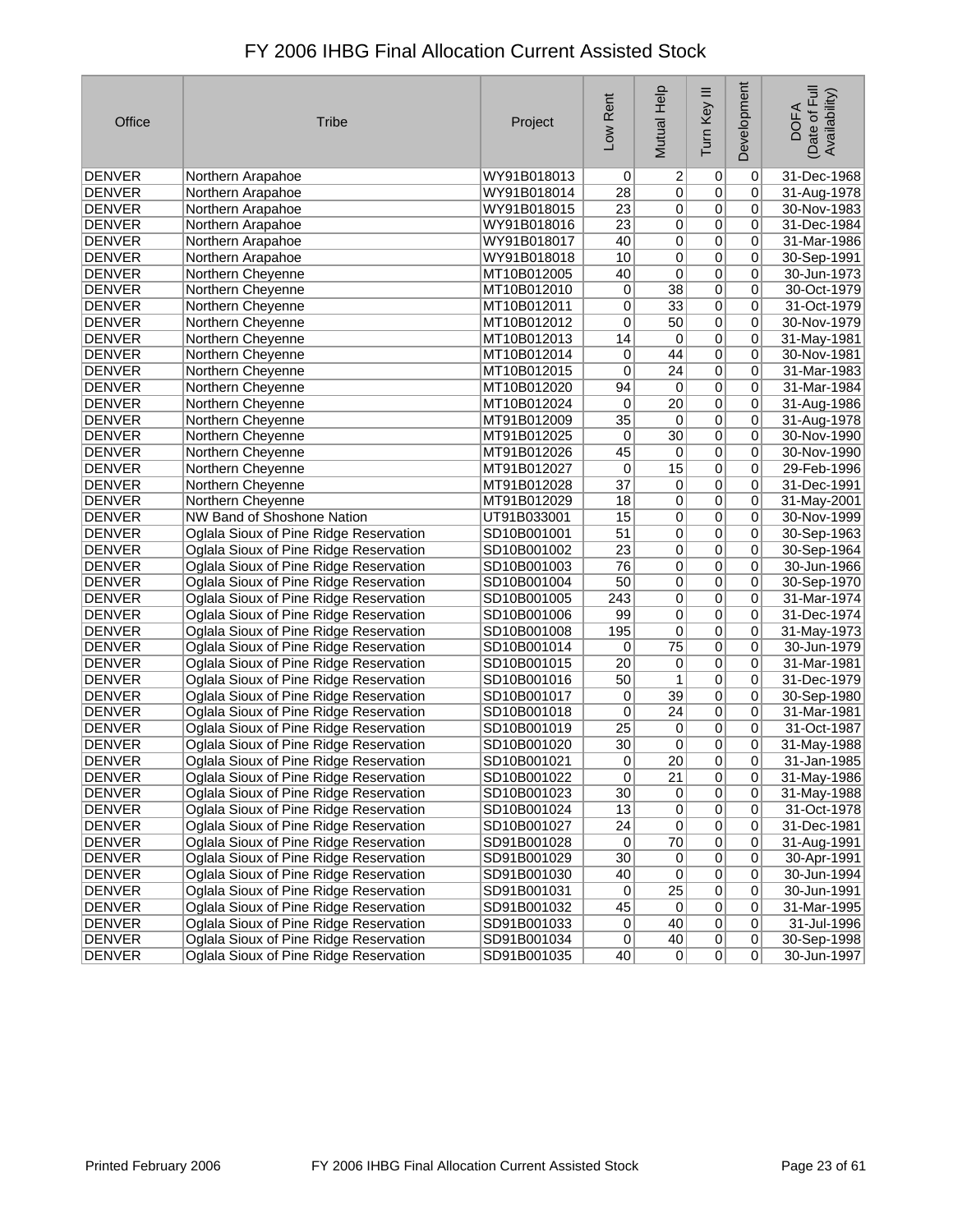| FY 2006 IHBG Final Allocation Current Assisted Stock |  |
|------------------------------------------------------|--|
|------------------------------------------------------|--|

| Office        | <b>Tribe</b>                           | Project     | Low Rent        | Mutual Help      | Ξ<br>Tum Key    | Development | Date of Full<br>Availability)<br><b>DOFA</b> |
|---------------|----------------------------------------|-------------|-----------------|------------------|-----------------|-------------|----------------------------------------------|
| <b>DENVER</b> | Oglala Sioux of Pine Ridge Reservation | SD91B001036 | 0               | 25               | 0               | 0           | 31-Aug-1998                                  |
| <b>DENVER</b> | Oglala Sioux of Pine Ridge Reservation | SD91B001037 | 20              | 0                | $\overline{0}$  | 0           | 30-Jun-1997                                  |
| <b>DENVER</b> | Oglala Sioux of Pine Ridge Reservation | SD91B001038 | 0               | 18               | $\overline{0}$  | 0           | 20-Feb-2001                                  |
| <b>DENVER</b> | Oglala Sioux of Pine Ridge Reservation | SD91B001039 | 54              | 0                | $\overline{0}$  | 6           | 31-Dec-2001                                  |
| <b>DENVER</b> | Omaha Tribe                            | NE10B013001 | 23              | $\overline{0}$   | $\overline{0}$  | 0           | 30-Jun-1965                                  |
| <b>DENVER</b> | Omaha Tribe                            | NE10B013002 | $\overline{33}$ | $\overline{0}$   | $\overline{0}$  | 0           | 31-May-1971                                  |
| <b>DENVER</b> | Omaha Tribe                            | NE10B013003 | 65              | $\overline{0}$   | $\pmb{0}$       | 0           | 31-Jul-1974                                  |
| <b>DENVER</b> | Omaha Tribe                            | NE10B013004 | $\overline{70}$ | $\overline{0}$   | $\overline{0}$  | 0           | 30-Sep-1980                                  |
| <b>DENVER</b> | Omaha Tribe                            | NE10B013005 | 0               | $\overline{4}$   | $\overline{0}$  | 0           | 30-Jun-1981                                  |
| <b>DENVER</b> | Omaha Tribe                            | NE10B013006 | 0               | $\overline{1}$   | $\overline{0}$  | 0           | 30-Apr-1987                                  |
| <b>DENVER</b> | Omaha Tribe                            | NE10B013007 | 0               | $\overline{5}$   | $\overline{0}$  | 0           | 30-Apr-1988                                  |
| <b>DENVER</b> | Ponca Tribe of Nebraska                | NE91B183001 | $\overline{12}$ | $\overline{0}$   | $\overline{0}$  | 0           | 30-Jun-1997                                  |
| <b>DENVER</b> | Ponca Tribe of Nebraska                | NE91B183002 | 0               | $\overline{6}$   | $\overline{0}$  | 0           | 31-Dec-1996                                  |
| <b>DENVER</b> | Ponca Tribe of Nebraska                | NE91B183003 | 4               | 0                | $\overline{0}$  | 0           | 30-Jun-1997                                  |
| <b>DENVER</b> | Ponca Tribe of Nebraska                | NE91B183004 | 0               | 11               | $\pmb{0}$       | 0           | 31-Dec-1996                                  |
| <b>DENVER</b> | Ponca Tribe of Nebraska                | NE91B183005 | $\overline{22}$ | 0                | $\overline{0}$  | 0           | 31-Dec-1996                                  |
| <b>DENVER</b> | Ponca Tribe of Nebraska                | NE91B183006 | 0               | $\overline{18}$  | $\overline{0}$  | 0           | 31-Dec-1996                                  |
| <b>DENVER</b> | Rocky Boy Chippewa-Cree                | MT10B011001 | 0               | $\boldsymbol{7}$ | $\overline{0}$  | 0           | 31-May-1969                                  |
| <b>DENVER</b> | Rocky Boy Chippewa-Cree                | MT10B011002 | 0               | $\vert 4 \vert$  | $\overline{0}$  | 0           | 31-Dec-1967                                  |
| <b>DENVER</b> | Rocky Boy Chippewa-Cree                | MT10B011003 | 0               | 6                | $\overline{0}$  | 0           | 30-Sep-1971                                  |
| <b>DENVER</b> | Rocky Boy Chippewa-Cree                | MT10B011004 | 0               | 10               | $\overline{0}$  | 0           | 31-May-1972                                  |
| <b>DENVER</b> | Rocky Boy Chippewa-Cree                | MT10B011005 | 0               | $\overline{3}$   | $\overline{0}$  | 0           | 30-Nov-1971                                  |
| <b>DENVER</b> | Rocky Boy Chippewa-Cree                | MT10B011006 | 0               | $\overline{4}$   | $\overline{0}$  | 0           | 31-Oct-1970                                  |
| <b>DENVER</b> | Rocky Boy Chippewa-Cree                | MT10B011007 | $\overline{30}$ | $\overline{0}$   | $\overline{0}$  | 0           | 31-Dec-1971                                  |
| <b>DENVER</b> | Rocky Boy Chippewa-Cree                | MT10B011008 | 0               | 30               | $\overline{0}$  | 0           | 31-Oct-1974                                  |
| <b>DENVER</b> | Rocky Boy Chippewa-Cree                | MT10B011009 | 0               | 13               | $\overline{0}$  | 0           | 30-Nov-1974                                  |
| <b>DENVER</b> | Rocky Boy Chippewa-Cree                | MT10B011010 | $\mathbf 0$     | 7                | $\overline{0}$  | 0           | 30-May-1976                                  |
| <b>DENVER</b> | Rocky Boy Chippewa-Cree                | MT10B011011 | 0               | 11               | $\overline{0}$  | 0           | 31-Jul-1977                                  |
| <b>DENVER</b> | Rocky Boy Chippewa-Cree                | MT10B011012 | 40              | $\overline{0}$   | $\overline{0}$  | 0           | 30-Jan-1980                                  |
| <b>DENVER</b> | Rocky Boy Chippewa-Cree                | MT10B011013 | 36              | 0                | $\overline{0}$  | 0           | 31-May-1986                                  |
| <b>DENVER</b> | Rocky Boy Chippewa-Cree                | MT91B011021 | 43              | 0                | $\overline{0}$  | 0           | 30-Sep-1990                                  |
| <b>DENVER</b> | Rocky Boy Chippewa-Cree                | MT91B011022 | 0               | $\overline{22}$  | $\overline{0}$  | 0           | 30-Sep-1990                                  |
| <b>DENVER</b> | Rocky Boy Chippewa-Cree                | MT91B011023 | 15              | $\overline{0}$   | $\overline{0}$  | 0           | 30-Aug-1994                                  |
| <b>DENVER</b> | Rocky Boy Chippewa-Cree                | MT91B011024 | 45              | 0                | $\overline{0}$  | 0           | 31-Oct-1995                                  |
| DENVER        | Rocky Boy Chippewa-Cree                | MT91B011025 | $\overline{20}$ | $\overline{0}$   | $\overline{0}$  | 0           | 31-Oct-1995                                  |
| <b>DENVER</b> | Rocky Boy Chippewa-Cree                | MT91B011026 | 40              | $\overline{0}$   | $\overline{0}$  | 0           | 31-Dec-1996                                  |
| <b>DENVER</b> | Rocky Boy Chippewa-Cree                | MT91B011027 | 5               | $\overline{0}$   | 0               | 0           | 30-Aug-1994                                  |
| <b>DENVER</b> | Rocky Boy Chippewa-Cree                | MT91B011028 | 22              | 0                | $\vert 0 \vert$ | $\Omega$    | 31-Mar-1999                                  |
| <b>DENVER</b> | <b>Rosebud Sioux</b>                   | SD10B002001 | $\overline{38}$ | $\overline{0}$   | $\overline{0}$  | 0           | 31-Dec-1966                                  |
| DENVER        | Rosebud Sioux                          | SD10B002002 | 14              | 0                | $\mathbf 0$     | $\mathbf 0$ | 31-Dec-1966                                  |
| <b>DENVER</b> | Rosebud Sioux                          | SD10B002003 | 26              | 0                | $\pmb{0}$       | 0           | 31-Dec-1966                                  |
| <b>DENVER</b> | Rosebud Sioux                          | SD10B002004 | 14              | $\sigma$         | 0               | 0           | 31-Dec-1966                                  |
| <b>DENVER</b> | Rosebud Sioux                          | SD10B002007 | 62              | 0                | $\pmb{0}$       | 0           | 30-Nov-1978                                  |
| <b>DENVER</b> | Rosebud Sioux                          | SD10B002008 | 0               | $\overline{2}$   | $\mathbf 0$     | $\mathbf 0$ | 30-Nov-1978                                  |
| <b>DENVER</b> | Rosebud Sioux                          | SD10B002009 | 90              | $\overline{0}$   | $\overline{0}$  | 0           | 30-Sep-1978                                  |
| <b>DENVER</b> | <b>Rosebud Sioux</b>                   | SD10B002011 | 80              | $\sigma$         | $\pmb{0}$       | 0           | 30-Sep-1979                                  |
| <b>DENVER</b> | Rosebud Sioux                          | SD10B002012 | $\overline{0}$  | $\overline{4}$   | $\overline{0}$  | 0           | 30-Apr-1980                                  |
| DENVER        | <b>Rosebud Sioux</b>                   | SD10B002013 | 60              | 0                | $\overline{0}$  | 0           | 30-Sep-1980                                  |
| DENVER        | Rosebud Sioux                          | SD10B002014 | 120             | 0                | 0               | 0           | 31-Dec-1979                                  |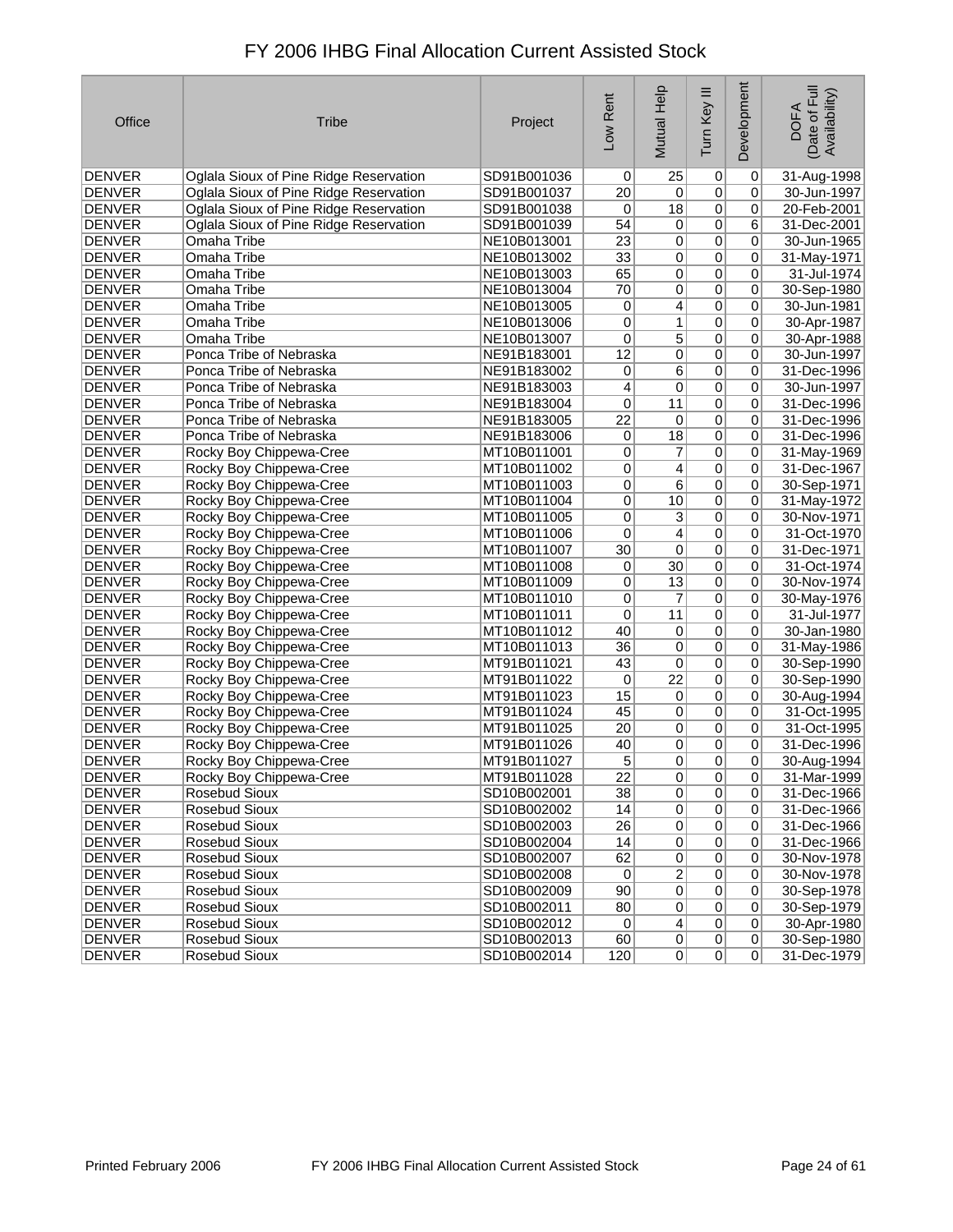| Office        | <b>Tribe</b>               | Project     | Low Rent        | Mutual Help     | Tum Key III    | Development     | Date of Full<br>Availability)<br><b>DOFA</b> |
|---------------|----------------------------|-------------|-----------------|-----------------|----------------|-----------------|----------------------------------------------|
| <b>DENVER</b> | <b>Rosebud Sioux</b>       | SD10B002015 | $\Omega$        | 10              | 0              | $\mathbf 0$     | 31-Dec-1979                                  |
| <b>DENVER</b> | <b>Rosebud Sioux</b>       | SD10B002016 | 31              | $\overline{0}$  | $\overline{0}$ | 0               | 31-Aug-1985                                  |
| <b>DENVER</b> | <b>Rosebud Sioux</b>       | SD10B002017 | 48              | 0               | $\overline{0}$ | 0               | 30-Sep-1985                                  |
| <b>DENVER</b> | <b>Rosebud Sioux</b>       | SD10B002018 | 0               | 12              | $\overline{0}$ | $\pmb{0}$       | 31-Jul-1986                                  |
| <b>DENVER</b> | Rosebud Sioux              | SD10B002019 | 0               | 11              | $\overline{0}$ | $\pmb{0}$       | 31-Aug-1986                                  |
| <b>DENVER</b> | Rosebud Sioux              | SD10B002020 | 132             | 0               | $\overline{0}$ | 0               | 28-Feb-1986                                  |
| <b>DENVER</b> | <b>Rosebud Sioux</b>       | SD10B002021 | 0               | 28              | $\overline{0}$ | 0               | 30-Sep-1986                                  |
| <b>DENVER</b> | <b>Rosebud Sioux</b>       | SD91B002026 | 0               | 41              | $\overline{0}$ | 0               | 30-Sep-1989                                  |
| <b>DENVER</b> | <b>Rosebud Sioux</b>       | SD91B002027 | 70              | 0               | $\overline{0}$ | $\pmb{0}$       | 31-Mar-1990                                  |
| <b>DENVER</b> | Rosebud Sioux              | SD91B002028 | 0               | 30              | $\overline{0}$ | 0               | 31-Jan-1990                                  |
| <b>DENVER</b> | <b>Rosebud Sioux</b>       | SD91B002029 | 0               | 20 <sup>2</sup> | $\overline{0}$ | $\overline{0}$  | 30-Jun-1993                                  |
| <b>DENVER</b> | Rosebud Sioux              | SD91B002030 | 20              | 0               | $\overline{0}$ | $\pmb{0}$       | 31-May-1992                                  |
| <b>DENVER</b> | <b>Rosebud Sioux</b>       | SD91B002031 | 0               | $\overline{20}$ | $\overline{0}$ | $\pmb{0}$       | 31-Aug-1996                                  |
| <b>DENVER</b> | Rosebud Sioux              | SD91B002032 | 0               | 28              | $\overline{0}$ | 0               | 31-Aug-1999                                  |
| <b>DENVER</b> | <b>Rosebud Sioux</b>       | SD91B002033 | 15              | 0               | $\overline{0}$ | $\pmb{0}$       | 30-Sep-1999                                  |
| <b>DENVER</b> | <b>Rosebud Sioux</b>       | SD91B002034 | 0               | $\overline{12}$ | $\overline{0}$ | 0               | 30-Sep-1999                                  |
| <b>DENVER</b> | Salish and Kootenai Tribes | MT10B013003 | 40              | $\overline{0}$  | $\overline{0}$ | 0               | 30-Nov-1974                                  |
| <b>DENVER</b> | Salish and Kootenai Tribes | MT10B013005 | 7               | 0               | $\overline{0}$ | 0               | 30-Jun-1976                                  |
| <b>DENVER</b> | Salish and Kootenai Tribes | MT10B013006 | 7               | $\overline{0}$  | $\overline{0}$ | $\overline{0}$  | 31-Aug-1976                                  |
| <b>DENVER</b> | Salish and Kootenai Tribes | MT10B013007 | $\overline{22}$ | 0               | $\overline{0}$ | $\pmb{0}$       | 31-Oct-1976                                  |
| <b>DENVER</b> | Salish and Kootenai Tribes | MT10B013008 | 9               | 0               | $\overline{0}$ | 0               | 30-Jun-1977                                  |
| <b>DENVER</b> | Salish and Kootenai Tribes | MT10B013009 | 20              | 0               | $\overline{0}$ | 0               | 30-Sep-1977                                  |
| <b>DENVER</b> | Salish and Kootenai Tribes | MT10B013010 | 35              | 0               | $\overline{0}$ | $\overline{0}$  | 31-Aug-1978                                  |
| <b>DENVER</b> | Salish and Kootenai Tribes | MT10B013011 | 0               | $\overline{5}$  | $\overline{0}$ | $\pmb{0}$       | 31-Jul-1979                                  |
| <b>DENVER</b> | Salish and Kootenai Tribes | MT10B013012 | 0               | 1               | $\overline{0}$ | 0               | 30-Sep-1980                                  |
| DENVER        | Salish and Kootenai Tribes | MT10B013013 | 0               | $\overline{3}$  | $\overline{0}$ | 0               | 30-Sep-1979                                  |
| <b>DENVER</b> | Salish and Kootenai Tribes | MT10B013014 | 10              | $\overline{0}$  | $\overline{0}$ | $\pmb{0}$       | 30-May-1979                                  |
| <b>DENVER</b> | Salish and Kootenai Tribes | MT10B013015 | 0               | $\overline{3}$  | $\overline{0}$ | $\pmb{0}$       | 30-Sep-1980                                  |
| <b>DENVER</b> | Salish and Kootenai Tribes | MT10B013017 | 0               | 2               | $\overline{0}$ | 0               | 28-Feb-1981                                  |
| <b>DENVER</b> | Salish and Kootenai Tribes | MT10B013018 | 40              | 0               | $\overline{0}$ | 0               | 28-Feb-1981                                  |
| <b>DENVER</b> | Salish and Kootenai Tribes | MT10B013019 | 6               | 0               | $\overline{0}$ | $\pmb{0}$       | 30-Jun-1981                                  |
| <b>DENVER</b> | Salish and Kootenai Tribes | MT10B013020 | $\overline{27}$ | 0               | $\overline{0}$ | $\pmb{0}$       | 30-Nov-1981                                  |
| <b>DENVER</b> | Salish and Kootenai Tribes | MT10B013021 | 0               | $\overline{2}$  | $\overline{0}$ | 0               | 31-Mar-1982                                  |
| DENVER        | Salish and Kootenai Tribes | MT10B013022 | $\overline{4}$  | 0               | $\overline{0}$ | $\pmb{0}$       | 31-Aug-1982                                  |
| <b>DENVER</b> | Salish and Kootenai Tribes | MT10B013023 | 57              | $\overline{0}$  | $\overline{0}$ | $\pmb{0}$       | 30-Nov-1983                                  |
| <b>DENVER</b> | Salish and Kootenai Tribes | MT10B013024 | 0               | 11              | $\overline{0}$ | 0               | 30-Nov-1985                                  |
| <b>DENVER</b> | Salish and Kootenai Tribes | MT10B013025 | 20              | 0               | 0              | 0               | 31-Oct-1984                                  |
| DENVER        | Salish and Kootenai Tribes | M110B013026 | $\mathsf{U}$    | 6               | $\mathsf{U}$   | $\mathsf{U}$    | 31-Oct-1986                                  |
| DENVER        | Salish and Kootenai Tribes | MT10B013027 | $\overline{5}$  | 0               | 0              | $\overline{0}$  | 30-Apr-1987                                  |
| DENVER        | Salish and Kootenai Tribes | MT10B013028 | 31              | $\overline{0}$  | 0              | $\vert 0 \vert$ | 30-Jun-1986                                  |
| DENVER        | Salish and Kootenai Tribes | MT10B013029 | $\overline{0}$  | 16              | 0              | 0               | 31-Mar-1989                                  |
| DENVER        | Salish and Kootenai Tribes | MT91B013030 | 28              | $\overline{0}$  | $\overline{0}$ | $\vert 0 \vert$ | 30-Jun-1989                                  |
| <b>DENVER</b> | Salish and Kootenai Tribes | MT91B013031 | 36              | $\overline{0}$  | $\overline{0}$ | $\pmb{0}$       | 30-Jun-1990                                  |
| DENVER        | Salish and Kootenai Tribes | MT91B013032 | $\overline{0}$  | 15              | $\overline{0}$ | $\vert 0 \vert$ | 31-Jan-1991                                  |
| DENVER        | Salish and Kootenai Tribes | MT91B013033 | $\overline{0}$  | 12              | 0              | 0               | 31-Dec-1991                                  |
| DENVER        | Salish and Kootenai Tribes | MT91B013034 | 0               | 11              | 0              | $\pmb{0}$       | 02-Oct-1996                                  |
| DENVER        | Salish and Kootenai Tribes | MT91B013036 | $\overline{0}$  | 1               | 0              | $\pmb{0}$       | 30-Sep-1974                                  |
| DENVER        | Salish and Kootenai Tribes | MT91B013037 | 0               | 21              | 0              | $\vert 0 \vert$ | 30-Sep-1998                                  |
| DENVER        | Salish and Kootenai Tribes | MT91B013038 | 10              | 0               | 0              | $\overline{0}$  | 30-Sep-1998                                  |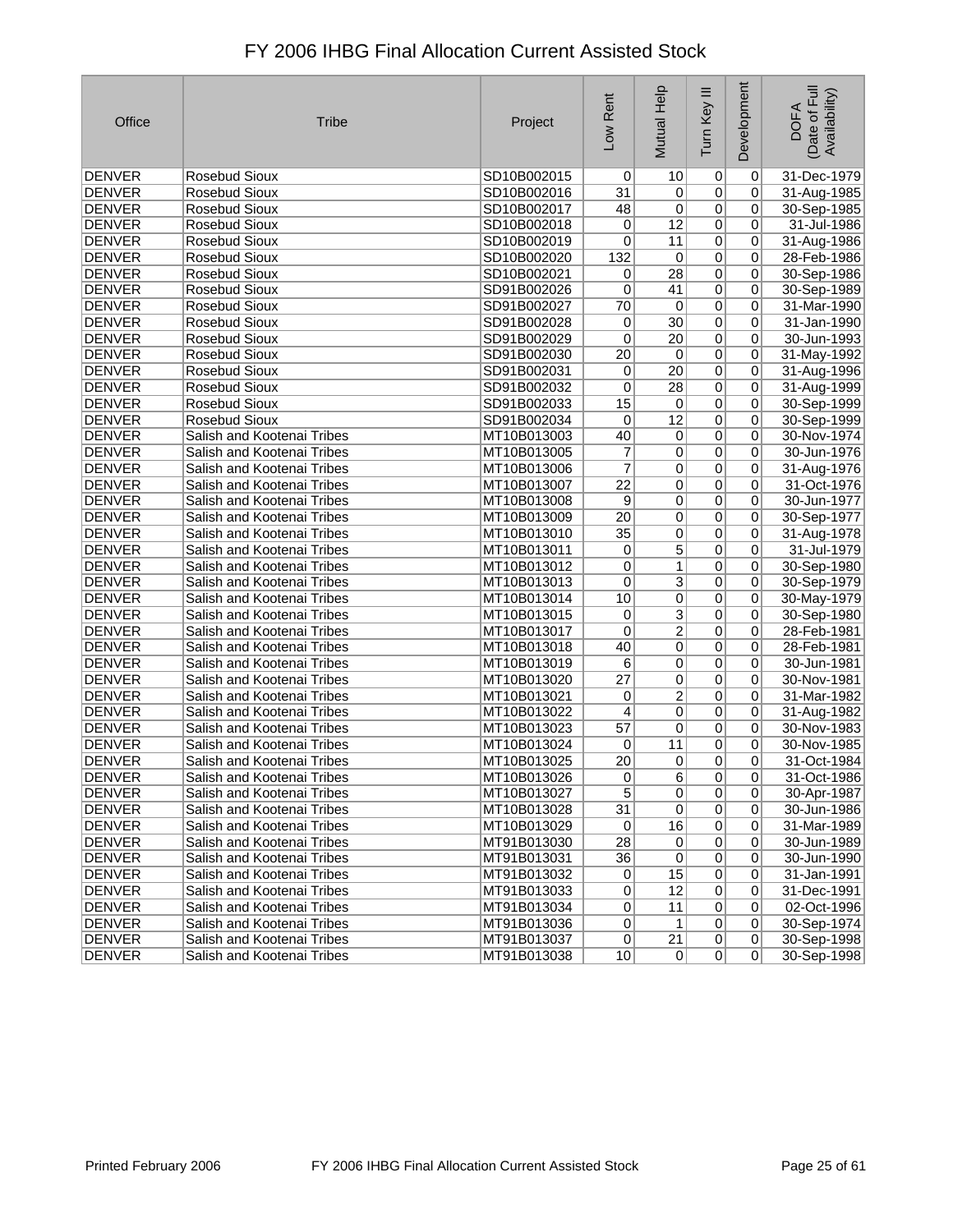| Office        | <b>Tribe</b>                          | Project     | Low Rent        | Mutual Help     | Tum Key III    | Development    | Date of Full<br>Availability)<br><b>DOFA</b> |
|---------------|---------------------------------------|-------------|-----------------|-----------------|----------------|----------------|----------------------------------------------|
| <b>DENVER</b> | Santee Sioux Tribe                    | NE10B105001 | 36              | 0               | 0              | 0              | 31-Oct-1971                                  |
| <b>DENVER</b> | Santee Sioux Tribe                    | NE10B105002 | 30              | 0               | $\overline{0}$ | 0              | 31-Jan-1974                                  |
| <b>DENVER</b> | Santee Sioux Tribe                    | NE10B105003 | 10              | $\overline{0}$  | 0              | 0              | 30-Sep-1977                                  |
| <b>DENVER</b> | <b>Santee Sioux Tribe</b>             | NE10B105004 | 0               | 35              | $\overline{0}$ | 0              | 31-Dec-1984                                  |
| <b>DENVER</b> | Santee Sioux Tribe                    | NE10B105005 | 10              | $\overline{0}$  | $\overline{0}$ | 0              | 31-Oct-1984                                  |
| <b>DENVER</b> | Santee Sioux Tribe                    | NE91B105006 | 15              | 0               | $\overline{0}$ | 0              | 30-Jun-1994                                  |
| <b>DENVER</b> | Santee Sioux Tribe                    | NE91B105007 | 0               | 15              | $\overline{0}$ | 0              | 01-Jul-1995                                  |
| <b>DENVER</b> | <b>Santee Sioux Tribe</b>             | NE91B105008 | 0               | $\overline{20}$ | $\overline{0}$ | 0              | 30-Jun-1999                                  |
| <b>DENVER</b> | Shoshone Tribe Wind River Reservation | WY91B019003 | 0               | 36              | $\overline{0}$ | 0              | 31-Dec-1979                                  |
| <b>DENVER</b> | Shoshone Tribe Wind River Reservation | WY91B019004 | $\mathbf 0$     | $\overline{32}$ | $\overline{0}$ | 0              | 31-Dec-1981                                  |
| <b>DENVER</b> | Shoshone Tribe Wind River Reservation | WY91B019005 | 0               | 12              | $\overline{0}$ | 0              | 30-Sep-1987                                  |
| <b>DENVER</b> | Shoshone Tribe Wind River Reservation | WY91B019006 | 0               | 22              | $\overline{0}$ | 0              | 30-Jun-1988                                  |
| <b>DENVER</b> | Shoshone Tribe Wind River Reservation | WY91B019007 | $\overline{0}$  | 10              | $\overline{0}$ | 0              | 31-Jul-1990                                  |
| <b>DENVER</b> | Shoshone Tribe Wind River Reservation | WY91B019008 | $\overline{0}$  | 11              | $\overline{0}$ | 0              | 30-Jun-1995                                  |
| <b>DENVER</b> | Shoshone Tribe Wind River Reservation | WY91B019009 | 20              | $\overline{0}$  | $\overline{0}$ | 0              | 31-Mar-1967                                  |
| <b>DENVER</b> | Shoshone Tribe Wind River Reservation | WY91B019010 | $\overline{20}$ | $\overline{0}$  | $\overline{0}$ | $\overline{0}$ | 31-Aug-1972                                  |
| <b>DENVER</b> | Shoshone Tribe Wind River Reservation | WY91B019011 | 28              | $\overline{0}$  | $\overline{0}$ | 0              | 31-Aug-1978                                  |
| <b>DENVER</b> | Shoshone Tribe Wind River Reservation | WY91B019012 | $\overline{22}$ | $\overline{0}$  | $\overline{0}$ | 0              | 31-Oct-1983                                  |
| <b>DENVER</b> | Shoshone Tribe Wind River Reservation | WY91B019013 | 35              | 0               | $\overline{0}$ | 0              | 31-Mar-1986                                  |
| <b>DENVER</b> | Shoshone Tribe Wind River Reservation | WY91B019014 | 10              | $\overline{0}$  | $\overline{0}$ | 0              | 30-Sep-1991                                  |
| <b>DENVER</b> | Shoshone Tribe Wind River Reservation | WY91B019015 | 0               | $\overline{28}$ | $\overline{0}$ | 0              | 31-Aug-2000                                  |
| <b>DENVER</b> | Shoshone Tribe Wind River Reservation | WY91B019016 | 0               | 15              | $\overline{0}$ | 0              | 30-Apr-2002                                  |
| <b>DENVER</b> | Sisseton-Wahpeton Sioux               | SD10B015001 | 120             | $\overline{0}$  | $\overline{0}$ | 0              | 30-Jun-1971                                  |
| <b>DENVER</b> | Sisseton-Wahpeton Sioux               | SD10B015002 | 98              | $\overline{0}$  | $\overline{0}$ | $\pmb{0}$      | 31-Jul-1972                                  |
| <b>DENVER</b> | Sisseton-Wahpeton Sioux               | SD10B015003 | 66              | 0               | $\overline{0}$ | $\pmb{0}$      | 31-Jul-1973                                  |
| <b>DENVER</b> | Sisseton-Wahpeton Sioux               | SD10B015004 | $\overline{35}$ | $\overline{0}$  | 0              | 0              | 31-Mar-1976                                  |
| <b>DENVER</b> | Sisseton-Wahpeton Sioux               | SD10B015006 | 0               | 25              | $\overline{0}$ | 0              | 31-Oct-1978                                  |
| <b>DENVER</b> | Sisseton-Wahpeton Sioux               | SD10B015007 | 90              | $\overline{0}$  | $\overline{0}$ | 0              | 31-Oct-1978                                  |
| <b>DENVER</b> | Sisseton-Wahpeton Sioux               | SD10B015008 | 59              | 0               | $\overline{0}$ | 0              | 30-Sep-1979                                  |
| <b>DENVER</b> | Sisseton-Wahpeton Sioux               | SD10B015009 | 0               | 16              | $\overline{0}$ | 0              | 30-Sep-1980                                  |
| <b>DENVER</b> | Sisseton-Wahpeton Sioux               | SD10B015010 | 70              | 0               | $\overline{0}$ | $\mathbf 0$    | 30-Oct-1980                                  |
| <b>DENVER</b> | Sisseton-Wahpeton Sioux               | SD10B015011 | 0               | 15              | $\overline{0}$ | $\overline{0}$ | 30-May-1985                                  |
| <b>DENVER</b> | Sisseton-Wahpeton Sioux               | SD10B015012 | $\overline{0}$  | $\overline{22}$ | $\overline{0}$ | $\pmb{0}$      | 31-Oct-1986                                  |
| <b>DENVER</b> | Sisseton-Wahpeton Sioux               | SD10B015016 | 0               | 22              | $\overline{0}$ | 0              | 31-Aug-1987                                  |
| <b>DENVER</b> | Sisseton-Wahpeton Sioux               | SD10B015017 | 0               | 18              | $\overline{0}$ | 0              | 31-Oct-1988                                  |
| <b>DENVER</b> | Sisseton-Wahpeton Sioux               | SD91B015018 | 0               | $\overline{20}$ | $\overline{0}$ | $\pmb{0}$      | 31-Dec-1992                                  |
| <b>DENVER</b> | Sisseton-Wahpeton Sioux               | SD91B015019 | 0               | $\overline{0}$  | $\overline{0}$ | 30             |                                              |
| <b>DENVER</b> | Southern Ute Tribe                    | CO10B010003 | $\overline{25}$ | 0               | 0              | 0              | 31-Aug-1970                                  |
| <b>DENVER</b> | Southern Ute Tribe                    | CO10B010004 | 40              | 0               | 0              | $\overline{0}$ | 28-Feb-1977                                  |
| <b>DENVER</b> | Southern Ute Tribe                    | CO10B010005 | $\overline{0}$  | $\overline{4}$  | $\overline{0}$ | 0              | 31-Oct-1978                                  |
| <b>DENVER</b> | Southern Ute Tribe                    | CO10B010006 | 16              | $\overline{0}$  | $\overline{0}$ | $\mathbf 0$    | 30-Jun-1978                                  |
| <b>DENVER</b> | Southern Ute Tribe                    | CO10B010007 | 0               | $\vert 4 \vert$ | 0              | 0              | 31-May-1980                                  |
| <b>DENVER</b> | Southern Ute Tribe                    | CO10B010008 | 20              | $\overline{0}$  | 0              | 0              | 31-Oct-1981                                  |
| <b>DENVER</b> | Southern Ute Tribe                    | CO10B010009 | $\overline{0}$  | 10              | $\overline{0}$ | 0              | 28-Feb-1986                                  |
| <b>DENVER</b> | Southern Ute Tribe                    | CO10B010010 | $\overline{0}$  | 15              | $\overline{0}$ | 0              | 31-Dec-1987                                  |
| DENVER        | Southern Ute Tribe                    | CO91B010011 | 10              | 0               | 0              | $\overline{0}$ | 31-Oct-1990                                  |

0 DENVER Southern Ute Tribe CO91B010012 0 20 0 31-Oct-1990<br>
DENVER Southern Ute Tribe CO91B010013 0 15 0 0 31-Aug-1994 0 15 0 0 31-Aug-1994<br>
DENVER Southern Ute Tribe CO91B010014 0 20 0 0 30-Sep-1995

DENVER Southern Ute Tribe CO91B010014 0 20 0 0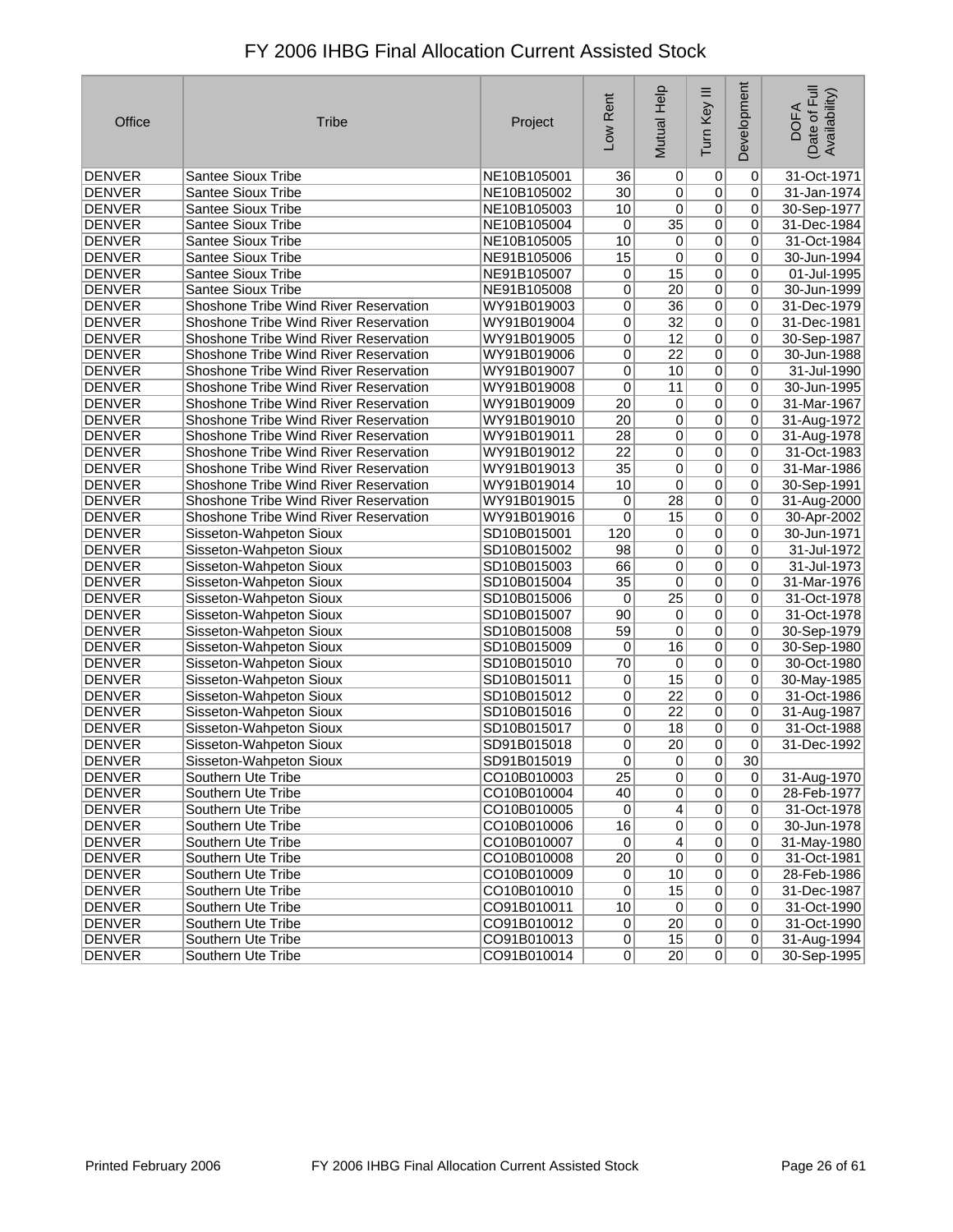| Office        | <b>Tribe</b>                     | Project     | Low Rent        | Mutual Help     | Ξ<br>Tum Key    | Development     | Date of Full<br>Availability)<br><b>DOFA</b> |
|---------------|----------------------------------|-------------|-----------------|-----------------|-----------------|-----------------|----------------------------------------------|
| <b>DENVER</b> | <b>Spirit Lake Sioux Tribe</b>   | ND10B008001 | 60              | 0               | 0               | $\mathbf 0$     | 31-Oct-1968                                  |
| <b>DENVER</b> | Spirit Lake Sioux Tribe          | ND10B008004 | 48              | 0               | $\overline{0}$  | 0               | 31-Aug-1974                                  |
| <b>DENVER</b> | Spirit Lake Sioux Tribe          | ND10B008005 | 27              | 0               | $\overline{0}$  | 0               | 31-May-1972                                  |
| DENVER        | Spirit Lake Sioux Tribe          | ND10B008007 | 20              | $\overline{0}$  | $\overline{0}$  | 0               | 30-Nov-1977                                  |
| <b>DENVER</b> | Spirit Lake Sioux Tribe          | ND10B008008 | 50              | 0               | $\overline{0}$  | 0               | 31-Aug-1979                                  |
| <b>DENVER</b> | Spirit Lake Sioux Tribe          | ND10B008009 | 50              | 0               | $\overline{0}$  | 0               | 30-Jun-1981                                  |
| <b>DENVER</b> | Spirit Lake Sioux Tribe          | ND10B008010 | 14              | 0               | $\overline{0}$  | 0               | 31-Jan-1985                                  |
| <b>DENVER</b> | Spirit Lake Sioux Tribe          | ND10B008011 | 14              | $\overline{0}$  | $\overline{0}$  | 0               | 31-Jan-1985                                  |
| <b>DENVER</b> | Spirit Lake Sioux Tribe          | ND10B008012 | $\overline{25}$ | 0               | $\overline{0}$  | 0               | 31-Jul-1987                                  |
| <b>DENVER</b> | Spirit Lake Sioux Tribe          | ND10B008013 | 0               | 40              | $\overline{0}$  | 0               | 31-Aug-1987                                  |
| <b>DENVER</b> | Spirit Lake Sioux Tribe          | ND91B008014 | 20              | 0               | $\overline{0}$  | 0               | 31-Jan-1993                                  |
| <b>DENVER</b> | Spirit Lake Sioux Tribe          | ND91B008015 | 0               | $\overline{0}$  | $\overline{0}$  | 15              |                                              |
| <b>DENVER</b> | <b>Standing Rock Sioux</b>       | SD10B006001 | $\overline{56}$ | 0               | $\overline{0}$  | 0               | 31-Jan-1965                                  |
| <b>DENVER</b> | <b>Standing Rock Sioux</b>       | SD10B006002 | 109             | $\overline{0}$  | $\overline{0}$  | 0               | 31-Aug-1971                                  |
| <b>DENVER</b> | <b>Standing Rock Sioux</b>       | SD10B006003 | 10              | $\overline{0}$  | $\overline{0}$  | 0               | 31-Aug-1974                                  |
| <b>DENVER</b> | <b>Standing Rock Sioux</b>       | SD10B006005 | 85              | $\overline{0}$  | $\overline{0}$  | 0               | 30-Nov-1974                                  |
| <b>DENVER</b> | <b>Standing Rock Sioux</b>       | SD10B006007 | 64              | 0               | $\overline{0}$  | 0               | 31-Dec-1975                                  |
| <b>DENVER</b> | <b>Standing Rock Sioux</b>       | SD10B006008 | 84              | $\pmb{0}$       | $\overline{0}$  | 0               | 30-Sep-1973                                  |
| <b>DENVER</b> | <b>Standing Rock Sioux</b>       | SD10B006009 | 10              | 0               | $\overline{0}$  | 0               | 28-Feb-1977                                  |
| <b>DENVER</b> | <b>Standing Rock Sioux</b>       | SD10B006011 | 0               | $\overline{24}$ | $\overline{0}$  | 0               | 29-Feb-1980                                  |
| <b>DENVER</b> | <b>Standing Rock Sioux</b>       | SD10B006012 | 50              | 0               | $\overline{0}$  | 0               | 31-May-1979                                  |
| <b>DENVER</b> | <b>Standing Rock Sioux</b>       | SD10B006013 | 15              | 0               | $\overline{0}$  | 0               | 30-Oct-1981                                  |
| DENVER        | <b>Standing Rock Sioux</b>       | SD10B006014 | 19              | $\overline{0}$  | $\overline{0}$  | $\overline{0}$  | 31-Dec-1980                                  |
| <b>DENVER</b> | <b>Standing Rock Sioux</b>       | SD10B006015 | $\mathbf 0$     | $\overline{8}$  | $\overline{0}$  | 0               | 28-Feb-1982                                  |
| <b>DENVER</b> | <b>Standing Rock Sioux</b>       | SD10B006016 | 5               | 0               | $\overline{0}$  | 0               | 30-Jun-1985                                  |
| DENVER        | <b>Standing Rock Sioux</b>       | SD10B006021 | 39              | 0               | $\overline{0}$  | 0               | 30-Sep-1986                                  |
| DENVER        | <b>Standing Rock Sioux</b>       | SD10B006022 | 26              | 0               | $\overline{0}$  | 0               | 31-Jul-1987                                  |
| <b>DENVER</b> | <b>Standing Rock Sioux</b>       | SD10B006023 | 0               | $\overline{38}$ | $\overline{0}$  | 0               | 29-Feb-1988                                  |
| <b>DENVER</b> | <b>Standing Rock Sioux</b>       | SD91B006024 | 0               | 28              | $\overline{0}$  | 0               | 31-Dec-1990                                  |
| <b>DENVER</b> | <b>Standing Rock Sioux</b>       | SD91B006025 | 0               | 20              | $\overline{0}$  | 0               | 31-Mar-1995                                  |
| <b>DENVER</b> | <b>Standing Rock Sioux</b>       | SD91B006026 | $\pmb{0}$       | 40              | $\overline{0}$  | 0               | 31-Dec-1999                                  |
| <b>DENVER</b> | <b>Standing Rock Sioux</b>       | SD91B006028 | 0               | 0               | $\overline{0}$  | $\overline{24}$ |                                              |
| <b>DENVER</b> | <b>Standing Rock Sioux</b>       | SD91B006029 | $\overline{24}$ | $\overline{0}$  | $\overline{0}$  | 0               | 31-Oct-1997                                  |
| <b>DENVER</b> | <b>Standing Rock Sioux</b>       | SD91B006030 | 0               | $\overline{20}$ | $\overline{0}$  | 0               | 31-Dec-1999                                  |
| <b>DENVER</b> | <b>Standing Rock Sioux</b>       | SD91B006031 | 1               | $\overline{0}$  | $\overline{0}$  | 0               | 31-Jan-1997                                  |
| <b>DENVER</b> | <b>Standing Rock Sioux</b>       | SD91B006032 | $\pmb{0}$       | 40              | $\overline{0}$  | 0               | 31-Dec-1997                                  |
| <b>DENVER</b> | <b>Standing Rock Sioux</b>       | SD91B006033 | 0               | 19              | $\overline{0}$  | 0               | 30-Mar-1999                                  |
| DENVER        | Standing Rock Sioux              | SD91B006034 | 0               | 0               | $\vert 0 \vert$ | 6               |                                              |
| <b>DENVER</b> | <b>Standing Rock Sioux</b>       | SD91B006035 | $\overline{0}$  | $\overline{17}$ | $\overline{0}$  | 16              | 30-Jun-1999                                  |
| DENVER        | <b>Standing Rock Sioux</b>       | SD91B006036 | 0               | $\pmb{0}$       | $\overline{0}$  | 33              |                                              |
| DENVER        | Turtle Mountain Band of Chippewa | ND10B006001 | 57              | $\pmb{0}$       | $\overline{0}$  | 0               | 31-Aug-1967                                  |
| DENVER        | Turtle Mountain Band of Chippewa | ND10B006002 | 40              | $\overline{0}$  | $\overline{0}$  | 0               | 31-Oct-1967                                  |
| DENVER        | Turtle Mountain Band of Chippewa | ND10B006003 | 28              | $\overline{0}$  | $\overline{0}$  | 0               | 31-Dec-1968                                  |
| DENVER        | Turtle Mountain Band of Chippewa | ND10B006006 | 70              | $\overline{0}$  | $\overline{0}$  | 0               | 30-Nov-1974                                  |
| <b>DENVER</b> | Turtle Mountain Band of Chippewa | ND10B006008 | 47              | $\overline{3}$  | $\overline{0}$  | 0               | 30-Apr-1977                                  |
| DENVER        | Turtle Mountain Band of Chippewa | ND10B006010 | 49              | $\overline{1}$  | $\overline{0}$  | 0               | 30-Sep-1978                                  |
| DENVER        | Turtle Mountain Band of Chippewa | ND10B006012 | 41              | $\overline{1}$  | $\overline{0}$  | 0               | 31-Mar-1980                                  |
| DENVER        | Turtle Mountain Band of Chippewa | ND10B006013 | 50              | $\overline{0}$  | $\overline{0}$  | $\overline{0}$  | 31-Jul-1981                                  |
| <b>DENVER</b> | Turtle Mountain Band of Chippewa | ND10B006014 | 23              | $\overline{2}$  | 0               | $\overline{0}$  | 30-Apr-1982                                  |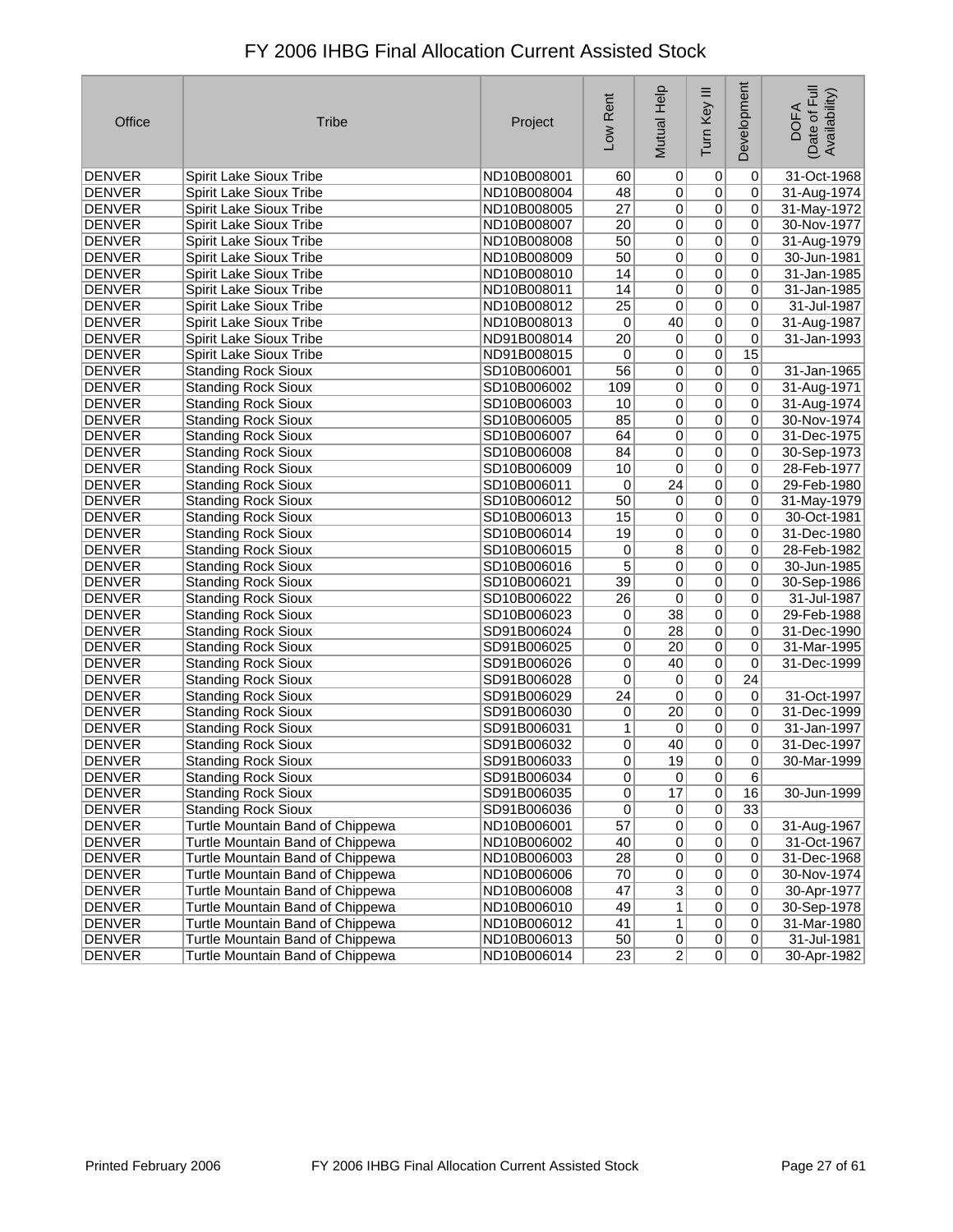| Office        | <b>Tribe</b>                     | Project     | Low Rent        | Mutual Help     | Tum Key III    | Development    | Date of Full<br>Availability)<br><b>DOFA</b> |
|---------------|----------------------------------|-------------|-----------------|-----------------|----------------|----------------|----------------------------------------------|
| <b>DENVER</b> | Turtle Mountain Band of Chippewa | ND10B006015 | 30              | 0               | 0              | 0              | 31-Dec-1983                                  |
| <b>DENVER</b> | Turtle Mountain Band of Chippewa | ND10B006016 | 0               | 14              | $\overline{0}$ | 0              | 31-Jul-1981                                  |
| <b>DENVER</b> | Turtle Mountain Band of Chippewa | ND10B006017 | 72              | 2               | $\pmb{0}$      | 0              | 30-Sep-1983                                  |
| <b>DENVER</b> | Turtle Mountain Band of Chippewa | ND10B006018 | 0               | $\overline{28}$ | $\overline{0}$ | 0              | 31-Dec-1984                                  |
| <b>DENVER</b> | Turtle Mountain Band of Chippewa | ND10B006022 | $\overline{37}$ | 0               | $\overline{0}$ | 0              | 30-Sep-1985                                  |
| <b>DENVER</b> | Turtle Mountain Band of Chippewa | ND10B006023 | 0               | $\overline{35}$ | $\overline{0}$ | 0              | 30-Jun-1986                                  |
| <b>DENVER</b> | Turtle Mountain Band of Chippewa | ND10B006024 | $\overline{24}$ | 0               | $\overline{0}$ | 0              | 31-Oct-1986                                  |
| <b>DENVER</b> | Turtle Mountain Band of Chippewa | ND10B006025 | 0               | $\overline{20}$ | $\overline{0}$ | $\overline{0}$ | 31-Dec-1986                                  |
| <b>DENVER</b> | Turtle Mountain Band of Chippewa | ND10B006027 | 0               | $\overline{52}$ | $\overline{0}$ | 0              | 31-Oct-1987                                  |
| <b>DENVER</b> | Turtle Mountain Band of Chippewa | ND10B006028 | 89              | $\overline{0}$  | $\overline{0}$ | 0              | 31-Dec-1987                                  |
| <b>DENVER</b> | Turtle Mountain Band of Chippewa | ND10B006030 | 0               | $\overline{38}$ | $\overline{0}$ | 0              | 30-Sep-1987                                  |
| <b>DENVER</b> | Turtle Mountain Band of Chippewa | ND10B006031 | 40              | $\overline{0}$  | $\overline{0}$ | 0              | 31-Jan-1989                                  |
| <b>DENVER</b> | Turtle Mountain Band of Chippewa | ND10B006032 | $\overline{0}$  | $\overline{42}$ | 0              | 0              | 31-Mar-1989                                  |
| <b>DENVER</b> | Turtle Mountain Band of Chippewa | ND10B006034 | 0               | 5               | 0              | 0              | 30-Apr-1982                                  |
| <b>DENVER</b> | Turtle Mountain Band of Chippewa | ND10B042001 | $\overline{2}$  | $\overline{0}$  | $\overline{0}$ | 0              | 30-Sep-1976                                  |
| <b>DENVER</b> | Turtle Mountain Band of Chippewa | ND10B042003 | $\overline{4}$  | 0               | $\overline{0}$ | 0              | 30-Jun-1977                                  |
| <b>DENVER</b> | Turtle Mountain Band of Chippewa | ND10B042004 | 0               | 4               | $\overline{0}$ | 0              | 30-Jun-1977                                  |
| <b>DENVER</b> | Turtle Mountain Band of Chippewa | ND10B068001 | 7               | 0               | $\overline{0}$ | 0              | 31-Jul-1980                                  |
| <b>DENVER</b> | Turtle Mountain Band of Chippewa | ND10B068002 | 0               | $\overline{3}$  | $\overline{0}$ | 0              | 31-Jul-1980                                  |
| <b>DENVER</b> | Turtle Mountain Band of Chippewa | ND10B068003 | 10              | $\overline{0}$  | $\overline{0}$ | 0              | 31-Jul-1980                                  |
| <b>DENVER</b> | Turtle Mountain Band of Chippewa | ND10B068004 | 0               | $\overline{2}$  | $\overline{0}$ | 0              | 31-Jul-1980                                  |
| <b>DENVER</b> | Turtle Mountain Band of Chippewa | ND10B068005 | 5               | 0               | $\overline{0}$ | 0              | 30-Sep-1981                                  |
| <b>DENVER</b> | Turtle Mountain Band of Chippewa | ND10B068006 | 0               | $\overline{6}$  | $\overline{0}$ | 0              | 31-Dec-1981                                  |
| <b>DENVER</b> | Turtle Mountain Band of Chippewa | ND10B068007 | $\overline{20}$ | $\overline{0}$  | $\overline{0}$ | 0              | 28-Feb-1985                                  |
| <b>DENVER</b> | Turtle Mountain Band of Chippewa | ND10B068008 | $\mathbf 0$     | $\overline{18}$ | $\overline{0}$ | 0              | 31-Mar-1985                                  |
| <b>DENVER</b> | Turtle Mountain Band of Chippewa | ND91B006033 | 0               | 49              | $\overline{0}$ | 0              | 30-Nov-1989                                  |
| <b>DENVER</b> | Turtle Mountain Band of Chippewa | ND91B006035 | 0               | $\overline{39}$ | $\overline{0}$ | 0              | 31-May-1994                                  |
| <b>DENVER</b> | Turtle Mountain Band of Chippewa | ND91B006036 | 17              | $\overline{3}$  | $\overline{0}$ | 0              | 30-Sep-1993                                  |
| <b>DENVER</b> | Turtle Mountain Band of Chippewa | ND91B006037 | 0               | 14              | $\overline{0}$ | 0              | 28-Feb-1994                                  |
| <b>DENVER</b> | Turtle Mountain Band of Chippewa | ND91B006038 | 40              | $\overline{8}$  | $\pmb{0}$      | 0              | 31-May-1996                                  |
| <b>DENVER</b> | Turtle Mountain Band of Chippewa | ND91B006039 | 0               | 6               | $\overline{0}$ | 0              | 31-Oct-1996                                  |
| <b>DENVER</b> | Turtle Mountain Band of Chippewa | ND91B006041 | $\overline{0}$  | 10              | $\overline{0}$ | 0              | 30-Sep-1978                                  |
| <b>DENVER</b> | Turtle Mountain Band of Chippewa | ND91B006042 | 5               | $\overline{0}$  | $\overline{0}$ | 0              | 31-Jul-1997                                  |
| <b>DENVER</b> | Turtle Mountain Band of Chippewa | ND91B006043 | 0               | 1               | 0              | 0              | 31-Aug-1995                                  |
| <b>DENVER</b> | Turtle Mountain Band of Chippewa | ND91B006044 | 0               | $\overline{7}$  | $\overline{0}$ | 0              | 31-May-1996                                  |
| <b>DENVER</b> | Turtle Mountain Band of Chippewa | ND91B006045 | 0               | $\overline{18}$ | 0              | $\mathbf{1}$   | 30-Jun-2001                                  |
| <b>DENVER</b> | Turtle Mountain Band of Chippewa | ND91B006046 | 0               | 7               | 0              | 0              | 31-May-1996                                  |
| DENVER        | Uintah & Ouray Ute Indian Tribe  | UT10B001005 | $\vert 0 \vert$ | $\mathbf{2}$    | 0              | 0              | 31-Jul-1974                                  |
| DENVER        | Uintah & Ouray Ute Indian Tribe  | UT10B001006 | 40              | $\overline{0}$  | $\overline{0}$ | 0              | 30-Nov-1974                                  |
| DENVER        | Uintah & Ouray Ute Indian Tribe  | UT10B001008 | 30              | $\overline{0}$  | $\pmb{0}$      | 0              | 30-Sep-1978                                  |
| DENVER        | Uintah & Ouray Ute Indian Tribe  | UT10B001009 | 0               | 12              | $\pmb{0}$      | 0              | 31-Oct-1980                                  |
| DENVER        | Uintah & Ouray Ute Indian Tribe  | UT10B001010 | 20              | $\vert 0 \vert$ | $\pmb{0}$      | 0              | 30-Sep-1982                                  |
| <b>DENVER</b> | Uintah & Ouray Ute Indian Tribe  | UT10B001012 | 0               | 15              | $\overline{0}$ | 0              | 30-Apr-1985                                  |
| <b>DENVER</b> | Uintah & Ouray Ute Indian Tribe  | UT91B001015 | 0               | 32              | $\overline{0}$ | 0              | 31-Jul-1990                                  |
| DENVER        | Uintah & Ouray Ute Indian Tribe  | UT91B001016 | 19              | 0               | $\overline{0}$ | 0              | 30-Sep-1995                                  |
| DENVER        | Uintah & Ouray Ute Indian Tribe  | UT91B001017 | 0               | 14              | $\overline{0}$ | 0              | 31-Dec-1995                                  |
| <b>DENVER</b> | <b>Utah Paiute Tribe</b>         | OK95B144001 | 25              | 0               | $\overline{0}$ | 0              | 30-Sep-1980                                  |
| DENVER        | Utah Paiute Tribe                | OK95B144002 | $\overline{0}$  | 16              | $\overline{0}$ | 0              | 31-Jan-1981                                  |
| DENVER        | Utah Paiute Tribe                | OK95B144003 | 0               | 10              | 0              | $\Omega$       | 30-Apr-1990                                  |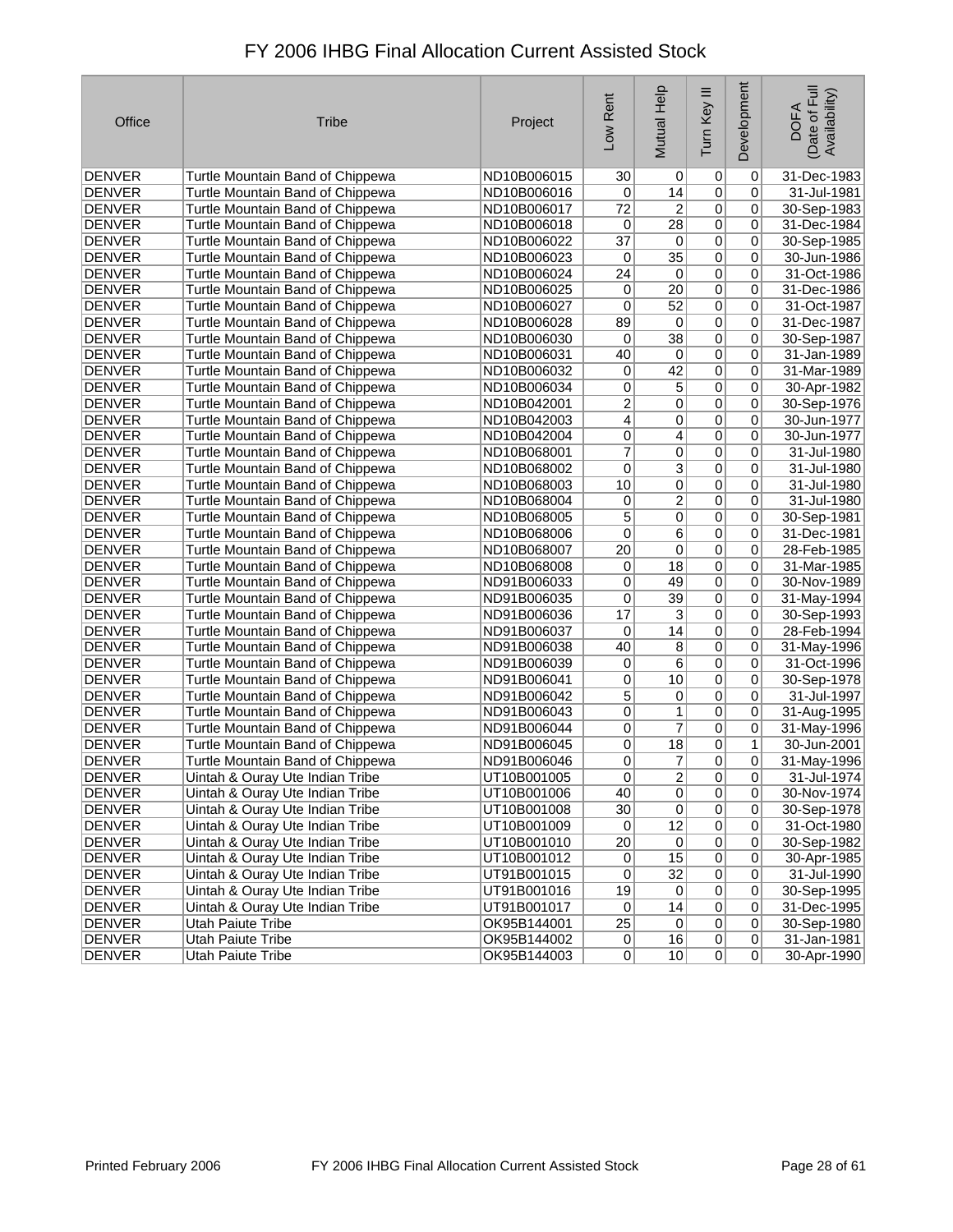| Office        | <b>Tribe</b>              | Project     | Low Rent         | Mutual Help     | Tum Key III    | Development    | Date of Full<br>Availability)<br><b>DOFA</b> |
|---------------|---------------------------|-------------|------------------|-----------------|----------------|----------------|----------------------------------------------|
| <b>DENVER</b> | <b>Utah Paiute Tribe</b>  | OK95B144004 | $\Omega$         | 11              | 0              | $\mathbf 0$    | 31-Aug-1989                                  |
| <b>DENVER</b> | <b>Utah Paiute Tribe</b>  | OK95B144005 | 0                | $\overline{3}$  | 0              | 0              | 31-May-1990                                  |
| DENVER        | <b>Utah Paiute Tribe</b>  | OK95B144006 | $\overline{0}$   | 5               | 0              | $\mathbf 0$    | 31-May-1990                                  |
| <b>DENVER</b> | Utah Paiute Tribe         | OK95B144007 | $\overline{0}$   | 8               | $\overline{0}$ | 0              | 30-Jun-1993                                  |
| <b>DENVER</b> | <b>Utah Paiute Tribe</b>  | OK95B144008 | 0                | 18              | $\overline{0}$ | 0              | 30-Sep-1993                                  |
| <b>DENVER</b> | <b>Utah Paiute Tribe</b>  | OK95B144009 | 0                | 19              | $\overline{0}$ | 0              | 30-Sep-1995                                  |
| <b>DENVER</b> | <b>Utah Paiute Tribe</b>  | OK95B144010 | 0                | 17              | $\overline{0}$ | 0              | 20-Jul-1997                                  |
| <b>DENVER</b> | <b>Utah Paiute Tribe</b>  | OK95B144011 | 16               | $\overline{0}$  | $\overline{0}$ | 0              | 20-Nov-1997                                  |
| <b>DENVER</b> | <b>Utah Paiute Tribe</b>  | OK95B144012 | 36               | $\overline{0}$  | $\overline{0}$ | 0              | 30-Sep-1998                                  |
| <b>DENVER</b> | Utah Paiute Tribe         | UT10B010002 | 0                | $\overline{3}$  | $\overline{0}$ | 0              | 30-Sep-1979                                  |
| <b>DENVER</b> | <b>Utah Paiute Tribe</b>  | UT10B010005 | 0                | $\overline{3}$  | $\overline{0}$ | 0              | 31-Dec-1980                                  |
| <b>DENVER</b> | <b>Utah Paiute Tribe</b>  | UT10B010006 | 24               | $\overline{0}$  | $\overline{0}$ | 0              | 31-Dec-1988                                  |
| <b>DENVER</b> | Utah Paiute Tribe         | UT91B010007 | $\overline{32}$  | 0               | $\overline{0}$ | 0              | 31-Jul-1988                                  |
| <b>DENVER</b> | Utah Paiute Tribe         | UT91B010008 | 20               | $\overline{0}$  | $\overline{0}$ | 0              | 30-Nov-1992                                  |
| <b>DENVER</b> | Utah Paiute Tribe         | UT91B010010 | 18               | $\overline{0}$  | $\overline{0}$ | 0              | 30-Sep-1993                                  |
| <b>DENVER</b> | <b>Utah Paiute Tribe</b>  | UT91B010011 | 14               | $\overline{0}$  | $\overline{0}$ | 0              | 30-Sep-1995                                  |
| <b>DENVER</b> | <b>Utah Paiute Tribe</b>  | UT91B010012 | 13               | $\overline{0}$  | $\overline{0}$ | 0              | 01-Dec-1996                                  |
| <b>DENVER</b> | Utah Paiute Tribe         | UT91B010013 | 1                | $\overline{0}$  | $\overline{0}$ | 0              | 31-Dec-1980                                  |
| <b>DENVER</b> | Utah Paiute Tribe         | UT91B010015 | 1                | $\overline{0}$  | $\overline{0}$ | 0              | 31-Oct-1976                                  |
| <b>DENVER</b> | <b>Utah Paiute Tribe</b>  | UT91B010017 | 11               | 0               | $\overline{0}$ | 0              | 30-Sep-1997                                  |
| <b>DENVER</b> | Utah Paiute Tribe         | UT91B010017 | 5                | $\overline{0}$  | 0              | $\mathbf 0$    | 31-Oct-1999                                  |
| <b>DENVER</b> | <b>Utah Paiute Tribe</b>  | UT91B010018 | 0                | 4               | 0              | 0              | 31-Dec-1988                                  |
| <b>DENVER</b> | Utah Paiute Tribe         | UT91B010020 | 1                | $\overline{0}$  | $\overline{0}$ | 0              | 31-Jul-1988                                  |
| <b>DENVER</b> | <b>Utah Paiute Tribe</b>  | UT91B010021 | $\overline{20}$  | 0               | $\overline{0}$ | 0              | 30-Sep-2002                                  |
| <b>DENVER</b> | <b>Ute Mountain Tribe</b> | CO10B047002 | 0                | $\overline{35}$ | 0              | 0              | 31-Jan-1979                                  |
| DENVER        | Ute Mountain Tribe        | CO10B047003 | 16               | 0               | 0              | 0              | 31-Oct-1978                                  |
| <b>DENVER</b> | Ute Mountain Tribe        | CO10B047004 | 15               | 0               | $\overline{0}$ | 0              | 30-Jun-1979                                  |
| <b>DENVER</b> | Ute Mountain Tribe        | CO10B047005 | 0                | 19              | $\overline{0}$ | 0              | 31-May-1986                                  |
| <b>DENVER</b> | <b>Ute Mountain Tribe</b> | CO10B047007 | 0                | 16              | $\overline{0}$ | 0              | 30-Nov-1987                                  |
| <b>DENVER</b> | Ute Mountain Tribe        | CO91B047008 | 0                | 20              | $\overline{0}$ | 0              | 30-Jun-1989                                  |
| <b>DENVER</b> | <b>Ute Mountain Tribe</b> | CO91B047009 | 10               | 0               | $\overline{0}$ | 0              | 31-Jul-1990                                  |
| <b>DENVER</b> | <b>Ute Mountain Tribe</b> | CO91B047010 | 20               | 0               | $\overline{0}$ | 0              | 31-Jul-1990                                  |
| <b>DENVER</b> | Ute Mountain Tribe        | CO91B047011 | 0                | 10              | $\overline{0}$ | 0              | 31-Oct-1991                                  |
| <b>DENVER</b> | <b>Ute Mountain Tribe</b> | CO91B047012 | 16               | 0               | $\overline{0}$ | 0              | 31-Oct-1991                                  |
| <b>DENVER</b> | Ute Mountain Tribe        | CO91B047013 | $\overline{20}$  | 0               | 0              | 0              | 31-Dec-1992                                  |
| <b>DENVER</b> | <b>Ute Mountain Tribe</b> | CO91B047014 | 20               | 0               | 0              | 0              | 30-Nov-1993                                  |
| <b>DENVER</b> | Ute Mountain Tribe        | CO91B047015 | 0                | 15              | 0              | 0              | 30-Nov-1993                                  |
| DENVER        | Ute Mountain Tribe        | CO91B047016 | 13               | $\mathsf{U}$    | 0              | 0              | 30-Nov-1994                                  |
| <b>DENVER</b> | Ute Mountain Tribe        | CO91B047017 | 20               | 0               | $\overline{0}$ | 0              | 31-Jul-1996                                  |
| <b>DENVER</b> | Winnebago Tribe           | NE10B045001 | 30 <sup>°</sup>  | $\overline{0}$  | $\overline{0}$ | 0              | 28-Feb-1966                                  |
| <b>DENVER</b> | Winnebago Tribe           | NE10B045003 | 77               | $\overline{0}$  | $\overline{0}$ | 0              | 31-Jan-1974                                  |
| <b>DENVER</b> | Winnebago Tribe           | NE10B045007 | $\overline{0}$   | 12              | $\overline{0}$ | 0              | 31-Jan-1980                                  |
| <b>DENVER</b> | Winnebago Tribe           | NE10B045008 | 35               | 0               | $\overline{0}$ | 0              | 31-Aug-1980                                  |
| DENVER        | Winnebago Tribe           | NE10B045009 | $\overline{0}$   | $\overline{20}$ | $\overline{0}$ | $\mathbf 0$    | 30-Jun-1987                                  |
| DENVER        | Winnebago Tribe           | NE10B045011 | 21               | $\vert 0 \vert$ | $\overline{0}$ | 0              | 31-May-1989                                  |
| DENVER        | Winnebago Tribe           | NE91B045012 | 0                | 10              | 0              | $\mathbf 0$    | 31-Jul-1991                                  |
| <b>DENVER</b> | Winnebago Tribe           | NE91B045013 | $\overline{7}$   | $\vert 0 \vert$ | $\overline{0}$ | 0              | 31-Jan-1991                                  |
| DENVER        | Winnebago Tribe           | NE91B045015 | 0                | 15              | $\overline{0}$ | 0              | 31-Jan-1999                                  |
| DENVER        | <b>Yankton Sioux</b>      | SD10B012001 | $\overline{100}$ | 0               | 0              | $\overline{0}$ | 31-Dec-1971                                  |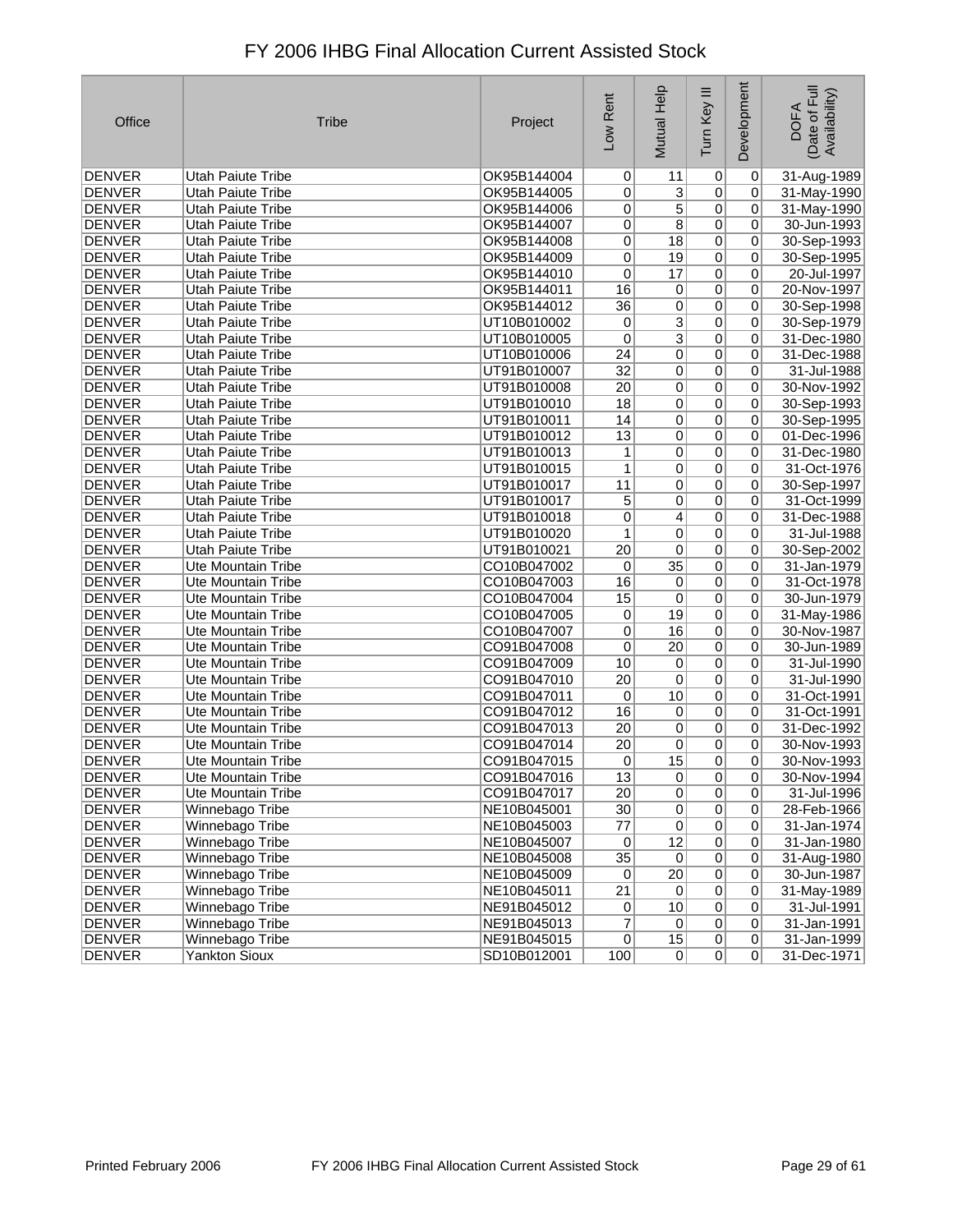| Office         | Tribe                | Project     | Rent<br><b>NOT</b> | Help<br>Mutual  | Ξ<br>Key<br><b>UIN</b> | evelopment<br>≏ | Ē<br>(Date of Full<br>Availability)<br>g |
|----------------|----------------------|-------------|--------------------|-----------------|------------------------|-----------------|------------------------------------------|
| <b>DENVER</b>  | <b>Yankton Sioux</b> | SD10B012002 | 30 <sup>1</sup>    | 0               | 0                      | 0               | 31-Jul-1976                              |
| <b>DENVER</b>  | <b>Yankton Sioux</b> | SD10B012004 | 21                 | 0               | 0                      | $\overline{0}$  | 30-Sep-1979                              |
| <b>DENVER</b>  | <b>Yankton Sioux</b> | SD10B012006 | 0                  |                 | $\Omega$               | 0               | 31-Dec-1980                              |
| <b>IDENVER</b> | <b>Yankton Sioux</b> | SD10B012007 | 24                 | 0               | 0                      | 0               | 31-Dec-1980                              |
| <b>IDENVER</b> | Yankton Sioux        | SD10B012008 | 17                 | 0               | 0                      | $\overline{0}$  | 31-Jul-1981                              |
| <b>DENVER</b>  | Yankton Sioux        | SD10B012010 | 0                  | 3               | $\Omega$               | 0               | 30-Sep-1981                              |
| <b>IDENVER</b> | Yankton Sioux        | SD91B012013 | 18                 | 0               | $\Omega$               | 0               | 31-Mar-1993                              |
| <b>DENVER</b>  | <b>Yankton Sioux</b> | SD91B012014 | 18                 | $\Omega$        | 0                      | $\overline{0}$  | 31-Jul-1994                              |
| <b>DENVER</b>  | Yankton Sioux        | SD91B012015 | $\overline{0}$     | 20 <sup>1</sup> | $\Omega$               | 0               | 28-Feb-1995                              |
| <b>DENVER</b>  | <b>Yankton Sioux</b> | SD91B012016 | $\overline{0}$     | 27              | $\Omega$               | 0               | 08-Sep-1997                              |
| <b>IDENVER</b> | <b>Yankton Sioux</b> | SD91B012017 | 23                 | $\Omega$        | $\Omega$               | 0               | 10-Nov-1997                              |
| <b>IDENVER</b> | <b>Yankton Sioux</b> | SD91B012018 | 0                  |                 | 0                      | 0               | 08-Sep-1997                              |
| <b>DENVER</b>  | TOTAL                |             | 10062              | 4524            | 3 <sup>1</sup>         | 132             |                                          |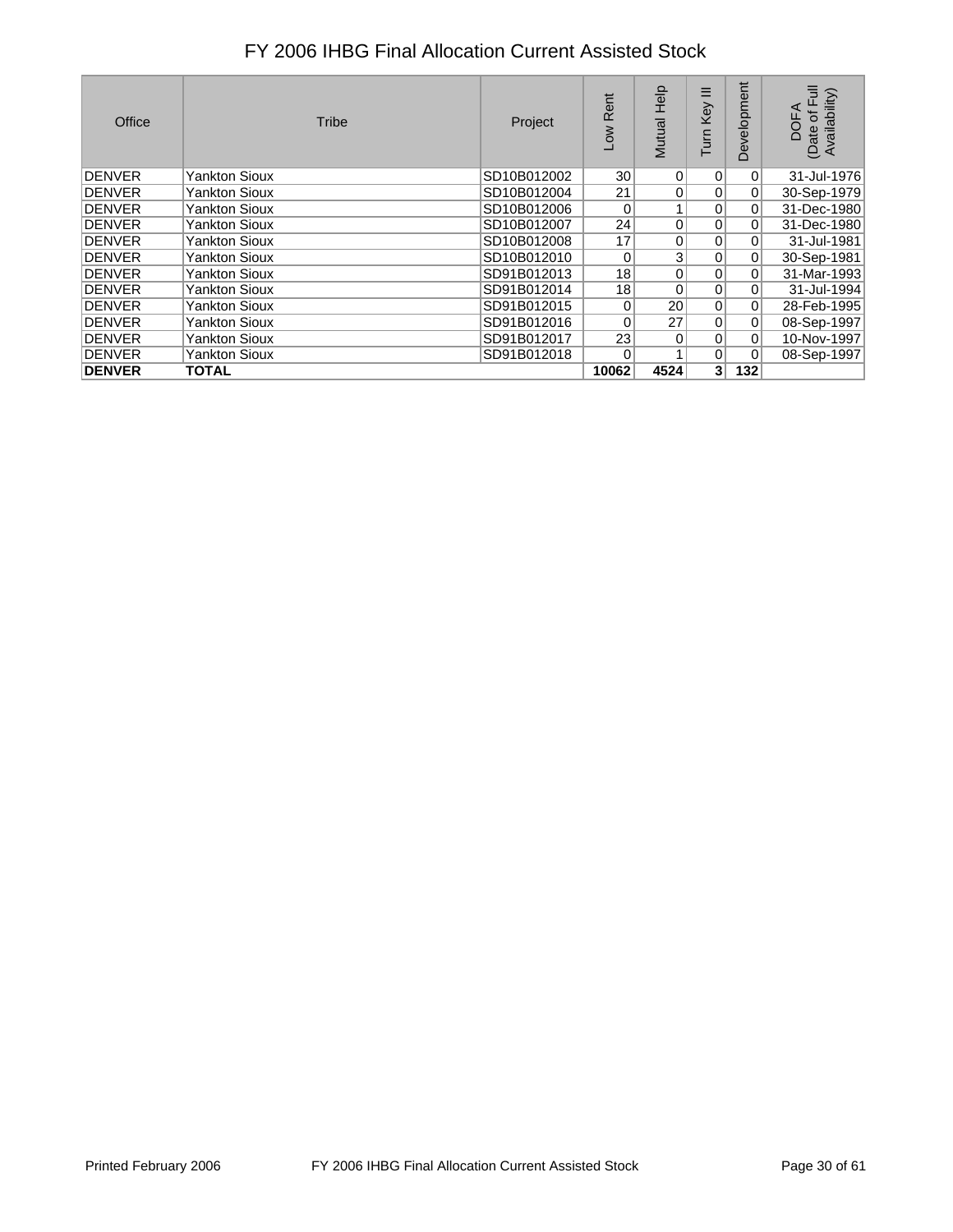| Office          | <b>Tribe</b>           | Project     | Low Rent        | Mutual Help     | Ξ<br>Tum Key    | Development    | Date of Full<br>Availability)<br><b>DOFA</b> |
|-----------------|------------------------|-------------|-----------------|-----------------|-----------------|----------------|----------------------------------------------|
| <b>OKLAHOMA</b> | Absentee-Shawnee       | OK56B091011 | 0               | 16              | 0               | $\pmb{0}$      | 31-Mar-1982                                  |
| <b>OKLAHOMA</b> | Absentee-Shawnee       | OK56B091012 | 25              | $\pmb{0}$       | $\overline{0}$  | 0              | 30-Jun-1981                                  |
| <b>OKLAHOMA</b> | Absentee-Shawnee       | OK56B091013 | 0               | 24              | $\overline{0}$  | 0              | 31-Oct-1981                                  |
| <b>OKLAHOMA</b> | Absentee-Shawnee       | OK56B091015 | $\overline{25}$ | $\overline{0}$  | $\overline{0}$  | 0              | 30-Apr-1982                                  |
| <b>OKLAHOMA</b> | Absentee-Shawnee       | OK95B091006 | 73              | 0               | $\overline{0}$  | 0              | 31-Mar-1979                                  |
| <b>OKLAHOMA</b> | Absentee-Shawnee       | OK95B091007 | $\overline{0}$  | 3               | $\overline{0}$  | 0              | 30-Oct-1979                                  |
| <b>OKLAHOMA</b> | Absentee-Shawnee       | OK95B091008 | 0               | 41              | $\overline{0}$  | 0              | 30-Sep-1982                                  |
| <b>OKLAHOMA</b> | Absentee-Shawnee       | OK95B091009 | 0               | 10              | $\overline{0}$  | $\overline{0}$ | 31-Dec-1980                                  |
| <b>OKLAHOMA</b> | Absentee-Shawnee       | OK95B091010 | $\overline{25}$ | 0               | $\overline{0}$  | 0              | 30-Sep-1979                                  |
| <b>OKLAHOMA</b> | Absentee-Shawnee       | OK95B091014 | 25              | 0               | $\overline{0}$  | 0              | 31-Aug-1982                                  |
| <b>OKLAHOMA</b> | Absentee-Shawnee       | OK95B091016 | 0               | 23              | $\overline{0}$  | 0              | 31-Mar-1984                                  |
| <b>OKLAHOMA</b> | Absentee-Shawnee       | OK95B091017 | $\pmb{0}$       | $\overline{18}$ | $\overline{0}$  | 0              | 30-Jun-1984                                  |
| <b>OKLAHOMA</b> | Absentee-Shawnee       | OK95B091018 | $\overline{0}$  | 16              | $\overline{0}$  | 0              | 31-Mar-1986                                  |
| <b>OKLAHOMA</b> | Absentee-Shawnee       | OK95B091019 | $\overline{0}$  | $\overline{12}$ | $\overline{0}$  | 0              | 30-Nov-1984                                  |
| <b>OKLAHOMA</b> | Absentee-Shawnee       | OK95B091020 | $\overline{0}$  | 9               | $\overline{0}$  | $\overline{0}$ | 31-Jul-1984                                  |
| <b>OKLAHOMA</b> | Absentee-Shawnee       | OK95B091021 | 0               | 14              | $\overline{0}$  | 0              | 30-Sep-1987                                  |
| <b>OKLAHOMA</b> | Absentee-Shawnee       | OK95B091023 | $\pmb{0}$       | 10              | $\overline{0}$  | 0              | 31-Aug-1986                                  |
| <b>OKLAHOMA</b> | Absentee-Shawnee       | OK95B091024 | $\overline{0}$  | 17              | $\overline{0}$  | 0              | 31-May-1987                                  |
| <b>OKLAHOMA</b> | Absentee-Shawnee       | OK95B091025 | $\pmb{0}$       | 16              | $\overline{0}$  | 0              | 31-Mar-1989                                  |
| <b>OKLAHOMA</b> | Absentee-Shawnee       | OK95B091026 | 0               | 10              | $\overline{0}$  | 0              | 30-Nov-1989                                  |
| <b>OKLAHOMA</b> | Absentee-Shawnee       | OK95B091027 | $\overline{0}$  | 6               | $\overline{0}$  | 0              | 31-Mar-1990                                  |
| <b>OKLAHOMA</b> | Absentee-Shawnee       | OK95B091028 | 0               | 10              | $\overline{0}$  | 0              | 31-Dec-1990                                  |
| <b>OKLAHOMA</b> | Absentee-Shawnee       | OK95B091029 | $\pmb{0}$       | $\overline{23}$ | $\overline{0}$  | 0              | 31-Jul-1992                                  |
| <b>OKLAHOMA</b> | Absentee-Shawnee       | OK95B091030 | 0               | 18              | $\overline{0}$  | 0              | 31-Jul-1995                                  |
| <b>OKLAHOMA</b> | Absentee-Shawnee       | OK95B091031 | 0               | 14              | $\overline{0}$  | 0              | 31-Dec-1993                                  |
| <b>OKLAHOMA</b> | Absentee-Shawnee       | OK95B091032 | $\overline{20}$ | 7               | $\overline{0}$  | 0              | 30-Nov-1995                                  |
| <b>OKLAHOMA</b> | Absentee-Shawnee       | OK95B091033 | 0               | $\overline{20}$ | $\overline{0}$  | 0              | 30-Nov-1996                                  |
| <b>OKLAHOMA</b> | Absentee-Shawnee       | OK95B091034 | 0               | 19              | $\overline{0}$  | 0              | 31-Jan-1995                                  |
| <b>OKLAHOMA</b> | Absentee-Shawnee       | OK95B091035 | $\overline{0}$  | $\overline{22}$ | 0               | 0              | 31-Oct-1995                                  |
| <b>OKLAHOMA</b> | Absentee-Shawnee       | OK95B091036 | 0               | 25              | $\overline{0}$  | 0              | 30-Jan-1999                                  |
| <b>OKLAHOMA</b> | Absentee-Shawnee       | OK95B091037 | $\overline{0}$  | $\overline{25}$ | $\overline{0}$  | $\overline{0}$ | 31-Mar-2000                                  |
| <b>OKLAHOMA</b> | Absentee-Shawnee       | OK95B091038 | 0               | $\overline{25}$ | $\overline{0}$  | 0              | 30-Apr-1999                                  |
| <b>OKLAHOMA</b> | Absentee-Shawnee       | OK95B091039 | $\vert 0 \vert$ | $\overline{24}$ | $\overline{0}$  | 0              | 30-Apr-2001                                  |
| OKLAHOMA        | Absentee-Shawnee       | OK95B091040 | 0               | 25              | $\overline{0}$  | 0              | 30-Apr-1999                                  |
| <b>OKLAHOMA</b> | Alabama-Coushatta      | TX95B338005 | $\overline{0}$  | 10              | $\overline{0}$  | 0              | 28-Feb-1993                                  |
| <b>OKLAHOMA</b> | Alabama-Coushatta      | TX95B338006 | 0               | 10              | $\overline{0}$  | 0              | 30-Jun-1995                                  |
| <b>OKLAHOMA</b> | Alabama-Coushatta      | TX95B338007 | 0               | 30              | 0               | 0              | 31-Dec-1998                                  |
| OKLAHOMA        | Apache Tribe           | OK95B128002 | 0               | 19              | $\sigma$        | 0              | 30-Apr-1991                                  |
| <b>OKLAHOMA</b> | Apache Tribe           | OK95B128003 | $\overline{0}$  | $\overline{9}$  | 0               | 0              | 30-Nov-1990                                  |
| <b>OKLAHOMA</b> | Apache Tribe           | OK95B128004 | $\overline{0}$  | $\overline{9}$  | 0               | 0              | 30-Nov-1991                                  |
| <b>OKLAHOMA</b> | Apache Tribe           | OK95B128005 | $\overline{0}$  | 19              | 0               | $\overline{0}$ | 30-Sep-1987                                  |
| OKLAHOMA        | Apache Tribe           | OK95B128006 | $\overline{0}$  | $\overline{20}$ | 0               | 0              | 30-Sep-1994                                  |
| <b>OKLAHOMA</b> | Apache Tribe           | OK95B128010 | 0               | $\overline{36}$ | $\overline{0}$  | 0              | 31-Mar-1998                                  |
| <b>OKLAHOMA</b> | Apache Tribe           | OK95B128011 | 0               | 18              | $\overline{0}$  | 0              | 30-Nov-1996                                  |
| <b>OKLAHOMA</b> | Caddo Tribe            | OK95B077002 | 20              | $\mathbf 0$     | $\vert 0 \vert$ | $\overline{0}$ | 31-May-1972                                  |
| OKLAHOMA        | Caddo Tribe            | OK95B077007 | $\vert 0 \vert$ | 1               | 0               | 0              | 31-Oct-1987                                  |
| <b>OKLAHOMA</b> | Caddo Tribe            | OK95B077008 | $\vert 0 \vert$ | $\mathbf{1}$    | 0               | 0              | 31-Jan-1991                                  |
| OKLAHOMA        | Caddo Tribe            | OK95B077010 | $\overline{0}$  | 0               | 0               | 9              |                                              |
| <b>OKLAHOMA</b> | <b>Cherokee Nation</b> | OK56B045041 | 50              | 0               | 0               | 0              | 31-Jul-1982                                  |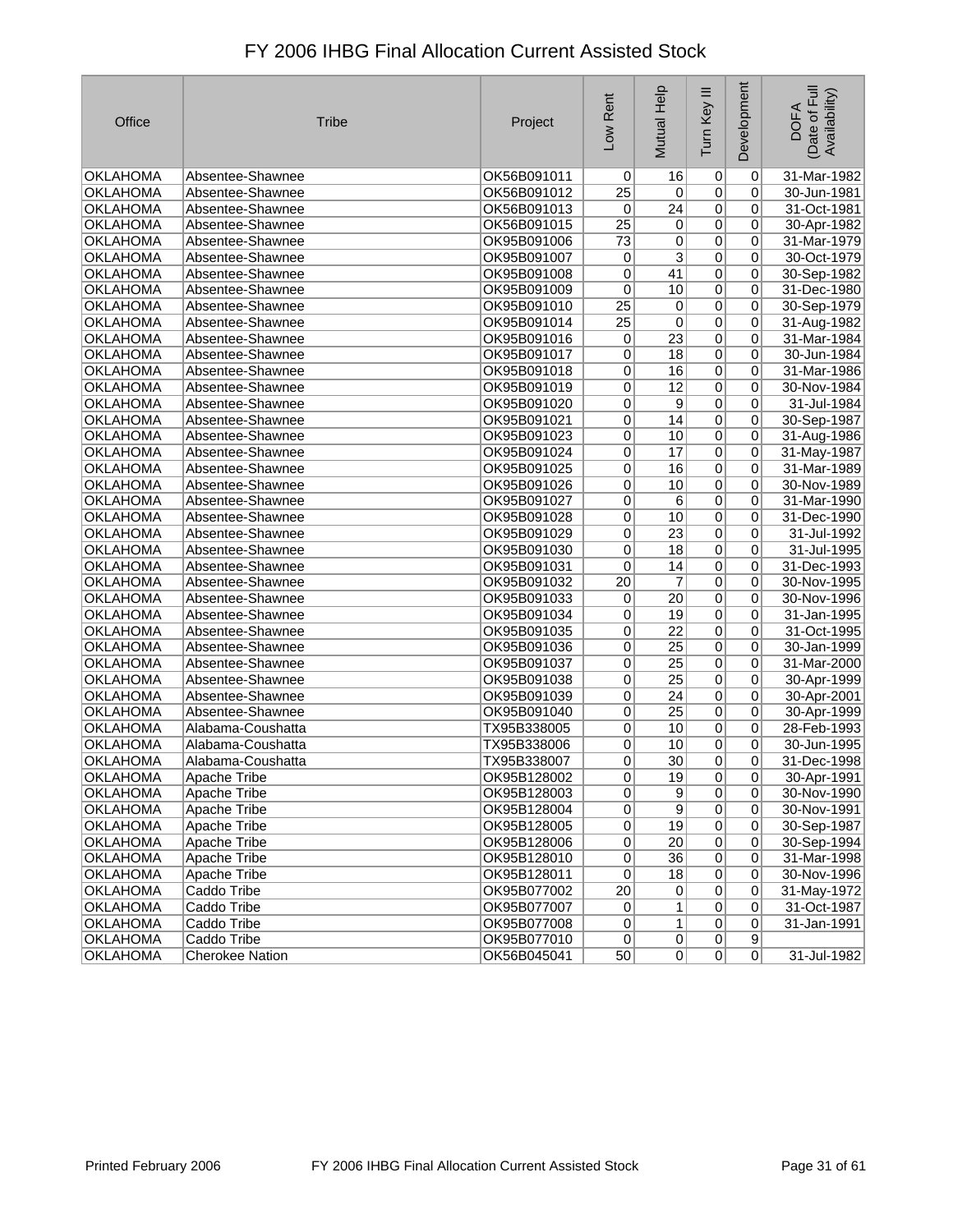| Office          | <b>Tribe</b>           | Project     | Low Rent        | Mutual Help     | Tum Key III    | Development     | Date of Full<br>Availability)<br><b>DOFA</b> |
|-----------------|------------------------|-------------|-----------------|-----------------|----------------|-----------------|----------------------------------------------|
| <b>OKLAHOMA</b> | <b>Cherokee Nation</b> | OK56B045047 | 32              | 0               | 0              | 0               | 31-Mar-1981                                  |
| <b>OKLAHOMA</b> | <b>Cherokee Nation</b> | OK56B045048 | 40              | $\pmb{0}$       | $\overline{0}$ | 0               | 31-Dec-1981                                  |
| <b>OKLAHOMA</b> | <b>Cherokee Nation</b> | OK56B045050 | 0               | 24              | $\overline{0}$ | 0               | 31-Mar-1983                                  |
| <b>OKLAHOMA</b> | <b>Cherokee Nation</b> | OK56B045052 | $\overline{25}$ | $\overline{0}$  | $\overline{0}$ | 0               | 30-Nov-1981                                  |
| <b>OKLAHOMA</b> | <b>Cherokee Nation</b> | OK56B045054 | 50              | 0               | $\overline{0}$ | 0               | 31-Jan-1983                                  |
| <b>OKLAHOMA</b> | <b>Cherokee Nation</b> | OK56B045055 | 50              | 0               | $\overline{0}$ | 0               | 31-Oct-1981                                  |
| <b>OKLAHOMA</b> | <b>Cherokee Nation</b> | OK56B045056 | 0               | 19              | $\overline{0}$ | 0               | 31-Jan-1983                                  |
| <b>OKLAHOMA</b> | <b>Cherokee Nation</b> | OK56B045057 | 0               | 11              | $\overline{0}$ | 0               | 31-Jan-1983                                  |
| <b>OKLAHOMA</b> | <b>Cherokee Nation</b> | OK56B045058 | $\mathbf 0$     | 17              | $\overline{0}$ | 0               | 30-Sep-1982                                  |
| <b>OKLAHOMA</b> | <b>Cherokee Nation</b> | OK95B045001 | 24              | 0               | $\overline{0}$ | 0               | 30-Jun-1968                                  |
| <b>OKLAHOMA</b> | <b>Cherokee Nation</b> | OK95B045002 | 16              | $\pmb{0}$       | $\overline{0}$ | 0               | 31-Aug-1969                                  |
| <b>OKLAHOMA</b> | <b>Cherokee Nation</b> | OK95B045005 | $\overline{39}$ | $\overline{0}$  | $\overline{0}$ | 0               | 30-Jun-1971                                  |
| <b>OKLAHOMA</b> | <b>Cherokee Nation</b> | OK95B045016 | 81              | $\pmb{0}$       | $\overline{0}$ | 0               | 31-Aug-1972                                  |
| <b>OKLAHOMA</b> | <b>Cherokee Nation</b> | OK95B045024 | 29              | $\pmb{0}$       | $\overline{0}$ | 0               | 31-Jul-1974                                  |
| <b>OKLAHOMA</b> | <b>Cherokee Nation</b> | OK95B045025 | 19              | $\overline{0}$  | $\overline{0}$ | 0               | 30-Nov-1974                                  |
| <b>OKLAHOMA</b> | <b>Cherokee Nation</b> | OK95B045026 | 19              | $\overline{0}$  | $\overline{0}$ | 0               | 30-Nov-1974                                  |
| <b>OKLAHOMA</b> | <b>Cherokee Nation</b> | OK95B045030 | 50              | $\pmb{0}$       | $\overline{0}$ | 0               | 30-Sep-1977                                  |
| <b>OKLAHOMA</b> | <b>Cherokee Nation</b> | OK95B045032 | 20              | $\pmb{0}$       | $\overline{0}$ | 0               | 31-Jan-1978                                  |
| <b>OKLAHOMA</b> | <b>Cherokee Nation</b> | OK95B045033 | 0               | $\overline{6}$  | $\overline{0}$ | 0               | 31-Dec-1977                                  |
| <b>OKLAHOMA</b> | <b>Cherokee Nation</b> | OK95B045034 | $\mathbf 0$     | 1               | $\overline{0}$ | 0               | 31-Dec-1979                                  |
| <b>OKLAHOMA</b> | <b>Cherokee Nation</b> | OK95B045035 | 50              | $\pmb{0}$       | $\overline{0}$ | 0               | 30-Sep-1977                                  |
| <b>OKLAHOMA</b> | <b>Cherokee Nation</b> | OK95B045036 | 0               | 2               | $\overline{0}$ | 0               | 31-Dec-1979                                  |
| <b>OKLAHOMA</b> | <b>Cherokee Nation</b> | OK95B045037 | 25              | $\overline{0}$  | $\overline{0}$ | 0               | 31-Dec-1978                                  |
| <b>OKLAHOMA</b> | <b>Cherokee Nation</b> | OK95B045038 | 24              | $\mathbf 0$     | $\overline{0}$ | 0               | 31-Dec-1979                                  |
| <b>OKLAHOMA</b> | <b>Cherokee Nation</b> | OK95B045039 | 30              | $\pmb{0}$       | $\overline{0}$ | 0               | 31-Jan-1981                                  |
| <b>OKLAHOMA</b> | <b>Cherokee Nation</b> | OK95B045040 | 46              | $\pmb{0}$       | $\overline{0}$ | 0               | 31-Mar-1981                                  |
| <b>OKLAHOMA</b> | <b>Cherokee Nation</b> | OK95B045042 | $\overline{25}$ | $\overline{0}$  | $\overline{0}$ | 0               | 31-Oct-1980                                  |
| <b>OKLAHOMA</b> | <b>Cherokee Nation</b> | OK95B045043 | 49              | $\overline{0}$  | $\overline{0}$ | 0               | 31-Aug-1980                                  |
| <b>OKLAHOMA</b> | <b>Cherokee Nation</b> | OK95B045044 | 50              | $\pmb{0}$       | $\overline{0}$ | 0               | 30-Nov-1980                                  |
| <b>OKLAHOMA</b> | <b>Cherokee Nation</b> | OK95B045045 | 24              | $\pmb{0}$       | $\overline{0}$ | 0               | 31-Aug-1980                                  |
| <b>OKLAHOMA</b> | <b>Cherokee Nation</b> | OK95B045046 | 60              | $\pmb{0}$       | $\overline{0}$ | 0               | 31-Jan-1981                                  |
| <b>OKLAHOMA</b> | <b>Cherokee Nation</b> | OK95B045049 | 0               | 5               | $\overline{0}$ | 0               | 31-Oct-1980                                  |
| <b>OKLAHOMA</b> | <b>Cherokee Nation</b> | OK95B045051 | $\overline{0}$  | 8               | $\overline{0}$ | 0               | 31-Oct-1981                                  |
| <b>OKLAHOMA</b> | <b>Cherokee Nation</b> | OK95B045053 | 0               | 44              | $\overline{0}$ | 0               | 30-Sep-1981                                  |
| <b>OKLAHOMA</b> | <b>Cherokee Nation</b> | OK95B045059 | $\pmb{0}$       | 68              | $\overline{0}$ | 0               | 31-Oct-1984                                  |
| <b>OKLAHOMA</b> | <b>Cherokee Nation</b> | OK95B045060 | 0               | 22              | 0              | 0               | 28-Feb-1986                                  |
| <b>OKLAHOMA</b> | <b>Cherokee Nation</b> | OK95B045061 | 0               | 29              | 0              | 0               | 30-Sep-1986                                  |
| <b>OKLAHOMA</b> | Cherokee Nation        | OK95B045062 | $\mathsf{U}$    | 23              | 0              | $\mathsf{O}$    | 30-Nov-1986                                  |
| OKLAHOMA        | <b>Cherokee Nation</b> | OK95B045063 | $\pmb{0}$       | 14              | 0              | 0               | 30-Sep-1986                                  |
| <b>OKLAHOMA</b> | <b>Cherokee Nation</b> | OK95B045064 | $\overline{0}$  | 36              | 0              | $\overline{0}$  | 31-Oct-1987                                  |
| <b>OKLAHOMA</b> | <b>Cherokee Nation</b> | OK95B045065 | 0               | 11              | 0              | $\overline{0}$  | 31-Oct-1984                                  |
| <b>OKLAHOMA</b> | <b>Cherokee Nation</b> | OK95B045066 | $\overline{0}$  | $\overline{31}$ | 0              | 0               | 28-Feb-1987                                  |
| <b>OKLAHOMA</b> | Cherokee Nation        | OK95B045067 | $\pmb{0}$       | 43              | $\overline{0}$ | 0               | 29-Feb-1988                                  |
| <b>OKLAHOMA</b> | <b>Cherokee Nation</b> | OK95B045068 | $\overline{0}$  | 31              | $\overline{0}$ | 0               | 31-Mar-1988                                  |
| OKLAHOMA        | <b>Cherokee Nation</b> | OK95B045069 | 0               | 12              | $\overline{0}$ | 0               | 31-Mar-1988                                  |
| OKLAHOMA        | <b>Cherokee Nation</b> | OK95B045070 | $\overline{0}$  | $\overline{5}$  | 0              | 0               | 30-Sep-1986                                  |
| OKLAHOMA        | <b>Cherokee Nation</b> | OK95B045071 | $\pmb{0}$       | 13              | 0              | 0               | 30-Sep-1986                                  |
| <b>OKLAHOMA</b> | <b>Cherokee Nation</b> | OK95B045072 | $\overline{0}$  | 24              | 0              | $\vert 0 \vert$ | 30-Sep-1988                                  |
| <b>OKLAHOMA</b> | <b>Cherokee Nation</b> | OK95B045073 | $\overline{0}$  | 23              | 0              | $\overline{0}$  | 30-Sep-1988                                  |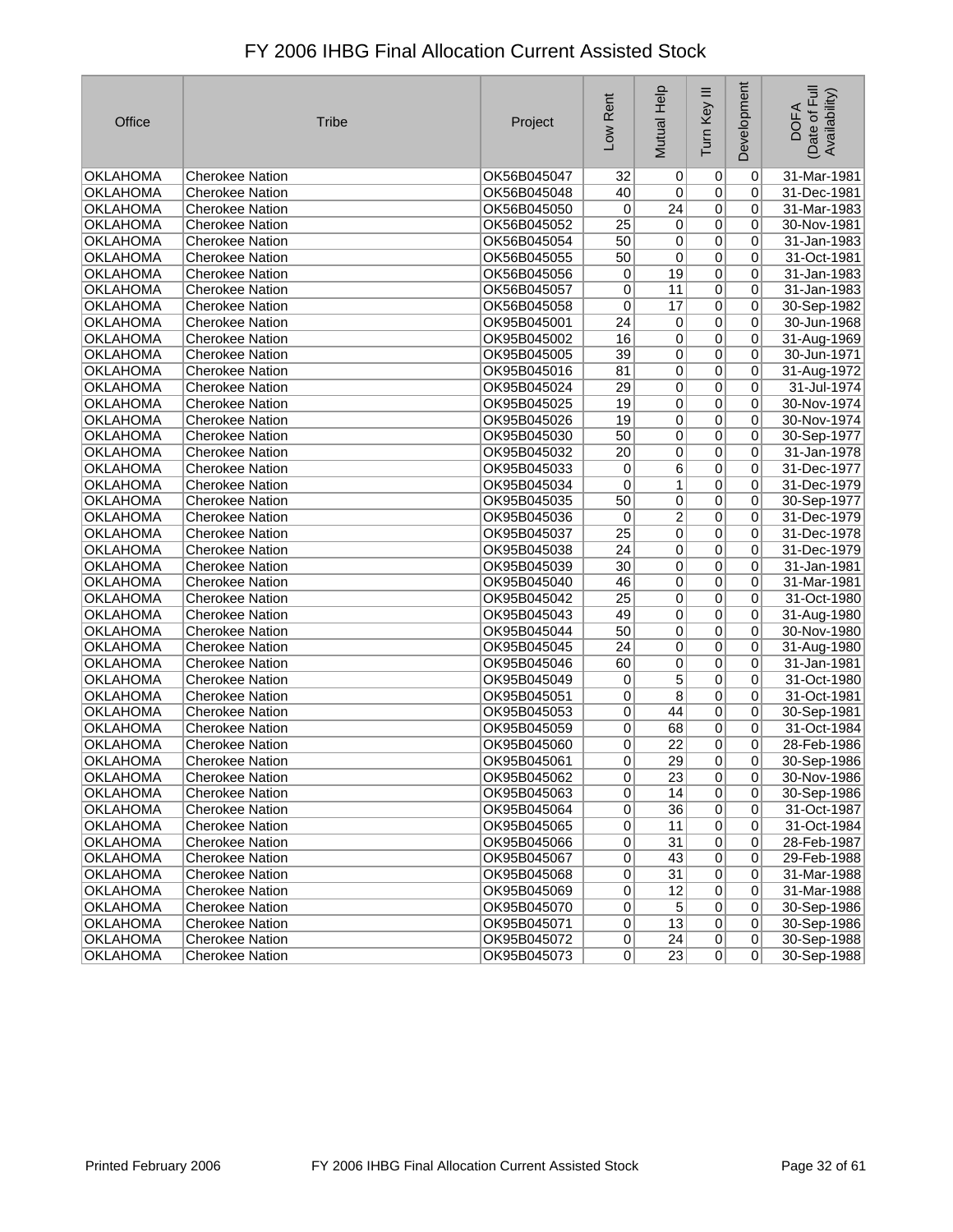| Office          | <b>Tribe</b>            | Project     | Low Rent        | <b>Mutual Help</b> | Tum Key III     | Development    | Date of Full<br>Availability)<br><b>DOFA</b> |
|-----------------|-------------------------|-------------|-----------------|--------------------|-----------------|----------------|----------------------------------------------|
| <b>OKLAHOMA</b> | Cherokee Nation         | OK95B045074 | 0               | 13                 | $\vert 0 \vert$ | $\pmb{0}$      | 30-Sep-1988                                  |
| <b>OKLAHOMA</b> | <b>Cherokee Nation</b>  | OK95B045075 | 0               | 62                 | $\overline{0}$  | 0              | 30-Sep-1989                                  |
| <b>OKLAHOMA</b> | Cherokee Nation         | OK95B045076 | 0               | 85                 | $\overline{0}$  | $\mathbf 0$    | 30-Apr-1992                                  |
| <b>OKLAHOMA</b> | <b>Cherokee Nation</b>  | OK95B045077 | 0               | $\overline{7}$     | $\overline{0}$  | 0              | 30-Apr-1990                                  |
| <b>OKLAHOMA</b> | Cherokee Nation         | OK95B045078 | 0               | 51                 | $\overline{0}$  | 0              | 31-Dec-1993                                  |
| <b>OKLAHOMA</b> | Cherokee Nation         | OK95B045079 | 0               | 48                 | $\overline{0}$  | 0              | 31-Oct-1993                                  |
| OKLAHOMA        | <b>Cherokee Nation</b>  | OK95B045080 | 0               | 21                 | $\overline{0}$  | 0              | 30-Apr-1994                                  |
| <b>OKLAHOMA</b> | <b>Cherokee Nation</b>  | OK95B045081 | $\overline{0}$  | $\overline{34}$    | $\overline{0}$  | 0              | 31-May-1994                                  |
| <b>OKLAHOMA</b> | <b>Cherokee Nation</b>  | OK95B045082 | 0               | 138                | $\overline{0}$  | 0              | 30-Apr-1995                                  |
| <b>OKLAHOMA</b> | <b>Cherokee Nation</b>  | OK95B045083 | 50              | 0                  | $\overline{0}$  | 0              | 30-Nov-1995                                  |
| OKLAHOMA        | <b>Cherokee Nation</b>  | OK95B045085 | 0               | 142                | $\overline{0}$  | 0              | 30-Apr-1996                                  |
| <b>OKLAHOMA</b> | <b>Cherokee Nation</b>  | OK95B045086 | 0               | 177                | $\overline{0}$  | 0              | 25-Mar-1998                                  |
| <b>OKLAHOMA</b> | <b>Cherokee Nation</b>  | OK95B045087 | 0               | 16                 | $\overline{0}$  | 0              | 31-Dec-1999                                  |
| <b>OKLAHOMA</b> | <b>Cherokee Nation</b>  | OK95B045088 | 0               | 50                 | $\overline{0}$  | 0              | 31-Dec-2000                                  |
| <b>OKLAHOMA</b> | Cheyenne-Arapaho Tribes | OK95B100001 | 0               | 11                 | $\overline{0}$  | 0              | 28-Feb-1975                                  |
| <b>OKLAHOMA</b> | Cheyenne-Arapaho Tribes | OK95B100002 | 0               | $\overline{12}$    | $\overline{0}$  | 0              | 28-Feb-1975                                  |
| <b>OKLAHOMA</b> | Cheyenne-Arapaho Tribes | OK95B100003 | 0               | 69                 | $\overline{0}$  | 0              | 30-Sep-1979                                  |
| <b>OKLAHOMA</b> | Cheyenne-Arapaho Tribes | OK95B100004 | 0               | 24                 | $\overline{0}$  | 0              | 31-Jul-1981                                  |
| <b>OKLAHOMA</b> | Cheyenne-Arapaho Tribes | OK95B100005 | 0               | 23                 | $\overline{0}$  | $\overline{0}$ | 30-Oct-1987                                  |
| <b>OKLAHOMA</b> | Cheyenne-Arapaho Tribes | OK95B100006 | 0               | $\overline{25}$    | $\overline{0}$  | 0              | 31-Aug-1989                                  |
| <b>OKLAHOMA</b> | Cheyenne-Arapaho Tribes | OK95B100007 | 0               | $\overline{20}$    | $\overline{0}$  | 0              | 30-Apr-1992                                  |
| <b>OKLAHOMA</b> | Cheyenne-Arapaho Tribes | OK95B100008 | 0               | 9                  | $\overline{0}$  | 0              | 31-Jul-1993                                  |
| <b>OKLAHOMA</b> | Cheyenne-Arapaho Tribes | OK95B100009 | 0               | 10                 | $\overline{0}$  | 0              | 13-May-1996                                  |
| <b>OKLAHOMA</b> | Cheyenne-Arapaho Tribes | OK95B100010 | 0               | $\overline{21}$    | $\overline{0}$  | 0              | 30-Dec-1997                                  |
| <b>OKLAHOMA</b> | Cheyenne-Arapaho Tribes | OK95B100012 | 0               | $\overline{30}$    | $\overline{0}$  | 0              | 28-Feb-1999                                  |
| <b>OKLAHOMA</b> | Chickasaw               | OK56B047041 | 0               | 11                 | $\overline{0}$  | 0              | 31-Oct-1982                                  |
| <b>OKLAHOMA</b> | Chickasaw               | OK56B047042 | 0               | 9                  | $\overline{0}$  | 0              | 30-Apr-1982                                  |
| <b>OKLAHOMA</b> | Chickasaw               | OK56B047043 | 0               | $\overline{3}$     | $\overline{0}$  | 0              | 31-Dec-1980                                  |
| <b>OKLAHOMA</b> | Chickasaw               | OK56B047044 | 0               | 20                 | $\overline{0}$  | 0              | 31-May-1985                                  |
| <b>OKLAHOMA</b> | Chickasaw               | OK56B047045 | 0               | 13                 | $\overline{0}$  | 0              | 30-Sep-1984                                  |
| <b>OKLAHOMA</b> | Chickasaw               | OK95B047002 | $\overline{24}$ | $\overline{0}$     | $\overline{0}$  | 0              | 30-Nov-1970                                  |
| <b>OKLAHOMA</b> | Chickasaw               | OK95B047004 | 64              | 0                  | $\overline{0}$  | 0              | 31-Dec-1971                                  |
| <b>OKLAHOMA</b> | Chickasaw               | OK95B047006 | 100             | 0                  | $\overline{0}$  | 0              | 31-Oct-1971                                  |
| <b>OKLAHOMA</b> | Chickasaw               | OK95B047008 | 97              | 0                  | $\overline{0}$  | 0              | 28-Feb-1975                                  |
| <b>OKLAHOMA</b> | Chickasaw               | OK95B047010 | 100             | 0                  | $\overline{0}$  | 0              | 28-Feb-1973                                  |
| <b>OKLAHOMA</b> | Chickasaw               | OK95B047011 | 25              | 0                  | $\overline{0}$  | 0              | 30-Jun-1973                                  |
| <b>OKLAHOMA</b> | Chickasaw               | OK95B047013 | 30              | 0                  | $\overline{0}$  | 0              | 31-Oct-1972                                  |
| <b>OKLAHOMA</b> | Chickasaw               | OK95B047014 | 22              | υl                 | $\mathsf{U}$    | $\mathsf{U}$   | $31 - Oct-19/2$                              |
| OKLAHOMA        | Chickasaw               | OK95B047029 | $\pmb{0}$       | 19                 | 0               | 0              | 31-Dec-1980                                  |
| <b>OKLAHOMA</b> | Chickasaw               | OK95B047030 | 0               | 1                  | 0               | 0              | 31-Jul-1978                                  |
| <b>OKLAHOMA</b> | Chickasaw               | OK95B047031 | 0               | 1                  | $\overline{0}$  | 0              | 28-Feb-1979                                  |
| <b>OKLAHOMA</b> | Chickasaw               | OK95B047032 | 0               | $\overline{4}$     | $\overline{0}$  | 0              | 31-Aug-1979                                  |
| <b>OKLAHOMA</b> | Chickasaw               | OK95B047033 | 40              | $\overline{0}$     | $\overline{0}$  | 0              | 31-May-1979                                  |
| <b>OKLAHOMA</b> | Chickasaw               | OK95B047034 | 0               | 13                 | $\overline{0}$  | 0              | 30-Apr-1981                                  |
| OKLAHOMA        | Chickasaw               | OK95B047035 | 0               | 11                 | 0               | 0              | 31-Dec-1980                                  |
| OKLAHOMA        | Chickasaw               | OK95B047036 | 90              | $\overline{0}$     | 0               | 0              | 30-Sep-1981                                  |
| <b>OKLAHOMA</b> | Chickasaw               | OK95B047037 | 60              | $\overline{0}$     | $\overline{0}$  | 0              | 30-Sep-1980                                  |
| <b>OKLAHOMA</b> | Chickasaw               | OK95B047038 | 50              | $\sigma$           | 0               | 0              | 30-Jun-1983                                  |
| <b>OKLAHOMA</b> | Chickasaw               | OK95B047039 | 0               | 7                  | 0               | $\overline{0}$ | 30-Apr-1980                                  |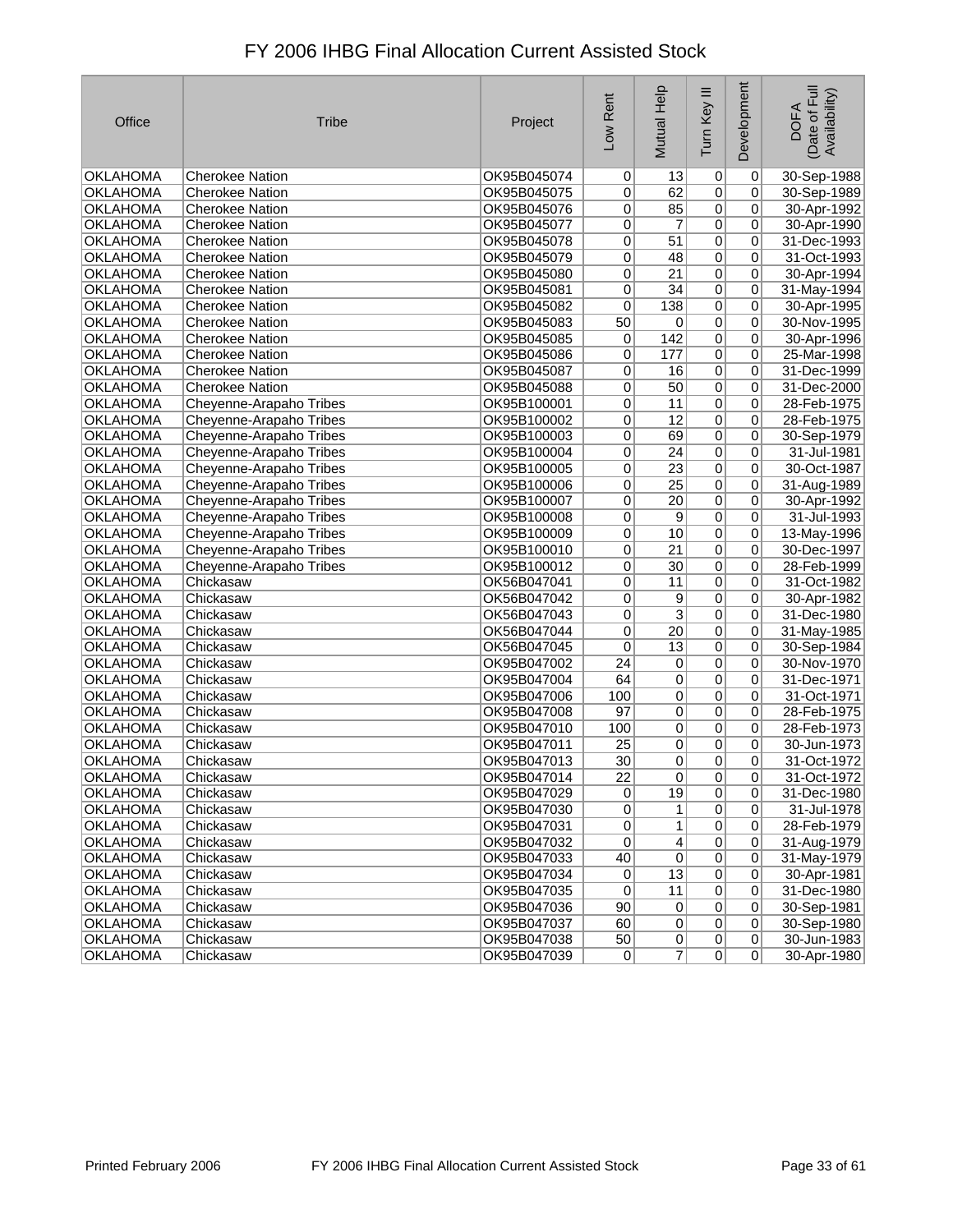| Office                      | <b>Tribe</b>                                   | Project                    | Low Rent                          | Help<br>Mutual        | Ξ<br>Tum Key                     | Development                | Date of Full<br>Availability)<br><b>DOFA</b> |
|-----------------------------|------------------------------------------------|----------------------------|-----------------------------------|-----------------------|----------------------------------|----------------------------|----------------------------------------------|
| <b>OKLAHOMA</b>             | Chickasaw                                      | OK95B047040                | $\overline{0}$                    | 20                    | 0                                | $\pmb{0}$                  | 31-May-1984                                  |
| <b>OKLAHOMA</b>             | Chickasaw                                      | OK95B047046                | 0                                 | 9                     | $\overline{0}$                   | 0                          | 30-Sep-1986                                  |
| <b>OKLAHOMA</b>             | Chickasaw                                      | OK95B047047                | 0                                 | 19                    | $\overline{0}$                   | 0                          | 31-Jul-1986                                  |
| <b>OKLAHOMA</b>             | Chickasaw                                      | OK95B047048                | 0                                 | 16                    | $\overline{0}$                   | 0                          | 30-Sep-1986                                  |
| <b>OKLAHOMA</b>             | Chickasaw                                      | OK95B047049                | 0                                 | 20                    | $\overline{0}$                   | $\overline{0}$             | 30-Apr-1987                                  |
| <b>OKLAHOMA</b>             | Chickasaw                                      | OK95B047052                | 0                                 | 6                     | 0                                | $\overline{0}$             | 31-Aug-1984                                  |
| <b>OKLAHOMA</b>             | Chickasaw                                      | OK95B047053                | $\overline{0}$                    | 16                    | $\overline{0}$                   | 0                          | 31-May-1987                                  |
| <b>OKLAHOMA</b>             | Chickasaw                                      | OK95B047054                | $\overline{0}$                    | 16                    | $\overline{0}$                   | 0                          | 31-Aug-1987                                  |
| <b>OKLAHOMA</b>             | Chickasaw                                      | OK95B047055                | 0                                 | 16                    | $\overline{0}$                   | 0                          | 31-Aug-1987                                  |
| <b>OKLAHOMA</b>             | Chickasaw                                      | OK95B047056                | 0                                 | $\overline{13}$       | 0                                | 0                          | 31-Aug-1987                                  |
| <b>OKLAHOMA</b>             | Chickasaw                                      | OK95B047057                | 0                                 | 11                    | $\overline{0}$                   | $\overline{0}$             | 31-Jul-1986                                  |
| <b>OKLAHOMA</b>             | Chickasaw                                      | OK95B047058                | 0                                 | $\overline{28}$       | 0                                | 0                          | 30-Sep-1988                                  |
| <b>OKLAHOMA</b>             | Chickasaw                                      | OK95B047059                | 0                                 | 36                    | 0                                | $\overline{0}$             | 30-Apr-1989                                  |
| <b>OKLAHOMA</b>             | Chickasaw                                      | OK95B047060                | 0                                 | $\overline{25}$       | 0                                | 0                          | 30-Apr-1990                                  |
| <b>OKLAHOMA</b>             | Chickasaw                                      | OK95B047061                | 0                                 | $\overline{21}$       | $\overline{0}$                   | 0                          | 31-Mar-1991                                  |
| <b>OKLAHOMA</b>             | Chickasaw                                      | OK95B047062                | 0                                 | 15                    | 0                                | 0                          | 31-Dec-1989                                  |
| <b>OKLAHOMA</b>             | Chickasaw                                      | OK95B047063                | 0                                 | 27                    | 0                                | 0                          | 31-Jan-1992                                  |
| <b>OKLAHOMA</b>             | Chickasaw                                      | OK95B047064                | 0                                 | 27                    | 0                                | 0                          | 31-Oct-1992                                  |
| <b>OKLAHOMA</b>             | Chickasaw                                      | OK95B047065                | 0                                 | 14                    | $\overline{0}$                   | 0                          | 30-Apr-1992                                  |
| <b>OKLAHOMA</b>             | Chickasaw                                      | OK95B047066                | 0                                 | $\overline{22}$       | $\overline{0}$                   | 0                          | 30-Jun-1995                                  |
| <b>OKLAHOMA</b>             | Chickasaw                                      | OK95B047067                | 0                                 | 10                    | 0                                | 0                          | 31-Mar-1993                                  |
| <b>OKLAHOMA</b>             | Chickasaw                                      | OK95B047068                | 0                                 | 23                    | 0                                | 0                          | 25-Mar-1996                                  |
| <b>OKLAHOMA</b>             | Chickasaw                                      | OK95B047069                | $\mathbf 0$                       | $\overline{30}$       | 0                                | 0                          | 31-Oct-1995                                  |
| <b>OKLAHOMA</b>             | Chickasaw                                      | OK95B047070                | $\mathbf 0$                       | $\overline{25}$       | 0                                | 0                          | 31-Mar-1996                                  |
| <b>OKLAHOMA</b>             | Chickasaw                                      | OK95B047071                | 0                                 | 24                    | 0                                | 0                          | 31-Mar-1996                                  |
| <b>OKLAHOMA</b>             | Chickasaw                                      | OK95B047072                | 0                                 | $\overline{24}$       | $\overline{0}$                   | 0                          | 29-Feb-1996                                  |
| <b>OKLAHOMA</b>             | Chickasaw                                      | OK95B047073                | 0                                 | 0                     | $\overline{24}$                  | 0                          | 30-Jun-1997                                  |
| <b>OKLAHOMA</b>             | Chickasaw                                      | OK95B047074                | 0                                 | 23                    | $\overline{0}$                   | 0                          | 30-Nov-1996                                  |
| <b>OKLAHOMA</b>             | Chickasaw                                      | OK95B047075                | 0                                 | 25                    | 0                                | 0                          | 28-Feb-1997                                  |
| <b>OKLAHOMA</b>             | Chickasaw                                      | OK95B047076                | 0                                 | 4                     | $\overline{0}$                   | 0                          | 30-Jun-1983                                  |
| <b>OKLAHOMA</b>             | Chickasaw                                      | OK95B047077                | 0                                 | 8                     | $\overline{0}$                   | 0                          | 31-Mar-1998                                  |
| <b>OKLAHOMA</b>             | Chitimacha Tribe                               | LA95B244001                | $\overline{0}$                    | $\overline{5}$        | $\overline{0}$                   | 0                          | 30-Jun-1988                                  |
| <b>OKLAHOMA</b>             | Chitimacha Tribe                               | LA95B244002                | 0                                 | $\overline{8}$        | 0                                | 0                          | 31-Jul-1992                                  |
| <b>OKLAHOMA</b>             | Chitimacha Tribe                               | LA95B244003                | 0                                 | 7                     | 0                                | 0                          | 31-Mar-1994                                  |
| <b>OKLAHOMA</b>             | Chitimacha Tribe                               | LA95B244004                | 0                                 | 14                    | 0                                | 0                          | 31-Dec-1995                                  |
| <b>OKLAHOMA</b>             | <b>Choctaw Nation</b>                          | OK56B049049                | 0                                 | 21                    | 0                                | 0                          | 30-Nov-1982                                  |
| <b>OKLAHOMA</b>             | <b>Choctaw Nation</b>                          | OK56B049050                | 0                                 | 20                    | 0                                | 0                          | 31-Mar-1983                                  |
| <b>OKLAHOMA</b>             | <b>Choctaw Nation</b>                          | OK56B049051                | 0                                 | 12                    | $\overline{0}$                   | $\overline{0}$             | 31-Oct-1982                                  |
| OKLAHOMA                    | <b>Choctaw Nation</b>                          | OK56B049052                | $\overline{0}$                    | 18                    | $\vert 0 \vert$                  | 0                          | 31-Oct-1982                                  |
| <b>OKLAHOMA</b>             | Choctaw Nation                                 | OK56B049053                | $\overline{0}$                    | 12                    | $\vert 0 \vert$                  | $\overline{0}$             | 31-Oct-1982                                  |
| OKLAHOMA                    | <b>Choctaw Nation</b>                          | OK56B049054                | $\overline{0}$                    | 16<br>$\overline{20}$ | 0                                | $\Omega$<br>$\overline{0}$ | 30-Nov-1983                                  |
| OKLAHOMA<br><b>OKLAHOMA</b> | Choctaw Nation                                 | OK56B049055                | $\overline{0}$                    |                       | $\overline{0}$<br>$\overline{0}$ | 0                          | 30-Sep-1983                                  |
|                             | Choctaw Nation                                 | OK56B049056                | 0                                 | 14                    |                                  |                            | 31-Oct-1983                                  |
| <b>OKLAHOMA</b>             | <b>Choctaw Nation</b><br><b>Choctaw Nation</b> | OK56B049057                | $\overline{0}$                    | 42<br>$\overline{35}$ | $\overline{0}$<br>$\overline{0}$ | $\Omega$<br> 0             | 31-May-1984                                  |
| OKLAHOMA<br><b>OKLAHOMA</b> | <b>Choctaw Nation</b>                          | OK56B049058<br>OK95B049002 | $\overline{0}$<br>30 <sup>°</sup> | $\vert 0 \vert$       | $\sigma$                         | $\overline{0}$             | 30-Jun-1983<br>31-Dec-1969                   |
| <b>OKLAHOMA</b>             | <b>Choctaw Nation</b>                          | OK95B049009                | 14                                | $\overline{0}$        | $\overline{0}$                   | 0                          | 28-Feb-1971                                  |
| <b>OKLAHOMA</b>             | Choctaw Nation                                 | OK95B049010                | 20                                | 0                     | 0                                | 0                          | 31-Aug-1971                                  |
| <b>OKLAHOMA</b>             | <b>Choctaw Nation</b>                          | OK95B049011                | 12                                | $\Omega$              | $\overline{0}$                   | 0                          | 31-Dec-1971                                  |
|                             |                                                |                            |                                   |                       |                                  |                            |                                              |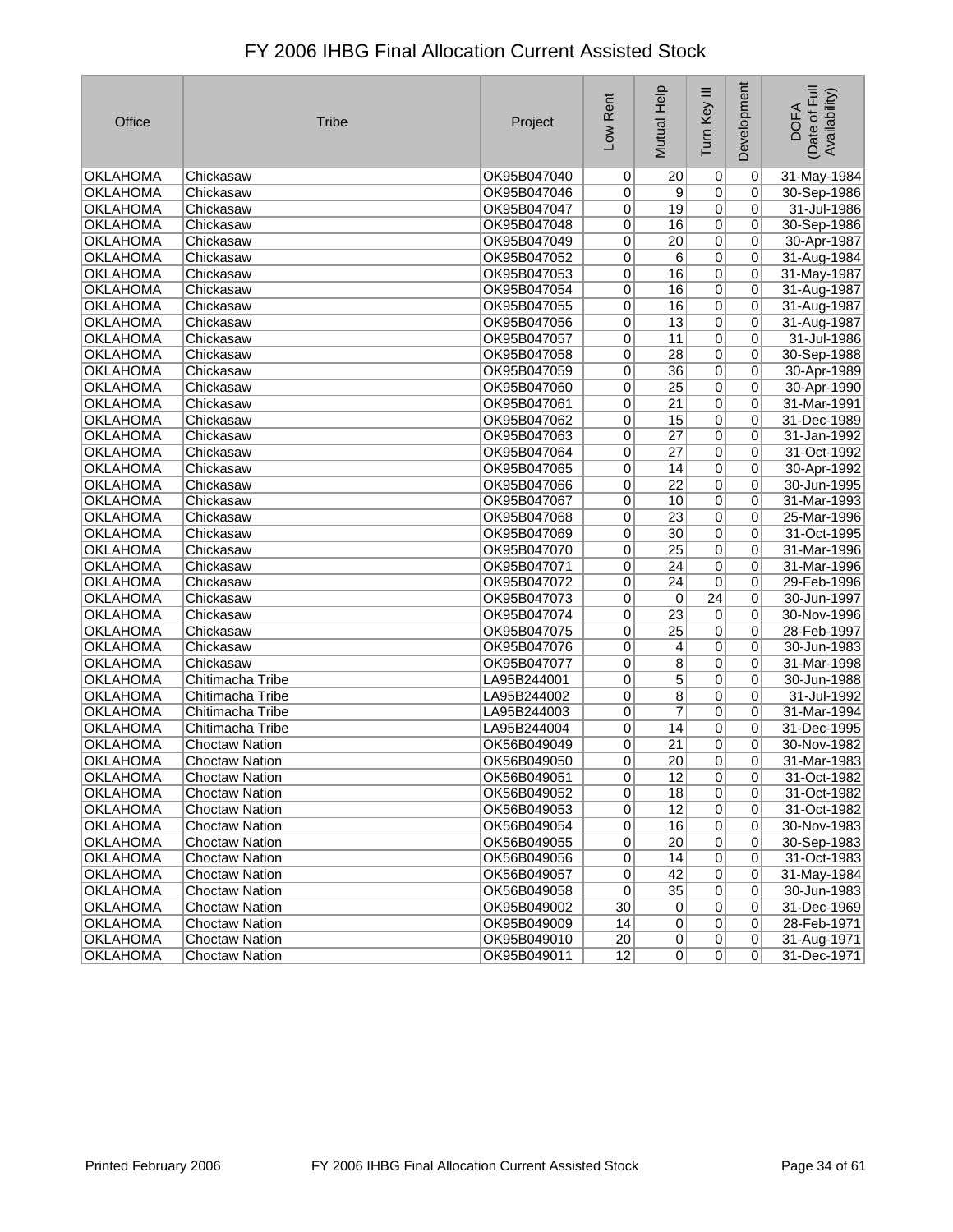| Office          | <b>Tribe</b>                  | Project     | Low Rent       | $\frac{1}{2}$<br>Mutual I | Tum Key III     | Development    | Date of Full<br>Availability)<br><b>DOFA</b> |
|-----------------|-------------------------------|-------------|----------------|---------------------------|-----------------|----------------|----------------------------------------------|
| <b>OKLAHOMA</b> | <b>Choctaw Nation</b>         | OK95B049014 | 24             | 0                         | $\vert 0 \vert$ | $\pmb{0}$      | 31-Jul-1971                                  |
| <b>OKLAHOMA</b> | <b>Choctaw Nation</b>         | OK95B049016 | 16             | 0                         | $\overline{0}$  | 0              | 31-Dec-1971                                  |
| <b>OKLAHOMA</b> | <b>Choctaw Nation</b>         | OK95B049020 | 30             | 0                         | $\overline{0}$  | $\overline{0}$ | 30-Apr-1974                                  |
| <b>OKLAHOMA</b> | <b>Choctaw Nation</b>         | OK95B049033 | 0              | $\overline{2}$            | $\overline{0}$  | 0              | 31-Aug-1981                                  |
| <b>OKLAHOMA</b> | <b>Choctaw Nation</b>         | OK95B049034 | 0              | 1                         | $\overline{0}$  | $\mathbf 0$    | 30-Jun-1979                                  |
| <b>OKLAHOMA</b> | <b>Choctaw Nation</b>         | OK95B049047 | 0              | $\mathbf{1}$              | $\overline{0}$  | 0              | 31-Oct-1980                                  |
| <b>OKLAHOMA</b> | <b>Choctaw Nation</b>         | OK95B049059 | $\overline{0}$ | $\overline{31}$           | $\overline{0}$  | 0              | 31-May-1985                                  |
| <b>OKLAHOMA</b> | <b>Choctaw Nation</b>         | OK95B049060 | 0              | $\overline{25}$           | $\overline{0}$  | 0              | 30-Sep-1986                                  |
| <b>OKLAHOMA</b> | <b>Choctaw Nation</b>         | OK95B049061 | $\mathbf 0$    | 47                        | $\overline{0}$  | 0              | 31-Dec-1986                                  |
| <b>OKLAHOMA</b> | <b>Choctaw Nation</b>         | OK95B049062 | 0              | 24                        | $\overline{0}$  | 0              | 31-Jul-1985                                  |
| <b>OKLAHOMA</b> | <b>Choctaw Nation</b>         | OK95B049063 | 0              | $\overline{20}$           | $\overline{0}$  | 0              | 30-Apr-1986                                  |
| <b>OKLAHOMA</b> | <b>Choctaw Nation</b>         | OK95B049064 | 0              | 16                        | $\overline{0}$  | 0              | 31-Jan-1987                                  |
| <b>OKLAHOMA</b> | <b>Choctaw Nation</b>         | OK95B049065 | 0              | 19                        | $\overline{0}$  | 0              | 31-Jan-1987                                  |
| <b>OKLAHOMA</b> | <b>Choctaw Nation</b>         | OK95B049066 | 0              | 8                         | $\overline{0}$  | 0              | 31-Jan-1987                                  |
| <b>OKLAHOMA</b> | <b>Choctaw Nation</b>         | OK95B049067 | 0              | 11                        | $\overline{0}$  | 0              | 30-Nov-1987                                  |
| <b>OKLAHOMA</b> | <b>Choctaw Nation</b>         | OK95B049068 | 0              | $\overline{18}$           | $\overline{0}$  | 0              | 31-Dec-1987                                  |
| <b>OKLAHOMA</b> | <b>Choctaw Nation</b>         | OK95B049069 | 0              | $\overline{23}$           | $\sigma$        | 0              | 31-Jul-1988                                  |
| <b>OKLAHOMA</b> | <b>Choctaw Nation</b>         | OK95B049070 | 0              | 10                        | $\overline{0}$  | 0              | 30-Apr-1986                                  |
| <b>OKLAHOMA</b> | <b>Choctaw Nation</b>         | OK95B049071 | 0              | 15                        | $\overline{0}$  | 0              | 30-Sep-1988                                  |
| <b>OKLAHOMA</b> | <b>Choctaw Nation</b>         | OK95B049072 | 0              | $\overline{15}$           | $\overline{0}$  | 0              | 30-Sep-1988                                  |
| <b>OKLAHOMA</b> | <b>Choctaw Nation</b>         | OK95B049073 | 0              | 15                        | $\overline{0}$  | 0              | 31-Dec-1988                                  |
| OKLAHOMA        | <b>Choctaw Nation</b>         | OK95B049074 | 0              | 16                        | $\overline{0}$  | 0              | 31-Jan-1989                                  |
| <b>OKLAHOMA</b> | <b>Choctaw Nation</b>         | OK95B049075 | $\mathbf 0$    | $\overline{20}$           | $\overline{0}$  | 0              | 30-Apr-1989                                  |
| <b>OKLAHOMA</b> | <b>Choctaw Nation</b>         | OK95B049076 | 0              | 19                        | $\overline{0}$  | 0              | 30-Sep-1989                                  |
| <b>OKLAHOMA</b> | <b>Choctaw Nation</b>         | OK95B049077 | 0              | 16                        | $\overline{0}$  | 0              | 31-Dec-1989                                  |
| OKLAHOMA        | <b>Choctaw Nation</b>         | OK95B049078 | 0              | $\overline{18}$           | $\overline{0}$  | 0              | 31-Aug-1990                                  |
| <b>OKLAHOMA</b> | <b>Choctaw Nation</b>         | OK95B049079 | 0              | 16                        | $\overline{0}$  | 0              | 30-Jun-1990                                  |
| <b>OKLAHOMA</b> | <b>Choctaw Nation</b>         | OK95B049080 | 0              | $\overline{20}$           | $\overline{0}$  | 0              | 30-Nov-1990                                  |
| <b>OKLAHOMA</b> | <b>Choctaw Nation</b>         | OK95B049081 | 0              | 18                        | $\overline{0}$  | 0              | 31-May-1991                                  |
| <b>OKLAHOMA</b> | <b>Choctaw Nation</b>         | OK95B049082 | 0              | $\overline{12}$           | $\overline{0}$  | 0              | 30-Sep-1991                                  |
| <b>OKLAHOMA</b> | <b>Choctaw Nation</b>         | OK95B049083 | 0              | $\overline{18}$           | $\overline{0}$  | 0              | 31-May-1992                                  |
| <b>OKLAHOMA</b> | <b>Choctaw Nation</b>         | OK95B049084 | $\overline{0}$ | $\overline{22}$           | $\overline{0}$  | $\overline{0}$ | 31-Mar-1993                                  |
| <b>OKLAHOMA</b> | <b>Choctaw Nation</b>         | OK95B049085 | 0              | 92                        | $\overline{0}$  | 0              | 30-Apr-1995                                  |
| <b>OKLAHOMA</b> | <b>Choctaw Nation</b>         | OK95B049086 | 0              | 49                        | $\overline{0}$  | $\overline{0}$ | 31-Aug-1996                                  |
| <b>OKLAHOMA</b> | <b>Choctaw Nation</b>         | OK95B049087 | 0              | 42                        | $\overline{0}$  | 0              | 31-Mar-1997                                  |
| <b>OKLAHOMA</b> | <b>Choctaw Nation</b>         | OK95B049088 | 0              | 41                        | $\overline{0}$  | 0              | 31-Jul-1997                                  |
| <b>OKLAHOMA</b> | <b>Choctaw Nation</b>         | OK95B049089 | 0              | 20                        | 0               | 0              | 30-Sep-1997                                  |
| <b>OKLAHOMA</b> | <b>Choctaw Nation</b>         | OK95B049090 | $\overline{0}$ | 47                        | $\overline{0}$  | $\overline{0}$ | 31-Mar-1998                                  |
| OKLAHOMA        | <b>Choctaw Nation</b>         | OK95B049091 | $\pmb{0}$      | 51                        | 0               | 0              | 28-Feb-1999                                  |
| <b>OKLAHOMA</b> | Choctaw Nation                | OK95B049092 | 0              | 49                        | 0               | 0              | 28-Feb-1999                                  |
| OKLAHOMA        | Choctaw Nation                | OK95B049093 | 0              | 50                        | 0               | 0              | 31-Dec-1999                                  |
| <b>OKLAHOMA</b> | <b>Choctaw Nation</b>         | OK95B049094 | 0              | 50                        | $\overline{0}$  | 0              | 30-Apr-2000                                  |
| <b>OKLAHOMA</b> | <b>Choctaw Nation</b>         | OK95B049095 | 0              | $\overline{35}$           | $\overline{0}$  | $\mathbf 0$    | 31-Aug-2000                                  |
| <b>OKLAHOMA</b> | Citizen Band Potawatomi Tribe | OK95B091022 | 25             | 0                         | 0               | 0              | 31-Jul-1987                                  |
| OKLAHOMA        | Comanche Tribe                | OK95B110006 | 0              | 30                        | $\overline{0}$  | 0              | 30-Apr-1980                                  |
| <b>OKLAHOMA</b> | Comanche Tribe                | OK95B110007 | 0              | 56                        | $\overline{0}$  | 0              | 30-Nov-1982                                  |
| OKLAHOMA        | Comanche Tribe                | OK95B110008 | 0              | 75                        | $\overline{0}$  | 0              | 31-Jul-1983                                  |
| OKLAHOMA        | Comanche Tribe                | OK95B110009 | 0              | 30                        | 0               | 0              | 30-Jun-1982                                  |
| <b>OKLAHOMA</b> | <b>Comanche Tribe</b>         | OK95B110011 | 0              | 20 <sub>2</sub>           | $\overline{0}$  | $\mathbf 0$    | 30-Nov-1987                                  |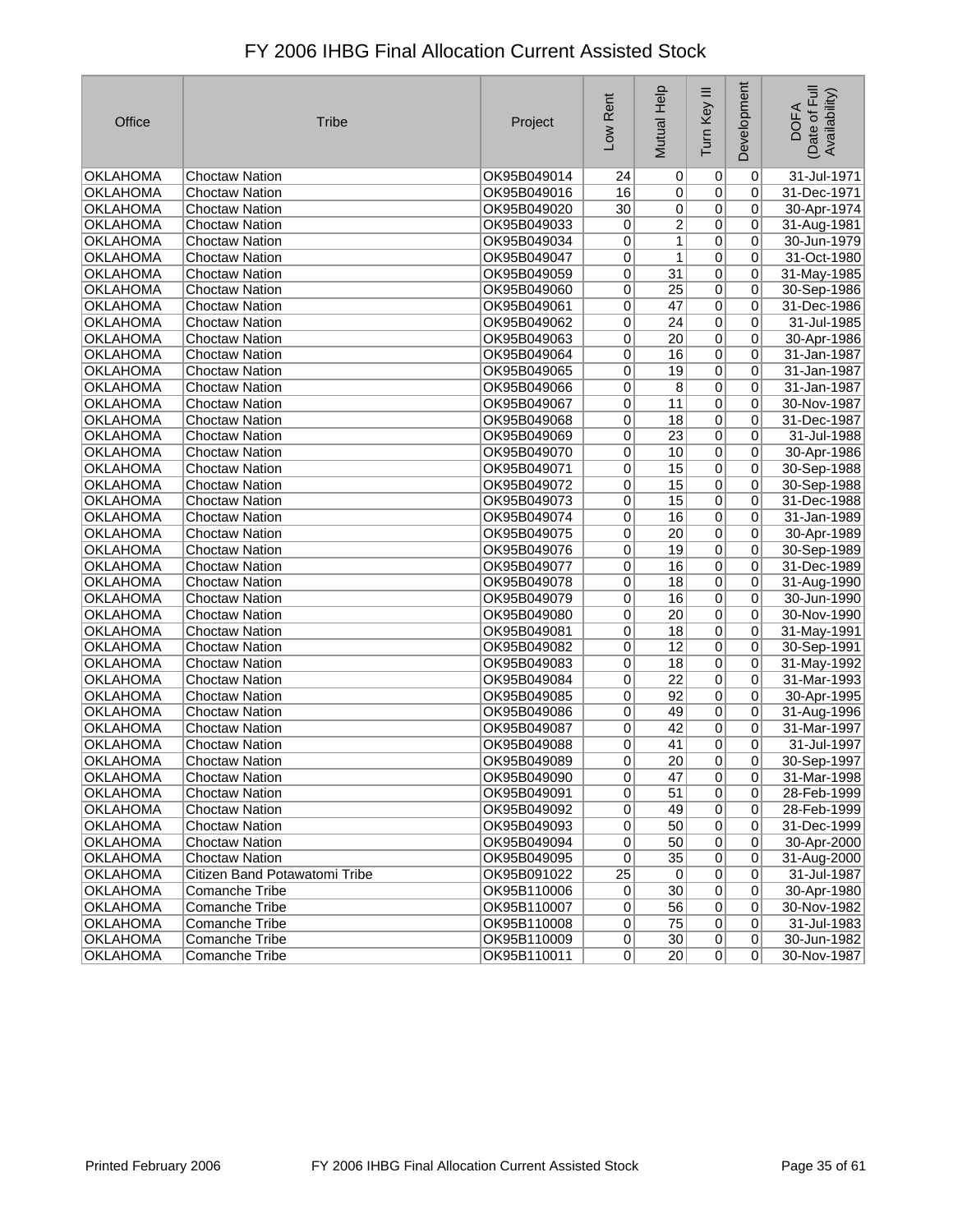| Office          | <b>Tribe</b>                      | Project     | Low Rent       | <b>Mutual Help</b>      | Tum Key III    | Development    | Date of Full<br>Availability)<br><b>DOFA</b> |
|-----------------|-----------------------------------|-------------|----------------|-------------------------|----------------|----------------|----------------------------------------------|
| <b>OKLAHOMA</b> | <b>Comanche Tribe</b>             | OK95B110012 | 0              | 10                      | 0              | $\overline{0}$ | 30-Jun-1990                                  |
| <b>OKLAHOMA</b> | Comanche Tribe                    | OK95B110013 | 0              | 9                       | 0              | 0              | 31-Jul-1991                                  |
| <b>OKLAHOMA</b> | <b>Comanche Tribe</b>             | OK95B110014 | 55             | 0                       | 0              | 0              | 30-Apr-1997                                  |
| <b>OKLAHOMA</b> | <b>Comanche Tribe</b>             | OK95B110015 | 0              | $\overline{36}$         | $\overline{0}$ | 0              | 31-Dec-1998                                  |
| <b>OKLAHOMA</b> | <b>Comanche Tribe</b>             | OK95B110016 | 0              | 44                      | $\overline{0}$ | 1              | 30-Sep-1998                                  |
| <b>OKLAHOMA</b> | <b>Comanche Tribe</b>             | OK95B110017 | 45             | 0                       | 0              | 0              | 30-Jun-1999                                  |
| <b>OKLAHOMA</b> | <b>Comanche Tribe</b>             | OK95B110018 | 40             | 0                       | $\overline{0}$ | 0              | 30-Jun-1999                                  |
| <b>OKLAHOMA</b> | Coushatta Tribe                   | LA95B260001 | 0              | 16                      | $\overline{0}$ | 0              | 30-Jun-1995                                  |
| <b>OKLAHOMA</b> | Coushatta Tribe                   | LA95B260002 | 0              | 0                       | $\overline{0}$ | 19             |                                              |
| <b>OKLAHOMA</b> | Delaware Nation of West Oklahoma  | OK95B170001 | 0              | 15                      | 0              | 0              | 09-Sep-2004                                  |
| <b>OKLAHOMA</b> | <b>Eastern Shawnee Tribe</b>      | OK95B167001 | 0              | $\overline{12}$         | 0              | $\overline{0}$ | 30-Mar-2000                                  |
| <b>OKLAHOMA</b> | Fort Sill Apache Tribe            | OK95B159001 | 0              | 14                      | 0              | 0              | 31-Aug-2000                                  |
| <b>OKLAHOMA</b> | Iowa Tribe of Kansas and Nebraska | KS95B067003 | 46             | 0                       | $\overline{0}$ | 0              | 31-Mar-1980                                  |
| <b>OKLAHOMA</b> | Iowa Tribe of Kansas and Nebraska | KS95B067005 | 0              | $\overline{15}$         | $\overline{0}$ | 0              | 28-Feb-1986                                  |
| <b>OKLAHOMA</b> | Iowa Tribe of Kansas and Nebraska | KS95B067006 | 0              | 10                      | $\overline{0}$ | 0              | 29-Feb-2000                                  |
| <b>OKLAHOMA</b> | Iowa Tribe of Oklahoma            | OK95B161001 | 0              | 5                       | $\overline{0}$ | 0              | 15-Jul-1997                                  |
| <b>OKLAHOMA</b> | <b>Kaw Tribe</b>                  | OK95B145001 | 0              | 29                      | $\overline{0}$ | 0              | 31-Aug-1985                                  |
| <b>OKLAHOMA</b> | <b>Kaw Tribe</b>                  | OK95B145002 | 0              | 15                      | $\overline{0}$ | 0              | 30-Sep-1988                                  |
| <b>OKLAHOMA</b> | <b>Kaw Tribe</b>                  | OK95B145003 | 0              | $\overline{12}$         | $\overline{0}$ | $\overline{0}$ | 30-Sep-1990                                  |
| <b>OKLAHOMA</b> | <b>Kaw Tribe</b>                  | OK95B145004 | 0              | 10                      | $\overline{0}$ | $\overline{0}$ | 29-Feb-1992                                  |
| <b>OKLAHOMA</b> | <b>Kaw Tribe</b>                  | OK95B145005 | 0              | 9                       | 0              | 0              | 30-Jun-1993                                  |
| <b>OKLAHOMA</b> | <b>Kaw Tribe</b>                  | OK95B145006 | 0              | 19                      | 0              | 0              | 31-Mar-1995                                  |
| <b>OKLAHOMA</b> | <b>Kaw Tribe</b>                  | OK95B145007 | 0              | 10                      | $\overline{0}$ | $\overline{0}$ | 31-Mar-1999                                  |
| <b>OKLAHOMA</b> | Kickapoo Tribe                    | KS95B048003 | 46             | 0                       | 0              | $\pmb{0}$      | 30-Jun-1980                                  |
| <b>OKLAHOMA</b> | Kickapoo Tribe                    | KS95B048004 | 25             | 0                       | 0              | 0              | 30-Jun-1980                                  |
| <b>OKLAHOMA</b> | Kickapoo Tribe                    | KS95B048006 | 0              | 18                      | $\overline{0}$ | 0              | 28-Feb-2000                                  |
| <b>OKLAHOMA</b> | Kickapoo Tribe of Oklahoma        | OK95B158001 | 9              | 0                       | $\overline{0}$ | 6              | 01-Sep-2004                                  |
| <b>OKLAHOMA</b> | Kickapoo Tribe of Oklahoma        | OK95B158002 | $\overline{9}$ | 0                       | $\overline{0}$ | 6              | 01-Sep-2004                                  |
| <b>OKLAHOMA</b> | Kiowa Tribe                       | OK56B098004 | 0              | 20                      | 0              | 0              | 31-Dec-1985                                  |
| <b>OKLAHOMA</b> | Kiowa Tribe                       | OK95B098002 | 0              | $\overline{32}$         | 0              | 0              | 31-Jul-1983                                  |
| <b>OKLAHOMA</b> | Kiowa Tribe                       | OK95B098006 | 0              | $\overline{23}$         | $\overline{0}$ | 0              | 30-Sep-1987                                  |
| <b>OKLAHOMA</b> | Kiowa Tribe                       | OK95B098007 | 0              | $\overline{25}$         | $\overline{0}$ | 0              | 31-Jul-1991                                  |
| <b>OKLAHOMA</b> | <b>Kiowa Tribe</b>                | OK95B098008 | 0              | $\overline{20}$         | $\overline{0}$ | 0              | 31-Jul-1991                                  |
| <b>OKLAHOMA</b> | Kiowa Tribe                       | OK95B098009 | 0              | 8                       | 0              | 0              | 30-Apr-1994                                  |
| <b>OKLAHOMA</b> | Kiowa Tribe                       | OK95B098010 | 0              | 10                      | 0              | $\overline{0}$ | 26-Feb-1993                                  |
| <b>OKLAHOMA</b> | Kiowa Tribe                       | OK95B098011 | 0              | 18                      | 0              | 0              | 30-Sep-1996                                  |
| <b>OKLAHOMA</b> | Kiowa Tribe                       | OK95B098012 | 21             | 0                       | 0              | 0              | 30-Apr-1997                                  |
| <b>OKLAHOMA</b> | Modoc Tribe                       | OK95B165001 | 15             | 0                       | $\sigma$       | $\mathsf{U}$   | 30-Sep-1998                                  |
| OKLAHOMA        | Muskogee (Creek) Nation           | OK56B051029 | $\overline{0}$ | 1                       | $\overline{0}$ | $\overline{0}$ | 30-Sep-1980                                  |
| <b>OKLAHOMA</b> | Muskogee (Creek) Nation           | OK56B051030 | $\overline{0}$ | $\mathbf{1}$            | $\overline{0}$ | 0              | 31-Oct-1980                                  |
| <b>OKLAHOMA</b> | Muskogee (Creek) Nation           | OK56B051031 | $\overline{0}$ | $\mathbf{1}$            | $\overline{0}$ | 0              | 31-Mar-1981                                  |
| OKLAHOMA        | Muskogee (Creek) Nation           | OK56B051032 | $\overline{0}$ | $\overline{6}$          | $\overline{0}$ | 0              | 31-Jan-1981                                  |
| <b>OKLAHOMA</b> | Muskogee (Creek) Nation           | OK56B051033 | $\overline{0}$ | $\overline{8}$          | $\overline{0}$ | 0              | 30-Nov-1981                                  |
| <b>OKLAHOMA</b> | Muskogee (Creek) Nation           | OK56B051034 | $\overline{0}$ | $\overline{4}$          | $\overline{0}$ | 0              | 30-Sep-1981                                  |
| <b>OKLAHOMA</b> | Muskogee (Creek) Nation           | OK56B051035 | $\overline{0}$ | $\overline{5}$          | $\overline{0}$ | 0              | 30-Sep-1981                                  |
| OKLAHOMA        | Muskogee (Creek) Nation           | OK56B051036 | $\overline{0}$ | $\overline{8}$          | $\overline{0}$ | $\overline{0}$ | 31-Oct-1982                                  |
| <b>OKLAHOMA</b> | Muskogee (Creek) Nation           | OK56B051037 | $\overline{0}$ | $\overline{\mathbf{7}}$ | $\overline{0}$ | 0              | 30-Jun-1982                                  |
| <b>OKLAHOMA</b> | Muskogee (Creek) Nation           | OK56B051038 | 0              | $\overline{8}$          | 0              | 0              | 30-Nov-1982                                  |
| <b>OKLAHOMA</b> | Muskogee (Creek) Nation           | OK95B051001 | 20             | 0                       | 0              | $\overline{0}$ | 30-May-1969                                  |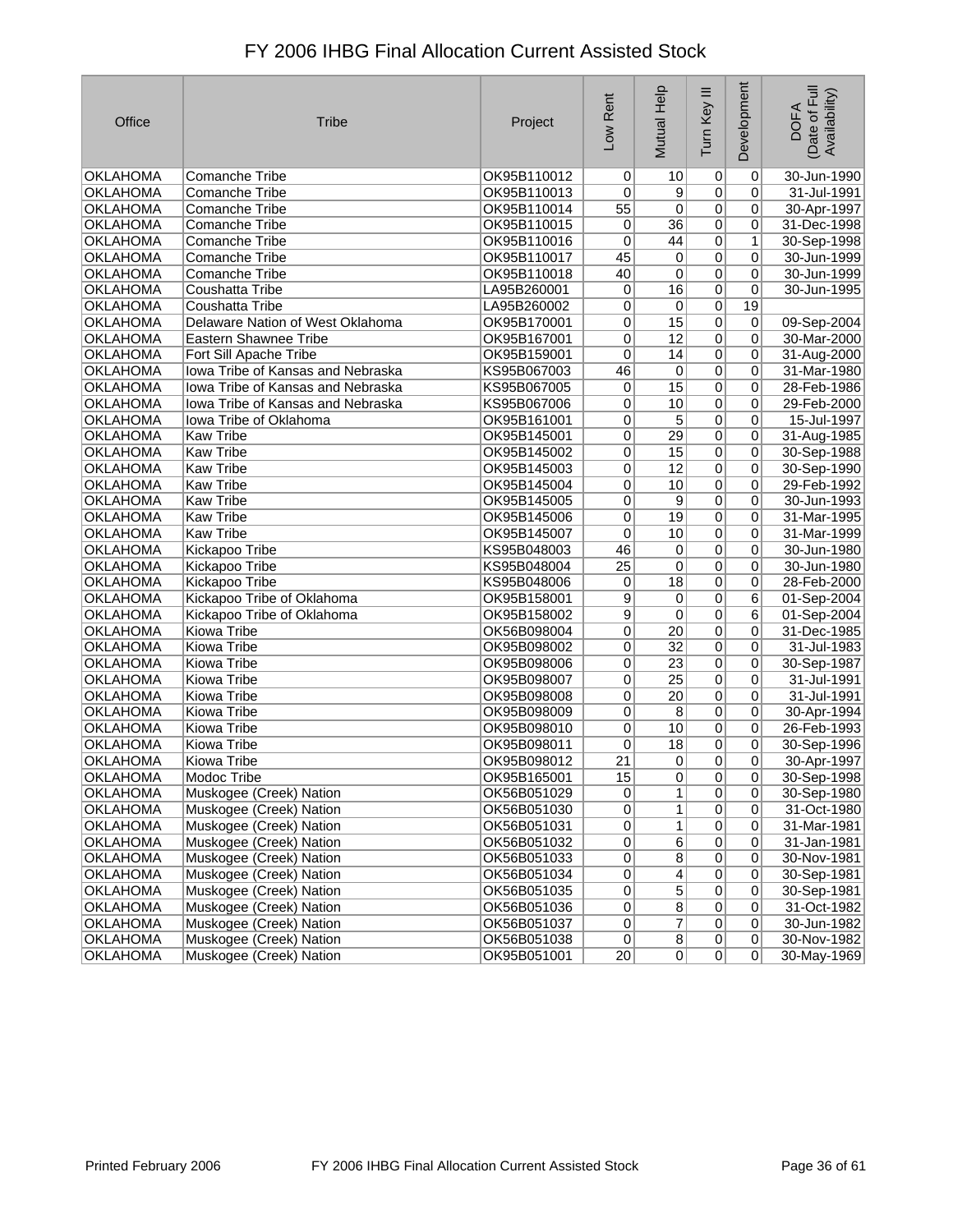| Office          | <b>Tribe</b>            | Project     | Low Rent        | Mutual Help             | Tum Key III    | Development    | Date of Full<br>Availability)<br><b>DOFA</b> |
|-----------------|-------------------------|-------------|-----------------|-------------------------|----------------|----------------|----------------------------------------------|
| <b>OKLAHOMA</b> | Muskogee (Creek) Nation | OK95B051006 | 28              | 0                       | $\overline{0}$ | 0              | 30-Jun-1971                                  |
| <b>OKLAHOMA</b> | Muskogee (Creek) Nation | OK95B051007 | $\overline{30}$ | $\overline{0}$          | $\overline{0}$ | 0              | 30-Apr-1973                                  |
| <b>OKLAHOMA</b> | Muskogee (Creek) Nation | OK95B051008 | 70              | 0                       | $\overline{0}$ | 0              | 30-Apr-1973                                  |
| <b>OKLAHOMA</b> | Muskogee (Creek) Nation | OK95B051012 | 70              | $\overline{0}$          | $\overline{0}$ | $\overline{0}$ | 31-Jul-1974                                  |
| <b>OKLAHOMA</b> | Muskogee (Creek) Nation | OK95B051017 | 0               | $1\vert$                | $\overline{0}$ | 0              | 31-Aug-1978                                  |
| <b>OKLAHOMA</b> | Muskogee (Creek) Nation | OK95B051018 | 0               | $\mathbf{1}$            | $\mathbf 0$    | 0              | 31-Oct-1977                                  |
| <b>OKLAHOMA</b> | Muskogee (Creek) Nation | OK95B051019 | 50              | $\vert 0 \vert$         | $\overline{0}$ | 0              | 31-Jan-1980                                  |
| OKLAHOMA        | Muskogee (Creek) Nation | OK95B051020 | 0               | $\overline{4}$          | $\overline{0}$ | 0              | 31-Jan-1980                                  |
| <b>OKLAHOMA</b> | Muskogee (Creek) Nation | OK95B051021 | $\mathbf 0$     | $\overline{4}$          | $\overline{0}$ | 0              | 31-Oct-1979                                  |
| <b>OKLAHOMA</b> | Muskogee (Creek) Nation | OK95B051022 | 0               | $\overline{16}$         | $\overline{0}$ | 0              | 29-Feb-1980                                  |
| <b>OKLAHOMA</b> | Muskogee (Creek) Nation | OK95B051023 | 50              | 0                       | $\overline{0}$ | 0              | 30-Jun-1980                                  |
| OKLAHOMA        | Muskogee (Creek) Nation | OK95B051024 | 0               | $1\vert$                | $\overline{0}$ | 0              | 31-Jul-1980                                  |
| OKLAHOMA        | Muskogee (Creek) Nation | OK95B051025 | 0               | $\overline{4}$          | $\overline{0}$ | 0              | 30-Nov-1980                                  |
| <b>OKLAHOMA</b> | Muskogee (Creek) Nation | OK95B051026 | 0               | $\overline{7}$          | $\overline{0}$ | 0              | 31-Oct-1980                                  |
| OKLAHOMA        | Muskogee (Creek) Nation | OK95B051028 | 0               | $1\vert$                | $\overline{0}$ | 0              | 30-Nov-1980                                  |
| <b>OKLAHOMA</b> | Muskogee (Creek) Nation | OK95B051039 | 0               | $\overline{8}$          | $\overline{0}$ | $\overline{0}$ | 30-Jun-1983                                  |
| <b>OKLAHOMA</b> | Muskogee (Creek) Nation | OK95B051040 | 0               | $\overline{\mathbf{z}}$ | $\overline{0}$ | 0              | 30-Sep-1983                                  |
| <b>OKLAHOMA</b> | Muskogee (Creek) Nation | OK95B051041 | 0               | $\overline{9}$          | $\overline{0}$ | 0              | 31-Dec-1984                                  |
| <b>OKLAHOMA</b> | Muskogee (Creek) Nation | OK95B051042 | 0               | 11                      | $\overline{0}$ | 0              | 31-Jan-1985                                  |
| <b>OKLAHOMA</b> | Muskogee (Creek) Nation | OK95B051043 | 0               | 16                      | $\overline{0}$ | $\overline{0}$ | 30-Sep-1985                                  |
| OKLAHOMA        | Muskogee (Creek) Nation | OK95B051044 | 0               | 17                      | $\overline{0}$ | $\overline{0}$ | 30-Sep-1985                                  |
| <b>OKLAHOMA</b> | Muskogee (Creek) Nation | OK95B051045 | 0               | $\overline{13}$         | $\overline{0}$ | 0              | 30-Jun-1986                                  |
| OKLAHOMA        | Muskogee (Creek) Nation | OK95B051046 | 0               | 16                      | $\overline{0}$ | 0              | 30-Sep-1986                                  |
| <b>OKLAHOMA</b> | Muskogee (Creek) Nation | OK95B051047 | 0               | $\overline{22}$         | $\overline{0}$ | 0              | 31-Aug-1987                                  |
| <b>OKLAHOMA</b> | Muskogee (Creek) Nation | OK95B051048 | 0               | 15                      | $\overline{0}$ | $\overline{0}$ | 31-Aug-1987                                  |
| <b>OKLAHOMA</b> | Muskogee (Creek) Nation | OK95B051049 | 0               | 14                      | $\overline{0}$ | 0              | 31-Jan-1988                                  |
| OKLAHOMA        | Muskogee (Creek) Nation | OK95B051050 | 0               | 24                      | $\overline{0}$ | 0              | 31-Mar-1988                                  |
| OKLAHOMA        | Muskogee (Creek) Nation | OK95B051051 | 0               | 14                      | $\overline{0}$ | 0              | 31-Dec-1987                                  |
| <b>OKLAHOMA</b> | Muskogee (Creek) Nation | OK95B051052 | 0               | $\overline{21}$         | $\overline{0}$ | 0              | 31-Aug-1988                                  |
| <b>OKLAHOMA</b> | Muskogee (Creek) Nation | OK95B051053 | 0               | 22                      | $\overline{0}$ | 0              | 31-Jul-1989                                  |
| <b>OKLAHOMA</b> | Muskogee (Creek) Nation | OK95B051054 | 0               | $\overline{22}$         | $\overline{0}$ | 0              | 31-Jul-1989                                  |
| <b>OKLAHOMA</b> | Muskogee (Creek) Nation | OK95B051055 | 0               | 15                      | $\overline{0}$ | 0              | 31-Jan-1989                                  |
| <b>OKLAHOMA</b> | Muskogee (Creek) Nation | OK95B051056 | $\overline{0}$  | 11                      | $\overline{0}$ | 0              | 31-Jan-1986                                  |
| <b>OKLAHOMA</b> | Muskogee (Creek) Nation | OK95B051057 | 0               | $\overline{9}$          | $\overline{0}$ | 0              | 30-Sep-1986                                  |
| <b>OKLAHOMA</b> | Muskogee (Creek) Nation | OK95B051058 | 0               | $\overline{18}$         | $\overline{0}$ | 0              | 31-Mar-1991                                  |
| OKLAHOMA        | Muskogee (Creek) Nation | OK95B051059 | 0               | 11                      | $\overline{0}$ | 0              | 30-Sep-1989                                  |
| <b>OKLAHOMA</b> | Muskogee (Creek) Nation | OK95B051060 | 0               | 11                      | 0              | 0              | 30-Oct-1989                                  |
| <b>OKLAHOMA</b> | Muskogee (Creek) Nation | OK95B051061 | $\vert 0 \vert$ | 15                      | $\overline{0}$ | $\overline{0}$ | 31-Oct-1991                                  |
| <b>OKLAHOMA</b> | Muskogee (Creek) Nation | OK95B051062 | $\overline{0}$  | 19                      | $\overline{0}$ | 0              | 30-Nov-1993                                  |
| <b>OKLAHOMA</b> | Muskogee (Creek) Nation | OK95B051063 | 0               | 16                      | $\overline{0}$ | 0              | 31-Aug-1993                                  |
| <b>OKLAHOMA</b> | Muskogee (Creek) Nation | OK95B051064 | 0               | 9                       | $\overline{0}$ | 0              | 31-Jan-1991                                  |
| <b>OKLAHOMA</b> | Muskogee (Creek) Nation | OK95B051065 | 0               | 16                      | $\overline{0}$ | 0              | 30-Jun-1994                                  |
| <b>OKLAHOMA</b> | Muskogee (Creek) Nation | OK95B051066 | 0               | 44                      | $\overline{0}$ | 0              | 30-Jun-1995                                  |
| <b>OKLAHOMA</b> | Muskogee (Creek) Nation | OK95B051067 | 0               | 47                      | $\overline{0}$ | 0              | 31-Jul-1996                                  |
| <b>OKLAHOMA</b> | Muskogee (Creek) Nation | OK95B051068 | $\overline{0}$  | 41                      | $\overline{0}$ | 0              | 30-Sep-1997                                  |
| OKLAHOMA        | Muskogee (Creek) Nation | OK95B051069 | 0               | 20                      | $\pmb{0}$      | 0              | 31-Aug-1996                                  |
| <b>OKLAHOMA</b> | Muskogee (Creek) Nation | OK95B051070 | $\overline{0}$  | 9                       | $\overline{0}$ | 0              | 30-Sep-1999                                  |
| <b>OKLAHOMA</b> | Osage Tribe             | OK56B127006 | $\overline{0}$  | 12                      | 0              | 0              | 31-Mar-1984                                  |
| <b>OKLAHOMA</b> | Osage Tribe             | OK95B127004 | $\overline{0}$  | 43                      | $\overline{0}$ | 0              | 30-Jun-1982                                  |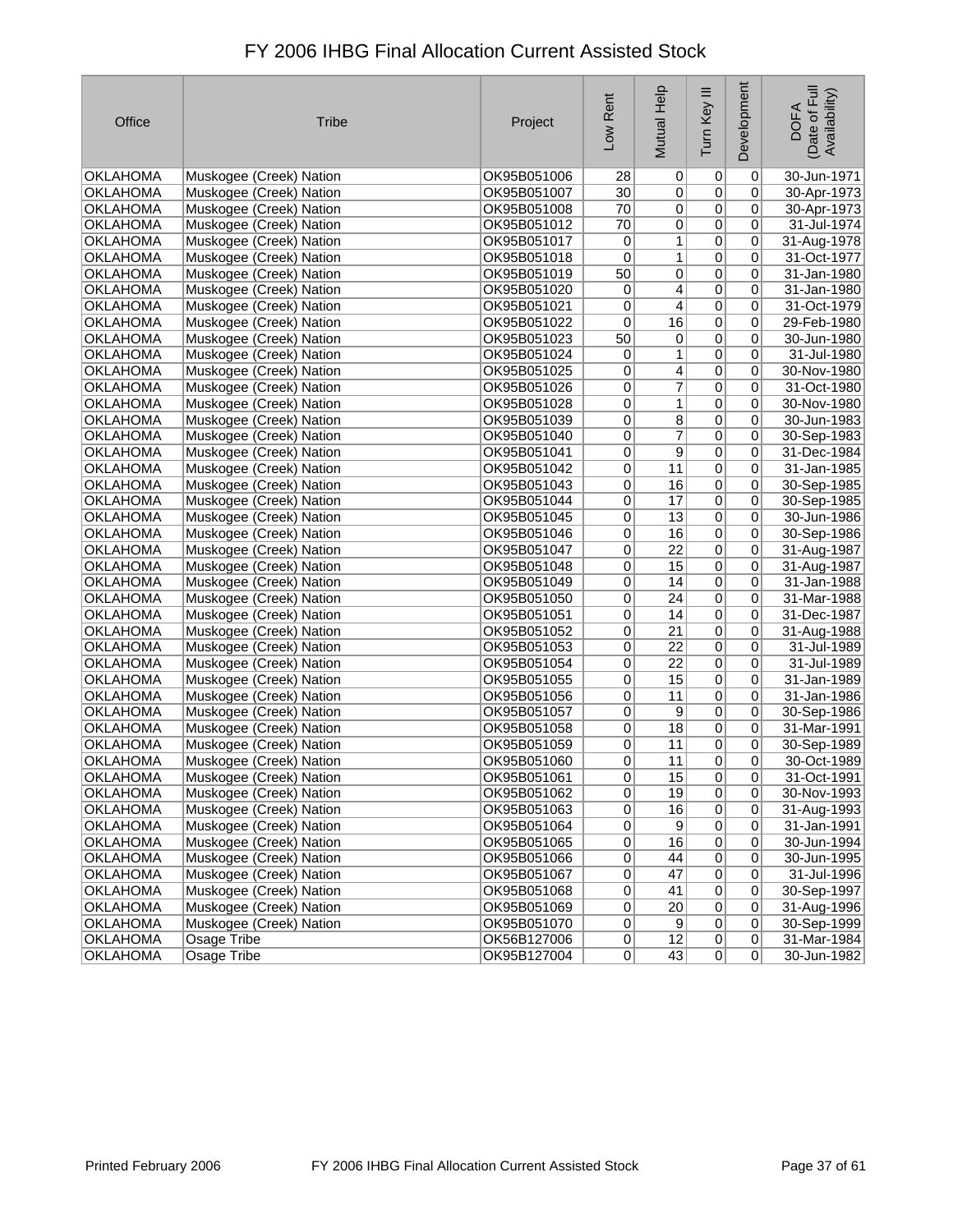| Office                             | <b>Tribe</b>                           | Project                    | Low Rent                         | Mutual Help         | Ξ<br>Tum Key                | Development                      | (Date of Full<br>Availability)<br><b>DOFA</b> |
|------------------------------------|----------------------------------------|----------------------------|----------------------------------|---------------------|-----------------------------|----------------------------------|-----------------------------------------------|
| OKLAHOMA                           | Osage Tribe                            | OK95B127007                | $\Omega$                         | 9                   | 0                           | $\Omega$                         | 30-Sep-1985                                   |
| OKLAHOMA                           | Osage Tribe                            | OK95B127008                | $\overline{0}$                   | 20 <sub>2</sub>     | $\overline{0}$              | 0                                | 31-Dec-1986                                   |
| <b>OKLAHOMA</b>                    | Osage Tribe                            | OK95B127009                | 0                                | 13                  | $\overline{0}$              | 0                                | 30-Sep-1987                                   |
| <b>OKLAHOMA</b>                    | Osage Tribe                            | OK95B127010                | 0                                | 27                  | $\overline{0}$              | $\overline{0}$                   | 30-Apr-1989                                   |
| <b>OKLAHOMA</b>                    | Osage Tribe                            | OK95B127011                | 0                                | 19                  | $\overline{0}$              | $\Omega$                         | 31-Jul-1989                                   |
| <b>OKLAHOMA</b>                    | Osage Tribe                            | OK95B127012                | 0                                | $\overline{9}$      | $\overline{0}$              | $\Omega$                         | 31-May-1989                                   |
| <b>OKLAHOMA</b>                    | <b>Osage Tribe</b>                     | OK95B127013                | $\overline{0}$                   | $\overline{2}$      | $\pmb{0}$                   | 0                                | 31-Jul-1992                                   |
| <b>OKLAHOMA</b>                    | Osage Tribe                            | OK95B127014                | $\overline{0}$                   | $\overline{9}$      | $\overline{0}$              | $\overline{0}$                   | 31-Mar-1994                                   |
| <b>OKLAHOMA</b>                    | Osage Tribe                            | OK95B127015                | 0                                | 5                   | $\pmb{0}$                   | 0                                | 30-Jun-1995                                   |
| OKLAHOMA                           | Osage Tribe                            | OK95B127016                | $\overline{0}$                   | $\overline{7}$      | $\overline{0}$              | 0                                | 31-Dec-1993                                   |
| <b>OKLAHOMA</b>                    | Osage Tribe                            | OK95B127017                | 0                                | 9                   | $\overline{0}$              | 0                                | 30-Jun-1999                                   |
| <b>OKLAHOMA</b>                    | Otoe-Missouria Tribe                   | OK95B114002                | 49                               | 0                   | $\overline{0}$              | $\overline{0}$                   | 30-Apr-1981                                   |
| <b>OKLAHOMA</b>                    | Pawnee Tribe                           | OK56B094004                | $\overline{25}$                  | 0                   | 0                           | $\overline{0}$                   | 30-Jun-1982                                   |
| <b>OKLAHOMA</b>                    | Pawnee Tribe                           | OK95B094006                | 0                                | 1                   | $\overline{0}$              | 0                                | 31-Jul-1991                                   |
| <b>OKLAHOMA</b>                    | Pawnee Tribe                           | OK95B094007                | 0                                | 6                   | $\pmb{0}$                   | $\mathbf 0$                      | 31-Jan-1994                                   |
| <b>OKLAHOMA</b>                    | Pawnee Tribe                           | OK95B094008                | 0                                | 9                   | $\pmb{0}$                   | $\Omega$                         | 31-Jul-1995                                   |
| <b>OKLAHOMA</b>                    | Pawnee Tribe                           | OK95B094009                | 0                                | $\overline{8}$      | $\pmb{0}$                   | 0                                | 31-Mar-1996                                   |
| <b>OKLAHOMA</b>                    | Peoria Tribe                           | OK56B143004                | $\vert 0 \vert$                  | 14                  | $\overline{0}$              | $\Omega$                         | 31-Mar-1984                                   |
| <b>OKLAHOMA</b>                    | Peoria Tribe                           | OK95B143001                | 123                              | $\pmb{0}$           | $\pmb{0}$                   | $\mathbf 0$                      | 29-Feb-1980                                   |
| <b>OKLAHOMA</b>                    | Peoria Tribe                           | OK95B143002                | 0                                | 33                  | 0                           | 0                                | 28-Feb-1981                                   |
| <b>OKLAHOMA</b>                    | Peoria Tribe                           | OK95B143003                | 0                                | 10                  | $\pmb{0}$                   | 0                                | 30-Nov-1982                                   |
| <b>OKLAHOMA</b>                    | Peoria Tribe                           | OK95B143005                | $\overline{0}$                   | 14                  | $\pmb{0}$                   | $\overline{0}$                   | 30-Apr-1986                                   |
| <b>OKLAHOMA</b>                    | Peoria Tribe                           | OK95B143006                | 0                                | 14                  | $\overline{0}$              | $\mathbf 0$                      | 30-Jun-1987                                   |
| <b>OKLAHOMA</b>                    | Peoria Tribe                           | OK95B143007                | 0                                | 12                  | $\pmb{0}$                   | $\Omega$                         | 30-Sep-1987                                   |
| <b>OKLAHOMA</b>                    | Peoria Tribe                           | OK95B143008                | 0                                | 13                  | $\pmb{0}$                   | $\mathbf 0$                      | 31-Mar-1989                                   |
| <b>OKLAHOMA</b>                    | Peoria Tribe                           | OK95B143009                | $\overline{0}$                   | 16                  | $\overline{0}$              | 0                                | 30-Apr-1990                                   |
| <b>OKLAHOMA</b>                    | Peoria Tribe                           | OK95B143010                | 0                                | 17                  | $\overline{0}$              | $\overline{0}$                   | 29-Feb-1992                                   |
| <b>OKLAHOMA</b>                    | Peoria Tribe                           | OK95B143011                | 0                                | $\,8\,$             | $\overline{0}$              | $\overline{0}$                   | 30-Apr-1990                                   |
| <b>OKLAHOMA</b>                    | Peoria Tribe                           | OK95B143012                | 0                                | $\overline{22}$     | $\pmb{0}$                   | $\overline{0}$                   | 31-Jul-1993                                   |
| <b>OKLAHOMA</b>                    | Peoria Tribe                           | OK95B143013                | 0                                | $\overline{7}$      | $\pmb{0}$                   | 0                                | 31-Mar-1994                                   |
| <b>OKLAHOMA</b>                    | Peoria Tribe                           | OK95B143014                | 0                                | 10                  | $\overline{0}$              | $\mathbf 0$                      | 30-Jun-1995                                   |
| <b>OKLAHOMA</b>                    | Peoria Tribe                           | OK95B143015                | 0                                | 17                  | $\overline{0}$              | $\overline{0}$                   | 28-Feb-1996                                   |
| OKLAHOMA                           | Peoria Tribe                           | OK95B143016                | 0                                | $\overline{23}$     | $\overline{0}$              | $\overline{0}$                   | 28-Feb-1999                                   |
| <b>OKLAHOMA</b>                    | Ponca Tribe                            | OK95B054002                | 10                               | $\pmb{0}$           | $\overline{0}$              | 0                                | 30-Sep-1971                                   |
| <b>OKLAHOMA</b>                    | Ponca Tribe                            | OK95B054005                | 25                               | $\pmb{0}$           | $\pmb{0}$                   | $\overline{0}$                   | 31-Jul-1974                                   |
| <b>OKLAHOMA</b>                    | Ponca Tribe                            | OK95B054007                | 0                                | 15                  | $\overline{0}$              | $\Omega$                         | 30-Apr-1990                                   |
| <b>OKLAHOMA</b>                    | Prairie Band of Potawatomi             | KS95B084002                | $\mathbf 0$                      | 33                  | $\overline{0}$              | $\overline{0}$                   | 28-Feb-1985                                   |
| <b>OKLAHOMA</b>                    | Prairie Band of Potawatomi             | KS95B084003                | $\overline{30}$                  | $\overline{0}$      | $\overline{0}$              | $\overline{0}$                   | 31-Aug-1984                                   |
| <b>OKLAHOMA</b>                    | Quapaw Tribe                           | OK95B164001                | $\overline{0}$                   | 1 <sup>1</sup>      | $\overline{0}$              | 0                                | 30-Nov-1999                                   |
| OKLAHOMA                           | Sac and Fox of Missouri                | KS16B151001                | 20                               | 0                   | $\overline{0}$              | 0                                | 30-Jun-1986                                   |
| OKLAHOMA                           | Sac and Fox of Missouri                | KS16B151002                | $\overline{0}$                   | 19                  | $\overline{0}$              | $\Omega$                         | 28-Feb-1990                                   |
| OKLAHOMA                           | Sac and Fox of Missouri                | KS95B151003                | 0                                | 10                  | $\pmb{0}$                   | $\overline{0}$                   | 31-Jul-1999                                   |
| <b>OKLAHOMA</b>                    | Sac and Fox Tribe                      | OK56B090012                | 0                                | $\overline{38}$     | $\pmb{0}$                   | $\overline{0}$                   | 31-Mar-1984                                   |
| OKLAHOMA                           | Sac and Fox Tribe                      | OK95B090002                | 20                               | $\overline{0}$      | 0                           | $\Omega$                         | 31-Jul-1975                                   |
| <b>OKLAHOMA</b>                    | Sac and Fox Tribe                      | OK95B090008                | 0                                | 1<br>$\overline{1}$ | $\overline{0}$              | $\overline{0}$<br>$\overline{0}$ | 31-Aug-1978                                   |
| <b>OKLAHOMA</b>                    | Sac and Fox Tribe                      | OK95B090009                | $\overline{0}$<br>$\overline{0}$ | 1                   | $\pmb{0}$<br>$\overline{0}$ | $\Omega$                         | 31-Jan-1980                                   |
| <b>OKLAHOMA</b><br><b>OKLAHOMA</b> | Sac and Fox Tribe<br>Sac and Fox Tribe | OK95B090010<br>OK95B090011 | 24                               | 0                   | 0                           | $\overline{0}$                   | 31-Mar-1981<br>31-Jul-1979                    |
| <b>OKLAHOMA</b>                    | Sac and Fox Tribe                      | OK95B090013                | 0                                | 19                  | 0                           | 0                                | 31-Aug-1986                                   |
|                                    |                                        |                            |                                  |                     |                             |                                  |                                               |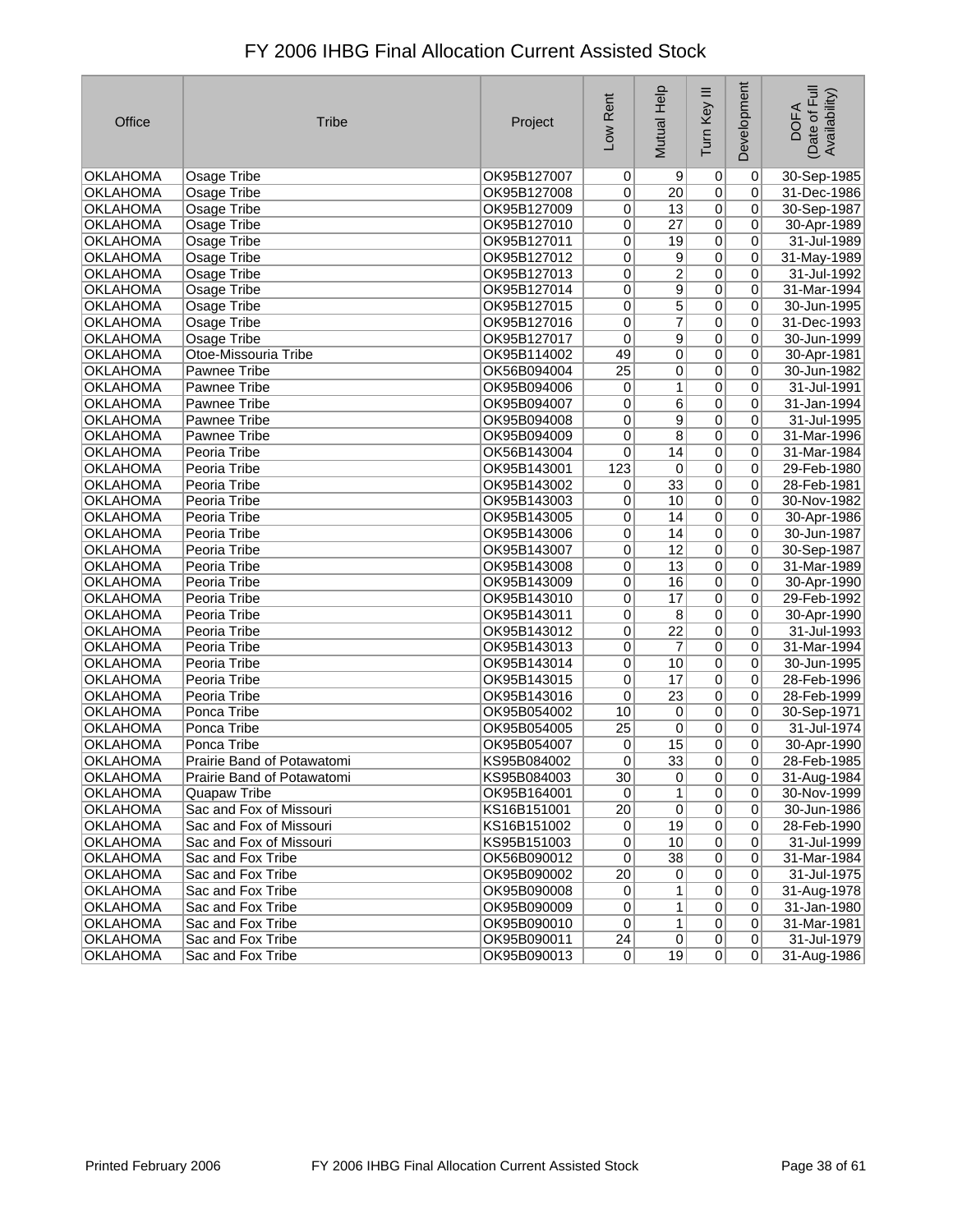| Office          | <b>Tribe</b>                   | Project     | Low Rent       | <b>Mutual Help</b> | Ξ<br>Tum Key    | Development     | of Full<br>Availability)<br><b>DOFA</b><br>(Date o |
|-----------------|--------------------------------|-------------|----------------|--------------------|-----------------|-----------------|----------------------------------------------------|
| <b>OKLAHOMA</b> | Sac and Fox Tribe              | OK95B090014 | $\overline{0}$ | 8                  | 0               | 0               | 31-Aug-1986                                        |
| <b>OKLAHOMA</b> | Sac and Fox Tribe              | OK95B090015 | 0              | 16                 | $\Omega$        | 0               | 30-Sep-1988                                        |
| <b>OKLAHOMA</b> | Sac and Fox Tribe              | OK95B090017 | 0              | 18                 | $\overline{0}$  | $\overline{0}$  | 31-Jul-1990                                        |
| <b>OKLAHOMA</b> | Sac and Fox Tribe              | OK95B090018 | 0              | 4                  | $\overline{0}$  | 0               | 29-Feb-1992                                        |
| <b>OKLAHOMA</b> | Sac and Fox Tribe              | OK95B090019 | 0              | $\overline{7}$     | $\mathbf 0$     | 0               | 31-Dec-1991                                        |
| <b>OKLAHOMA</b> | Sac and Fox Tribe              | OK95B090020 | 0              | 9                  | $\overline{0}$  | 0               | 30-Sep-1993                                        |
| <b>OKLAHOMA</b> | Sac and Fox Tribe              | OK95B090021 | 0              | $\overline{9}$     | $\overline{0}$  | $\overline{0}$  | 31-Jan-1995                                        |
| <b>OKLAHOMA</b> | Sac and Fox Tribe              | OK95B090022 | 30             | $\overline{0}$     | $\overline{0}$  | $\overline{0}$  | 31-Dec-1997                                        |
| <b>OKLAHOMA</b> | <b>Seminole Nation</b>         | OK95B093005 | 25             | $\overline{0}$     | $\Omega$        | $\Omega$        | 31-May-1981                                        |
| <b>OKLAHOMA</b> | Seminole Nation                | OK95B093006 | 0              | $\overline{25}$    | $\overline{0}$  | $\overline{0}$  | 30-Sep-1982                                        |
| <b>OKLAHOMA</b> | Seminole Nation                | OK95B093007 | 0              | 24                 | $\Omega$        | 0               | 30-Sep-1984                                        |
| <b>OKLAHOMA</b> | Seminole Nation                | OK95B093008 | 0              | 19                 | $\overline{0}$  | 0               | 28-Feb-1994                                        |
| <b>OKLAHOMA</b> | Seminole Nation                | OK95B093009 | $\overline{0}$ | 10                 | $\overline{0}$  | $\overline{0}$  | 31-Oct-1992                                        |
| <b>OKLAHOMA</b> | Seminole Nation                | OK95B093010 | 0              | $\overline{23}$    | $\overline{0}$  | $\overline{0}$  | 31-Mar-1996                                        |
| <b>OKLAHOMA</b> | <b>Seminole Nation</b>         | OK95B093011 | 8              | $\Omega$           | $\mathbf 0$     | $\overline{0}$  | 31-Oct-1997                                        |
| <b>OKLAHOMA</b> | Seminole Nation                | OK95B093013 | 0              | 3                  | $\mathbf 0$     | $\Omega$        | 30-Dec-1998                                        |
| <b>OKLAHOMA</b> | Texas Band of Kickapoo Indians | TX95B558001 | 20             | $\overline{0}$     | $\overline{0}$  | 0               | 31-Dec-1995                                        |
| <b>OKLAHOMA</b> | <b>Tonkawa Tribe</b>           | OK56B141002 | 0              | 25                 | $\overline{0}$  | 0               | 29-Feb-1984                                        |
| <b>OKLAHOMA</b> | Tonkawa Tribe                  | OK95B141001 | 50             | $\Omega$           | $\mathbf 0$     | 0               | 31-Mar-1980                                        |
| <b>OKLAHOMA</b> | Tonkawa Tribe                  | OK95B141003 | 0              | 10                 | $\overline{0}$  | 0               | 31-Mar-1987                                        |
| <b>OKLAHOMA</b> | <b>Tonkawa Tribe</b>           | OK95B141004 | 0              | 0                  | $\Omega$        | $\overline{12}$ |                                                    |
| <b>OKLAHOMA</b> | <b>Wichita Tribe</b>           | OK95B157001 | 0              | 19                 | $\mathbf 0$     | $\overline{0}$  | 30-Jun-1997                                        |
| <b>OKLAHOMA</b> | <b>Wichita Tribe</b>           | OK95B157002 | 0              | 40                 | $\overline{0}$  | $\Omega$        | 30-Jul-1998                                        |
| <b>OKLAHOMA</b> | <b>Wichita Tribe</b>           | OK95B157003 | 40             | $\Omega$           | $\overline{0}$  | 0               | 31-Mar-1998                                        |
| <b>OKLAHOMA</b> | <b>Wyandotte Tribe</b>         | OK95B162001 | 0              | 15                 | $\Omega$        | 0               | 31-Jul-2000                                        |
| <b>OKLAHOMA</b> | <b>TOTAL</b>                   |             | 3191           | 6440               | $\overline{24}$ | 53              |                                                    |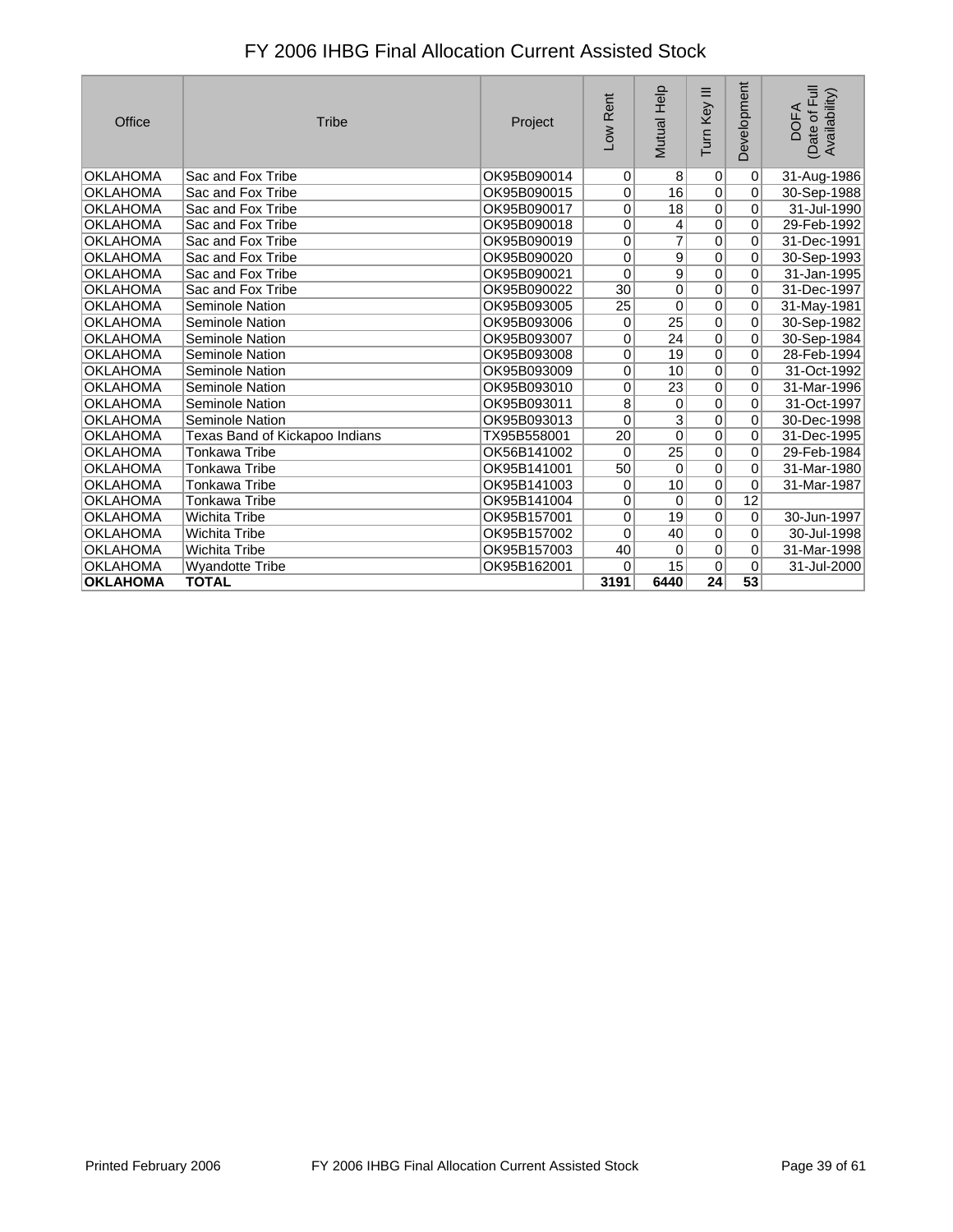| Office         | <b>Tribe</b>                           | Project     | Low Rent        | Mutual Help     | Tum Key III    | Development     | Date of Full<br>Availability)<br><b>DOFA</b> |
|----------------|----------------------------------------|-------------|-----------------|-----------------|----------------|-----------------|----------------------------------------------|
| PHOENIX        | Acoma Pueblo                           | NM99B079001 | $\overline{0}$  | $\mathbf{1}$    | $\overline{0}$ | $\pmb{0}$       | 31-May-1973                                  |
| PHOENIX        | Acoma Pueblo                           | NM99B079002 | 0               | 1               | 0              | 0               | 30-Jun-1976                                  |
| <b>PHOENIX</b> | Acoma Pueblo                           | NM99B079003 | 0               | $\overline{38}$ | $\overline{0}$ | 0               | 30-Sep-1980                                  |
| <b>PHOENIX</b> | Acoma Pueblo                           | NM99B079004 | $\mathbf 0$     | 41              | 0              | 0               | 29-Feb-1984                                  |
| PHOENIX        | Acoma Pueblo                           | NM99B079005 | 0               | 14              | $\overline{0}$ | 0               | 29-Feb-1984                                  |
| PHOENIX        | Acoma Pueblo                           | NM99B079006 | 0               | 20              | 0              | 0               | 29-Feb-1984                                  |
| <b>PHOENIX</b> | Acoma Pueblo                           | NM99B079007 | 0               | $\overline{29}$ | $\overline{0}$ | 0               | 31-Oct-1999                                  |
| <b>PHOENIX</b> | Acoma Pueblo                           | NM99B079008 | 14              | 0               | $\overline{0}$ | 0               | 30-Apr-2002                                  |
| <b>PHOENIX</b> | Acoma Pueblo                           | NM99B079009 | 1               | 0               | $\overline{0}$ | 0               | 30-Nov-2002                                  |
| PHOENIX        | Acoma Pueblo                           | NM99B079010 | 0               | $\overline{3}$  | 0              | 0               | 30-Apr-2002                                  |
| PHOENIX        | Acoma Pueblo                           | NM99B079011 | 0               | $\overline{4}$  | $\overline{0}$ | $\overline{0}$  | 30-Apr-2002                                  |
| PHOENIX        | Acoma Pueblo                           | NM99B079012 | 0               | $\overline{20}$ | $\overline{0}$ | $\mathbf 0$     | 30-Apr-2002                                  |
| <b>PHOENIX</b> | Acoma Pueblo                           | NM99B079013 | $\overline{20}$ | 0               | 0              | $\mathbf 0$     | 30-Apr-2002                                  |
| PHOENIX        | Ak-Chin                                | AZ99B042001 | 20              | 0               | 0              | 0               | 29-Feb-1992                                  |
| PHOENIX        | Ak-Chin                                | AZ99B042002 | 12              | 0               | $\overline{0}$ | 0               | 30-Jun-1992                                  |
| PHOENIX        | Berry Creek Rancheria                  | CA99B130017 | 15              | 0               | 0              | 0               | 31-Oct-1992                                  |
| <b>PHOENIX</b> | Berry Creek Rancheria                  | CA99B130018 | 0               | 6               | 0              | 0               | 31-Oct-1992                                  |
| <b>PHOENIX</b> | Berry Creek Rancheria                  | CA99B130021 | 0               | 7               | 0              | 0               | 31-Dec-1995                                  |
| <b>PHOENIX</b> | Berry Creek Rancheria                  | CA99B130023 | 8               | 0               | $\overline{0}$ | 0               | 31-Dec-1995                                  |
| PHOENIX        | <b>Big Pine Band</b>                   | CA99B098004 | 4               | 0               | 0              | 0               | 31-Mar-1982                                  |
| PHOENIX        | <b>Big Pine Band</b>                   | CA99B098005 | 5               | 0               | 0              | 0               | 31-Mar-1979                                  |
| <b>PHOENIX</b> | <b>Big Pine Band</b>                   | CA99B098008 | $\mathbf{1}$    | 0               | 0              | 0               | 29-Feb-1984                                  |
| <b>PHOENIX</b> | <b>Big Pine Band</b>                   | CA99B098009 | 0               | 7               | 0              | 0               | 30-Nov-1987                                  |
| PHOENIX        | <b>Big Pine Band</b>                   | CA99B098010 | $\overline{2}$  | 0               | 0              | 0               | 30-Nov-1987                                  |
| PHOENIX        | <b>Big Pine Band</b>                   | CA99B098011 | $\mathbf{1}$    | 0               | 0              | 0               | 30-Sep-1991                                  |
| <b>PHOENIX</b> | <b>Big Pine Band</b>                   | CA99B098012 | 0               | 1               | $\overline{0}$ | 0               | 30-Sep-1991                                  |
| <b>PHOENIX</b> | <b>Big Pine Band</b>                   | CA99B098013 | 0               | 4               | 0              | 0               | 30-Apr-1993                                  |
| PHOENIX        | <b>Big Pine Band</b>                   | CA99B098014 | 0               | $\overline{12}$ | $\overline{0}$ | 0               | 31-May-2001                                  |
| <b>PHOENIX</b> | <b>Big Pine Band</b>                   | CA99B098016 | 0               | 1               | 0              | 0               | 30-Nov-1987                                  |
| <b>PHOENIX</b> | <b>Bridgeport Paiute Indian Colony</b> | CA99B098006 | 21              | 0               | $\overline{0}$ | 0               | 31-Oct-1980                                  |
| <b>PHOENIX</b> | Cahuilla Band                          | CA99B080052 | 0               | $\overline{13}$ | 0              | 0               | 31-Dec-1993                                  |
| <b>PHOENIX</b> | Campo Band                             | CA99B150001 | 15              | 0               | $\overline{0}$ | 0               | 30-Sep-1991                                  |
| <b>PHOENIX</b> | Campo Band                             | CA99B150002 | 0               | $\overline{13}$ | 0              | $\mathbf 0$     | 30-Sep-1981                                  |
| PHOENIX        | Campo Band                             | CA99B150003 | 18              | 0               | $\overline{0}$ | 0               | 01-Apr-1998                                  |
| PHOENIX        | Campo Band                             | CA99B150004 | 0               | 9               | $\overline{0}$ | $\mathbf 0$     | 01-Apr-1998                                  |
| PHOENIX        | Capitan Grande Band                    | CA99B080058 | 0               | 18              | 0              | 0               | 31-May-1995                                  |
| <b>PHOENIX</b> | Chemehuevi                             | CA99B133001 | $\overline{25}$ | 0               | 0              | 0               | 30-Nov-1988                                  |
| PHOENIX        | Chemenuevi                             | CA99B133002 | 0               | $\overline{8}$  | $\overline{0}$ | $\overline{0}$  | 30-Sep-1980                                  |
| PHOENIX        | Chemehuevi                             | CA99B133003 | 10              | $\overline{0}$  | $\pmb{0}$      | 0               | 30-Sep-1980                                  |
| PHOENIX        | Chemehuevi                             | CA99B133004 | 0               | 15              | $\pmb{0}$      | 0               | 31-Oct-1988                                  |
| PHOENIX        | Chemehuevi                             | CA99B133005 | 10              | $\overline{0}$  | $\mathbf 0$    | 0               | 31-Oct-1988                                  |
| PHOENIX        | Chemehuevi                             | CA99B133008 | $10$            | $\overline{0}$  | $\overline{0}$ | 10              | 31-May-2002                                  |
| PHOENIX        | Chicken Ranch Rancheria                | CA99B129021 | 0               | $\overline{12}$ | $\pmb{0}$      | $\mathbf 0$     | 30-Nov-2001                                  |
| PHOENIX        | Chicken Ranch Rancheria                | CA99B129021 | 0               | $\overline{3}$  | $\overline{0}$ | $\mathbf 0$     | 30-Apr-2002                                  |
| PHOENIX        | Cochiti Pueblo                         | NM99B084003 | 0               | 18              | $\overline{0}$ | 0               | 28-Feb-1979                                  |
| PHOENIX        | Cochiti Pueblo                         | NM99B084004 | $\overline{0}$  | $\overline{26}$ | 0              | $\vert 0 \vert$ | 31-May-1998                                  |
| PHOENIX        | Cochiti Pueblo                         | NM99B084005 | 10              | $\pmb{0}$       | $\overline{0}$ | $\mathbf 0$     | 31-May-1998                                  |
| <b>PHOENIX</b> | Cochiti Pueblo                         | NM99B084006 | $\vert 0 \vert$ | $\overline{3}$  | 0              | $\vert 0 \vert$ | 31-May-1998                                  |
| PHOENIX        | Cochiti Pueblo                         | NM99B084007 | 1               | $\overline{0}$  | 0              | $\overline{0}$  | 31-May-1998                                  |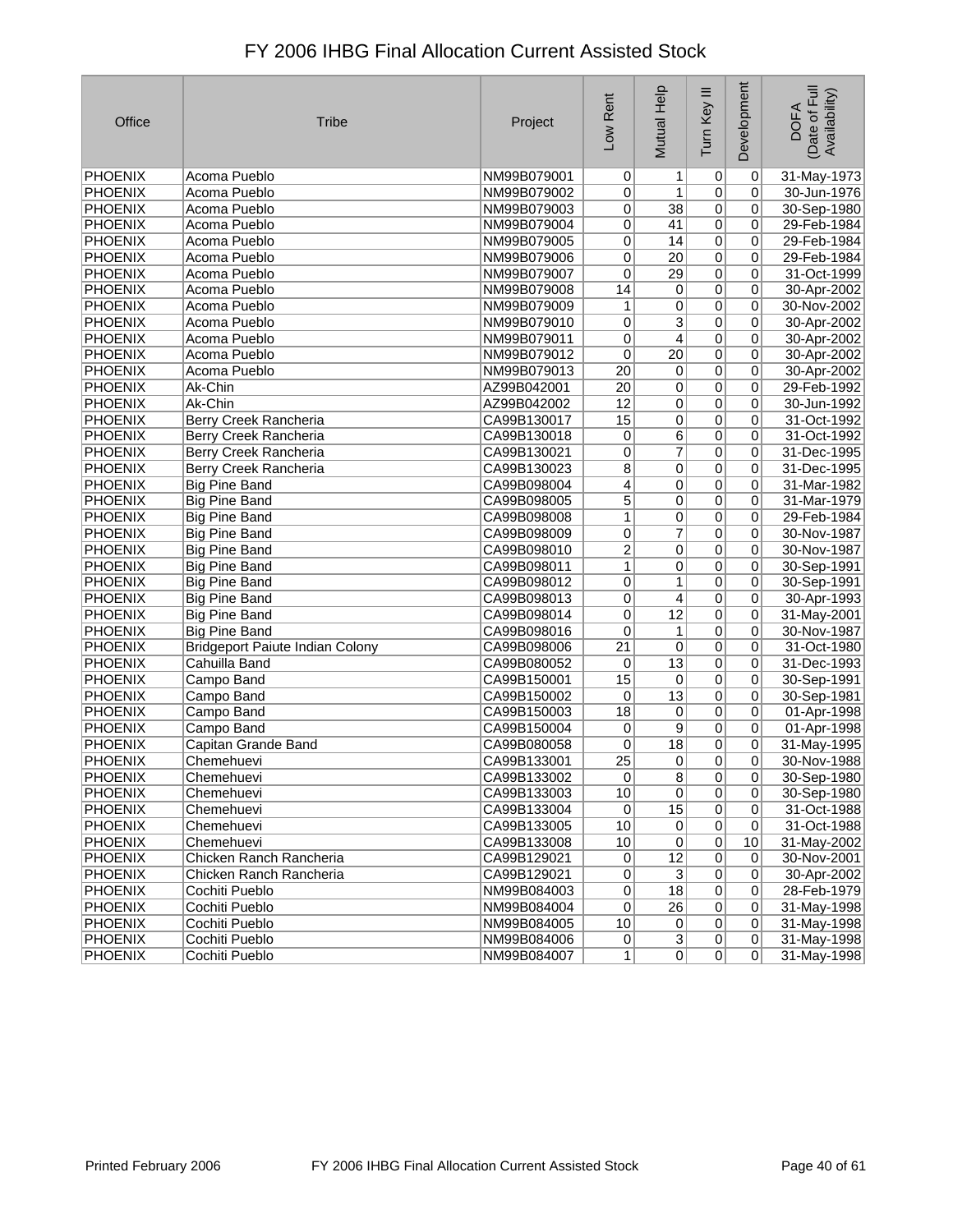| Office         | <b>Tribe</b>                 | Project     | Low Rent        | Mutual Help     | Tum Key III    | Development     | Ful<br>Availability)<br><b>DOFA</b><br>Date of |
|----------------|------------------------------|-------------|-----------------|-----------------|----------------|-----------------|------------------------------------------------|
| PHOENIX        | Cocopah Tribe                | AZ99B020003 | 32              | 0               | 0              | $\overline{0}$  | 31-Oct-1980                                    |
| PHOENIX        | Cocopah Tribe                | AZ99B020004 | 15              | $\overline{0}$  | $\overline{0}$ | $\mathbf 0$     | 31-Jul-1992                                    |
| PHOENIX        | Cocopah Tribe                | AZ99B020005 | 28              | 0               | $\pmb{0}$      | $\Omega$        | 31-Oct-1998                                    |
| PHOENIX        | Cold Springs Rancheria       | CA99B129003 | 0               | $\overline{7}$  | $\overline{0}$ | $\mathbf 0$     | 30-Sep-1982                                    |
| PHOENIX        | Cold Springs Rancheria       | CA99B129004 | 11              | 0               | $\overline{0}$ | $\vert 0 \vert$ | 30-Sep-1982                                    |
| PHOENIX        | Cold Springs Rancheria       | CA99B129009 | $\overline{8}$  | 0               | $\overline{0}$ | $\mathbf 0$     | 31-Dec-1987                                    |
| <b>PHOENIX</b> | Cold Springs Rancheria       | CA99B129011 | 10              | 0               | $\overline{0}$ | $\overline{0}$  | 31-Dec-1987                                    |
| <b>PHOENIX</b> | Cold Springs Rancheria       | CA99B129019 | 1               | $\overline{0}$  | $\overline{0}$ | 0               | 30-Sep-1982                                    |
| PHOENIX        | Colorado River Indian Tribes | AZ99B018005 | 50              | 0               | $\overline{0}$ | $\vert 0 \vert$ | 31-Aug-1972                                    |
| PHOENIX        | Colorado River Indian Tribes | AZ99B018006 | 99              | 0               | $\overline{0}$ | $\mathbf 0$     | 30-Nov-1973                                    |
| PHOENIX        | Colorado River Indian Tribes | AZ99B018007 | 25              | 0               | $\overline{0}$ | $\overline{0}$  | 31-Oct-1975                                    |
| PHOENIX        | Colorado River Indian Tribes | AZ99B018009 | 0               | $\overline{25}$ | $\overline{0}$ | 0               | 30-Jun-1980                                    |
| <b>PHOENIX</b> | Colorado River Indian Tribes | AZ99B018010 | 50              | $\overline{0}$  | $\overline{0}$ | $\pmb{0}$       | 31-Oct-1982                                    |
| <b>PHOENIX</b> | Colorado River Indian Tribes | AZ99B018011 | 0               | $\overline{25}$ | $\overline{0}$ | $\pmb{0}$       | 28-Feb-1982                                    |
| PHOENIX        | Colorado River Indian Tribes | AZ99B018013 | 0               | 54              | $\overline{0}$ | 0               | 31-Dec-1986                                    |
| <b>PHOENIX</b> | Colorado River Indian Tribes | AZ99B018014 | 0               | $\overline{25}$ | $\overline{0}$ | $\vert 0 \vert$ | 31-Mar-1990                                    |
| PHOENIX        | Colorado River Indian Tribes | AZ99B018015 | 0               | 16              | $\overline{0}$ | $\vert 0 \vert$ | 31-Jan-1992                                    |
| PHOENIX        | Colorado River Indian Tribes | AZ99B018016 | 0               | 15              | $\overline{0}$ | $\overline{0}$  | 30-Apr-1993                                    |
| PHOENIX        | Colorado River Indian Tribes | AZ99B018017 | 0               | 14              | $\overline{0}$ | 0               | 31-Dec-1971                                    |
| <b>PHOENIX</b> | Coyote Valley Band           | CA99B097007 | 15              | $\overline{0}$  | $\overline{0}$ | $\vert 0 \vert$ | 28-Feb-1987                                    |
| PHOENIX        | Coyote Valley Band           | CA99B097009 | 15              | 0               | $\overline{0}$ | $\pmb{0}$       | 28-Feb-1987                                    |
| PHOENIX        | Duck Valley Shoshone-Paiute  | NV99B006005 | 0               | 2               | $\overline{0}$ | $\pmb{0}$       | 28-Feb-1979                                    |
| PHOENIX        | Duck Valley Shoshone-Paiute  | NV99B006008 | 19              | 0               | $\pmb{0}$      | 0               | 30-Sep-1982                                    |
| PHOENIX        | Duck Valley Shoshone-Paiute  | NV99B006009 | 0               | 14              | $\overline{0}$ | $\vert 0 \vert$ | 31-Oct-1982                                    |
| PHOENIX        | Duck Valley Shoshone-Paiute  | NV99B006010 | $\pmb{0}$       | $\overline{9}$  | $\overline{0}$ | $\mathbf 0$     | 31-Jan-1985                                    |
| <b>PHOENIX</b> | Duck Valley Shoshone-Paiute  | NV99B006011 | 19              | 0               | 0              | $\overline{0}$  | 01-Jul-1986                                    |
| PHOENIX        | Duck Valley Shoshone-Paiute  | NV99B006012 | 0               | 16              | $\pmb{0}$      | 0               | 01-Jul-1986                                    |
| PHOENIX        | Duck Valley Shoshone-Paiute  | NV99B006013 | $\overline{25}$ | $\overline{0}$  | $\overline{0}$ | $\vert 0 \vert$ | 18-Mar-1996                                    |
| PHOENIX        | Duck Valley Shoshone-Paiute  | NV99B006014 | 0               | $\overline{25}$ | $\overline{0}$ | $\mathbf 0$     | 09-Jun-1997                                    |
| PHOENIX        | Duck Valley Shoshone-Paiute  | NV99B006015 | 12              | 0               | $\overline{0}$ | $\overline{0}$  | 02-Dec-1998                                    |
| PHOENIX        | Duck Valley Shoshone-Paiute  | NV99B006016 | 0               | 1               | $\overline{0}$ | 0               | 30-Sep-1982                                    |
| PHOENIX        | Duckwater Shoshone           | NV99B015009 | $\overline{0}$  | $\overline{8}$  | $\overline{0}$ | $\overline{0}$  | 31-Dec-1985                                    |
| <b>PHOENIX</b> | Duckwater Shoshone           | NV99B015010 | $\overline{8}$  | 0               | $\overline{0}$ | $\mathbf 0$     | 31-Dec-1985                                    |
| PHOENIX        | Duckwater Shoshone           | NV99B015015 | 10              | 0               | $\overline{0}$ | 0               | 31-Dec-1986                                    |
| <b>PHOENIX</b> | <b>Ely Shoshone</b>          | NV99B015008 | 10              | $\overline{0}$  | $\overline{0}$ | 0               | 31-Oct-1985                                    |
| PHOENIX        | <b>Ely Shoshone</b>          | NV99B015014 | 18              | $\overline{0}$  | $\overline{0}$ | $\vert 0 \vert$ | 31-Oct-1985                                    |
| PHOENIX        | <b>Ely Shoshone</b>          | NV99B015016 | 5               | 0               | $\overline{0}$ | $\mathbf 0$     | 30-Sep-2000                                    |
| PHOENIX        | Enterprise Rancheria         | CA99B160001 | $\overline{0}$  | 0               | $\overline{0}$ | 15              |                                                |
| <b>PHOENIX</b> | Fallon Paiute-Shoshone       | NV99B011003 | $\overline{0}$  | 33              | $\overline{0}$ | $\overline{0}$  | 31-Jul-1980                                    |
| <b>PHOENIX</b> | Fallon Paiute-Shoshone       | NV99B011006 | $\overline{22}$ | 0               | $\overline{0}$ | $\vert 0 \vert$ | 30-Apr-1989                                    |
| <b>PHOENIX</b> | Fallon Paiute-Shoshone       | NV99B011007 | 0               | 19              | $\overline{0}$ | $\overline{0}$  | 30-Sep-1989                                    |
| PHOENIX        | Fallon Paiute-Shoshone       | NV99B011008 | 0               | 15              | $\overline{0}$ | $\overline{0}$  | 31-May-1992                                    |
| PHOENIX        | Fallon Paiute-Shoshone       | NV99B011009 | 15              | $\overline{0}$  | $\overline{0}$ | $\overline{0}$  | 31-May-1992                                    |
| PHOENIX        | Fallon Paiute-Shoshone       | NV99B011010 | $\overline{0}$  | 15              | $\overline{0}$ | $\vert 0 \vert$ | 31-May-1992                                    |
| <b>PHOENIX</b> | Fallon Paiute-Shoshone       | NV99B011011 | $\overline{20}$ | 0               | $\overline{0}$ | $\overline{0}$  | 31-Jan-1995                                    |
| PHOENIX        | Fallon Paiute-Shoshone       | NV99B011012 | 0               | 15              | $\overline{0}$ | $\overline{0}$  | 31-Jan-1995                                    |
| PHOENIX        | Fort Bidwell                 | CA99B083001 | $\overline{2}$  | 0               | 0              | $\vert 0 \vert$ | 31-Oct-1975                                    |
| PHOENIX        | Fort Bidwell                 | CA99B083005 | $6\vert$        | 0               | 0              | $\overline{0}$  | 31-Oct-1982                                    |

PHOENIX Fort Bidwell CA99B083005 6 0 0 0 31-Oct-1982

CA99B083006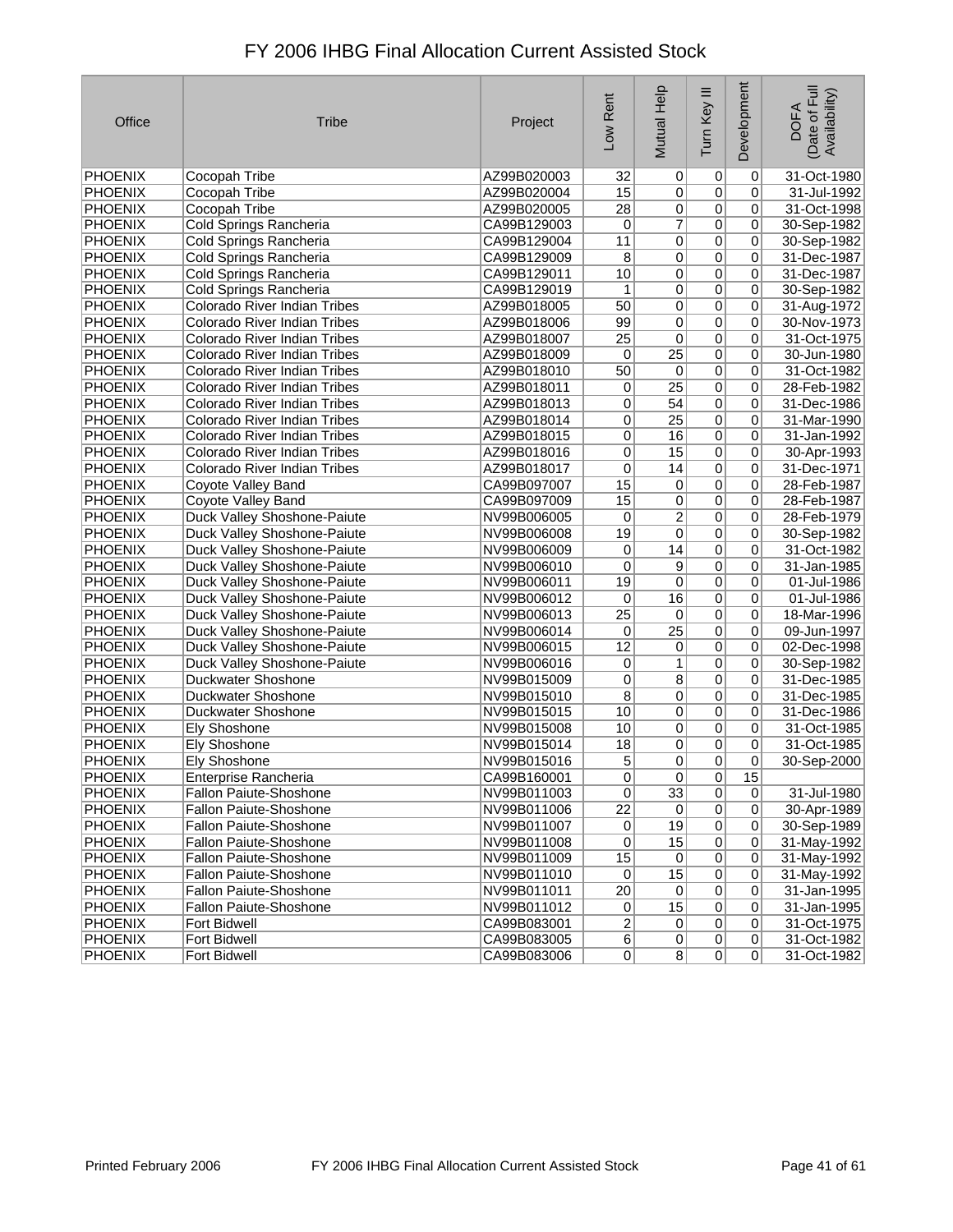| Office         | <b>Tribe</b>         | Project     | Low Rent        | Mutual Help     | Tum Key III    | Development     | Date of Full<br>Availability)<br><b>DOFA</b> |
|----------------|----------------------|-------------|-----------------|-----------------|----------------|-----------------|----------------------------------------------|
| <b>PHOENIX</b> | <b>Fort Bidwell</b>  | CA99B603004 | 10              | 0               | 0              | 0               | 28-Oct-1999                                  |
| <b>PHOENIX</b> | Fort Independence    | CA99B098007 | 0               | 6               | 0              | 0               | 29-Feb-1984                                  |
| <b>PHOENIX</b> | Fort Independence    | CA99B098008 | 1               | 0               | 0              | 0               | 29-Feb-1984                                  |
| <b>PHOENIX</b> | Fort Independence    | CA99B098009 | 0               | $\overline{2}$  | 0              | 0               | 30-Nov-1987                                  |
| <b>PHOENIX</b> | Fort Independence    | CA99B098012 | 0               | $\mathbf{1}$    | 0              | 0               | 30-Sep-1991                                  |
| PHOENIX        | Fort Independence    | CA99B098013 | 0               | $\overline{2}$  | 0              | 0               | 30-Apr-1993                                  |
| <b>PHOENIX</b> | Fort Independence    | CA99B604001 | 0               | $\overline{2}$  | 0              | 0               | 31-Jul-2000                                  |
| <b>PHOENIX</b> | Fort Mojave Tribe    | CA99B100003 | 10              | 0               | $\overline{0}$ | 0               | 30-Apr-1982                                  |
| <b>PHOENIX</b> | Fort Mojave Tribe    | CA99B100004 | 50              | 0               | 0              | 0               | 31-May-1987                                  |
| PHOENIX        | Fort Mojave Tribe    | CA99B100006 | $\overline{c}$  | 0               | 0              | $\pmb{0}$       | 30-Jun-1985                                  |
| <b>PHOENIX</b> | Fort Mojave Tribe    | CA99B100007 | 19              | 0               | 0              | 0               | 31-Jul-1987                                  |
| <b>PHOENIX</b> | Fort Mojave Tribe    | CA99B100008 | $\overline{25}$ | 0               | 0              | 0               | 30-Apr-1987                                  |
| <b>PHOENIX</b> | Fort Mojave Tribe    | CA99B100009 | 4               | 0               | $\overline{0}$ | 0               | 31-Aug-1978                                  |
| <b>PHOENIX</b> | <b>Gila River</b>    | AZ99B015005 | 10              | 0               | $\overline{0}$ | $\overline{0}$  | 30-Jun-1973                                  |
| <b>PHOENIX</b> | Gila River           | AZ99B015006 | 80              | 0               | 0              | 0               | 28-Feb-1974                                  |
| <b>PHOENIX</b> | Gila River           | AZ99B015007 | 10              | $\pmb{0}$       | $\overline{0}$ | 0               | 02-Oct-1973                                  |
| <b>PHOENIX</b> | <b>Gila River</b>    | AZ99B015009 | 0               | $\overline{25}$ | $\overline{0}$ | 0               | 30-Apr-1979                                  |
| PHOENIX        | Gila River           | AZ99B015010 | $\overline{20}$ | $\pmb{0}$       | 0              | 0               | 31-Jul-1980                                  |
| <b>PHOENIX</b> | Gila River           | AZ99B015011 | 30              | 0               | 0              | 0               | 30-Sep-1978                                  |
| <b>PHOENIX</b> | Gila River           | AZ99B015012 | $\pmb{0}$       | $\overline{37}$ | $\overline{0}$ | $\overline{0}$  | 31-Jan-1980                                  |
| <b>PHOENIX</b> | Gila River           | AZ99B015013 | $\overline{20}$ | $\pmb{0}$       | 0              | 0               | 31-Jan-1981                                  |
| <b>PHOENIX</b> | Gila River           | AZ99B015014 | 30              | 0               | 0              | 0               | 31-Jul-1979                                  |
| <b>PHOENIX</b> | Gila River           | AZ99B015015 | 50              | 0               | 0              | 0               | 30-Jun-1980                                  |
| <b>PHOENIX</b> | Gila River           | AZ99B015016 | $\overline{30}$ | 0               | 0              | 0               | 31-Aug-1980                                  |
| <b>PHOENIX</b> | Gila River           | AZ99B015017 | 20              | 0               | 0              | 0               | 31-Jan-1980                                  |
| <b>PHOENIX</b> | Gila River           | AZ99B015018 | 0               | $\overline{38}$ | 0              | 0               | 30-Jun-1982                                  |
| <b>PHOENIX</b> | Gila River           | AZ99B015019 | 20              | 0               | 0              | 0               | 31-Aug-1982                                  |
| <b>PHOENIX</b> | Gila River           | AZ99B015020 | $\overline{71}$ | $\pmb{0}$       | $\overline{0}$ | 0               | 31-Oct-1986                                  |
| PHOENIX        | Gila River           | AZ99B015021 | 60              | 0               | 0              | 0               | 30-Apr-1987                                  |
| <b>PHOENIX</b> | Gila River           | AZ99B015022 | 0               | 19              | 0              | 0               | 30-Apr-1987                                  |
| <b>PHOENIX</b> | Gila River           | AZ99B015023 | 9               | 0               | 0              | 0               | 31-Jan-1987                                  |
| <b>PHOENIX</b> | Gila River           | AZ99B015024 | 64              | $\pmb{0}$       | 0              | 0               | 31-Dec-1987                                  |
| <b>PHOENIX</b> | Gila River           | AZ99B015025 | 0               | $\overline{20}$ | $\overline{0}$ | 0               | 30-Jun-1988                                  |
| PHOENIX        | <b>Gila River</b>    | AZ99B015026 | 0               | 5               | 0              | 0               | 31-Oct-1986                                  |
| PHOENIX        | Gila River           | AZ99B015027 | 0               | $\overline{7}$  | 0              | 0               | 31-Oct-1986                                  |
| <b>PHOENIX</b> | Gila River           | AZ99B015028 | 0               | 46              | 0              | 0               | 30-Jun-1988                                  |
| PHOENIX        | Gila River           | AZ99B015029 | 0               | 44              | 0              | 0               | 31-May-1988                                  |
| PHOENIX        | Gila River           | AZ99B015030 | 38              | $\overline{0}$  | $\overline{0}$ | 0               | 31-Mar-1988                                  |
| <b>PHOENIX</b> | <b>Gila River</b>    | AZ99B015031 | $\overline{0}$  | $\overline{28}$ | $\overline{0}$ | $\vert 0 \vert$ | 30-Sep-1992                                  |
| <b>PHOENIX</b> | Gila River           | AZ99B015032 | 20              | $\overline{0}$  | $\overline{0}$ | $\overline{0}$  | 31-Jul-1993                                  |
| PHOENIX        | Gila River           | AZ99B015033 | 94              | $\overline{0}$  | $\overline{0}$ | $\pmb{0}$       | 31-Jan-1991                                  |
| <b>PHOENIX</b> | Gila River           | AZ99B015034 | 10              | $\vert 0 \vert$ | 0              | 0               | 31-Jul-1993                                  |
| PHOENIX        | Grindstone Rancheria | CA99B083001 | 0               | $\mathbf{1}$    | $\overline{0}$ | $\overline{0}$  | 31-Oct-1975                                  |
| <b>PHOENIX</b> | Grindstone Rancheria | CA99B083009 | 12              | $\overline{0}$  | $\overline{0}$ | 0               | 30-Jun-1995                                  |
| <b>PHOENIX</b> | Grindstone Rancheria | CA99B083013 | 16              | $\overline{0}$  | $\overline{0}$ | 0               | 31-Mar-1997                                  |
| <b>PHOENIX</b> | Grindstone Rancheria | CA99B083015 | 3               | 0               | 0              | 0               | 31-Mar-1997                                  |
| PHOENIX        | Guidiville Rancheria | CA99B130026 | 19              | $\overline{0}$  | $\overline{0}$ | 1               | 01-Jan-2001                                  |
| <b>PHOENIX</b> | Hoopa Valley         | CA99B090002 | 30 <sup>°</sup> | $\overline{0}$  | $\sigma$       | 0               | 31-May-1980                                  |
| <b>PHOENIX</b> | <b>Hoopa Valley</b>  | CA99B090004 | 0               | 39              | 0              | $\Omega$        | 31-Oct-1985                                  |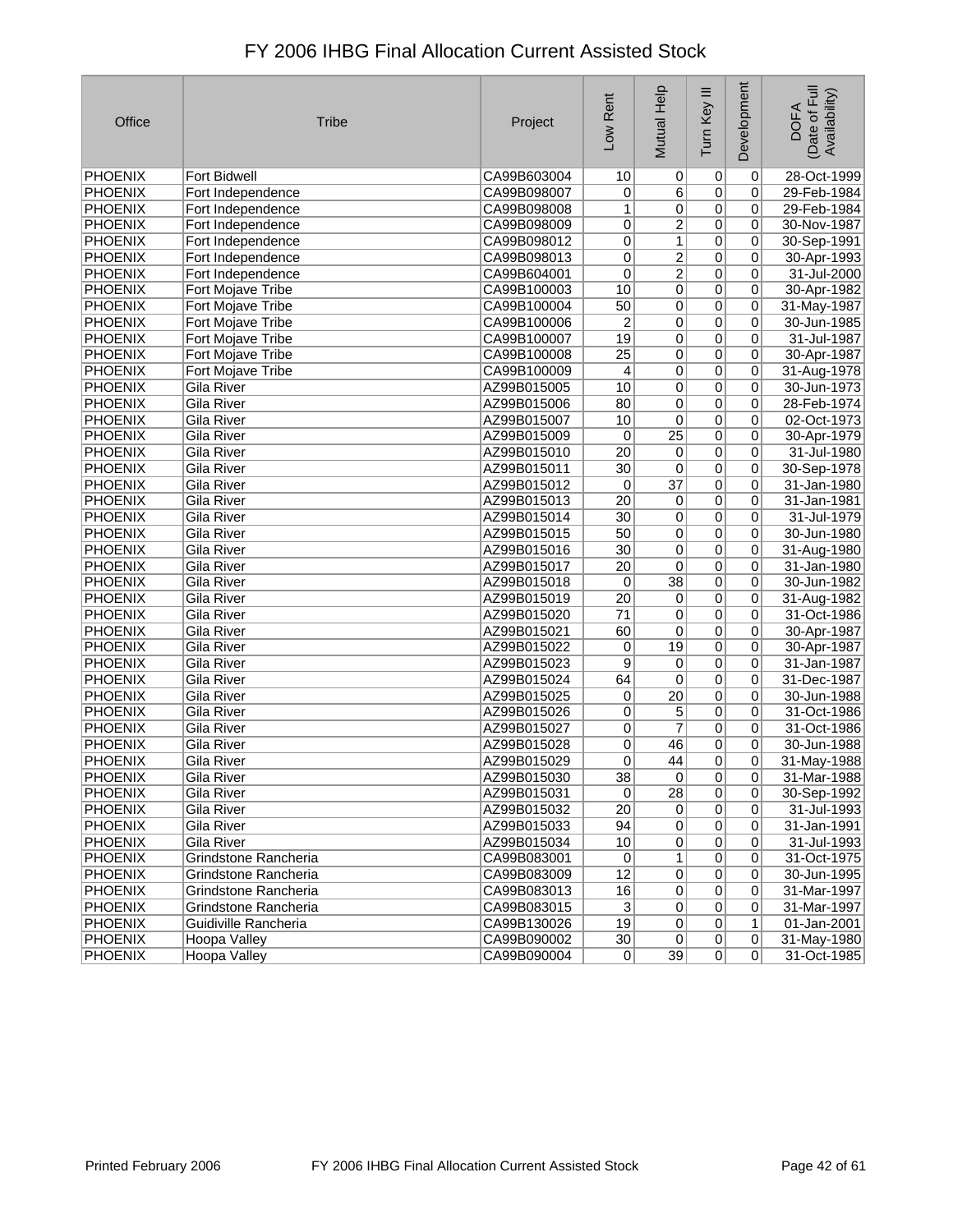| Office             | <b>Tribe</b>             | Project                    | Low Rent        | Mutual Help                      | Tum Key III      | Development    | Date of Full<br>Availability)<br><b>DOFA</b> |
|--------------------|--------------------------|----------------------------|-----------------|----------------------------------|------------------|----------------|----------------------------------------------|
| PHOENIX            | Hoopa Valley             | CA99B090005                | $\Omega$        | 10                               | $\boldsymbol{0}$ | 0              | 31-Oct-1987                                  |
| PHOENIX            | Hoopa Valley             | CA99B090008                | 0               | 28                               | $\overline{0}$   | 0              | 31-May-1992                                  |
| <b>PHOENIX</b>     | Hoopa Valley             | CA99B090009                | 0               | 17                               | $\overline{0}$   | $\mathbf 0$    | 28-Feb-1993                                  |
| <b>PHOENIX</b>     | Hoopa Valley             | CA99B090010                | 0               | 40                               | $\overline{0}$   | 0              | 30-Sep-1994                                  |
| <b>PHOENIX</b>     | <b>Hoopa Valley</b>      | CA99B090011                | 0               | 29                               | $\overline{0}$   | 0              | 01-Apr-1998                                  |
| <b>PHOENIX</b>     | Hoopa Valley             | CA99B090012                | 21              | 0                                | $\overline{0}$   | $\mathbf 0$    | 30-Sep-1997                                  |
| <b>PHOENIX</b>     | Hoopa Valley             | CA99B090013                | 0               | $\overline{20}$                  | $\overline{0}$   | 0              | 30-Sep-1997                                  |
| <b>PHOENIX</b>     | Hopi                     | AZ99B027007                | 0               | 63                               | $\overline{0}$   | 0              | 31-Aug-1980                                  |
| PHOENIX            | Hopi                     | AZ99B027011                | 0               | 124                              | $\overline{0}$   | 0              | 30-Sep-1984                                  |
| PHOENIX            | Hopi                     | AZ99B027015                | 0               | $\overline{35}$                  | $\overline{0}$   | 0              | 30-Nov-1991                                  |
| <b>PHOENIX</b>     | Hopi                     | AZ99B027016                | $\overline{20}$ | $\pmb{0}$                        | $\overline{0}$   | 0              | 31-Mar-1993                                  |
| PHOENIX            | Hopi                     | AZ99B027017                | 0               | 16                               | $\overline{0}$   | 0              | 31-Mar-1997                                  |
| <b>PHOENIX</b>     | Hopi                     | AZ99B027018                | 13              | 0                                | 0                | 0              | 31-Dec-1997                                  |
| <b>PHOENIX</b>     | <b>Hopland Rancheria</b> | CA99B130008                | 10              | $\overline{0}$                   | $\overline{0}$   | 0              | 31-Mar-1988                                  |
| <b>PHOENIX</b>     | Hopland Rancheria        | CA99B130010                | 10              | 0                                | $\overline{0}$   | 0              | 29-Feb-1988                                  |
| PHOENIX            | Hualapai                 | AZ99B017002                | $\mathbf 0$     | $\overline{4}$                   | $\overline{0}$   | $\mathbf 0$    | 30-Sep-1973                                  |
| <b>PHOENIX</b>     | Hualapai                 | AZ99B017003                | 0               | 40                               | $\overline{0}$   | $\mathbf 0$    | 31-Mar-1981                                  |
| PHOENIX            | Hualapai                 | AZ99B017004                | 30              | 0                                | $\overline{0}$   | 0              | 31-Jul-1981                                  |
| <b>PHOENIX</b>     | Hualapai                 | AZ99B017007                | $\overline{20}$ | 0                                | $\overline{0}$   | 0              | 30-Apr-1987                                  |
| <b>PHOENIX</b>     | Hualapai                 | AZ99B017008                | 10              | 0                                | $\overline{0}$   | $\mathbf 0$    | 31-Mar-1988                                  |
| <b>PHOENIX</b>     | Hualapai                 | AZ99B017009                | 0               | 15                               | $\overline{0}$   | 0              | 31-Mar-1988                                  |
| PHOENIX            | Hualapai                 | AZ99B017010                | 20              | 0                                | $\overline{0}$   | 0              | 31-Jul-1989                                  |
| <b>PHOENIX</b>     | Hualapai                 | AZ99B017011                | 0               | 10                               | $\overline{0}$   | 0              | 31-Oct-1991                                  |
| <b>PHOENIX</b>     | Hualapai                 | AZ99B017012                | $\overline{25}$ | 0                                | $\overline{0}$   | $\mathbf 0$    | 30-Aug-1991                                  |
| <b>PHOENIX</b>     | Hualapai                 | AZ99B017013                | 30              | 0                                | $\overline{0}$   | $\mathbf 0$    | 30-Sep-1994                                  |
| <b>PHOENIX</b>     | Hualapai                 | AZ99B017014                | 0               | $\overline{28}$                  | $\overline{0}$   | 0              | 31-Dec-1995                                  |
| <b>PHOENIX</b>     | <b>Isleta Pueblo</b>     | NM99B081008                | 3               | 23                               | $\overline{0}$   | 0              | 30-Nov-1998                                  |
| <b>PHOENIX</b>     | <b>Isleta Pueblo</b>     | NM99B081009                | $\overline{25}$ | 0                                | 0                | 0              | 30-Nov-1998                                  |
| <b>PHOENIX</b>     | <b>Isleta Pueblo</b>     | NM99B081010                | 2               | 0                                | 0                | 0              | 30-Nov-1998                                  |
| PHOENIX            | <b>Isleta Pueblo</b>     | NM99B081011                | 0               | $\overline{2}$                   | $\overline{0}$   | 0              | 30-Nov-1998                                  |
| <b>PHOENIX</b>     | Jemez Pueblo             | NM99B080002                | 0               | 41                               | $\overline{0}$   | 0              | 31-Oct-1980                                  |
| <b>PHOENIX</b>     | Jemez Pueblo             | NM99B080003                | 0               | 23                               | 0                | 0              | 31-Oct-1996                                  |
| <b>PHOENIX</b>     | Jemez Pueblo             | NM99B080004                | $\overline{0}$  | $\overline{2}$                   | $\overline{0}$   | $\mathbf 0$    | 31-Dec-1998                                  |
| PHOENIX            | Jicarilla Reservation    | NM99B014001                | $\overline{22}$ | 0                                | $\overline{0}$   | 0              | 31-Jul-1966                                  |
| PHOENIX            | Jicarilla Reservation    | NM99B014008                | 29              | 0                                | $\overline{0}$   | 0              | 30-Sep-1981                                  |
| PHOENIX            | Jicarilla Reservation    | NM99B014009                | 55              | 0                                | $\overline{0}$   | $\Omega$       | 30-Nov-1981                                  |
| PHOENIX            | Jicarilla Reservation    | NM99B014010                | 0               | $\overline{25}$                  | $\overline{0}$   | 0              | 30-Sep-1987                                  |
| <b>PHOENIX</b>     | Jicarilla Reservation    | NM99B014011                | $\overline{0}$  | $\overline{34}$                  | $\overline{0}$   | 0              | 31-Dec-1987                                  |
| PHOENIX            | Jicarilla Reservation    | NM99B014012                | $\overline{0}$  | 8                                | 0                | 0              | 30-Nov-1986                                  |
| <b>PHOENIX</b>     | Jicarilla Reservation    | NM99B014013                | $\Omega$        | 14                               | 0                | $\overline{0}$ | 31-May-1991                                  |
| PHOENIX            | Jicarilla Reservation    | NM99B014014                | 0               | 19                               | 0                | $\mathbf 0$    | 30-Nov-1981                                  |
| PHOENIX            | Jicarilla Reservation    | NM99B014015                | $\overline{32}$ | $\overline{0}$                   | 0                | 0              | 31-Oct-1996                                  |
| <b>PHOENIX</b>     | Kaibab Band of Paiute    | AZ99B024002                | $\Omega$        | 13                               | 0                | 0              | 30-Sep-1980                                  |
| PHOENIX            | Kaibab Band of Paiute    | AZ99B024003                | 13              | $\vert 0 \vert$                  | 0                | $\Omega$       | 30-Sep-1982                                  |
| PHOENIX            | Kaibab Band of Paiute    | AZ99B024004                | 8               | $\overline{0}$                   | 0                | 0              | 31-Jan-1987                                  |
| PHOENIX            | Kaibab Band of Paiute    | AZ99B024005                | $\overline{0}$  | 5                                | $\overline{0}$   | 0              | 31-Jan-1987                                  |
| <b>PHOENIX</b>     | Kaibab Band of Paiute    | AZ99B024006                | 4               | $\overline{0}$<br>$\overline{5}$ | $\overline{0}$   | 0<br>0         | 31-Dec-1986                                  |
| PHOENIX<br>PHOENIX | Kaibab Band of Paiute    | AZ99B024007<br>AZ99B024008 | 0 <br>13        | 0                                | 0 <br> 0         | 0              | 31-Jan-1992<br>30-Sep-1997                   |
|                    | Kaibab Band of Paiute    |                            |                 |                                  |                  |                |                                              |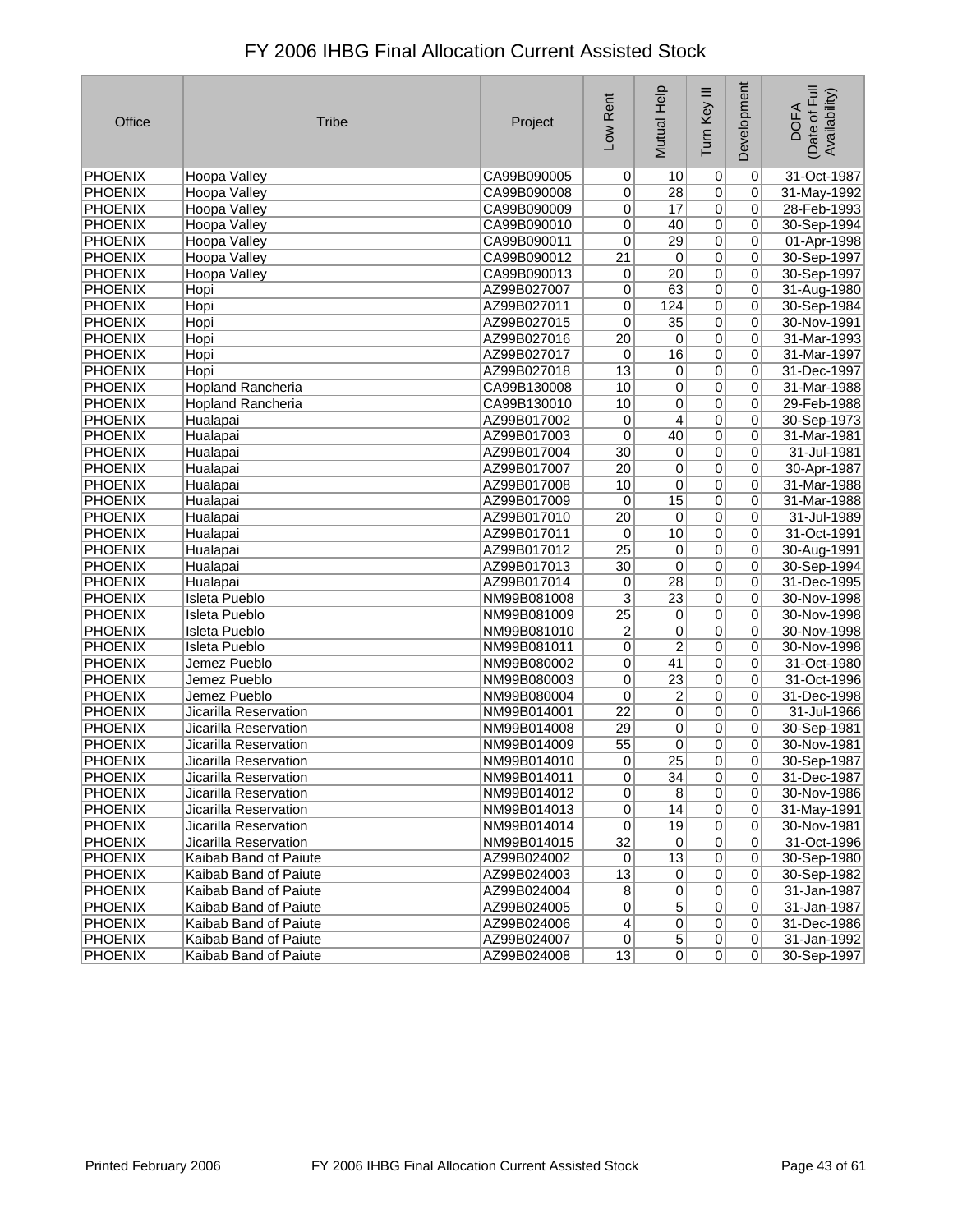| Office         | <b>Tribe</b>                     | Project     | Low Rent        | Mutual Help     | Tum Key III    | Development    | (Date of Full<br>Availability)<br><b>DOFA</b> |
|----------------|----------------------------------|-------------|-----------------|-----------------|----------------|----------------|-----------------------------------------------|
| PHOENIX        | Kaibab Band of Paiute            | AZ99B024009 | 0               | $\overline{c}$  | 0              | $\overline{0}$ | 31-Aug-1970                                   |
| <b>PHOENIX</b> | Karuk                            | CA99B134003 | 63              | $\overline{0}$  | $\overline{0}$ | $\overline{0}$ | 31-May-1992                                   |
| PHOENIX        | Karuk                            | CA99B134004 | 17              | $\overline{0}$  | 0              | 0              | 31-May-1993                                   |
| PHOENIX        | Karuk                            | CA99B134005 | 15              | 0               | 0              | $\overline{0}$ | 31-Mar-1997                                   |
| PHOENIX        | Karuk                            | CA99B134006 | 0               | 5               | 0              | $\overline{0}$ | 31-Mar-1997                                   |
| <b>PHOENIX</b> | Karuk                            | CA99B134007 | 0               | 16              | $\overline{0}$ | 0              | 31-May-2001                                   |
| PHOENIX        | Karuk                            | CA99B134008 | 16              | $\pmb{0}$       | 0              | $\overline{0}$ | 30-Sep-2003                                   |
| PHOENIX        | Karuk                            | CA99B134009 | $\overline{20}$ | 0               | 0              | $\overline{0}$ | 31-May-2001                                   |
| PHOENIX        | Karuk                            | CA99B134010 | 10              | 0               | 0              | $\overline{0}$ | 01-Aug-2004                                   |
| PHOENIX        | Karuk                            | CA99B134010 | 14              | $\overline{0}$  | $\overline{0}$ | $\Omega$       | 01-Sep-2005                                   |
| <b>PHOENIX</b> | La Jolla Band                    | CA99B080021 | 0               | $\overline{8}$  | $\pmb{0}$      | $\mathbf 0$    | 30-Sep-1981                                   |
| PHOENIX        | La Jolla Band                    | CA99B080027 | 0               | 24              | 0              | 0              | 29-Feb-1988                                   |
| PHOENIX        | La Jolla Band                    | CA99B080057 | 2               | 0               | 0              | 0              | 31-Oct-1995                                   |
| <b>PHOENIX</b> | La Jolla Band                    | CA99B080062 | $\overline{0}$  | 11              | $\overline{0}$ | 0              | 31-Oct-1995                                   |
| PHOENIX        | La Jolla Band                    | CA99B080071 | 0               | $\overline{0}$  | 0              | 12             |                                               |
| <b>PHOENIX</b> | Laguna Pueblo                    | NM99B012001 | 10              | 0               | 0              | 0              | 28-Feb-1967                                   |
| PHOENIX        | Laguna Pueblo                    | NM99B012002 | 29              | 0               | 0              | $\mathbf 0$    | 28-Feb-1967                                   |
| PHOENIX        | Laguna Pueblo                    | NM99B012006 | 0               | $\overline{2}$  | $\overline{0}$ | 0              | 31-Mar-1979                                   |
| <b>PHOENIX</b> | Laguna Pueblo                    | NM99B012008 | 0               | $\overline{35}$ | 0              | 0              | 30-Nov-1997                                   |
| <b>PHOENIX</b> | Laguna Pueblo                    | NM99B012009 | 10              | 0               | 0              | 0              | 31-Dec-2004                                   |
| PHOENIX        | Laguna Pueblo                    | NM99B012010 | $\mathbf 0$     | $\overline{4}$  | $\pmb{0}$      | 0              | 30-Sep-1999                                   |
| PHOENIX        | Laguna Pueblo                    | NM99B012011 | 30              | 0               | $\pmb{0}$      | 0              | 31-Dec-2004                                   |
| PHOENIX        | Laytonville Rancheria            | CA99B130001 | 31              | 0               | $\overline{0}$ | $\mathbf 0$    | 31-Jul-1985                                   |
| <b>PHOENIX</b> | Laytonville Rancheria            | CA99B130025 | 0               | 2               | 0              | 0              | 31-Jul-1985                                   |
| PHOENIX        | Lone Pine Paiute-Shoshone        | CA99B098003 | $\overline{36}$ | 0               | $\overline{0}$ | 0              | 30-Sep-1997                                   |
| <b>PHOENIX</b> | Lone Pine Paiute-Shoshone        | CA99B098004 | 5               | 0               | $\pmb{0}$      | $\mathbf 0$    | 31-Mar-1982                                   |
| PHOENIX        | Lone Pine Paiute-Shoshone        | CA99B098005 | $\mathbf{3}$    | 0               | 0              | $\mathbf 0$    | 31-Mar-1979                                   |
| <b>PHOENIX</b> | Lone Pine Paiute-Shoshone        | CA99B098007 | 0               | 1               | 0              | 0              | 29-Feb-1984                                   |
| PHOENIX        | Lone Pine Paiute-Shoshone        | CA99B098010 | $\overline{2}$  | $\overline{0}$  | $\overline{0}$ | $\overline{0}$ | 30-Nov-1987                                   |
| <b>PHOENIX</b> | Lone Pine Paiute-Shoshone        | CA99B098012 | $\overline{0}$  | $\overline{2}$  | $\overline{0}$ | 0              | 30-Sep-1991                                   |
| <b>PHOENIX</b> | Lone Pine Paiute-Shoshone        | CA99B098013 | 0               | 1               | $\overline{0}$ | $\overline{0}$ | 30-Apr-1993                                   |
| PHOENIX        | Lone Pine Paiute-Shoshone        | CA99B098017 | 0               | 1               | 0              | 0              | 30-Nov-1987                                   |
| PHOENIX        | Manchester Point Arena Rancheria | CA99B130004 | $\overline{29}$ | $\overline{0}$  | $\overline{0}$ | $\overline{0}$ | 29-Feb-1988                                   |
| <b>PHOENIX</b> | Manchester Point Arena Rancheria | CA99B130006 | 0               | $\overline{5}$  | $\pmb{0}$      | $\mathbf 0$    | 29-Feb-1988                                   |
| PHOENIX        | Manchester Point Arena Rancheria | CA99B130016 | 9               | 0               | 0              | 0              | 30-Jun-1992                                   |
| <b>PHOENIX</b> | Mesa Grande Band                 | CA99B148001 | 14              | 0               | 0              | $\Omega$       | 01-Mar-1996                                   |
| PHOENIX        | Mesa Grande Band                 | CA99B148002 | 8               | $\overline{0}$  | $\pmb{0}$      | 0              | 31-Aug-1999                                   |
| <b>PHOENIX</b> | Mescalero Reservation            | NM99B013001 | 54              | $\overline{0}$  | $\overline{0}$ | $\overline{0}$ | 31-Mar-1966                                   |
| <b>PHOENIX</b> | <b>Mescalero Reservation</b>     | NM99B013003 | 36              | 0               | 0              | $\overline{0}$ | 31-Mar-1977                                   |
| PHOENIX        | <b>Mescalero Reservation</b>     | NM99B013004 | 55              | $\vert 0 \vert$ | 0              | $\overline{0}$ | 31-Mar-1979                                   |
| PHOENIX        | <b>Mescalero Reservation</b>     | NM99B013005 | 13              | $\overline{0}$  | $\pmb{0}$      | $\Omega$       | 30-Apr-1979                                   |
| PHOENIX        | Mescalero Reservation            | NM99B013006 | 12              | $\overline{0}$  | $\pmb{0}$      | $\Omega$       | 30-Sep-1980                                   |
| PHOENIX        | <b>Mescalero Reservation</b>     | NM99B013007 | 26              | $\vert 0 \vert$ | $\pmb{0}$      | $\Omega$       | 30-Nov-1981                                   |
| PHOENIX        | <b>Mescalero Reservation</b>     | NM99B013008 | $\overline{25}$ | $\overline{0}$  | 0              | $\Omega$       | 31-Mar-1984                                   |
| PHOENIX        | Mescalero Reservation            | NM99B013010 | $\vert 0 \vert$ | 11              | $\overline{0}$ | $\overline{0}$ | 31-May-1988                                   |
| PHOENIX        | <b>Mescalero Reservation</b>     | NM99B013011 | 25              | $\vert 0 \vert$ | $\pmb{0}$      | $\Omega$       | 31-May-1988                                   |
| PHOENIX        | <b>Mescalero Reservation</b>     | NM99B013012 | 25              | $\vert 0 \vert$ | $\overline{0}$ | $\overline{0}$ | 31-May-1988                                   |
| PHOENIX        | <b>Mescalero Reservation</b>     | NM99B013013 | 0               | 10              | $\overline{0}$ | $\overline{0}$ | 31-Dec-1992                                   |
| <b>PHOENIX</b> | <b>Mescalero Reservation</b>     | NM99B013014 | 40              | $\overline{0}$  | $\overline{0}$ | 0              | 31-May-1993                                   |
|                |                                  |             |                 |                 |                |                |                                               |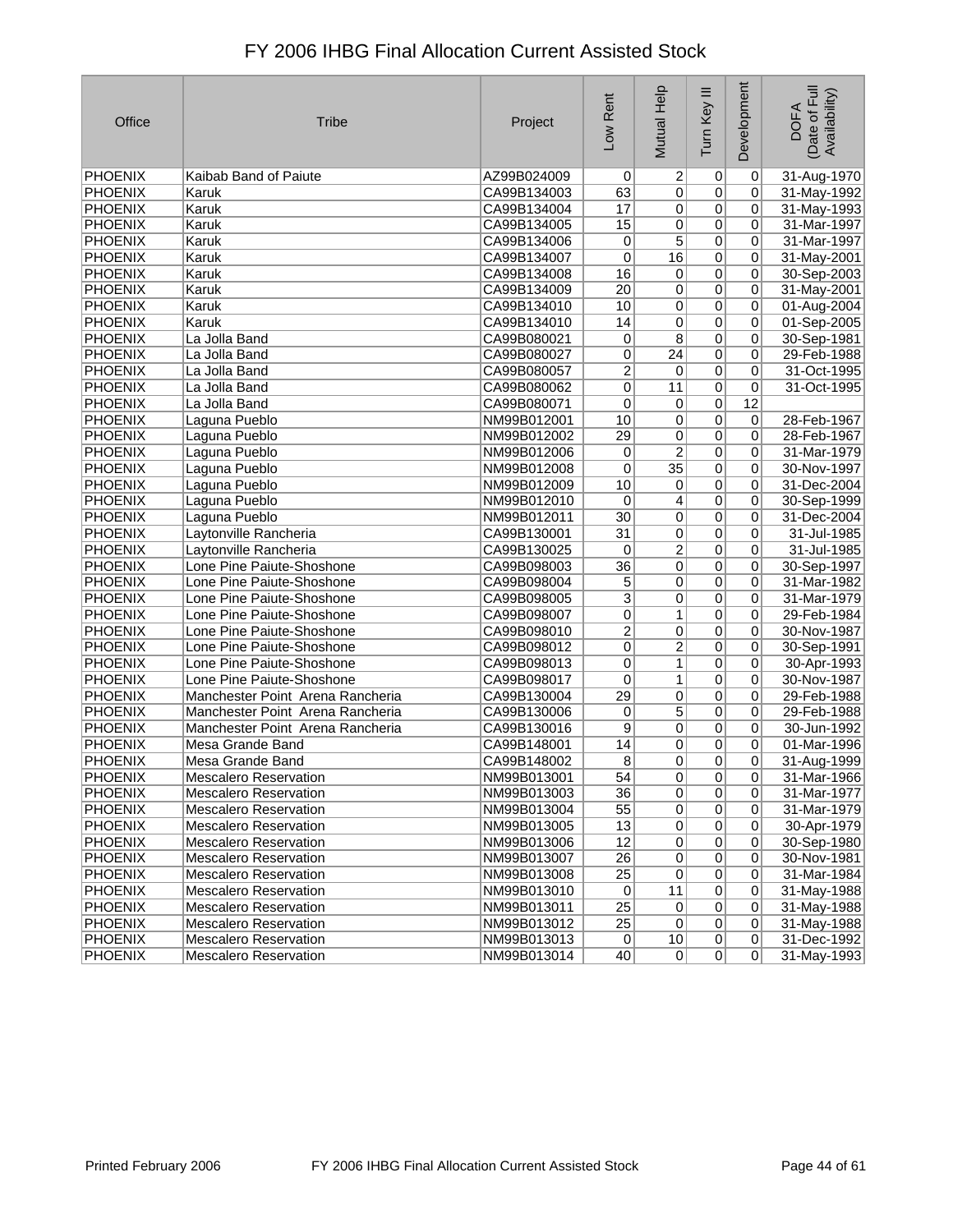| Office         | <b>Tribe</b>                 | Project     | Low Rent        | Mutual Help     | Ξ<br>Tum Key    | Development    | Date of Full<br>Availability)<br><b>DOFA</b> |
|----------------|------------------------------|-------------|-----------------|-----------------|-----------------|----------------|----------------------------------------------|
| PHOENIX        | <b>Mescalero Reservation</b> | NM99B013016 | $\vert 0 \vert$ | 32              | 0               | 0              | 30-Sep-1999                                  |
| PHOENIX        | Moapa Band of Paiute         | NV99B014003 | 0               | $\overline{5}$  | $\overline{0}$  | 0              | 30-Sep-1978                                  |
| PHOENIX        | Moapa Band of Paiute         | NV99B014004 | 39              | $\overline{0}$  | $\overline{0}$  | 0              | 31-May-1982                                  |
| <b>PHOENIX</b> | Mooretown Rancheria          | CA99B130019 | 20              | 0               | $\overline{0}$  | 0              | 31-Aug-1996                                  |
| <b>PHOENIX</b> | Mooretown Rancheria          | CA99B130020 | 0               | $\overline{8}$  | $\overline{0}$  | 0              | 31-Aug-1996                                  |
| PHOENIX        | Mooretown Rancheria          | CA99B130022 | $\overline{20}$ | 0               | $\overline{0}$  | 0              | 31-Aug-1996                                  |
| <b>PHOENIX</b> | Morongo Band of Cahuilla     | CA99B080014 | 0               | $\overline{25}$ | $\overline{0}$  | 0              | 29-Feb-1980                                  |
| <b>PHOENIX</b> | Morongo Band of Cahuilla     | CA99B080022 | 0               | $\overline{18}$ | $\overline{0}$  | $\overline{0}$ | 30-Jun-1987                                  |
| <b>PHOENIX</b> | Morongo Band of Cahuilla     | CA99B080043 | 0               | 30              | $\overline{0}$  | 0              | 30-Apr-1989                                  |
| <b>PHOENIX</b> | Morongo Band of Cahuilla     | CA99B080050 | 0               | $\overline{18}$ | $\overline{0}$  | 0              | 30-Jun-1992                                  |
| <b>PHOENIX</b> | Morongo Band of Cahuilla     | CA99B080061 | 0               | 0               | $\overline{0}$  | $\overline{2}$ | 07-May-1996                                  |
| <b>PHOENIX</b> | Morongo Band of Cahuilla     | CA99B080064 | $\overline{0}$  | $\overline{0}$  | $\overline{0}$  | $\overline{4}$ |                                              |
| <b>PHOENIX</b> | Nambe Pueblo                 | NM99B040011 | 0               | $\overline{34}$ | $\overline{0}$  | 0              | 30-Sep-1980                                  |
| <b>PHOENIX</b> | Nambe Pueblo                 | NM99B040013 | 0               | $\overline{13}$ | $\overline{0}$  | 0              | 30-Sep-1980                                  |
| <b>PHOENIX</b> | Nambe Pueblo                 | NM99B040017 | 0               | 15              | $\overline{0}$  | 0              | 30-Apr-1984                                  |
| PHOENIX        | Nambe Pueblo                 | NM99B040018 | $\overline{0}$  | 5               | $\overline{0}$  | $\overline{0}$ | 31-Jul-1987                                  |
| <b>PHOENIX</b> | Nambe Pueblo                 | NM99B040023 | 0               | $\overline{5}$  | $\overline{0}$  | 0              | 30-Apr-1989                                  |
| PHOENIX        | Nambe Pueblo                 | NM99B040024 | 0               | $\overline{22}$ | $\overline{0}$  | 0              | 31-Oct-1988                                  |
| <b>PHOENIX</b> | Nambe Pueblo                 | NM99B040027 | 0               | 14              | $\overline{0}$  | 0              | 28-Feb-1995                                  |
| <b>PHOENIX</b> | Nambe Pueblo                 | NM99B040030 | $\overline{20}$ | $\overline{0}$  | $\overline{0}$  | 0              | 31-Jul-1999                                  |
| <b>PHOENIX</b> | Navajo Nation                | AZ99B012001 | 60              | $\overline{0}$  | $\overline{0}$  | 0              | 31-Dec-1968                                  |
| <b>PHOENIX</b> | Navajo Nation                | AZ99B012002 | 50              | $\overline{0}$  | $\overline{0}$  | 0              | 30-Apr-1968                                  |
| <b>PHOENIX</b> | Navajo Nation                | AZ99B012003 | 110             | $\overline{0}$  | 0               | 0              | 30-Apr-1968                                  |
| <b>PHOENIX</b> | Navajo Nation                | AZ99B012004 | 40              | $\overline{0}$  | $\overline{0}$  | 0              | 30-Nov-1967                                  |
| <b>PHOENIX</b> | Navajo Nation                | AZ99B012005 | 50              | $\overline{0}$  | $\overline{0}$  | 0              | 31-Jan-1967                                  |
| <b>PHOENIX</b> | Navajo Nation                | AZ99B012012 | 50              | 0               | $\overline{0}$  | 0              | 31-Jan-1971                                  |
| <b>PHOENIX</b> | Navajo Nation                | AZ99B012017 | 0               | $\overline{2}$  | 0               | 0              | 31-Jul-1976                                  |
| <b>PHOENIX</b> | Navajo Nation                | AZ99B012032 | 0               | 1               | $\overline{0}$  | 0              | 30-May-1974                                  |
| PHOENIX        | Navajo Nation                | AZ99B012038 | 10              | $\overline{0}$  | $\overline{0}$  | 0              | 30-Dec-1974                                  |
| PHOENIX        | Navajo Nation                | AZ99B012039 | 10              | 0               | $\overline{0}$  | 0              | 31-Dec-1975                                  |
| PHOENIX        | Navajo Nation                | AZ99B012040 | 10              | $\overline{0}$  | $\overline{0}$  | 0              | 30-Jun-1976                                  |
| <b>PHOENIX</b> | Navajo Nation                | AZ99B012042 | 0               | $\overline{34}$ | $\overline{0}$  | 0              | 30-Apr-1979                                  |
| <b>PHOENIX</b> | Navajo Nation                | AZ99B012043 | 45              | $\overline{0}$  | $\overline{0}$  | 0              | 30-Apr-1979                                  |
| PHOENIX        | Navajo Nation                | AZ99B012044 | 0               | 17              | $\overline{0}$  | 0              | 31-Aug-1979                                  |
| PHOENIX        | Navajo Nation                | AZ99B012045 | 0               | 15              | $\overline{0}$  | 0              | 31-Aug-1979                                  |
| <b>PHOENIX</b> | Navajo Nation                | AZ99B012046 | $\overline{0}$  | 11              | $\overline{0}$  | 0              | 31-Dec-1978                                  |
| PHOENIX        | Navajo Nation                | AZ99B012047 | 0               | 6               | 0               | 0              | 31-May-1979                                  |
| <b>PHOENIX</b> | Navajo Nation                | AZ99B012048 | 10 <sup>1</sup> | 0               | $\vert 0 \vert$ | $\Omega$       | 31-Oct-1978                                  |
| PHOENIX        | Navajo Nation                | AZ99B012050 | 40              | 0               | $\overline{0}$  | 0              | 31-Aug-1983                                  |
| <b>PHOENIX</b> | Navajo Nation                | AZ99B012051 | $\overline{0}$  | 69              | $\pmb{0}$       | $\mathbf 0$    | 31-Dec-1981                                  |
| PHOENIX        | Navajo Nation                | AZ99B012057 | 150             | 0               | $\pmb{0}$       | 0              | 30-Apr-1987                                  |
| <b>PHOENIX</b> | Navajo Nation                | AZ99B012058 | 37              | $\overline{0}$  | $\pmb{0}$       | 0              | 31-May-1983                                  |
| PHOENIX        | Navajo Nation                | AZ99B012059 | 30 <sup>°</sup> | 0               | $\pmb{0}$       | 0              | 31-Dec-1982                                  |
| <b>PHOENIX</b> | Navajo Nation                | AZ99B012060 | 10              | $\overline{0}$  | $\overline{0}$  | 0              | 30-Nov-1982                                  |
| <b>PHOENIX</b> | Navajo Nation                | AZ99B012061 | 6               | $\overline{0}$  | $\overline{0}$  | 0              | 31-Aug-1982                                  |
| PHOENIX        | Navajo Nation                | AZ99B012062 | 130             | 0               | $\pmb{0}$       | 0              | 30-Nov-1983                                  |
| <b>PHOENIX</b> | Navajo Nation                | AZ99B012063 | 88              | 0               | $\pmb{0}$       | 0              | 31-Mar-1984                                  |
| PHOENIX        | Navajo Nation                | AZ99B012066 | 0               | 20              | $\overline{0}$  | 0              | 31-Jul-1983                                  |
| PHOENIX        | Navajo Nation                | AZ99B012067 | 65              | 0               | 0               | 0              | 30-Nov-1982                                  |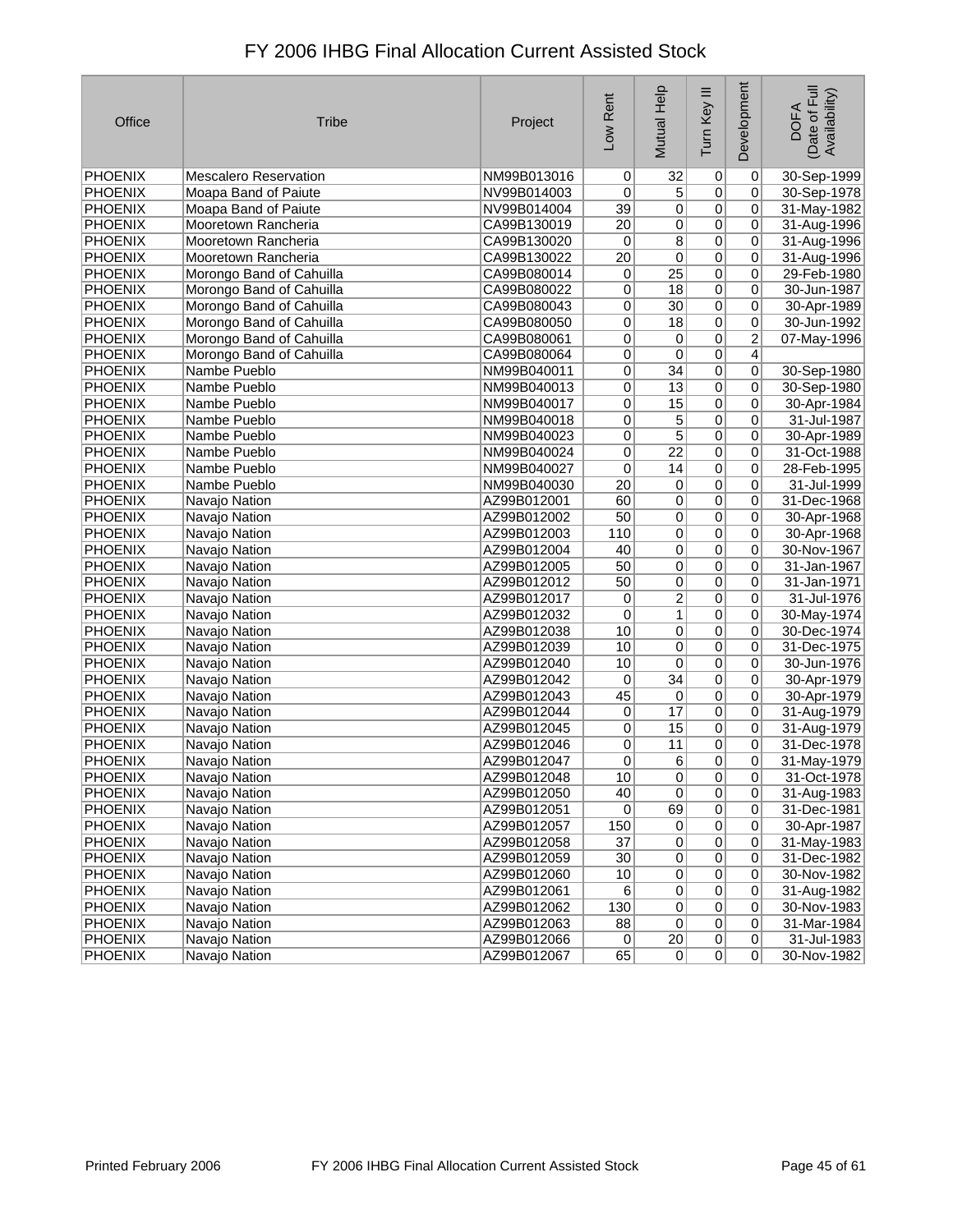| Office         | <b>Tribe</b>  | Project     | Low Rent        | Mutual Help     | Tum Key III    | Development    | Date of Full<br>Availability)<br><b>DOFA</b> |
|----------------|---------------|-------------|-----------------|-----------------|----------------|----------------|----------------------------------------------|
| PHOENIX        | Navajo Nation | AZ99B012070 | 0               | 20              | 0              | $\overline{0}$ | 30-Sep-1982                                  |
| PHOENIX        | Navajo Nation | AZ99B012073 | 15              | 0               | $\overline{0}$ | 0              | 31-Oct-1983                                  |
| PHOENIX        | Navajo Nation | AZ99B012082 | 50              | 0               | $\overline{0}$ | 0              | 30-Sep-1986                                  |
| PHOENIX        | Navajo Nation | AZ99B012083 | 70              | $\mathbf 0$     | $\overline{0}$ | 0              | 31-Aug-1985                                  |
| PHOENIX        | Navajo Nation | AZ99B012084 | 0               | 64              | $\overline{0}$ | 0              | 31-May-1985                                  |
| PHOENIX        | Navajo Nation | AZ99B012085 | 50              | 0               | $\overline{0}$ | 0              | 31-Aug-1986                                  |
| <b>PHOENIX</b> | Navajo Nation | AZ99B012086 | 50              | 0               | $\overline{0}$ | 0              | 31-Aug-1986                                  |
| <b>PHOENIX</b> | Navajo Nation | AZ99B012087 | 50              | 0               | $\overline{0}$ | 0              | 30-Sep-1986                                  |
| PHOENIX        | Navajo Nation | AZ99B012088 | $\mathbf 0$     | 66              | $\overline{0}$ | 0              | 30-Sep-1985                                  |
| PHOENIX        | Navajo Nation | AZ99B012089 | 0               | 42              | $\overline{0}$ | 0              | 31-May-1985                                  |
| PHOENIX        | Navajo Nation | AZ99B012090 | $\mathbf 0$     | $\overline{55}$ | $\overline{0}$ | 0              | 31-Oct-1987                                  |
| PHOENIX        | Navajo Nation | AZ99B012091 | 0               | $\overline{38}$ | $\overline{0}$ | 0              | 31-Mar-1986                                  |
| <b>PHOENIX</b> | Navajo Nation | AZ99B012093 | 40              | 0               | $\overline{0}$ | 0              | 31-Aug-1985                                  |
| PHOENIX        | Navajo Nation | AZ99B012094 | 0               | $\overline{35}$ | $\overline{0}$ | 0              | 30-Nov-1987                                  |
| PHOENIX        | Navajo Nation | AZ99B012095 | 0               | $\overline{33}$ | $\overline{0}$ | 0              | 30-Jun-1987                                  |
| PHOENIX        | Navajo Nation | AZ99B012096 | 0               | $\overline{37}$ | $\overline{0}$ | 0              | 31-Oct-1987                                  |
| PHOENIX        | Navajo Nation | AZ99B012097 | 0               | $\overline{22}$ | $\overline{0}$ | 0              | 31-Dec-1987                                  |
| PHOENIX        | Navajo Nation | AZ99B012098 | $\overline{33}$ | 0               | $\overline{0}$ | 0              | 31-Oct-1987                                  |
| PHOENIX        | Navajo Nation | AZ99B012099 | 0               | $\overline{25}$ | $\overline{0}$ | 0              | 31-May-1988                                  |
| <b>PHOENIX</b> | Navajo Nation | AZ99B012100 | 0               | $\overline{25}$ | $\overline{0}$ | 0              | 29-Feb-1988                                  |
| PHOENIX        | Navajo Nation | AZ99B012101 | 0               | 30              | $\overline{0}$ | 0              | 30-Jun-1988                                  |
| PHOENIX        | Navajo Nation | AZ99B012102 | 0               | 18              | $\overline{0}$ | 0              | 31-Dec-1987                                  |
| PHOENIX        | Navajo Nation | AZ99B012103 | 65              | 0               | $\overline{0}$ | 0              | 31-May-1991                                  |
| PHOENIX        | Navajo Nation | AZ99B012104 | 0               | $\overline{20}$ | $\overline{0}$ | 0              | 30-Sep-1990                                  |
| PHOENIX        | Navajo Nation | AZ99B012105 | 0               | 20              | $\overline{0}$ | 0              | 30-Sep-1990                                  |
| PHOENIX        | Navajo Nation | AZ99B012106 | 0               | 60              | $\overline{0}$ | 0              | 31-Dec-1990                                  |
| PHOENIX        | Navajo Nation | AZ99B012107 | $\mathbf 0$     | 26              | $\overline{0}$ | 0              | 31-May-1991                                  |
| PHOENIX        | Navajo Nation | AZ99B012108 | 0               | 60              | $\overline{0}$ | 0              | 31-May-1991                                  |
| PHOENIX        | Navajo Nation | AZ99B012109 | 0               | 30              | $\overline{0}$ | 0              | 30-Sep-1990                                  |
| PHOENIX        | Navajo Nation | AZ99B012110 | 0               | 15              | $\overline{0}$ | 0              | 30-Sep-1990                                  |
| PHOENIX        | Navajo Nation | AZ99B012111 | $\mathbf 0$     | 45              | $\overline{0}$ | 0              | 30-Sep-1990                                  |
| <b>PHOENIX</b> | Navajo Nation | AZ99B012112 | $\overline{0}$  | $\overline{25}$ | $\overline{0}$ | 0              | 31-May-1992                                  |
| <b>PHOENIX</b> | Navajo Nation | AZ99B012113 | $\overline{25}$ | 0               | $\overline{0}$ | 0              | 31-May-1992                                  |
| PHOENIX        | Navajo Nation | AZ99B012114 | 0               | 49              | $\overline{0}$ | 0              | 30-Apr-1992                                  |
| PHOENIX        | Navajo Nation | AZ99B012115 | 0               | 14              | $\overline{0}$ | 0              | 31-Mar-1992                                  |
| PHOENIX        | Navajo Nation | AZ99B012116 | 0               | $\overline{20}$ | $\overline{0}$ | 0              | 30-Nov-1991                                  |
| PHOENIX        | Navajo Nation | AZ99B012117 | 0               | $\overline{20}$ | 0              | 0              | 31-Dec-1991                                  |
| PHOENIX        | Navajo Nation | AZ99B012118 | $\overline{15}$ | 0               | $\overline{0}$ | $\overline{0}$ | 30-Nov-1991                                  |
| PHOENIX        | Navajo Nation | AZ99B012119 | $\pmb{0}$       | 29              | $\overline{0}$ | 0              | 30-Nov-1992                                  |
| <b>PHOENIX</b> | Navajo Nation | AZ99B012120 | 0               | 35              | 0              | 0              | 30-Apr-1992                                  |
| PHOENIX        | Navajo Nation | AZ99B012121 | 0               | 20              | 0              | 0              | 31-Mar-1992                                  |
| PHOENIX        | Navajo Nation | AZ99B012122 | 10              | $\pmb{0}$       | $\overline{0}$ | 0              | 31-Mar-1992                                  |
| <b>PHOENIX</b> | Navajo Nation | AZ99B012123 | $\pmb{0}$       | 15              | $\overline{0}$ | $\pmb{0}$      | 31-Dec-1991                                  |
| <b>PHOENIX</b> | Navajo Nation | AZ99B012124 | $10$            | 0               | $\overline{0}$ | 0              | 31-Dec-1991                                  |
| PHOENIX        | Navajo Nation | AZ99B012125 | 0               | 26              | $\overline{0}$ | 0              | 30-Nov-1992                                  |
| <b>PHOENIX</b> | Navajo Nation | AZ99B012126 | $30\,$          | $\overline{0}$  | $\overline{0}$ | 0              | 30-Nov-1992                                  |
| <b>PHOENIX</b> | Navajo Nation | AZ99B012127 | 0               | 21              | $\overline{0}$ | 0              | 31-Jul-1994                                  |
| <b>PHOENIX</b> | Navajo Nation | AZ99B012128 | 0               | 36              | 0              | 0              | 30-Apr-1994                                  |
| <b>PHOENIX</b> | Navajo Nation | AZ99B012129 | 0               | 18              | $\overline{0}$ | $\pmb{0}$      | 31-Jul-1994                                  |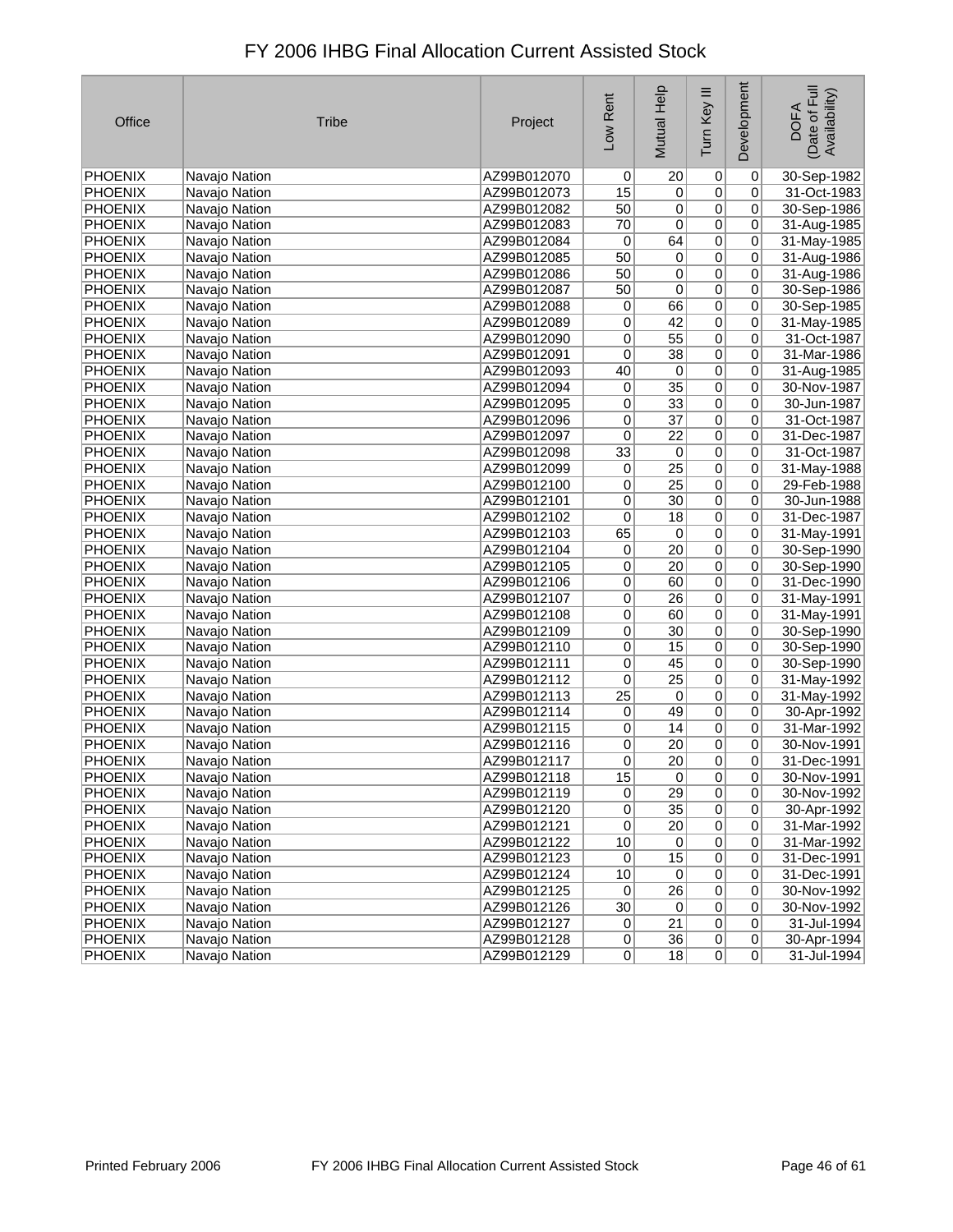| Office         | <b>Tribe</b>  | Project     | Low Rent        | Mutual Help     | Tum Key III    | Development | Date of Full<br>Availability)<br><b>DOFA</b> |
|----------------|---------------|-------------|-----------------|-----------------|----------------|-------------|----------------------------------------------|
| PHOENIX        | Navajo Nation | AZ99B012130 | $\overline{0}$  | 11              | $\pmb{0}$      | 0           | 31-May-1995                                  |
| PHOENIX        | Navajo Nation | AZ99B012131 | 0               | $\overline{8}$  | $\overline{0}$ | 0           | 31-Oct-1994                                  |
| <b>PHOENIX</b> | Navajo Nation | AZ99B012132 | $\overline{20}$ | $\overline{0}$  | $\overline{0}$ | 0           | 31-May-1995                                  |
| PHOENIX        | Navajo Nation | AZ99B012133 | $\overline{20}$ | $\overline{0}$  | $\overline{0}$ | 0           | 31-Oct-1994                                  |
| PHOENIX        | Navajo Nation | AZ99B012134 | 19              | 0               | $\overline{0}$ | 0           | 31-Jul-1994                                  |
| PHOENIX        | Navajo Nation | AZ99B012135 | 19              | 0               | 0              | 0           | 31-Jul-1994                                  |
| <b>PHOENIX</b> | Navajo Nation | AZ99B012136 | $\overline{0}$  | $\overline{35}$ | $\overline{0}$ | 0           | 31-Mar-1995                                  |
| <b>PHOENIX</b> | Navajo Nation | AZ99B012137 | 0               | $\overline{24}$ | $\overline{0}$ | 0           | 31-Oct-1996                                  |
| <b>PHOENIX</b> | Navajo Nation | AZ99B012138 | 16              | $\overline{0}$  | 0              | 0           | 31-Oct-1996                                  |
| PHOENIX        | Navajo Nation | AZ99B012139 | 0               | $\overline{25}$ | $\overline{0}$ | 0           | 31-Oct-1996                                  |
| PHOENIX        | Navajo Nation | AZ99B012140 | 0               | 12              | $\overline{0}$ | 0           | 30-Sep-1996                                  |
| <b>PHOENIX</b> | Navajo Nation | AZ99B012141 | 0               | 10              | $\overline{0}$ | 0           | 31-May-1997                                  |
| <b>PHOENIX</b> | Navajo Nation | AZ99B012142 | 0               | 14              | $\overline{0}$ | 0           | 30-Nov-1998                                  |
| <b>PHOENIX</b> | Navajo Nation | AZ99B012143 | 0               | 18              | $\overline{0}$ | 0           | 31-Oct-1996                                  |
| <b>PHOENIX</b> | Navajo Nation | AZ99B012144 | 15              | $\overline{0}$  | $\overline{0}$ | 0           | 31-May-1997                                  |
| PHOENIX        | Navajo Nation | AZ99B012145 | 6               | 0               | $\overline{0}$ | 0           | 30-Nov-1998                                  |
| PHOENIX        | Navajo Nation | AZ99B012146 | 0               | 13              | 0              | 0           | 31-May-1997                                  |
| <b>PHOENIX</b> | Navajo Nation | AZ99B012147 | 15              | 0               | $\overline{0}$ | 0           | 31-May-1997                                  |
| <b>PHOENIX</b> | Navajo Nation | AZ99B012148 | 0               | 58              | $\overline{0}$ | 0           | 31-May-1998                                  |
| <b>PHOENIX</b> | Navajo Nation | AZ99B012149 | $\overline{20}$ | $\overline{0}$  | $\overline{0}$ | 0           | 31-May-1998                                  |
| PHOENIX        | Navajo Nation | AZ99B012150 | 40              | $\overline{0}$  | $\overline{0}$ | 0           | 31-May-1998                                  |
| PHOENIX        | Navajo Nation | AZ99B012151 | 40              | 0               | $\overline{0}$ | 0           | 30-Sep-1997                                  |
| PHOENIX        | Navajo Nation | AZ99B012152 | $\overline{0}$  | $\overline{8}$  | $\overline{0}$ | 0           | 30-Apr-1999                                  |
| PHOENIX        | Navajo Nation | AZ99B012153 | 0               | $\overline{25}$ | $\overline{0}$ | 0           | 31-Jan-1999                                  |
| PHOENIX        | Navajo Nation | AZ99B012154 | 0               | 65              | $\overline{0}$ | 0           | 31-Mar-1999                                  |
| <b>PHOENIX</b> | Navajo Nation | AZ99B012155 | $\overline{0}$  | $\overline{20}$ | $\overline{0}$ | 0           | 28-Feb-2000                                  |
| PHOENIX        | Navajo Nation | AZ99B012156 | 0               | $\overline{30}$ | $\overline{0}$ | 0           | 28-Feb-2000                                  |
| PHOENIX        | Navajo Nation | AZ99B012157 | 0               | $\overline{0}$  | $\overline{0}$ | 10          |                                              |
| PHOENIX        | Navajo Nation | AZ99B012158 | 0               | $10$            | $\overline{0}$ | 0           | 28-Feb-2000                                  |
| PHOENIX        | Navajo Nation | AZ99B012159 | 0               | $\overline{0}$  | $\overline{0}$ | 15          |                                              |
| <b>PHOENIX</b> | Navajo Nation | AZ99B012160 | 10              | 0               | $\overline{0}$ | 0           | 31-Mar-2001                                  |
| <b>PHOENIX</b> | Navajo Nation | AZ99B012161 | $\overline{55}$ | $\overline{0}$  | $\overline{0}$ | 0           | 31-Mar-1997                                  |
| PHOENIX        | Navajo Nation | AZ99B012162 | 0               | 15              | $\overline{0}$ | 0           | 31-Oct-2001                                  |
| <b>PHOENIX</b> | Navajo Nation | AZ99B012163 | $\overline{0}$  | 13              | $\overline{0}$ | 2           | 30-Jun-2001                                  |
| PHOENIX        | Navajo Nation | AZ99B012164 | 0               | $\overline{25}$ | 0              | 0           | 30-Jun-2001                                  |
| PHOENIX        | Navajo Nation | AZ99B012165 | 0               | 20              | 0              | 0           | 30-Jun-2001                                  |
| <b>PHOENIX</b> | Navajo Nation | AZ99B012166 | 0               | 25              | 0              | 0           | 30-Nov-1998                                  |
| <b>PHOENIX</b> | Navajo Nation | NM99B015001 | 60              | $\overline{0}$  | $\overline{0}$ | 0           | 30-Nov-1965                                  |
| <b>PHOENIX</b> | Navajo Nation | NM99B015002 | 60              | $\overline{0}$  | $\overline{0}$ | 0           | 30-Sep-1976                                  |
| <b>PHOENIX</b> | Navajo Nation | NM99B015003 | 20              | 0               | 0              | 0           | 31-Oct-1966                                  |
| PHOENIX        | Navajo Nation | NM99B015004 | 30 <sup>°</sup> | $\overline{0}$  | $\sigma$       | 0           | 31-Oct-1966                                  |
| <b>PHOENIX</b> | Navajo Nation | NM99B015005 | $\overline{20}$ | 0               | $\overline{0}$ | 0           | 31-Jan-1967                                  |
| <b>PHOENIX</b> | Navajo Nation | NM99B015006 | 100             | $\overline{0}$  | $\overline{0}$ | $\mathbf 0$ | 30-Apr-1968                                  |
| <b>PHOENIX</b> | Navajo Nation | NM99B015012 | 50              | $\sigma$        | 0              | 0           | 30-Apr-1971                                  |
| <b>PHOENIX</b> | Navajo Nation | NM99B015013 | 60              | $\overline{0}$  | $\overline{0}$ | 0           | 30-Jun-1973                                  |
| <b>PHOENIX</b> | Navajo Nation | NM99B015014 | 20              | 0               | $\overline{0}$ | 0           | 31-Oct-1972                                  |
| <b>PHOENIX</b> | Navajo Nation | NM99B015018 | $\overline{0}$  | $\overline{3}$  | $\overline{0}$ | 0           | 30-Jul-1975                                  |
| <b>PHOENIX</b> | Navajo Nation | NM99B015024 | 10              | 0               | 0              | 0           | 28-Feb-1975                                  |
| PHOENIX        | Navajo Nation | NM99B015026 | 0               | 1               | $\overline{0}$ | 0           | 30-Apr-1975                                  |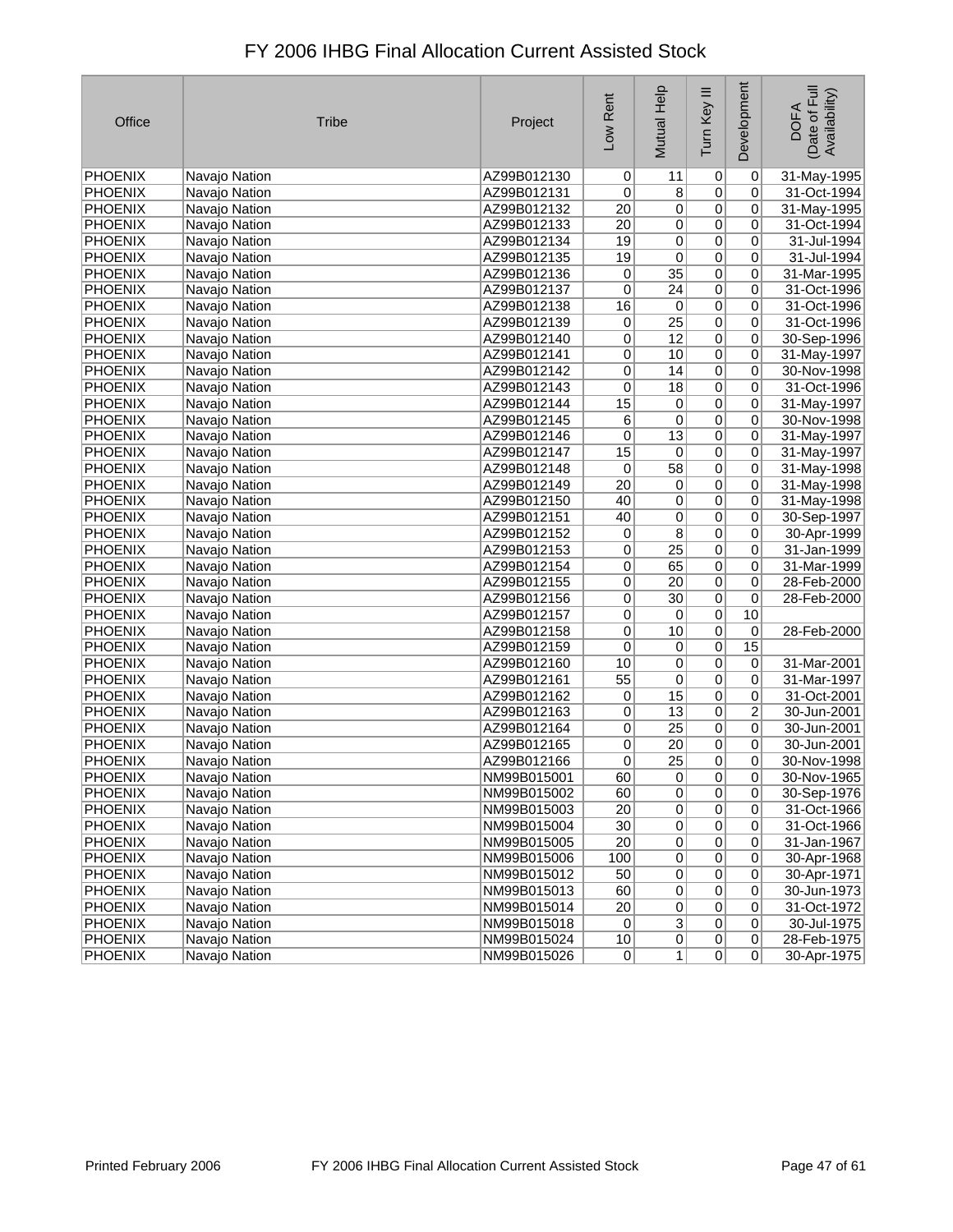| Office                    | <b>Tribe</b>                   | Project                    | Low Rent               | Mutual Help     | Tum Key III          | Development         | Date of Full<br>Availability)<br><b>DOFA</b> |
|---------------------------|--------------------------------|----------------------------|------------------------|-----------------|----------------------|---------------------|----------------------------------------------|
| <b>PHOENIX</b>            | Navajo Nation                  | NM99B015027                | $\overline{0}$         | 1               | 0                    | 0                   | 30-Jun-1975                                  |
| PHOENIX                   | Navajo Nation                  | NM99B015028                | 20                     | $\overline{0}$  | $\overline{0}$       | 0                   | 30-Sep-1975                                  |
| <b>PHOENIX</b>            | Navajo Nation                  | NM99B015030                | 30 <sup>2</sup>        | $\overline{0}$  | $\overline{0}$       | 0                   | 30-Jun-1975                                  |
| <b>PHOENIX</b>            | Navajo Nation                  | NM99B015031                | 0                      | 14              | $\overline{0}$       | $\overline{0}$      | 31-Aug-1979                                  |
| PHOENIX                   | Navajo Nation                  | NM99B015032                | 150                    | 0               | $\overline{0}$       | 0                   | 31-Jul-1979                                  |
| PHOENIX                   | Navajo Nation                  | NM99B015033                | 0                      | 13              | $\overline{0}$       | 0                   | 31-Jul-1979                                  |
| <b>PHOENIX</b>            | Navajo Nation                  | NM99B015034                | 0                      | 14              | $\overline{0}$       | 0                   | 30-Jun-1979                                  |
| <b>PHOENIX</b>            | Navajo Nation                  | NM99B015035                | 0                      | $\overline{12}$ | $\overline{0}$       | 0                   | 31-Jul-1979                                  |
| PHOENIX                   | Navajo Nation                  | NM99B015036                | 105                    | $\overline{0}$  | 0                    | 0                   | 31-Aug-1979                                  |
| PHOENIX                   | Navajo Nation                  | NM99B015037                | 0                      | 45              | $\overline{0}$       | 0                   | 30-Jun-1982                                  |
| PHOENIX                   | Navajo Nation                  | NM99B015038                | 0                      | 16              | $\overline{0}$       | 0                   | 30-Sep-2001                                  |
| <b>PHOENIX</b>            | Navajo Nation                  | NM99B015039                | 118                    | 0               | 0                    | 0                   | 30-Sep-1980                                  |
| <b>PHOENIX</b>            | Navajo Nation                  | NM99B015040                | 75                     | 0               | $\overline{0}$       | 0                   | 30-Apr-1983                                  |
| <b>PHOENIX</b>            | Navajo Nation                  | NM99B015041                | 100                    | 0               | $\overline{0}$       | 0                   | 30-Apr-1984                                  |
| <b>PHOENIX</b>            | Navajo Nation                  | NM99B015042                | $\overline{20}$        | $\overline{0}$  | $\overline{0}$       | 0                   | 28-Feb-1983                                  |
| <b>PHOENIX</b>            | Navajo Nation                  | NM99B015043                | 0                      | $\overline{28}$ | $\overline{0}$       | 0                   | 31-Jan-1984                                  |
| PHOENIX                   | Navajo Nation                  | NM99B015044                | 20                     | $\overline{0}$  | 0                    | 0                   | 30-Jun-1983                                  |
| <b>PHOENIX</b>            | Navajo Nation                  | NM99B015045                | 10                     | 0               | 0                    | 0                   | 30-Nov-1983                                  |
| <b>PHOENIX</b>            | Navajo Nation                  | NM99B015046                | $\overline{25}$        | $\overline{0}$  | $\overline{0}$       | 0                   | 31-Jan-1983                                  |
| <b>PHOENIX</b>            | Navajo Nation                  | NM99B015047                | 50                     | 0               | $\overline{0}$       | 0                   | 31-Dec-1983                                  |
| PHOENIX                   | Navajo Nation                  | NM99B015048                | 100                    | $\overline{0}$  | $\overline{0}$       | 0                   | 31-Jan-1984                                  |
| PHOENIX                   | Navajo Nation                  | NM99B015049                | 51                     | 0               | $\overline{0}$       | 0                   | 29-Feb-1984                                  |
| PHOENIX                   | Navajo Nation                  | NM99B015052                | 5                      | $\overline{0}$  | $\overline{0}$       | 0                   | 30-Apr-1984                                  |
| PHOENIX                   | Navajo Nation                  | NM99B015053                | 0                      | $\overline{31}$ | $\overline{0}$       | 0                   | 31-Mar-1986                                  |
| PHOENIX                   | Navajo Nation                  | NM99B015054                | 0                      | 31              | $\overline{0}$       | 0                   | 31-Jan-1985                                  |
| <b>PHOENIX</b>            | Navajo Nation                  | NM99B015055                | 59                     | 0               | $\overline{0}$       | 0                   | 31-Jan-1986                                  |
| PHOENIX                   | Navajo Nation                  | NM99B015056                | 0                      | 29              | $\overline{0}$       | 0                   | 31-Mar-1987                                  |
| PHOENIX                   | Navajo Nation                  | NM99B015057                | 0                      | 44              | $\overline{0}$       | 0                   | 30-Jun-1987                                  |
| PHOENIX                   | Navajo Nation                  | NM99B015058                | 0                      | $\overline{25}$ | $\overline{0}$       | 0                   | 31-Aug-1987                                  |
| <b>PHOENIX</b>            | Navajo Nation                  | NM99B015059                | 0                      | 10              | $\overline{0}$       | 0                   | 31-Dec-1984                                  |
| <b>PHOENIX</b>            | Navajo Nation                  | NM99B015060                | 0                      | $\overline{25}$ | $\overline{0}$       | 0                   | 31-Aug-1987                                  |
| <b>PHOENIX</b>            | Navajo Nation                  | NM99B015061                | $\overline{21}$        | 0               | $\overline{0}$       | $\overline{0}$      | 31-Mar-1987                                  |
| PHOENIX                   | Navajo Nation                  | NM99B015062                | 0                      | $\overline{38}$ | $\overline{0}$       | 0                   | 30-Jun-1987                                  |
| PHOENIX                   | Navajo Nation                  | NM99B015063                | $\overline{0}$         | $\overline{22}$ | $\overline{0}$       | 0                   | 31-Jul-1987                                  |
| <b>PHOENIX</b>            | Navajo Nation                  | NM99B015064                | $\overline{0}$         | $\overline{25}$ | $\overline{0}$       | 0                   | 31-Oct-1987                                  |
| <b>PHOENIX</b>            | Navajo Nation                  | NM99B015065                | 0                      | 36              | $\overline{0}$       | 0                   | 31-Dec-1987                                  |
| <b>PHOENIX</b>            | Navajo Nation                  | NM99B015066                | 0                      | 20              | 0                    | 0                   | 31-Oct-1990                                  |
| <b>PHOENIX</b>            | Navajo Nation                  | NM99B015067                | $\overline{0}$         | 40              | $\overline{0}$       | $\overline{0}$      | 31-Mar-1991                                  |
| <b>PHOENIX</b>            | Navajo Nation                  | NM99B015068                | $\overline{0}$         | 80              | $\overline{0}$       | 0                   | 30-Sep-1990                                  |
| <b>PHOENIX</b>            | Navajo Nation                  | NM99B015069                | 0                      | 65              | $\overline{0}$       | 0                   | 31-Mar-1991                                  |
| PHOENIX                   | Navajo Nation                  | NM99B015070                | $\overline{0}$         | 20 <sup>2</sup> | $\overline{0}$       | $\mathbf 0$         | 30-Sep-1990                                  |
| <b>PHOENIX</b>            | Navajo Nation                  | NM99B015071                | 0                      | 58              | 0                    | 0                   | 31-Oct-1990                                  |
| <b>PHOENIX</b>            | Navajo Nation                  | NM99B015072                | $\overline{0}$         | 20 <sup>2</sup> | $\overline{0}$       | 0                   | 31-Dec-1991                                  |
| <b>PHOENIX</b>            | Navajo Nation                  | NM99B015073                | 10                     | $\sigma$        | $\sigma$             | 0                   | 31-Dec-1991                                  |
| <b>PHOENIX</b>            | Navajo Nation                  | NM99B015074                | $\overline{0}$         | 15              | $\overline{0}$       | 0                   | 30-Nov-1991                                  |
| <b>PHOENIX</b>            | Navajo Nation                  | NM99B015075                | 10                     | 0               | $\overline{0}$       | 0                   | 30-Nov-1991                                  |
| PHOENIX<br><b>PHOENIX</b> | Navajo Nation                  | NM99B015076                | $\overline{0}$         | $\overline{25}$ | $\overline{0}$       | 0<br>$\overline{0}$ | 31-Dec-1991                                  |
| PHOENIX                   | Navajo Nation<br>Navajo Nation | NM99B015077<br>NM99B015078 | $35\phantom{.0}$<br> 0 | 0 <br> 20       | 0 <br>$\overline{0}$ | 0                   | 31-Dec-1991<br>31-Mar-1992                   |
|                           |                                |                            |                        |                 |                      |                     |                                              |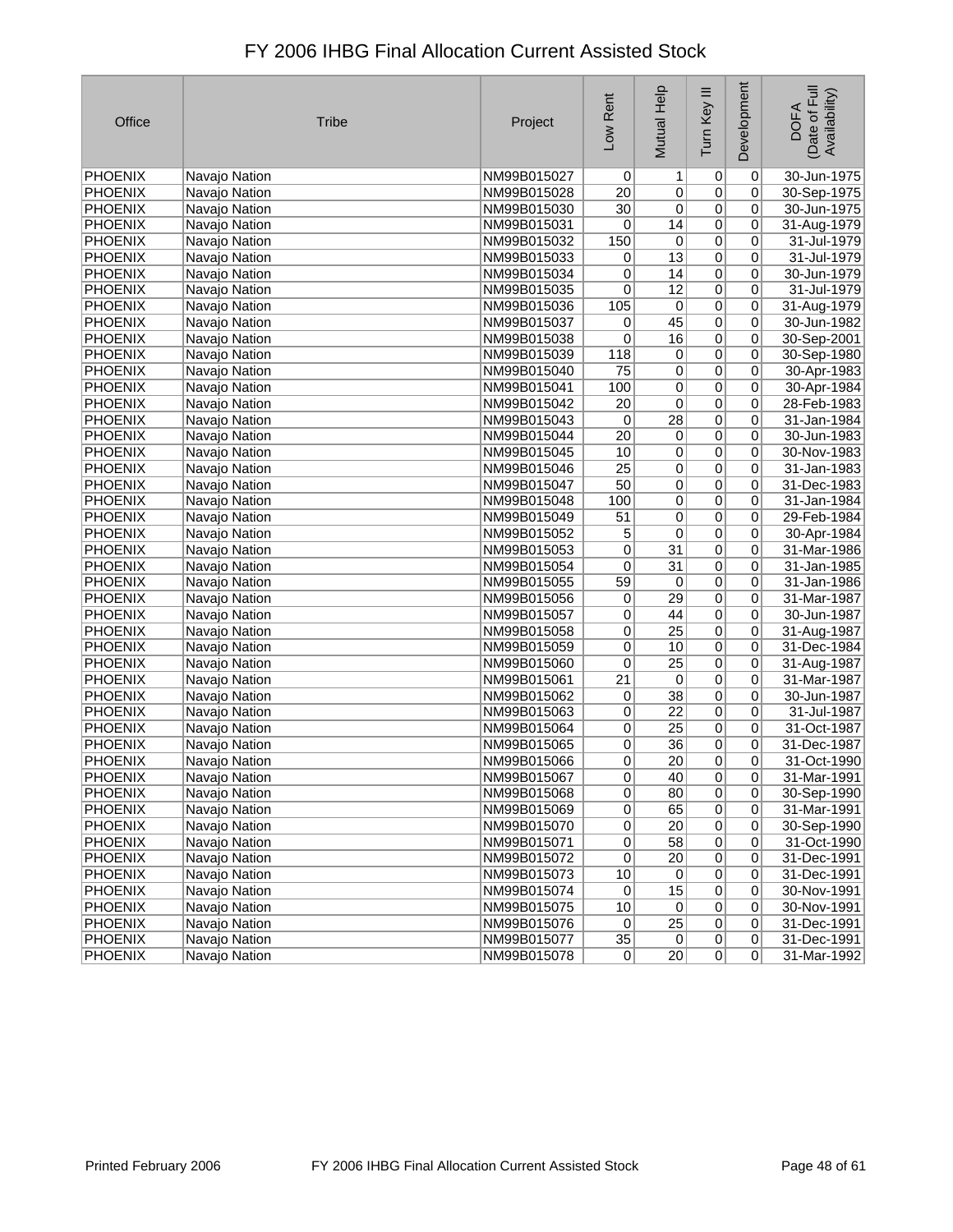| Office         | <b>Tribe</b>  | Project     | Low Rent        | Mutual Help     | Tum Key III    | Development    | Date of Full<br>Availability)<br><b>DOFA</b> |
|----------------|---------------|-------------|-----------------|-----------------|----------------|----------------|----------------------------------------------|
| PHOENIX        | Navajo Nation | NM99B015079 | 20              | $\vert 0 \vert$ | $\overline{0}$ | 0              | 31-Mar-1992                                  |
| PHOENIX        | Navajo Nation | NM99B015080 | 20              | 0               | 0              | 0              | 31-Aug-1991                                  |
| <b>PHOENIX</b> | Navajo Nation | NM99B015081 | 0               | 15              | $\overline{0}$ | 0              | 30-Nov-1991                                  |
| <b>PHOENIX</b> | Navajo Nation | NM99B015082 | 10              | 0               | $\overline{0}$ | 0              | 30-Nov-1991                                  |
| PHOENIX        | Navajo Nation | NM99B015083 | 0               | $\overline{20}$ | $\overline{0}$ | 0              | 30-Nov-1991                                  |
| PHOENIX        | Navajo Nation | NM99B015084 | 0               | $\overline{25}$ | $\overline{0}$ | 0              | 30-Nov-1991                                  |
| <b>PHOENIX</b> | Navajo Nation | NM99B015085 | 10              | $\overline{0}$  | $\overline{0}$ | 0              | 30-Nov-1991                                  |
| <b>PHOENIX</b> | Navajo Nation | NM99B015086 | 0               | $\overline{18}$ | $\overline{0}$ | 0              | 31-Jan-1994                                  |
| PHOENIX        | Navajo Nation | NM99B015087 | $\overline{20}$ | $\overline{0}$  | $\overline{0}$ | 0              | 31-Dec-1993                                  |
| PHOENIX        | Navajo Nation | NM99B015088 | 0               | 6               | $\overline{0}$ | 0              | 31-Aug-1992                                  |
| <b>PHOENIX</b> | Navajo Nation | NM99B015089 | 18              | $\overline{0}$  | $\overline{0}$ | 0              | 31-Aug-1992                                  |
| <b>PHOENIX</b> | Navajo Nation | NM99B015090 | 0               | $\overline{39}$ | $\overline{0}$ | 0              | 30-Nov-1993                                  |
| <b>PHOENIX</b> | Navajo Nation | NM99B015091 | $\overline{0}$  | 14              | $\overline{0}$ | 0              | 30-Nov-1993                                  |
| PHOENIX        | Navajo Nation | NM99B015092 | 0               | 20              | $\overline{0}$ | 0              | 31-Mar-1994                                  |
| <b>PHOENIX</b> | Navajo Nation | NM99B015093 | 0               | 18              | $\overline{0}$ | 0              | 31-Jan-1994                                  |
| <b>PHOENIX</b> | Navajo Nation | NM99B015094 | 18              | 0               | 0              | 0              | 31-Jan-1994                                  |
| PHOENIX        | Navajo Nation | NM99B015095 | 17              | 0               | 0              | 0              | 31-Mar-1994                                  |
| <b>PHOENIX</b> | Navajo Nation | NM99B015096 | 20              | 0               | 0              | 0              | 31-Dec-1993                                  |
| <b>PHOENIX</b> | Navajo Nation | NM99B015097 | 0               | $\overline{25}$ | $\overline{0}$ | 0              | 31-Jan-1995                                  |
| <b>PHOENIX</b> | Navajo Nation | NM99B015098 | 0               | 40              | $\overline{0}$ | 0              | 30-Nov-1994                                  |
| <b>PHOENIX</b> | Navajo Nation | NM99B015099 | 0               | 25              | $\overline{0}$ | 0              | 28-Feb-1997                                  |
| <b>PHOENIX</b> | Navajo Nation | NM99B015100 | 0               | 7               | $\overline{0}$ | 0              | 31-Oct-1996                                  |
| <b>PHOENIX</b> | Navajo Nation | NM99B015101 | $\overline{0}$  | 10              | $\overline{0}$ | 0              | 31-Oct-1996                                  |
| <b>PHOENIX</b> | Navajo Nation | NM99B015102 | 0               | $\overline{20}$ | $\overline{0}$ | 0              | 31-May-1996                                  |
| <b>PHOENIX</b> | Navajo Nation | NM99B015103 | 0               | $\overline{25}$ | $\overline{0}$ | 0              | 30-Sep-1996                                  |
| <b>PHOENIX</b> | Navajo Nation | NM99B015104 | 11              | 0               | $\overline{0}$ | 0              | 31-Oct-1996                                  |
| <b>PHOENIX</b> | Navajo Nation | NM99B015105 | 9               | $\overline{0}$  | $\overline{0}$ | 0              | 31-Oct-1996                                  |
| PHOENIX        | Navajo Nation | NM99B015106 | $\overline{20}$ | 0               | $\overline{0}$ | 0              | 31-May-1996                                  |
| PHOENIX        | Navajo Nation | NM99B015107 | 14              | 0               | 0              | 0              | 30-Sep-1996                                  |
| PHOENIX        | Navajo Nation | NM99B015108 | 0               | $\overline{9}$  | $\overline{0}$ | 0              | 30-Sep-1996                                  |
| PHOENIX        | Navajo Nation | NM99B015109 | 14              | $\overline{0}$  | $\overline{0}$ | 0              | 30-Jun-1996                                  |
| <b>PHOENIX</b> | Navajo Nation | NM99B015110 | 10              | $\overline{0}$  | $\overline{0}$ | 0              | 30-Apr-1996                                  |
| <b>PHOENIX</b> | Navajo Nation | NM99B015111 | $\overline{0}$  | 7               | $\overline{0}$ | 0              | 30-Apr-1996                                  |
| <b>PHOENIX</b> | Navajo Nation | NM99B015112 | $\overline{0}$  | $\overline{38}$ | $\overline{0}$ | 0              | 31-May-1998                                  |
| <b>PHOENIX</b> | Navajo Nation | NM99B015113 | 0               | $\overline{77}$ | $\overline{0}$ | 0              | 30-Sep-1998                                  |
| PHOENIX        | Navajo Nation | NM99B015114 | 0               | $\overline{27}$ | $\overline{0}$ | 0              | 30-Sep-1980                                  |
| <b>PHOENIX</b> | Navajo Nation | NM99B015115 | 0               | 20              | 0              | 0              | 31-Dec-1999                                  |
| <b>PHOENIX</b> | Navajo Nation | NM99B015116 | $\overline{0}$  | 15              | $\overline{0}$ | $\overline{0}$ | 30-Nov-1999                                  |
| PHOENIX        | Navajo Nation | NM99B015117 | $\overline{0}$  | 10              | $\overline{0}$ | 0              | 30-Nov-1999                                  |
| PHOENIX        | Navajo Nation | NM99B015118 | 0               | 10              | $\overline{0}$ | 0              | 28-Feb-1999                                  |
| PHOENIX        | Navajo Nation | NM99B015119 | 0               | 15              | $\overline{0}$ | 0              | 28-Feb-1999                                  |
| PHOENIX        | Navajo Nation | NM99B015120 | 0               | 20              | 0              | 0              | 30-Sep-2000                                  |
| PHOENIX        | Navajo Nation | NM99B015121 | $\overline{0}$  | 10              | $\overline{0}$ | 0              | 31-Dec-1999                                  |
| <b>PHOENIX</b> | Navajo Nation | NM99B015122 | 0               | 20 <sub>2</sub> | $\overline{0}$ | $\mathbf 0$    | 30-Nov-2000                                  |
| PHOENIX        | Navajo Nation | NM99B015123 | 0               | 20              | $\overline{0}$ | 0              | 31-Dec-2000                                  |
| PHOENIX        | Navajo Nation | NM99B015124 | 0               | 15              | 0              | 0              | 30-Nov-2000                                  |
| PHOENIX        | Navajo Nation | NM99B015125 | 24              | 0               | $\overline{0}$ | 0              | 31-Mar-2002                                  |
| <b>PHOENIX</b> | Navajo Nation | NM99B015126 | 0               | $6\vert$        | 0              | $\overline{0}$ | 30-Jun-2001                                  |
| PHOENIX        | Navajo Nation | NM99B015127 | 20              | $\overline{0}$  | $\overline{0}$ | $\overline{0}$ | 30-Jun-2001                                  |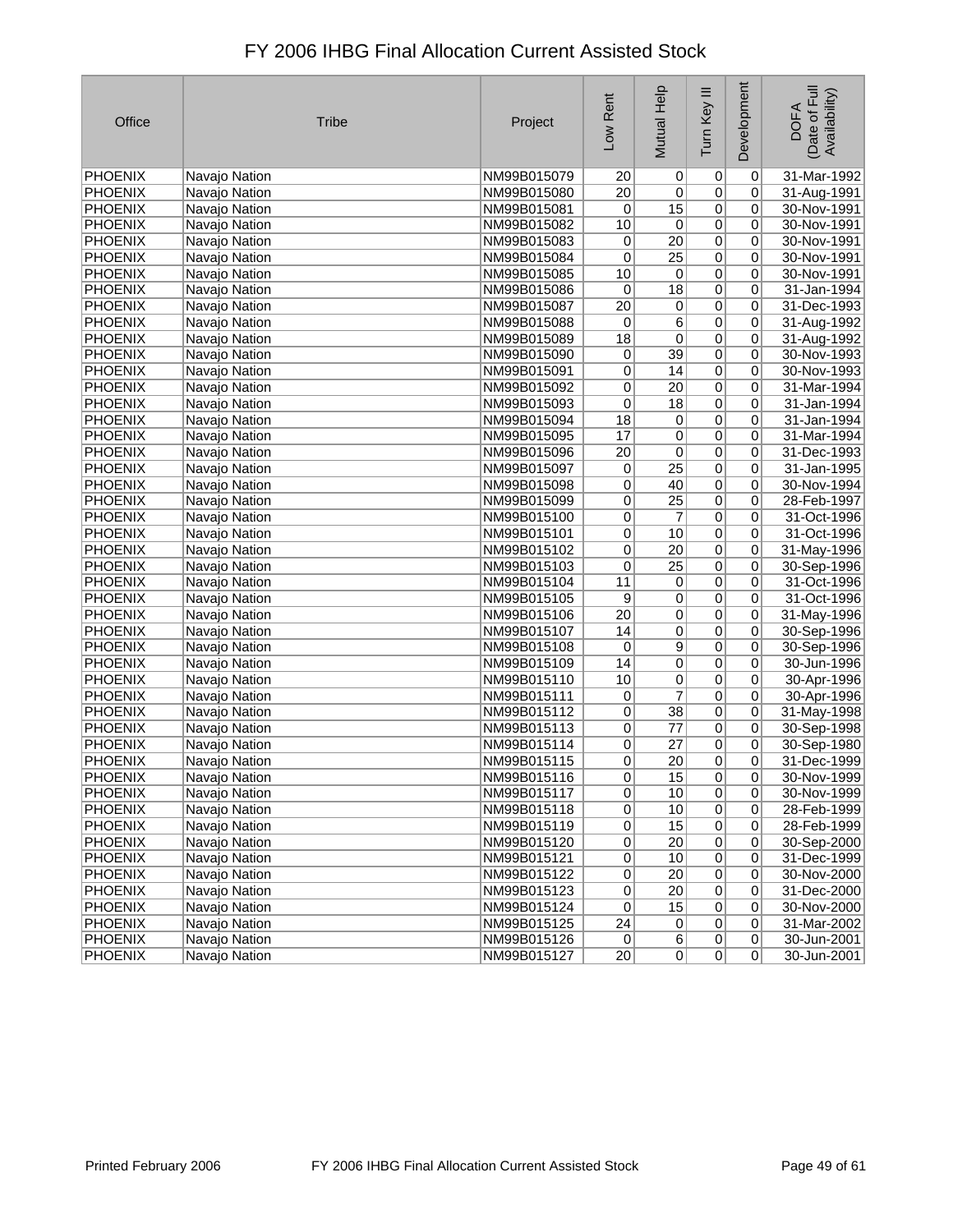| FY 2006 IHBG Final Allocation Current Assisted Stock |
|------------------------------------------------------|
|                                                      |

| Office         | <b>Tribe</b>                     | Project     | Low Rent       | Mutual Help     | Tum Key III    | Development    | Date of Full<br>Availability)<br><b>DOFA</b> |
|----------------|----------------------------------|-------------|----------------|-----------------|----------------|----------------|----------------------------------------------|
| <b>PHOENIX</b> | Navajo Nation                    | NM99B015128 | 0              | 30              | $\overline{0}$ | 0              | 30-Jun-2001                                  |
| PHOENIX        | Navajo Nation                    | UT99B005001 | 0              | 18              | $\overline{0}$ | 0              | 30-Jun-1979                                  |
| PHOENIX        | Navajo Nation                    | UT99B005002 | 0              | 34              | 0              | 0              | 31-Aug-1985                                  |
| PHOENIX        | Navajo Nation                    | UT99B005003 | $\overline{0}$ | $\overline{32}$ | $\overline{0}$ | 0              | 28-Feb-1986                                  |
| <b>PHOENIX</b> | Navajo Nation                    | UT99B005004 | $\overline{0}$ | 23              | $\overline{0}$ | 0              | 31-Oct-1987                                  |
| PHOENIX        | Paiute-Shoshone of Bishop Colony | CA99B098002 | 0              | 39              | $\overline{0}$ | 0              | 31-Mar-1979                                  |
| PHOENIX        | Paiute-Shoshone of Bishop Colony | CA99B098004 | $\overline{9}$ | 0               | 0              | 0              | 31-Mar-1982                                  |
| <b>PHOENIX</b> | Paiute-Shoshone of Bishop Colony | CA99B098005 | $\overline{6}$ | 0               | $\overline{0}$ | 0              | 31-Mar-1979                                  |
| PHOENIX        | Paiute-Shoshone of Bishop Colony | CA99B098007 | $\overline{0}$ | $\overline{38}$ | 0              | 0              | 29-Feb-1984                                  |
| PHOENIX        | Paiute-Shoshone of Bishop Colony | CA99B098008 | 4              | 0               | 0              | 0              | 29-Feb-1984                                  |
| PHOENIX        | Paiute-Shoshone of Bishop Colony | CA99B098009 | $\overline{0}$ | 17              | 0              | 0              | 30-Nov-1987                                  |
| PHOENIX        | Paiute-Shoshone of Bishop Colony | CA99B098010 | $\mathbf{3}$   | 0               | $\overline{0}$ | 0              | 30-Nov-1987                                  |
| PHOENIX        | Paiute-Shoshone of Bishop Colony | CA99B098011 | $\overline{7}$ | $\overline{0}$  | 0              | 0              | 30-Sep-1991                                  |
| <b>PHOENIX</b> | Paiute-Shoshone of Bishop Colony | CA99B098012 | $\overline{0}$ | 10              | 0              | 0              | 30-Sep-1991                                  |
| PHOENIX        | Paiute-Shoshone of Bishop Colony | CA99B098013 | 0              | 13              | 0              | 0              | 30-Apr-1993                                  |
| PHOENIX        | Paiute-Shoshone of Bishop Colony | CA99B098015 | $\overline{0}$ | 5               | 0              | 0              | 15-Jun-1994                                  |
| PHOENIX        | Paiute-Shoshone of Bishop Colony | CA99B098016 | $\overline{0}$ | $\overline{5}$  | $\overline{0}$ | 0              | 30-Nov-1987                                  |
| PHOENIX        | Paiute-Shoshone of Bishop Colony | CA99B605001 | $\overline{0}$ | 5               | 0              | 0              | 30-Sep-2002                                  |
| PHOENIX        | Paiute-Shoshone of Bishop Colony | CA99B605001 | $\overline{0}$ | $\overline{6}$  | 0              | 0              | 30-Apr-2005                                  |
| <b>PHOENIX</b> | Pala Band                        | CA99B080018 | $\overline{0}$ | $\overline{6}$  | $\overline{0}$ | 0              | 30-Sep-1981                                  |
| PHOENIX        | Pala Band                        | CA99B080039 | 0              | 18              | 0              | 0              | 30-Jun-1989                                  |
| PHOENIX        | Pala Band                        | CA99B080053 | 12             | 0               | 0              | 0              | 30-Nov-1994                                  |
| PHOENIX        | Pascua Yaqui Tribe               | AZ99B040001 | 60             | 0               | $\overline{0}$ | 0              | 31-Oct-1981                                  |
| PHOENIX        | Pascua Yaqui Tribe               | AZ99B040002 | 0              | 60              | 0              | 0              | 31-Mar-1983                                  |
| PHOENIX        | Pascua Yaqui Tribe               | AZ99B040003 | 40             | $\overline{0}$  | $\overline{0}$ | 0              | 30-Apr-1986                                  |
| PHOENIX        | Pascua Yaqui Tribe               | AZ99B040004 | 50             | $\overline{0}$  | 0              | 0              | 31-Dec-1986                                  |
| PHOENIX        | Pascua Yaqui Tribe               | AZ99B040005 | $\overline{0}$ | 93              | $\overline{0}$ | 0              | 31-May-1987                                  |
| <b>PHOENIX</b> | Pascua Yaqui Tribe               | AZ99B040006 | 50             | $\overline{0}$  | $\overline{0}$ | 0              | 30-Jun-1987                                  |
| PHOENIX        | Pascua Yaqui Tribe               | AZ99B040007 | 79             | $\overline{0}$  | $\overline{0}$ | 0              | 31-Dec-1987                                  |
| PHOENIX        | Pascua Yaqui Tribe               | AZ99B040008 | 0              | 79              | 0              | 0              | 30-Nov-1987                                  |
| PHOENIX        | Pascua Yaqui Tribe               | AZ99B040009 | $\mathbf 0$    | 75              | $\overline{0}$ | 0              | 30-Nov-1991                                  |
| PHOENIX        | Pascua Yaqui Tribe               | AZ99B040010 | $\pmb{0}$      | $\overline{13}$ | $\overline{0}$ | 0              | 30-Nov-1991                                  |
| <b>PHOENIX</b> | Pascua Yaqui Tribe               | AZ99B040011 | 43             | $\overline{0}$  | $\overline{0}$ | 0              | 30-Apr-1992                                  |
| PHOENIX        | Pascua Yaqui Tribe               | AZ99B040012 | 0              | $\overline{20}$ | 0              | 0              | 31-Mar-1995                                  |
| PHOENIX        | Pascua Yaqui Tribe               | AZ99B040013 | 20             | $\overline{0}$  | 0              | 0              | 31-Mar-1995                                  |
| PHOENIX        | Pascua Yaqui Tribe               | AZ99B040014 | 0              | 40              | 0              | 0              | 28-Feb-1998                                  |
| PHOENIX        | Pascua Yaqui Tribe               | AZ99B040015 | 40             | $\mathbf 0$     | 0              | 0              | 28-Feb-1998                                  |
| PHOENIX        | Pauma Band                       | CA99B080018 | 0              | 2               | 0              | 0              | 30-Sep-1981                                  |
| PHOENIX        | Pauma Band                       | CA99B080025 | 0              | $\overline{5}$  | $\overline{0}$ | $\overline{0}$ | 30-Nov-1973                                  |
| <b>PHOENIX</b> | Pauma Band                       | CA99B080038 | $\overline{0}$ | $\overline{1}$  | 0              | 0              | 30-Sep-1989                                  |
| <b>PHOENIX</b> | Pauma Band                       | CA99B080063 | $\overline{0}$ | $\overline{5}$  | 0              | 0              | 30-Apr-1995                                  |
| <b>PHOENIX</b> | Picayune Rancheria               | CA99B159001 | 12             | $\overline{0}$  | $\pmb{0}$      | 5              | 31-Dec-1999                                  |
| <b>PHOENIX</b> | Picayune Rancheria               | CA99B159001 | $\overline{3}$ | $\overline{0}$  | $\pmb{0}$      | 0              | 08-Feb-2003                                  |
| <b>PHOENIX</b> | Picayune Rancheria               | CA99B159002 | $\overline{0}$ | $\overline{0}$  | 0              | $\overline{8}$ |                                              |
| <b>PHOENIX</b> | Picuris Pueblo                   | NM99B040015 | $\overline{0}$ | 17              | 0              | $\overline{0}$ | 31-Dec-1984                                  |
| PHOENIX        | Pinoleville Rancheria            | CA99B130024 | 0              | $\overline{0}$  | $\pmb{0}$      | 19             |                                              |
| <b>PHOENIX</b> | Pojoaque Pueblo                  | NM99B040014 | 0              | 12              | $\overline{0}$ | $\overline{0}$ | 30-Sep-1984                                  |
| PHOENIX        | Pojoaque Pueblo                  | NM99B040021 | $\overline{0}$ | $\overline{5}$  | $\overline{0}$ | $\overline{0}$ | 31-May-1987                                  |
| PHOENIX        | Pojoaque Pueblo                  | NM99B040022 | 0              | 10              | 0              | 0              | 30-Apr-1989                                  |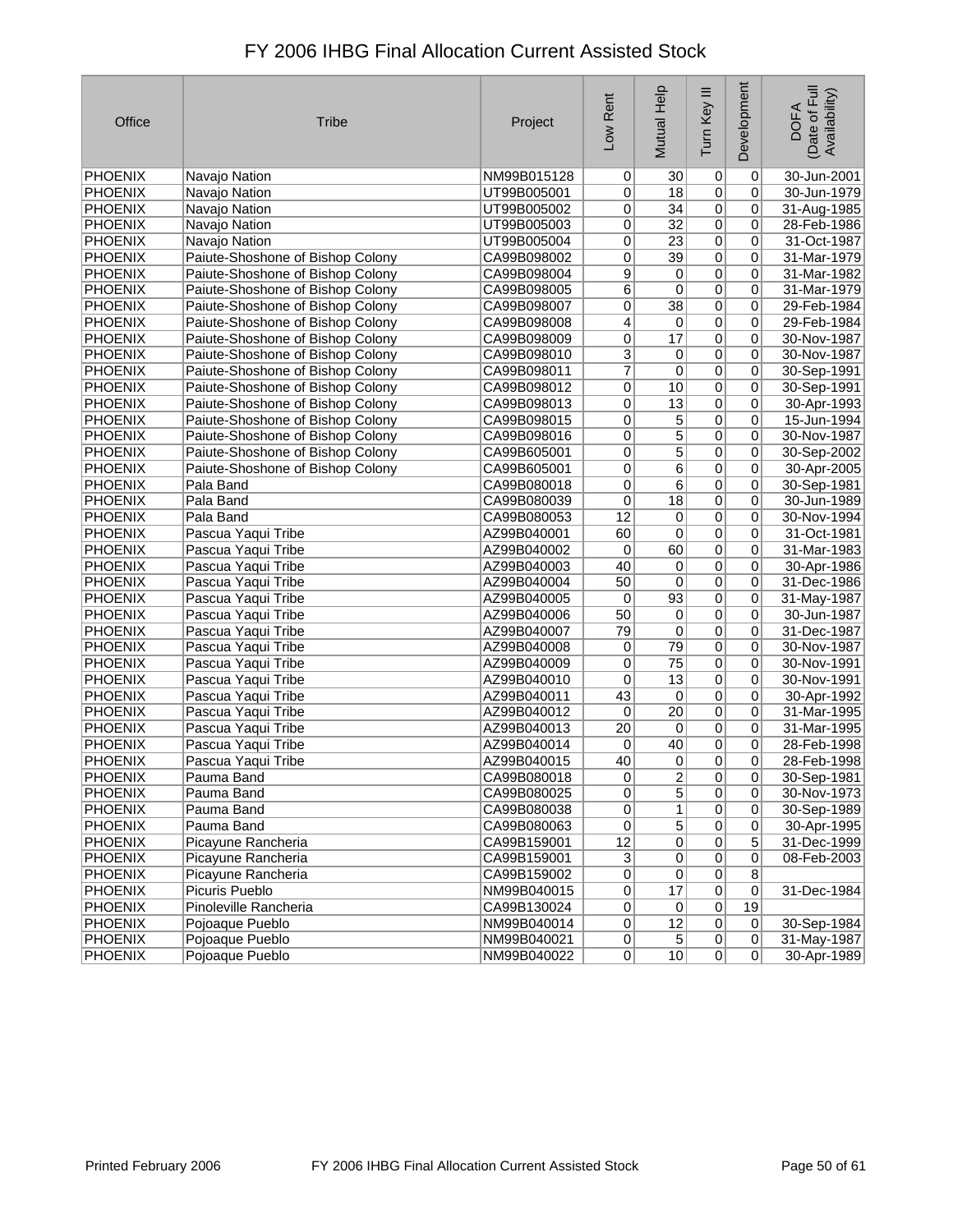| Office         | <b>Tribe</b>               | Project     | Low Rent        | Mutual Help     | Tum Key III     | Development    | Date of Full<br>Availability)<br><b>DOFA</b> |
|----------------|----------------------------|-------------|-----------------|-----------------|-----------------|----------------|----------------------------------------------|
| PHOENIX        | Pojoaque Pueblo            | NM99B040023 | $\overline{0}$  | 5               | $\vert 0 \vert$ | $\overline{0}$ | 30-Apr-1989                                  |
| PHOENIX        | Pojoaque Pueblo            | NM99B040025 | 0               | $\overline{3}$  | $\overline{0}$  | 0              | 30-Apr-1992                                  |
| <b>PHOENIX</b> | <b>Pyramid Lake Paiute</b> | NV99B004003 | 0               | $\mathbf{1}$    | $\overline{0}$  | 0              | 30-Sep-1978                                  |
| <b>PHOENIX</b> | Pyramid Lake Paiute        | NV99B004005 | $\overline{20}$ | 0               | $\overline{0}$  | 0              | 31-Aug-1980                                  |
| PHOENIX        | <b>Pyramid Lake Paiute</b> | NV99B004006 | 36              | 0               | $\overline{0}$  | 0              | 31-Jul-1981                                  |
| PHOENIX        | Pyramid Lake Paiute        | NV99B004007 | 0               | 6               | $\overline{0}$  | 0              | 31-Jul-1982                                  |
| <b>PHOENIX</b> | Pyramid Lake Paiute        | NV99B004009 | 0               | 50              | $\overline{0}$  | 0              | 31-Dec-1991                                  |
| <b>PHOENIX</b> | <b>Pyramid Lake Paiute</b> | NV99B004010 | $\overline{0}$  | $\overline{35}$ | $\overline{0}$  | 0              | 31-May-1995                                  |
| PHOENIX        | <b>Pyramid Lake Paiute</b> | NV99B004011 | 0               | $\overline{25}$ | $\overline{0}$  | 0              | 30-Apr-1997                                  |
| <b>PHOENIX</b> | <b>Pyramid Lake Paiute</b> | NV99B004013 | 0               | 2               | $\overline{0}$  | 0              | 31-Mar-1998                                  |
| <b>PHOENIX</b> | Quartz Valley Rancheria    | CA99B083011 | 10              | 0               | $\overline{0}$  | $\overline{0}$ | 04-May-2004                                  |
| <b>PHOENIX</b> | Quartz Valley Rancheria    | CA99B083012 | 0               | $\overline{5}$  | $\overline{0}$  | 0              | 04-May-2004                                  |
| PHOENIX        | Quartz Valley Rancheria    | CA99B083014 | $\mathbf{1}$    | 0               | $\overline{0}$  | 0              | 31-Dec-1997                                  |
| PHOENIX        | Quartz Valley Rancheria    | CA99B083017 | 10              | 0               | $\overline{0}$  | 0              | 30-Nov-2000                                  |
| PHOENIX        | Quechan Tribe              | CA99B054005 | 0               | $\overline{4}$  | $\overline{0}$  | 0              | 31-Oct-1979                                  |
| PHOENIX        | Quechan Tribe              | CA99B054006 | 39              | 0               | $\overline{0}$  | 0              | 31-Jul-1982                                  |
| <b>PHOENIX</b> | Quechan Tribe              | CA99B054007 | 0               | $\overline{18}$ | $\overline{0}$  | 0              | 31-Aug-1982                                  |
| PHOENIX        | Quechan Tribe              | CA99B054012 | 0               | 39              | $\overline{0}$  | 0              | 31-Jul-1990                                  |
| PHOENIX        | Quechan Tribe              | CA99B054013 | 0               | 45              | $\overline{0}$  | $\overline{0}$ | 31-Aug-1993                                  |
| PHOENIX        | Quechan Tribe              | CA99B054014 | $\overline{20}$ | 0               | $\overline{0}$  | 0              | 30-Nov-1994                                  |
| <b>PHOENIX</b> | Quechan Tribe              | CA99B054015 | $\overline{20}$ | 0               | $\overline{0}$  | 0              | 12-Jun-1997                                  |
| <b>PHOENIX</b> | Quechan Tribe              | CA99B054017 | $\overline{22}$ | 0               | $\overline{0}$  | 0              | 30-Jun-1999                                  |
| <b>PHOENIX</b> | Redwood Valley Rancheria   | CA99B130009 | 0               | 1               | $\overline{0}$  | 0              | 31-May-1990                                  |
| PHOENIX        | Redwood Valley Rancheria   | CA99B130011 | 9               | $\overline{0}$  | $\overline{0}$  | 0              | 31-May-1990                                  |
| PHOENIX        | Reno-Sparks Colony         | NV99B012003 | 29              | 0               | $\overline{0}$  | 0              | 30-Sep-1974                                  |
| <b>PHOENIX</b> | Reno-Sparks Colony         | NV99B012005 | 0               | $\overline{17}$ | $\overline{0}$  | 0              | 30-Jun-1980                                  |
| <b>PHOENIX</b> | Reno-Sparks Colony         | NV99B012006 | $\overline{0}$  | 6               | $\overline{0}$  | 0              | 31-Oct-1985                                  |
| PHOENIX        | Reno-Sparks Colony         | NV99B012007 | $\overline{20}$ | 0               | $\overline{0}$  | 0              | 31-Jul-1991                                  |
| PHOENIX        | Reno-Sparks Colony         | NV99B012008 | 0               | 60              | $\overline{0}$  | 0              | 30-Sep-1991                                  |
| <b>PHOENIX</b> | Reno-Sparks Colony         | NV99B012009 | 0               | 18              | $\overline{0}$  | 0              | 30-Sep-1991                                  |
| <b>PHOENIX</b> | Reno-Sparks Colony         | NV99B012010 | 0               | $\overline{20}$ | $\overline{0}$  | 0              | 14-Jun-1995                                  |
| <b>PHOENIX</b> | Reno-Sparks Colony         | NV99B012011 | 0               | 1               | $\overline{0}$  | 0              | 06-May-1996                                  |
| <b>PHOENIX</b> | Reno-Sparks Colony         | NV99B012012 | 29              | 0               | $\overline{0}$  | 0              | 30-Apr-1997                                  |
| <b>PHOENIX</b> | <b>Rincon Reservation</b>  | CA99B080010 | 0               | $\mathbf{1}$    | $\overline{0}$  | 0              | 30-Jun-1981                                  |
| <b>PHOENIX</b> | <b>Rincon Reservation</b>  | CA99B080025 | $\overline{0}$  | $\overline{9}$  | $\overline{0}$  | 0              | 30-Jun-1987                                  |
| PHOENIX        | <b>Rincon Reservation</b>  | CA99B080038 | 0               | $\overline{3}$  | $\overline{0}$  | 0              | 30-Sep-1989                                  |
| <b>PHOENIX</b> | <b>Rincon Reservation</b>  | CA99B080049 | 0               | $\overline{20}$ | 0               | 0              | 31-Jul-1991                                  |
| PHOENIX        | Rincon Reservation         | CA99B080054 | 9               | 0               | 0               | $\mathsf{U}$   | 30-Apr-1994                                  |
| <b>PHOENIX</b> | Rincon Reservation         | CA99B080061 | $\overline{0}$  | $\mathbf{1}$    | $\overline{0}$  | $\pmb{0}$      | 07-May-1996                                  |
| PHOENIX        | Rincon Reservation         | CA99B080065 | $\overline{0}$  | 10              | $\overline{0}$  | 0              | 31-Jan-1996                                  |
| <b>PHOENIX</b> | Rincon Reservation         | CA99B080066 | 6               | 0               | $\overline{0}$  | 0              | 31-Jan-1996                                  |
| PHOENIX        | Robinson Rancheria         | CA99B130003 | $\overline{0}$  | $\overline{20}$ | $\overline{0}$  | $\overline{0}$ | 28-Feb-1988                                  |
| <b>PHOENIX</b> | Robinson Rancheria         | CA99B130005 | 11              | $\pmb{0}$       | $\overline{0}$  | $\pmb{0}$      | 30-Apr-1988                                  |
| PHOENIX        | Robinson Rancheria         | CA99B130007 | $\overline{0}$  | 10              | $\overline{0}$  | 0              | 31-Mar-1988                                  |
| <b>PHOENIX</b> | Round Valley Rancheria     | CA99B097001 | $\overline{0}$  | 41              | $\overline{0}$  | 0              | 31-Aug-1978                                  |
| PHOENIX        | Round Valley Rancheria     | CA99B097002 | 29              | 0               | $\overline{0}$  | $\overline{0}$ | 31-Aug-1978                                  |
| PHOENIX        | Round Valley Rancheria     | CA99B097004 | 0               | $\overline{22}$ | $\overline{0}$  | $\pmb{0}$      | 31-Aug-1981                                  |
| <b>PHOENIX</b> | Round Valley Rancheria     | CA99B097005 | 22              | 0               | $\overline{0}$  | 0              | 31-Aug-1981                                  |
| PHOENIX        | Salt River Puma-Maricopa   | AZ99B014004 | 0               | 45              | 0               | $\mathbf 0$    | 28-Feb-1979                                  |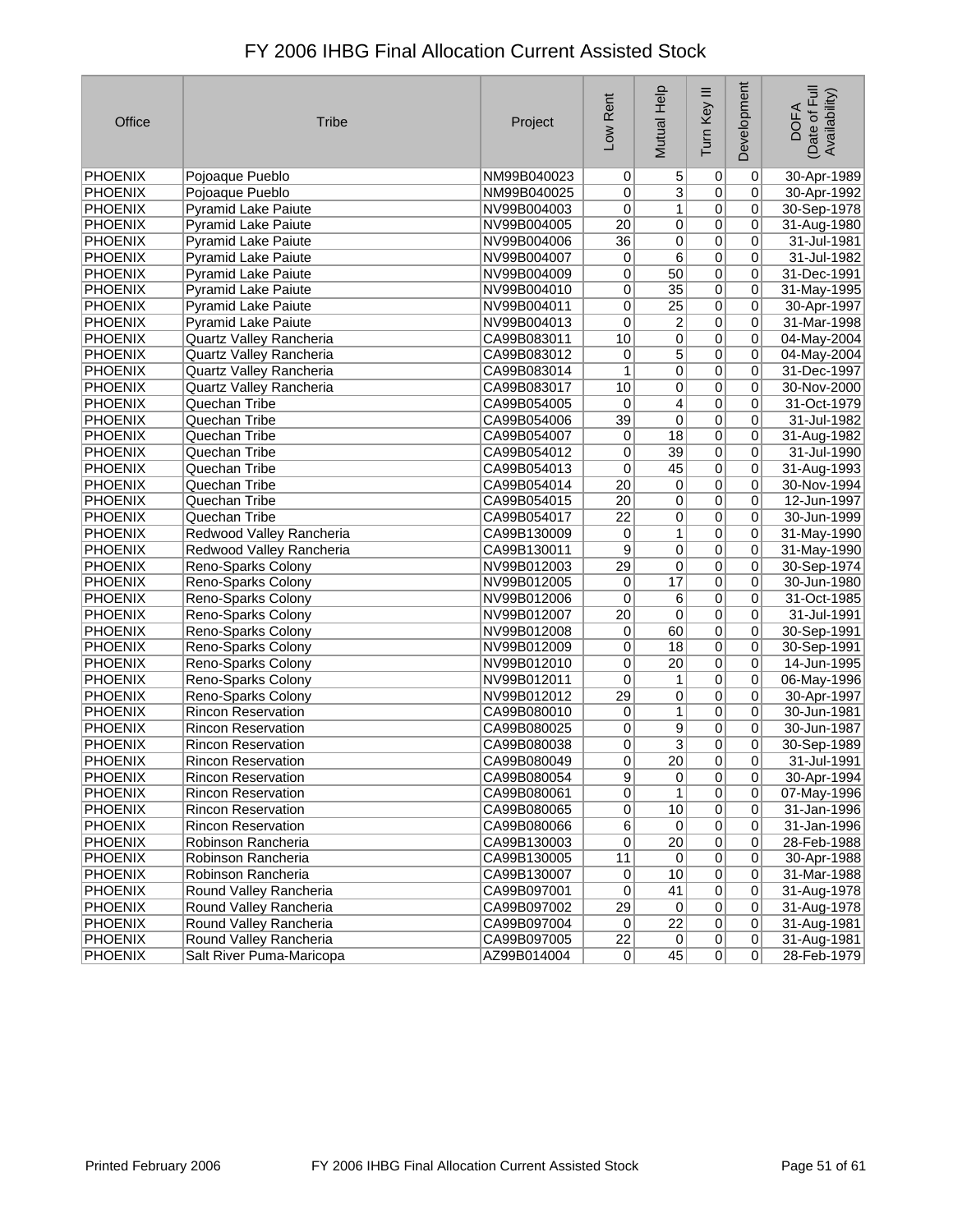| Office         | <b>Tribe</b>              | Project     | Low Rent        | Mutual Help     | Tum Key III    | Development    | Date of Full<br>Availability)<br><b>DOFA</b> |
|----------------|---------------------------|-------------|-----------------|-----------------|----------------|----------------|----------------------------------------------|
| <b>PHOENIX</b> | Salt River Puma-Maricopa  | AZ99B014005 | 0               | 13              | $\overline{0}$ | $\overline{0}$ | 28-Feb-1979                                  |
| <b>PHOENIX</b> | Salt River Puma-Maricopa  | AZ99B014006 | 0               | 23              | $\overline{0}$ | $\overline{0}$ | 30-Sep-1979                                  |
| <b>PHOENIX</b> | Salt River Puma-Maricopa  | AZ99B014007 | $\overline{25}$ | $\overline{0}$  | 0              | 0              | 30-Jun-1980                                  |
| <b>PHOENIX</b> | Salt River Puma-Maricopa  | AZ99B014008 | 0               | 14              | $\overline{0}$ | $\overline{0}$ | 31-Jul-1981                                  |
| <b>PHOENIX</b> | Salt River Puma-Maricopa  | AZ99B014009 | 60              | $\overline{0}$  | $\overline{0}$ | $\overline{0}$ | 30-Sep-1980                                  |
| <b>PHOENIX</b> | Salt River Puma-Maricopa  | AZ99B014011 | 28              | $\overline{0}$  | $\overline{0}$ | 0              | 31-Jan-1986                                  |
| <b>PHOENIX</b> | Salt River Puma-Maricopa  | AZ99B014013 | 0               | $\overline{37}$ | $\overline{0}$ | 0              | 31-Jan-1989                                  |
| <b>PHOENIX</b> | Salt River Puma-Maricopa  | AZ99B014014 | 0               | 14              | 0              | 0              | 31-Jul-1990                                  |
| <b>PHOENIX</b> | Salt River Puma-Maricopa  | AZ99B014015 | $\pmb{0}$       | 17              | $\overline{0}$ | $\overline{0}$ | 31-Oct-1991                                  |
| <b>PHOENIX</b> | Salt River Puma-Maricopa  | AZ99B014016 | 0               | $\overline{22}$ | $\overline{0}$ | 0              | 31-May-1993                                  |
| <b>PHOENIX</b> | Salt River Puma-Maricopa  | AZ99B014017 | 40              | $\overline{0}$  | 0              | 0              | 31-Oct-1995                                  |
| <b>PHOENIX</b> | Salt River Puma-Maricopa  | AZ99B014018 | $\overline{20}$ | 0               | $\overline{0}$ | 0              | 09-Feb-1999                                  |
| <b>PHOENIX</b> | San Carlos Apache         | AZ99B011012 | 0               | 1               | $\overline{0}$ | 0              | 30-Sep-1979                                  |
| <b>PHOENIX</b> | San Carlos Apache         | AZ99B011013 | 0               | $\overline{32}$ | $\overline{0}$ | $\overline{0}$ | 31-Jan-1980                                  |
| <b>PHOENIX</b> | San Carlos Apache         | AZ99B011015 | 0               | 6               | $\overline{0}$ | 0              | 31-Oct-1979                                  |
| <b>PHOENIX</b> | San Carlos Apache         | AZ99B011016 | 99              | 1               | $\overline{0}$ | $\overline{0}$ | 30-Jul-1980                                  |
| <b>PHOENIX</b> | San Carlos Apache         | AZ99B011017 | $\overline{20}$ | 0               | $\overline{0}$ | 0              | 31-Dec-1981                                  |
| <b>PHOENIX</b> | San Carlos Apache         | AZ99B011018 | 0               | 187             | $\overline{0}$ | 0              | 31-May-1987                                  |
| <b>PHOENIX</b> | San Carlos Apache         | AZ99B011019 | 4               | $\vert 0 \vert$ | $\overline{0}$ | $\overline{0}$ | 30-Apr-1983                                  |
| <b>PHOENIX</b> | San Carlos Apache         | AZ99B011020 | 50              | $\overline{0}$  | $\overline{0}$ | $\overline{0}$ | 30-Nov-1987                                  |
| <b>PHOENIX</b> | San Carlos Apache         | AZ99B011021 | 50              | $\overline{0}$  | $\overline{0}$ | 0              | 30-Nov-1987                                  |
| <b>PHOENIX</b> | San Carlos Apache         | AZ99B011022 | 60              | $\overline{0}$  | $\overline{0}$ | 0              | 30-Nov-1987                                  |
| <b>PHOENIX</b> | San Carlos Apache         | AZ99B011023 | 20              | 0               | $\overline{0}$ | 0              | 30-Nov-1987                                  |
| <b>PHOENIX</b> | San Carlos Apache         | AZ99B011024 | 0               | 62              | $\overline{0}$ | $\overline{0}$ | 30-Jun-1990                                  |
| <b>PHOENIX</b> | San Carlos Apache         | AZ99B011025 | 73              | $\overline{7}$  | $\overline{0}$ | 0              | 30-Nov-1992                                  |
| <b>PHOENIX</b> | San Carlos Apache         | AZ99B011026 | 0               | $\overline{20}$ | $\overline{0}$ | 0              | 31-Jan-1994                                  |
| <b>PHOENIX</b> | San Carlos Apache         | AZ99B011027 | $\overline{38}$ | 2               | 0              | 0              | 30-Nov-1994                                  |
| <b>PHOENIX</b> | San Carlos Apache         | AZ99B011029 | 0               | $\overline{8}$  | $\overline{0}$ | $\overline{0}$ | 01-Jan-2000                                  |
| <b>PHOENIX</b> | San Carlos Apache         | AZ99B011030 | $\overline{2}$  | 0               | $\overline{0}$ | 0              | 01-Jan-2000                                  |
| <b>PHOENIX</b> | San Ildefonso Pueblo      | NM99B040006 | 0               | 1               | 0              | 0              | 31-Aug-1978                                  |
| PHOENIX        | San Ildefonso Pueblo      | NM99B040012 | 0               | 15              | $\overline{0}$ | 0              | 28-Feb-1981                                  |
| <b>PHOENIX</b> | San Ildefonso Pueblo      | NM99B040020 | 0               | 10              | $\overline{0}$ | $\overline{0}$ | 31-May-1987                                  |
| <b>PHOENIX</b> | San Ildefonso Pueblo      | NM99B040022 | 0               | $\overline{9}$  | $\overline{0}$ | 0              | 30-Apr-1989                                  |
| <b>PHOENIX</b> | San Ildefonso Pueblo      | NM99B040026 | 0               | 19              | 0              | 0              | 31-Dec-1994                                  |
| <b>PHOENIX</b> | San Ildefonso Pueblo      | NM99B040029 | 20              | 0               | 0              | 0              | 31-Jan-2000                                  |
| <b>PHOENIX</b> | San Juan Pueblo           | NM99B031004 | 0               | 1               | 0              | 0              | 31-Dec-1977                                  |
| <b>PHOENIX</b> | San Juan Pueblo           | NM99B031005 | 0               | $\vert 4 \vert$ | $\mathbf 0$    | 0              | 30-Sep-1980                                  |
| <b>PHOENIX</b> | San Juan Pueblo           | NM99B031006 | $\overline{0}$  | 11              | $\overline{0}$ | 0              | 31-May-1983                                  |
| <b>PHOENIX</b> | San Juan Pueblo           | NM99B031007 | $\overline{0}$  | $\overline{24}$ | 0              | 0              | 31-May-1989                                  |
| <b>PHOENIX</b> | San Juan Pueblo           | NM99B031008 | $\overline{0}$  | $\overline{2}$  | $\overline{0}$ | $\overline{0}$ | 31-Jul-1996                                  |
| <b>PHOENIX</b> | San Juan Pueblo           | NM99B031009 | $\overline{23}$ | $\overline{0}$  | 0              | 0              | 31-Dec-1997                                  |
| <b>PHOENIX</b> | San Juan Pueblo           | NM99B031010 | $\overline{0}$  | $\overline{0}$  | $\overline{0}$ | $\overline{3}$ |                                              |
| <b>PHOENIX</b> | San Pasqual Band          | CA99B080042 | 0               | 33              | $\overline{0}$ | $\overline{0}$ | 31-Jul-1989                                  |
| <b>PHOENIX</b> | San Pasqual Band          | CA99B080055 | 10              | 0               | $\overline{0}$ | $\overline{0}$ | 31-May-1993                                  |
| <b>PHOENIX</b> | San Pasqual Band          | CA99B080059 | $\overline{0}$  | 21              | $\overline{0}$ | $\overline{0}$ | 31-Oct-1995                                  |
| <b>PHOENIX</b> | San Pasqual Band          | CA99B080072 | 11              | $\overline{0}$  | $\overline{0}$ | 0              | 28-Nov-1995                                  |
| <b>PHOENIX</b> | San Rosa Band of Cahuilla | CA99B080061 | $\overline{0}$  | 1               | $\overline{0}$ | 0              | 30-May-1995                                  |
| <b>PHOENIX</b> | San Rosa Band of Cahuilla | CA99B080069 | 0               | $\overline{3}$  | 0              | $\overline{0}$ | 30-May-1995                                  |
| <b>PHOENIX</b> | San Rosa Band of Cahuilla | CA99B080070 | 0               | $\overline{0}$  | $\overline{0}$ | $\overline{3}$ |                                              |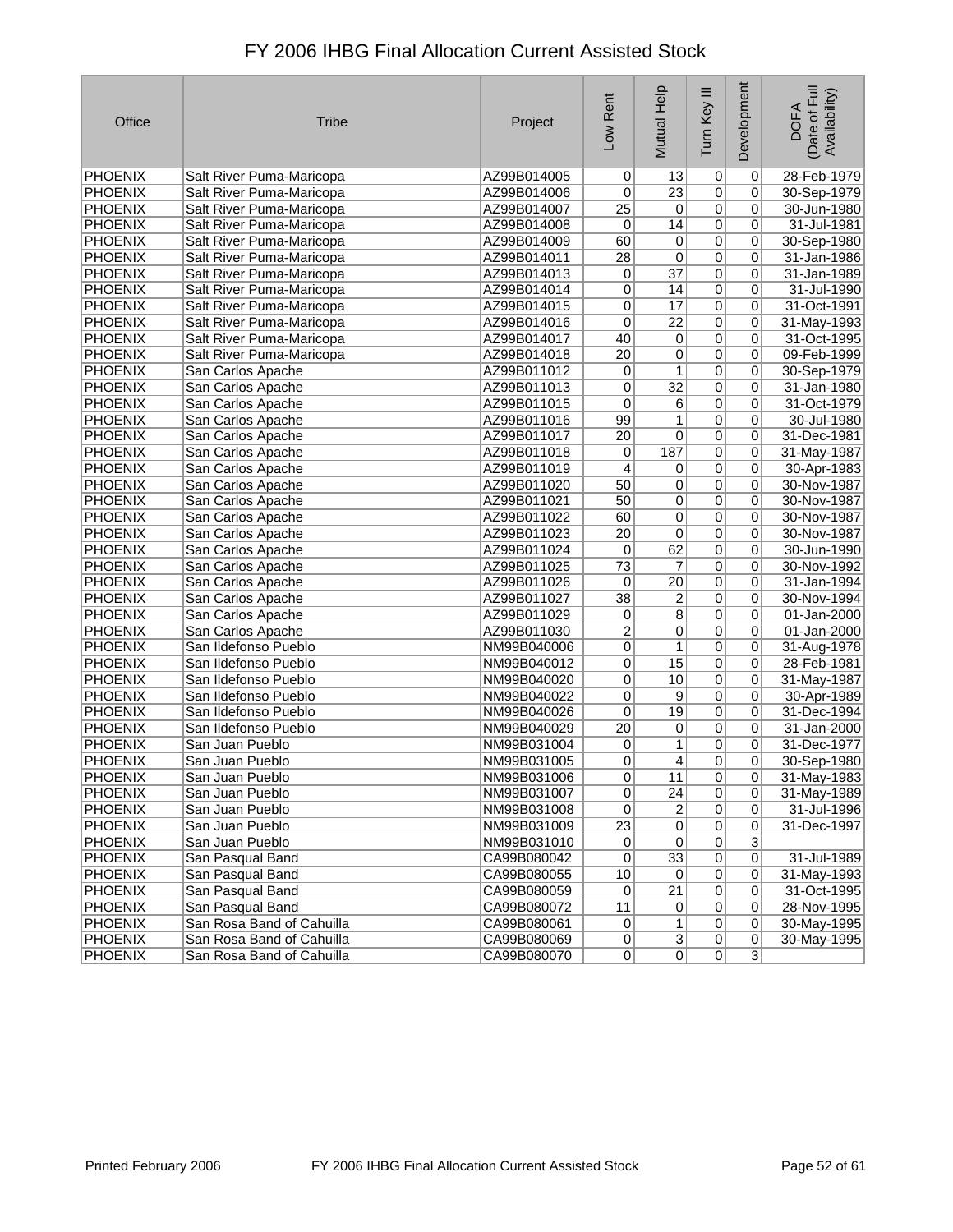| Office         | <b>Tribe</b>                    | Project     | Low Rent        | Mutual Help     | Tum Key III    | Development     | Date of Full<br>Availability)<br><b>DOFA</b> |
|----------------|---------------------------------|-------------|-----------------|-----------------|----------------|-----------------|----------------------------------------------|
| PHOENIX        | Sandia Pueblo                   | NM99B031067 | $\overline{0}$  | 19              | $\overline{0}$ | $\pmb{0}$       | 30-Sep-1995                                  |
| <b>PHOENIX</b> | Sandia Pueblo                   | NM99B031080 | 1               | $\overline{0}$  | $\overline{0}$ | 0               | 30-Sep-1995                                  |
| <b>PHOENIX</b> | Sandia Pueblo                   | NM99B087012 | 0               | $\overline{2}$  | $\overline{0}$ | 0               | 31-Jan-2000                                  |
| <b>PHOENIX</b> | Santa Ana Pueblo                | NM99B087013 | $6\overline{6}$ | 0               | $\overline{0}$ | $\pmb{0}$       | 30-Nov-1999                                  |
| PHOENIX        | Santa Clara Pueblo              | NM99B082004 | 0               | 9               | $\overline{0}$ | $\pmb{0}$       | 31-Jul-1980                                  |
| <b>PHOENIX</b> | Santa Clara Pueblo              | NM99B082005 | 0               | 10              | $\overline{0}$ | 0               | 30-Nov-1987                                  |
| <b>PHOENIX</b> | Santa Clara Pueblo              | NM99B082006 | $\overline{0}$  | 41              | $\overline{0}$ | 0               | 31-Mar-1992                                  |
| <b>PHOENIX</b> | Santa Clara Pueblo              | NM99B082007 | $\overline{0}$  | 19              | $\overline{0}$ | 0               | 31-Mar-1992                                  |
| <b>PHOENIX</b> | Santa Clara Pueblo              | NM99B082008 | 0               | 13              | $\overline{0}$ | 0               | 31-Dec-2004                                  |
| <b>PHOENIX</b> | Santa Clara Pueblo              | NM99B082009 | $\overline{22}$ | $\overline{0}$  | $\overline{0}$ | 0               | 31-Dec-2004                                  |
| <b>PHOENIX</b> | Santa Rosa Rancheria            | CA99B129001 | $\overline{23}$ | $\overline{0}$  | $\overline{0}$ | $\pmb{0}$       | 31-Jul-1982                                  |
| <b>PHOENIX</b> | Santa Rosa Rancheria            | CA99B129007 | $\overline{20}$ | 0               | $\overline{0}$ | $\pmb{0}$       | 31-Dec-1987                                  |
| <b>PHOENIX</b> | Santa Rosa Rancheria            | CA99B129015 | 0               | 1               | $\overline{0}$ | 0               | 31-Jul-1982                                  |
| <b>PHOENIX</b> | Santa Rosa Rancheria            | CA99B129018 | 0               | 1               | $\overline{0}$ | 0               | 31-Dec-1987                                  |
| <b>PHOENIX</b> | Santa Ynez Band of Chumash      | CA99B080013 | $\overline{0}$  | $\overline{2}$  | $\overline{0}$ | $\overline{0}$  | 31-Jan-1981                                  |
| <b>PHOENIX</b> | Santa Ynez Band of Chumash      | CA99B080026 | 1               | 4               | $\overline{0}$ | $\pmb{0}$       | 31-Aug-1989                                  |
| <b>PHOENIX</b> | Santo Domingo Pueblo            | NM99B031052 | 0               | 3               | $\overline{0}$ | 0               | 31-Mar-1982                                  |
| <b>PHOENIX</b> | Santo Domingo Pueblo            | NM99B078001 | $\overline{32}$ | 0               | $\overline{0}$ | 0               | 30-Sep-1998                                  |
| <b>PHOENIX</b> | Santo Domingo Pueblo            | NM99B078002 | 0               | $\overline{38}$ | $\overline{0}$ | 10              | 30-Sep-1998                                  |
| <b>PHOENIX</b> | Santo Domingo Pueblo            | NM99B078003 | 0               | $\overline{3}$  | $\overline{0}$ | 0               | 30-Nov-2004                                  |
| <b>PHOENIX</b> | Sherwood Valley Rancheria       | CA99B130014 | 19              | 0               | $\overline{0}$ | 0               | 30-Apr-1993                                  |
| <b>PHOENIX</b> | Sherwood Valley Rancheria       | CA99B130015 | 0               | 15              | $\overline{0}$ | 0               | 30-Apr-1993                                  |
| <b>PHOENIX</b> | Sherwood Valley Rancheria       | CA99B130027 | 0               | $\overline{0}$  | $\overline{0}$ | 15              |                                              |
| <b>PHOENIX</b> | Soboba Band                     | CA99B080016 | 0               | $\overline{32}$ | $\overline{0}$ | $\overline{0}$  | 31-Jul-1980                                  |
| <b>PHOENIX</b> | Soboba Band                     | CA99B080038 | $\overline{0}$  | $\overline{3}$  | $\overline{0}$ | 0               | 30-Sep-1989                                  |
| <b>PHOENIX</b> | Soboba Band                     | CA99B080040 | $\overline{0}$  | $\overline{8}$  | $\overline{0}$ | 0               | 29-Feb-1988                                  |
| <b>PHOENIX</b> | Soboba Band                     | CA99B080041 | $\overline{0}$  | $\overline{2}$  | $\overline{0}$ | $\pmb{0}$       | 29-Feb-1988                                  |
| PHOENIX        | Soboba Band                     | CA99B080047 | 0               | $\overline{7}$  | $\overline{0}$ | $\pmb{0}$       | 30-Apr-1991                                  |
| <b>PHOENIX</b> | Soboba Band                     | CA99B080051 | 0               | 13              | $\overline{0}$ | 0               | 31-Jul-1992                                  |
| <b>PHOENIX</b> | Soboba Band                     | CA99B080067 | 0               | 9               | $\overline{0}$ | 0               | 30-May-1995                                  |
| <b>PHOENIX</b> | Soboba Band                     | CA99B080068 | 8               | $\overline{0}$  | $\overline{0}$ | $\pmb{0}$       | 30-May-1995                                  |
| <b>PHOENIX</b> | Soboba Band                     | CA99B080073 | $\overline{8}$  | 0               | $\overline{0}$ | $\pmb{0}$       | 30-Jun-1998                                  |
| <b>PHOENIX</b> | <b>Stewarts Point Rancheria</b> | CA99B130032 | $\overline{0}$  | 0               | $\overline{0}$ | 15              |                                              |
| <b>PHOENIX</b> | Susanville Rancheria            | CA99B083002 | $\overline{0}$  | 15              | $\overline{0}$ | $\pmb{0}$       | 30-Jun-1980                                  |
| <b>PHOENIX</b> | Susanville Rancheria            | CA99B083004 | 0               | 28              | $\overline{0}$ | $\pmb{0}$       | 31-May-1984                                  |
| <b>PHOENIX</b> | Susanville Rancheria            | CA99B083008 | $\overline{25}$ | 0               | $\overline{0}$ | 0               | 30-Sep-1993                                  |
| <b>PHOENIX</b> | Susanville Rancheria            | CA99B083010 | 6               | 0               | 0              | 0               | 31-Dec-1995                                  |
| <b>PHOENIX</b> | Taos Pueblo                     | NM99B040007 | $\overline{0}$  | $\overline{22}$ | $\overline{0}$ | $\overline{0}$  | 30-Apr-1979                                  |
| PHOENIX        | Taos Pueblo                     | NM99B040016 | $\overline{0}$  | 49              | 0              | $\overline{0}$  | 31-Mar-1985                                  |
| PHOENIX        | Taos Pueblo                     | NM99B040018 | $\overline{0}$  | 65              | 0              | 0               | 31-Jul-1987                                  |
| PHOENIX        | Taos Pueblo                     | NM99B040022 | $\overline{0}$  | 11              | $\overline{0}$ | 0               | 30-Apr-1989                                  |
| <b>PHOENIX</b> | Te-Moak                         | NV99B016003 | 0               | 16              | 0              | $\vert 0 \vert$ | 31-Dec-1980                                  |
| PHOENIX        | Te-Moak                         | NV99B016004 | 10              | $\vert 0 \vert$ | 0              | $\pmb{0}$       | 30-Nov-1980                                  |
| <b>PHOENIX</b> | Te-Moak                         | NV99B016005 | 49              | $\overline{0}$  | $\overline{0}$ | 0               | 28-Feb-1982                                  |
| PHOENIX        | Te-Moak                         | NV99B016006 | $\overline{0}$  | 55              | $\overline{0}$ | $\overline{0}$  | 28-Feb-1982                                  |
| PHOENIX        | Te-Moak                         | NV99B016008 | 0               | 47              | 0              | $\vert 0 \vert$ | 31-Aug-1986                                  |
| PHOENIX        | Te-Moak                         | NV99B016009 | $\overline{0}$  | 50              | $\overline{0}$ | 0               | 31-Aug-1988                                  |
| PHOENIX        | Te-Moak                         | NV99B016010 | 0               | 13              | 0              | $\overline{0}$  | 28-Feb-1989                                  |
| PHOENIX        | Te-Moak                         | NV99B016011 | 28              | 0               | $\overline{0}$ | $\overline{0}$  | 28-Feb-1998                                  |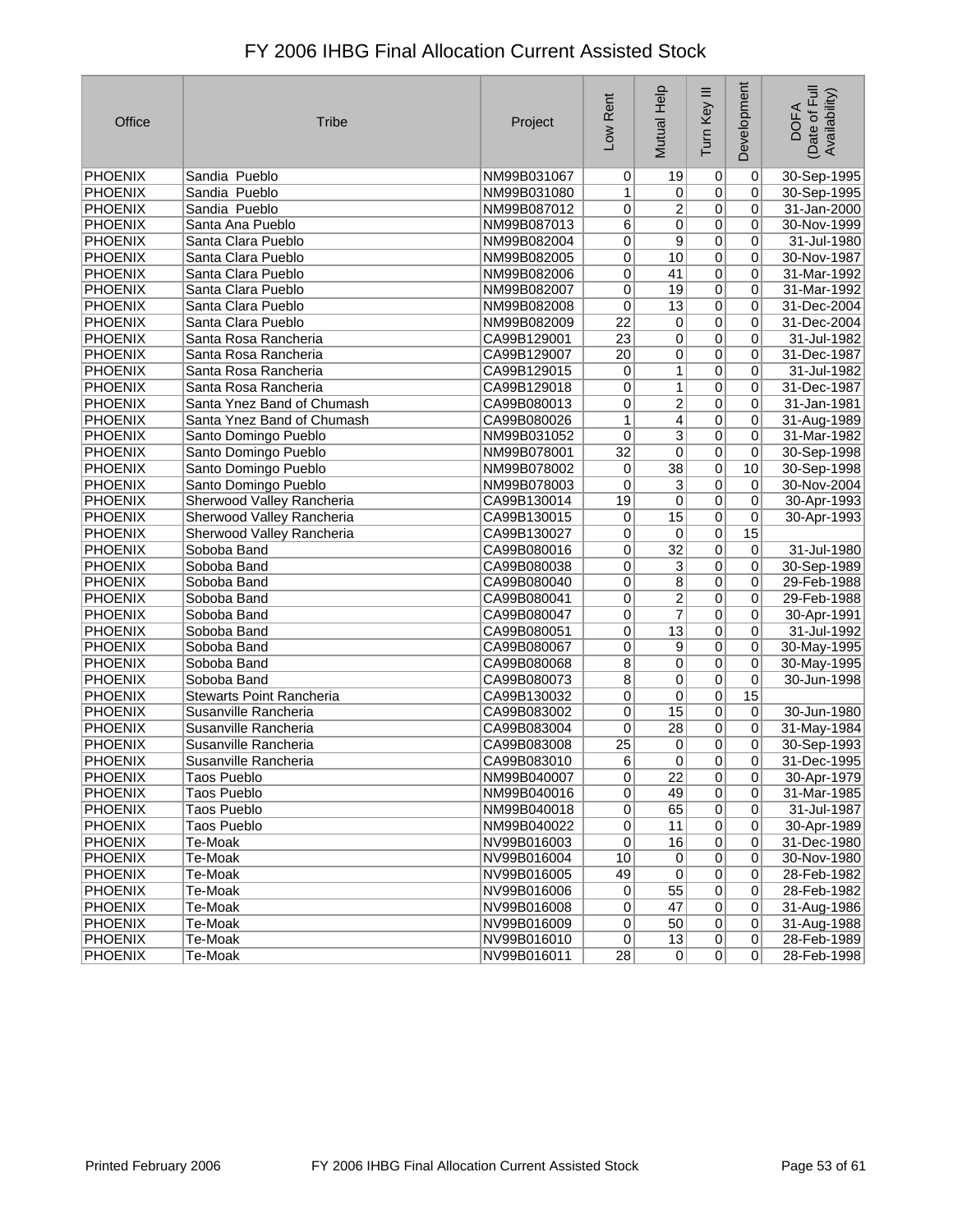| Office         | <b>Tribe</b>                            | Project     | Low Rent        | Mutual Help     | Tum Key III    | Development    | Date of Full<br>Availability)<br><b>DOFA</b> |
|----------------|-----------------------------------------|-------------|-----------------|-----------------|----------------|----------------|----------------------------------------------|
| PHOENIX        | <b>Tesuque Pueblo</b>                   | NM99B040010 | 0               | 11              | 0              | $\overline{0}$ | 31-Aug-1980                                  |
| PHOENIX        | <b>Tesuque Pueblo</b>                   | NM99B040018 | 0               | 4               | 0              | 0              | 31-Jul-1987                                  |
| <b>PHOENIX</b> | <b>Tesuque Pueblo</b>                   | NM99B040025 | 0               | $\overline{8}$  | 0              | 0              | 30-Apr-1992                                  |
| <b>PHOENIX</b> | <b>Tesuque Pueblo</b>                   | NM99B040028 | $\overline{0}$  | 10              | $\overline{0}$ | 0              | 28-Feb-1995                                  |
| PHOENIX        | Tohono O'Odham Nation                   | AZ99B026008 | 10              | 0               | $\overline{0}$ | 0              | 30-Sep-1978                                  |
| <b>PHOENIX</b> | Tohono O'Odham Nation                   | AZ99B026009 | 0               | 2               | 0              | 0              | 30-Sep-1978                                  |
| <b>PHOENIX</b> | Tohono O'Odham Nation                   | AZ99B026012 | 50              | 0               | $\overline{0}$ | 0              | 31-May-1974                                  |
| <b>PHOENIX</b> | Tohono O'Odham Nation                   | AZ99B026016 | 0               | 84              | $\overline{0}$ | $\overline{0}$ | 30-Sep-1980                                  |
| PHOENIX        | Tohono O'Odham Nation                   | AZ99B026019 | 0               | 127             | $\overline{0}$ | $\overline{0}$ | 30-Jun-1981                                  |
| <b>PHOENIX</b> | Tohono O'Odham Nation                   | AZ99B026020 | 12              | 0               | $\overline{0}$ | 0              | 28-Feb-1983                                  |
| <b>PHOENIX</b> | Tohono O'Odham Nation                   | AZ99B026021 | 0               | 127             | 0              | 0              | 31-May-1983                                  |
| <b>PHOENIX</b> | Tohono O'Odham Nation                   | AZ99B026022 | 50              | 0               | $\overline{0}$ | 0              | 30-Jun-1986                                  |
| <b>PHOENIX</b> | Tohono O'Odham Nation                   | AZ99B026023 | 0               | 46              | $\overline{0}$ | 0              | 30-Jun-1986                                  |
| <b>PHOENIX</b> | Tohono O'Odham Nation                   | AZ99B026024 | 0               | 65              | $\overline{0}$ | 0              | 30-Nov-1987                                  |
| <b>PHOENIX</b> | Tohono O'Odham Nation                   | AZ99B026025 | 0               | $\overline{7}$  | $\overline{0}$ | $\overline{0}$ | 30-Jun-1987                                  |
| <b>PHOENIX</b> | Tohono O'Odham Nation                   | AZ99B026026 | 0               | $\overline{36}$ | $\overline{0}$ | 0              | 31-Mar-1989                                  |
| <b>PHOENIX</b> | Tohono O'Odham Nation                   | AZ99B026028 | 0               | $\overline{35}$ | $\overline{0}$ | 0              | 31-Mar-1989                                  |
| <b>PHOENIX</b> | Tohono O'Odham Nation                   | AZ99B026029 | 0               | 10              | $\overline{0}$ | 0              | 31-Dec-1991                                  |
| <b>PHOENIX</b> | Tohono O'Odham Nation                   | AZ99B026030 | 0               | $\overline{70}$ | $\overline{0}$ | 0              | 30-Apr-1992                                  |
| <b>PHOENIX</b> | Tohono O'Odham Nation                   | AZ99B026031 | 0               | $\overline{19}$ | $\overline{0}$ | 0              | 31-Mar-1994                                  |
| PHOENIX        | Tohono O'Odham Nation                   | AZ99B026032 | 0               | 115             | $\overline{0}$ | 0              | 30-Jan-1999                                  |
| <b>PHOENIX</b> | Torres-Martinez Band of Cahuilla        | CA99B080035 | 0               | 26              | 0              | 0              | 29-Feb-1988                                  |
| <b>PHOENIX</b> | <b>Torres-Martinez Band of Cahuilla</b> | CA99B080045 | 11              | 0               | $\overline{0}$ | 0              | 30-Apr-1989                                  |
| PHOENIX        | Torres-Martinez Band of Cahuilla        | CA99B080061 | $\pmb{0}$       | 0               | 0              | 4              |                                              |
| PHOENIX        | Tule River Indian Tribe                 | CA99B099001 | 0               | 3               | 0              | 0              | 31-May-1979                                  |
| <b>PHOENIX</b> | <b>Tule River Indian Tribe</b>          | CA99B099002 | 0               | 11              | $\overline{0}$ | 0              | 30-Jun-1988                                  |
| <b>PHOENIX</b> | Tule River Indian Tribe                 | CA99B099003 | $\overline{7}$  | 0               | $\overline{0}$ | 0              | 30-Jun-1988                                  |
| PHOENIX        | Tule River Indian Tribe                 | CA99B099006 | 19              | 0               | $\overline{0}$ | 0              | 29-Mar-1996                                  |
| PHOENIX        | Tule River Indian Tribe                 | CA99B099007 | 0               | 19              | 0              | 0              | 29-Mar-1996                                  |
| <b>PHOENIX</b> | Tule River Indian Tribe                 | CA99B099009 | $\overline{35}$ | 0               | 0              | 0              | 10-Feb-2004                                  |
| <b>PHOENIX</b> | <b>Tulomne Rancheria</b>                | CA99B129005 | 0               | 12              | $\overline{0}$ | $\pmb{0}$      | 31-Jul-1982                                  |
| <b>PHOENIX</b> | <b>Tulomne Rancheria</b>                | CA99B129006 | $\overline{7}$  | 0               | $\overline{0}$ | 0              | 31-Jul-1982                                  |
| <b>PHOENIX</b> | Tulomne Rancheria                       | CA99B129012 | $\overline{3}$  | 0               | $\overline{0}$ | 0              | 31-May-1999                                  |
| <b>PHOENIX</b> | <b>Tulomne Rancheria</b>                | CA99B129013 | 0               | 10              | 0              | 0              | 31-May-1999                                  |
| <b>PHOENIX</b> | Tulomne Rancheria                       | CA99B129014 | 0               | 1               | 0              | $\overline{0}$ | 31-Jul-1982                                  |
| PHOENIX        | <b>Tulomne Rancheria</b>                | CA99B129015 | 0               | 1               | 0              | 0              | 31-Jul-1982                                  |
| <b>PHOENIX</b> | Viejas Group of Capitan Grande          | CA99B080023 | 0               | 3               | 0              | 0              | 30-Jun-1981                                  |
| PHOENIX        | Viejas Group of Capitan Grande          | CA99B080044 | $\mathsf{U}$    | 6               | $\sigma$       | $\mathsf{U}$   | 30-May-1988                                  |
| <b>PHOENIX</b> | Viejas Group of Capitan Grande          | CA99B080056 | $\overline{9}$  | 0               | $\overline{0}$ | $\overline{0}$ | 30-Nov-1993                                  |
| PHOENIX        | Viejas Group of Capitan Grande          | CA99B080060 | $\overline{0}$  | $\overline{8}$  | $\overline{0}$ | $\overline{0}$ | 31-Oct-1995                                  |
| <b>PHOENIX</b> | <b>Walker River Paiute Tribe</b>        | NV99B008005 | $\overline{0}$  | $\overline{22}$ | $\sigma$       | $\overline{0}$ | 31-Oct-1981                                  |
| PHOENIX        | <b>Walker River Paiute Tribe</b>        | NV99B008006 | 10              | $\overline{0}$  | $\overline{0}$ | 0              | 31-Mar-1982                                  |
| <b>PHOENIX</b> | <b>Walker River Paiute Tribe</b>        | NV99B008007 | $\overline{0}$  | 24              | $\overline{0}$ | 0              | 30-Jul-1982                                  |
| PHOENIX        | <b>Walker River Paiute Tribe</b>        | NV99B008008 | 0               | 24              | $\overline{0}$ | 0              | 31-Oct-1986                                  |
| <b>PHOENIX</b> | <b>Walker River Paiute Tribe</b>        | NV99B008009 | 10              | $\vert 0 \vert$ | $\overline{0}$ | $\overline{0}$ | 31-Oct-1986                                  |
| <b>PHOENIX</b> | <b>Walker River Paiute Tribe</b>        | NV99B008010 | $\overline{0}$  | 15              | $\sigma$       | 0              | 31-May-1988                                  |
| <b>PHOENIX</b> | <b>Walker River Paiute Tribe</b>        | NV99B008011 | $\overline{0}$  | $\overline{20}$ | $\overline{0}$ | 0              | 31-Dec-1992                                  |
| PHOENIX        | <b>Walker River Paiute Tribe</b>        | NV99B008012 | $\overline{0}$  | 15              | 0              | 0              | 31-Dec-1992                                  |
| PHOENIX        | <b>Walker River Paiute Tribe</b>        | NV99B008013 | 13              | $\overline{0}$  | $\Omega$       | $\overline{0}$ | 30-Sep-1994                                  |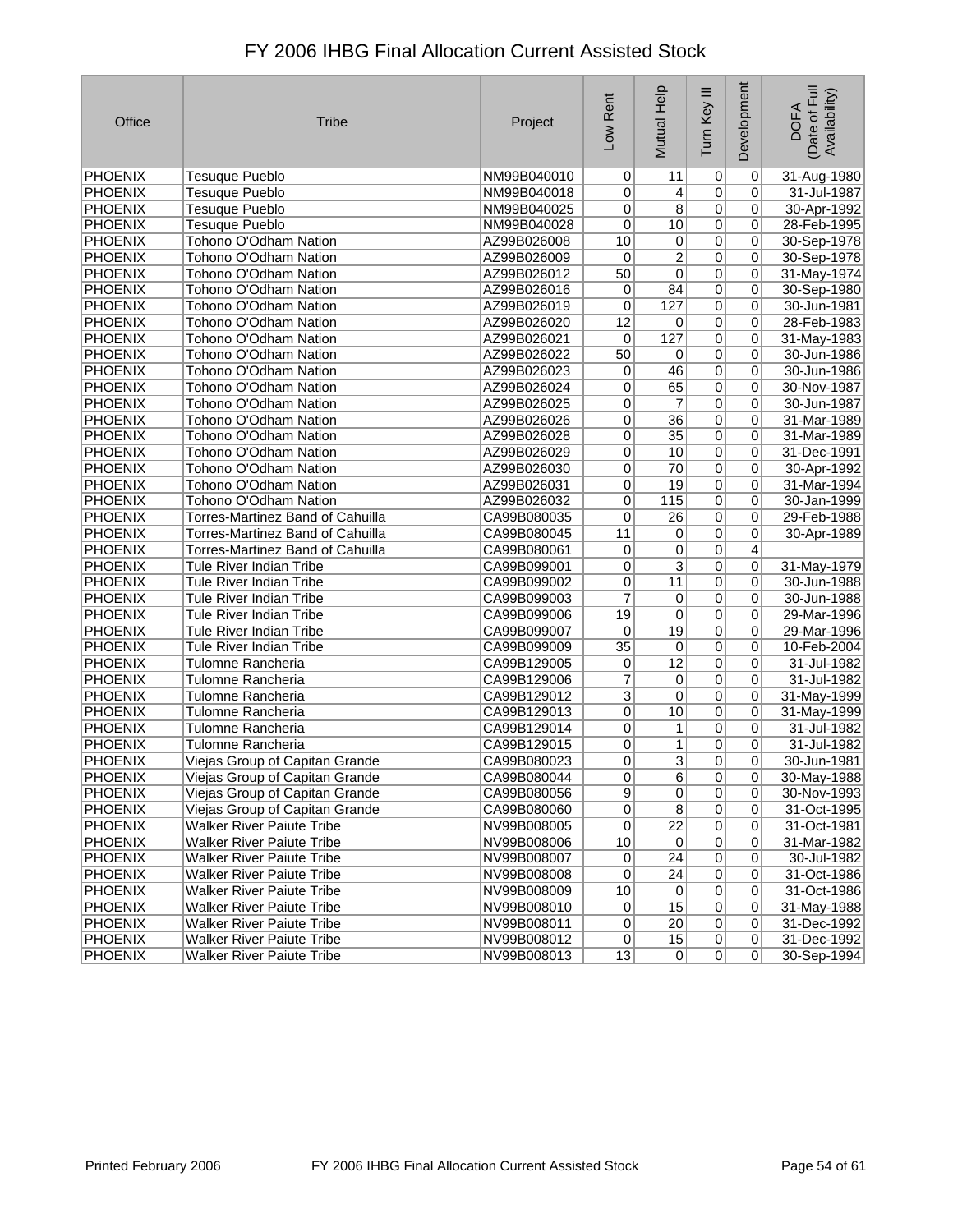| Office         | <b>Tribe</b>                        | Project     | Low Rent         | Mutual Help     | Tum Key III    | Development    | Date of Full<br>Availability)<br><b>DOFA</b> |
|----------------|-------------------------------------|-------------|------------------|-----------------|----------------|----------------|----------------------------------------------|
| PHOENIX        | <b>Walker River Paiute Tribe</b>    | NV99B008014 | 13               | $\overline{0}$  | $\overline{0}$ | 0              | 30-Sep-1994                                  |
| PHOENIX        | <b>Walker River Paiute Tribe</b>    | NV99B008015 | 22               | $\overline{0}$  | 0              | 0              | 30-Nov-2001                                  |
| PHOENIX        | <b>Washoe Tribe</b>                 | NV99B003006 | 0                | 40              | $\pmb{0}$      | 0              | 31-Jul-1980                                  |
| PHOENIX        | <b>Washoe Tribe</b>                 | NV99B003007 | 15               | $\overline{0}$  | 0              | 0              | 31-Jul-1980                                  |
| PHOENIX        | <b>Washoe Tribe</b>                 | NV99B003008 | $\boldsymbol{0}$ | 45              | 0              | 0              | 30-Jun-1984                                  |
| PHOENIX        | <b>Washoe Tribe</b>                 | NV99B003009 | $\overline{25}$  | $\overline{0}$  | 0              | 0              | 30-Jun-1984                                  |
| PHOENIX        | <b>Washoe Tribe</b>                 | NV99B003010 | 40               | $\overline{0}$  | 0              | 0              | 31-Jul-1989                                  |
| <b>PHOENIX</b> | <b>Washoe Tribe</b>                 | NV99B003011 | $\overline{0}$   | $\overline{25}$ | $\overline{0}$ | $\overline{0}$ | 31-May-1989                                  |
| PHOENIX        | <b>Washoe Tribe</b>                 | NV99B003012 | 0                | $\overline{20}$ | $\overline{0}$ | 0              | 29-Feb-1992                                  |
| PHOENIX        | <b>Washoe Tribe</b>                 | NV99B003013 | 0                | 20              | $\overline{0}$ | 0              | 30-Sep-1995                                  |
| PHOENIX        | White Mountain Apache (Fort Apache) | AZ99B016007 | 35               | $\pmb{0}$       | 0              | 0              | 30-Jun-1971                                  |
| PHOENIX        | White Mountain Apache (Fort Apache) | AZ99B016017 | 65               | $\overline{0}$  | $\overline{0}$ | 0              | 31-Dec-1972                                  |
| PHOENIX        | White Mountain Apache (Fort Apache) | AZ99B016025 | 0                | $\overline{26}$ | $\overline{0}$ | 0              | 31-Mar-1980                                  |
| <b>PHOENIX</b> | White Mountain Apache (Fort Apache) | AZ99B016026 | 30               | $\overline{0}$  | $\overline{0}$ | 0              | 31-Dec-1979                                  |
| PHOENIX        | White Mountain Apache (Fort Apache) | AZ99B016027 | 35               | $\overline{0}$  | $\overline{0}$ | 0              | 31-Aug-1980                                  |
| PHOENIX        | White Mountain Apache (Fort Apache) | AZ99B016028 | 0                | 43              | $\overline{0}$ | 0              | 31-Aug-1980                                  |
| PHOENIX        | White Mountain Apache (Fort Apache) | AZ99B016029 | 50               | $\overline{0}$  | $\overline{0}$ | 0              | 28-Feb-1981                                  |
| PHOENIX        | White Mountain Apache (Fort Apache) | AZ99B016030 | 0                | 84              | $\overline{0}$ | 0              | 31-Jul-1986                                  |
| PHOENIX        | White Mountain Apache (Fort Apache) | AZ99B016031 | 5                | $\overline{0}$  | 0              | 0              | 31-May-1986                                  |
| <b>PHOENIX</b> | White Mountain Apache (Fort Apache) | AZ99B016034 | 40               | $\overline{0}$  | $\overline{0}$ | 0              | 31-Oct-1987                                  |
| PHOENIX        | White Mountain Apache (Fort Apache) | AZ99B016036 | 50               | $\overline{0}$  | $\overline{0}$ | 0              | 31-Jan-1988                                  |
| PHOENIX        | White Mountain Apache (Fort Apache) | AZ99B016037 | 0                | 43              | $\pmb{0}$      | 0              | 31-Oct-1987                                  |
| PHOENIX        | White Mountain Apache (Fort Apache) | AZ99B016038 | 43               | $\overline{0}$  | $\overline{0}$ | 0              | 31-Jan-1988                                  |
| <b>PHOENIX</b> | White Mountain Apache (Fort Apache) | AZ99B016039 | $\overline{0}$   | 45              | $\overline{0}$ | 0              | 30-Jun-1988                                  |
| <b>PHOENIX</b> | White Mountain Apache (Fort Apache) | AZ99B016040 | 0                | $\overline{20}$ | $\overline{0}$ | 0              | 31-Oct-1988                                  |
| PHOENIX        | White Mountain Apache (Fort Apache) | AZ99B016042 | 0                | 49              | $\overline{0}$ | 0              | 31-Oct-1988                                  |
| PHOENIX        | White Mountain Apache (Fort Apache) | AZ99B016043 | 0                | 70              | 0              | 0              | 31-Oct-1991                                  |
| PHOENIX        | White Mountain Apache (Fort Apache) | AZ99B016044 | 0                | 19              | $\overline{0}$ | 0              | 31-Oct-1991                                  |
| PHOENIX        | White Mountain Apache (Fort Apache) | AZ99B016045 | 0                | 39              | $\overline{0}$ | 0              | 31-Oct-1991                                  |
| PHOENIX        | White Mountain Apache (Fort Apache) | AZ99B016046 | 20               | 0               | $\overline{0}$ | 0              | 30-Apr-1993                                  |
| PHOENIX        | White Mountain Apache (Fort Apache) | AZ99B016047 | 0                | $\overline{20}$ | $\overline{0}$ | 0              | 30-Apr-1993                                  |
| PHOENIX        | White Mountain Apache (Fort Apache) | AZ99B016048 | 75               | $\Omega$        | 0              | 0              | 31-Jul-1994                                  |
| PHOENIX        | White Mountain Apache (Fort Apache) | AZ99B016049 | 0                | $\overline{75}$ | $\overline{0}$ | 0              | 31-Jul-1994                                  |
| PHOENIX        | White Mountain Apache (Fort Apache) | AZ99B016050 | 75               | $\pmb{0}$       | 0              | 0              | 31-May-1997                                  |
| <b>PHOENIX</b> | White Mountain Apache (Fort Apache) | AZ99B016051 | 0                | 84              | 0              | 0              | 30-Apr-1998                                  |
| PHOENIX        | White Mountain Apache (Fort Apache) | AZ99B016052 | 0                | $\overline{0}$  | 0              | 6              |                                              |
| PHOENIX        | Yavapai-Apache (Camp Verde)         | AZ99B022004 | 1                | 0               | 0              | 0              | 28-Feb-1983                                  |
| PHOENIX        | Yavapai-Apache (Camp Verde)         | AZ99B022006 | 15               | 0               | 0              | 0              | 31-Jul-1986                                  |
| <b>PHOENIX</b> | Yavapai-Apache (Camp Verde)         | AZ99B022007 | $\overline{20}$  | $\overline{0}$  | $\overline{0}$ | 0              | 30-Jun-1986                                  |
| <b>PHOENIX</b> | Yavapai-Apache (Camp Verde)         | AZ99B022008 | $\overline{0}$   | 10              | $\overline{0}$ | $\mathbf 0$    | 31-Mar-1987                                  |
| <b>PHOENIX</b> | Yavapai-Apache (Camp Verde)         | AZ99B022009 | 0                | 18              | $\pmb{0}$      | 0              | 30-Jun-1988                                  |
| <b>PHOENIX</b> | Yavapai-Apache (Camp Verde)         | AZ99B022010 | 15               | $\sigma$        | $\overline{0}$ | 0              | 31-May-1991                                  |
| <b>PHOENIX</b> | Yavapai-Apache (Camp Verde)         | AZ99B022011 | 0                | $\overline{9}$  | $\overline{0}$ | 0              | 31-May-1992                                  |
| <b>PHOENIX</b> | Yavapai-Apache (Camp Verde)         | AZ99B022012 | 14               | $\overline{0}$  | $\overline{0}$ | 0              | 31-May-1997                                  |
| <b>PHOENIX</b> | Yavapai-Apache (Camp Verde)         | AZ99B022013 | 1                | $\overline{0}$  | $\pmb{0}$      | 0              | 31-May-1997                                  |
| <b>PHOENIX</b> | Yerington Paiute Tribe              | NV99B010005 | 14               | 0               | $\overline{0}$ | 0              | 30-Jun-1980                                  |
| <b>PHOENIX</b> | Yerington Paiute Tribe              | NV99B010007 | 0                | 18              | $\overline{0}$ | 0              | 30-Nov-1987                                  |
| PHOENIX        | <b>Yerington Paiute Tribe</b>       | NV99B010008 | 0                | 13              | $\overline{0}$ | 0              | 30-Nov-1987                                  |
| PHOENIX        | Yerington Paiute Tribe              | NV99B010009 | 0                | 8 <sup>2</sup>  | 0              | 0              | 31-Mar-1988                                  |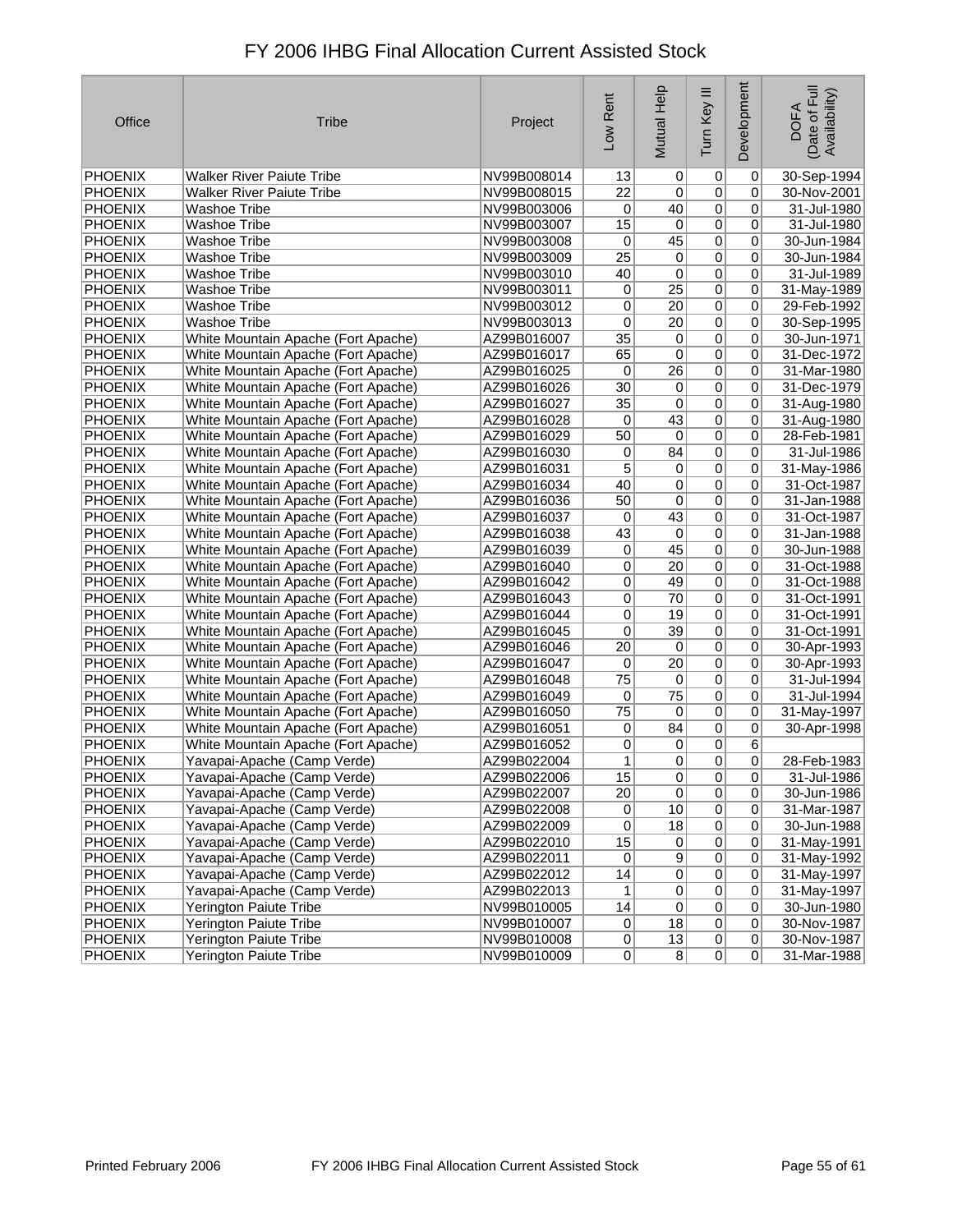| Office         | <b>Tribe</b>                  | Project     | Low Rent                | Mutual Help     | Tum Key III    | Development     | (Date of Full<br>Availability)<br><b>DOFA</b> |
|----------------|-------------------------------|-------------|-------------------------|-----------------|----------------|-----------------|-----------------------------------------------|
| <b>PHOENIX</b> | <b>Yerington Paiute Tribe</b> | NV99B010010 | 0                       | 10              | $\pmb{0}$      | $\overline{0}$  | 30-Sep-1989                                   |
| <b>PHOENIX</b> | Yerington Paiute Tribe        | NV99B010011 | 0                       | 5               | $\overline{0}$ | $\mathbf 0$     | 30-Sep-1992                                   |
| <b>PHOENIX</b> | Yomba Shoshone Tribe          | NV99B020001 | $\overline{22}$         | 0               | $\Omega$       | $\mathbf 0$     | 30-Jun-1981                                   |
| <b>PHOENIX</b> | Ysleta Del Sur                | TX99B429001 | 0                       | $\overline{5}$  | $\overline{0}$ | $\mathbf 0$     | 31-Aug-1976                                   |
| <b>PHOENIX</b> | Ysleta Del Sur                | TX99B429002 | 0                       | $\mathbf{1}$    | $\overline{0}$ | $\mathbf 0$     | 31-Oct-1977                                   |
| <b>PHOENIX</b> | Ysleta Del Sur                | TX99B429003 | $\overline{0}$          | $\overline{24}$ | $\overline{0}$ | 0               | 04-Jan-1999                                   |
| PHOENIX        | <b>Yurok Tribe</b>            | CA99B158001 | 11                      | 0               | $\overline{0}$ | 4               | 31-Dec-2001                                   |
| <b>PHOENIX</b> | <b>Yurok Tribe</b>            | CA99B158002 | 7                       | 0               | $\overline{0}$ | $\overline{25}$ | 30-Sep-2004                                   |
| <b>PHOENIX</b> | <b>Yurok Tribe</b>            | CA99B158003 | $\overline{0}$          | $\overline{1}$  | $\overline{0}$ | $\overline{0}$  | 16-Apr-2001                                   |
| <b>PHOENIX</b> | <b>Yurok Tribe</b>            | CA99B158003 | $\overline{0}$          | $\overline{2}$  | $\overline{0}$ | $\mathbf 0$     | 12-Jun-2001                                   |
| <b>PHOENIX</b> | <b>Yurok Tribe</b>            | CA99B158003 | 0                       | 1               | $\overline{0}$ | $\overline{0}$  | 22-Jun-2001                                   |
| PHOENIX        | <b>Yurok Tribe</b>            | CA99B158003 | 0                       | $\mathbf{1}$    | $\overline{0}$ | $\mathbf 0$     | 10-Jul-2001                                   |
| <b>PHOENIX</b> | <b>Yurok Tribe</b>            | CA99B158003 | $\overline{0}$          | $\overline{1}$  | $\overline{0}$ | $\overline{0}$  | 31-Dec-2001                                   |
| <b>PHOENIX</b> | <b>Yurok Tribe</b>            | CA99B158003 | $\overline{0}$          | $\overline{1}$  | $\overline{0}$ | $\overline{0}$  | 31-Aug-2002                                   |
| <b>PHOENIX</b> | <b>Yurok Tribe</b>            | CA99B158003 | 0                       | $\overline{2}$  | $\overline{0}$ | $\mathbf 0$     | 30-Sep-2002                                   |
| PHOENIX        | <b>Yurok Tribe</b>            | CA99B158003 | 0                       | 0               | $\overline{0}$ | 19              | 30-Sep-2002                                   |
| <b>PHOENIX</b> | <b>Yurok Tribe</b>            | CA99B158003 | $\overline{0}$          | $\mathbf{1}$    | $\overline{0}$ | $\overline{0}$  | 18-Mar-2004                                   |
| <b>PHOENIX</b> | <b>Yurok Tribe</b>            | CA99B158003 | $\overline{0}$          | $\mathbf{1}$    | $\overline{0}$ | 0               | 04-May-2004                                   |
| <b>PHOENIX</b> | <b>Yurok Tribe</b>            | CA99B158003 | 0                       | $\overline{2}$  | $\overline{0}$ | $\overline{0}$  | 30-Sep-2005                                   |
| <b>PHOENIX</b> | Zia Pueblo                    | NM99B031049 | $\overline{0}$          | $\overline{8}$  | $\overline{0}$ | $\overline{0}$  | 31-Oct-1980                                   |
| <b>PHOENIX</b> | Zia Pueblo                    | NM99B031061 | $\overline{0}$          | $\overline{13}$ | $\overline{0}$ | 0               | 30-Nov-1987                                   |
| <b>PHOENIX</b> | Zia Pueblo                    | NM99B031062 | $\overline{0}$          | $\overline{3}$  | $\overline{0}$ | 0               | 30-Nov-1987                                   |
| <b>PHOENIX</b> | Zia Pueblo                    | NM99B031068 | 0                       | $\overline{21}$ | $\overline{0}$ | 0               | 30-Jun-1996                                   |
| <b>PHOENIX</b> | Zuni Tribe                    | NM99B019001 | 0                       | 1               | $\overline{0}$ | 0               | 28-Feb-1970                                   |
| <b>PHOENIX</b> | Zuni Tribe                    | NM99B019003 | 0                       | 0               | $\overline{8}$ | 0               | 31-Aug-1970                                   |
| <b>PHOENIX</b> | Zuni Tribe                    | NM99B019004 | $\overline{0}$          | $\overline{2}$  | $\overline{0}$ | $\overline{0}$  | 28-Feb-1971                                   |
| <b>PHOENIX</b> | Zuni Tribe                    | NM99B019005 | $\overline{2}$          | 0               | 7              | $\overline{0}$  | 31-Oct-1972                                   |
| <b>PHOENIX</b> | Zuni Tribe                    | NM99B019006 | 0                       | 24              | $\overline{0}$ | 0               | 31-May-1972                                   |
| <b>PHOENIX</b> | Zuni Tribe                    | NM99B019007 | $\mathbf 0$             | 22              | $\overline{0}$ | 0               | 31-Jan-1978                                   |
| <b>PHOENIX</b> | Zuni Tribe                    | NM99B019008 | $\overline{50}$         | 0               | $\overline{0}$ | 0               | 31-Mar-1977                                   |
| PHOENIX        | Zuni Tribe                    | NM99B019009 | 74                      | 0               | $\overline{0}$ | 0               | 28-Feb-1982                                   |
| <b>PHOENIX</b> | Zuni Tribe                    | NM99B019010 | 0                       | 46              | $\overline{0}$ | $\overline{0}$  | 30-Jun-1982                                   |
| <b>PHOENIX</b> | Zuni Tribe                    | NM99B019011 | $\overline{\mathbf{3}}$ | $\pmb{0}$       | $\overline{0}$ | 0               | 30-Sep-1982                                   |
| PHOENIX        | Zuni Tribe                    | NM99B019012 | 0                       | $\overline{53}$ | $\overline{0}$ | $\overline{0}$  | 31-Jul-1986                                   |
| <b>PHOENIX</b> | Zuni Tribe                    | NM99B019013 | 40                      | 0               | $\overline{0}$ | $\overline{0}$  | 31-Jul-1986                                   |
| <b>PHOENIX</b> | Zuni Tribe                    | NM99B019015 | $\overline{22}$         | 0               | $\Omega$       | 0               | 31-Dec-1997                                   |
| <b>PHOENIX</b> | <b>TOTAL</b>                  |             | 9272                    | 9966            | 15             | 207             |                                               |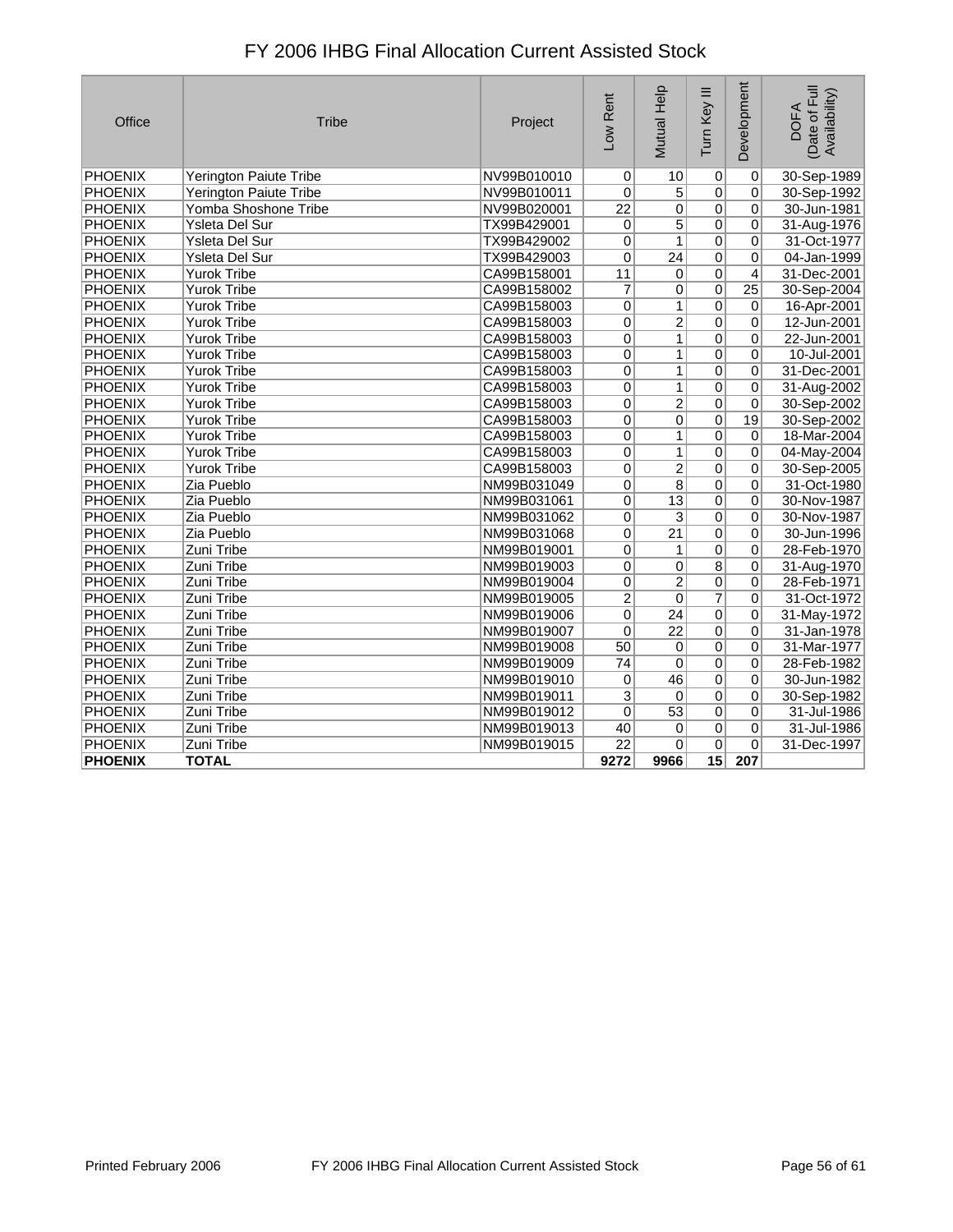| Office         | <b>Tribe</b>                        | Project     | Low Rent        | Mutual Help     | Tum Key III    | Development    | Date of Full<br>Availability)<br><b>DOFA</b> |
|----------------|-------------------------------------|-------------|-----------------|-----------------|----------------|----------------|----------------------------------------------|
| <b>SEATTLE</b> | <b>Burns Paiute Colony</b>          | OR97B039001 | $\overline{0}$  | 18              | 0              | 0              | 31-Mar-1999                                  |
| <b>SEATTLE</b> | <b>Chehalis Confederated Tribes</b> | WA19B048002 | 29              | $\overline{0}$  | $\overline{0}$ | 0              | 30-Nov-1983                                  |
| <b>SEATTLE</b> | <b>Chehalis Confederated Tribes</b> | WA97B048001 | 0               | $\overline{2}$  | $\overline{0}$ | 0              | 28-Feb-1978                                  |
| <b>SEATTLE</b> | <b>Chehalis Confederated Tribes</b> | WA97B048003 | $\overline{21}$ | 0               | $\overline{0}$ | 0              | 30-Jun-1987                                  |
| <b>SEATTLE</b> | <b>Chehalis Confederated Tribes</b> | WA97B048005 | $\overline{0}$  | $\overline{4}$  | $\overline{0}$ | 0              | 25-Nov-1997                                  |
| <b>SEATTLE</b> | <b>Chehalis Confederated Tribes</b> | WA97B048007 | 0               | $\overline{2}$  | $\overline{0}$ | $\overline{0}$ | 31-Jan-2000                                  |
| <b>SEATTLE</b> | <b>Chehalis Confederated Tribes</b> | WA97B048008 | 0               | 0               | $\pmb{0}$      | 5              |                                              |
| <b>SEATTLE</b> | Coeur D'Alene Tribe                 | ID16B007008 | $\overline{0}$  | $\overline{37}$ | $\overline{0}$ | 0              | 31-Aug-1984                                  |
| <b>SEATTLE</b> | Coeur D'Alene Tribe                 | ID16B007009 | 16              | $\overline{0}$  | $\overline{0}$ | $\pmb{0}$      | 30-Apr-1984                                  |
| <b>SEATTLE</b> | Coeur D'Alene Tribe                 | ID16B007010 | 0               | 19              | $\overline{0}$ | 0              | 31-Aug-1984                                  |
| <b>SEATTLE</b> | Coeur D'Alene Tribe                 | ID97B007006 | 45              | $\overline{0}$  | $\overline{0}$ | 0              | 30-Sep-1981                                  |
| <b>SEATTLE</b> | Coeur D'Alene Tribe                 | ID97B007013 | 0               | $\overline{13}$ | $\overline{0}$ | 0              | 31-Aug-1984                                  |
| <b>SEATTLE</b> | Coeur D'Alene Tribe                 | ID97B007015 | 11              | $\overline{0}$  | $\overline{0}$ | 0              | 31-Mar-1990                                  |
| <b>SEATTLE</b> | Coeur D'Alene Tribe                 | ID97B007016 | 0               | 10              | $\overline{0}$ | 0              | 31-May-1990                                  |
| <b>SEATTLE</b> | Coeur D'Alene Tribe                 | ID97B007018 | 0               | 15              | $\overline{0}$ | 0              | 31-Aug-1994                                  |
| <b>SEATTLE</b> | Coeur D'Alene Tribe                 | ID97B007021 | 9               | $\overline{0}$  | $\overline{0}$ | $\mathbf{1}$   | 31-Dec-1998                                  |
| <b>SEATTLE</b> | Coeur D'Alene Tribe                 | ID97B007022 | $\overline{0}$  | $\overline{19}$ | $\overline{0}$ | $\overline{1}$ | 31-Dec-1998                                  |
| <b>SEATTLE</b> | Coeur D'Alene Tribe                 | ID97B007025 | 5               | $\overline{0}$  | $\overline{0}$ | 0              | 31-Dec-1998                                  |
| <b>SEATTLE</b> | <b>Colville Confederated Tribes</b> | WA19B043007 | 48              | 2               | $\overline{0}$ | 0              | 31-Dec-1980                                  |
| <b>SEATTLE</b> | <b>Colville Confederated Tribes</b> | WA19B043008 | 0               | 10              | $\overline{0}$ | 0              | 30-Apr-1981                                  |
| <b>SEATTLE</b> | <b>Colville Confederated Tribes</b> | WA19B043009 | $\overline{56}$ | 2               | $\mathbf 0$    | 0              | 30-Jun-1982                                  |
| <b>SEATTLE</b> | <b>Colville Confederated Tribes</b> | WA97B043002 | 43              | 2               | $\overline{0}$ | 0              | 30-Jun-1977                                  |
| <b>SEATTLE</b> | <b>Colville Confederated Tribes</b> | WA97B043003 | 30              | 1               | $\pmb{0}$      | 0              | 31-Aug-1978                                  |
| <b>SEATTLE</b> | <b>Colville Confederated Tribes</b> | WA97B043004 | 0               | $\overline{8}$  | $\overline{0}$ | 0              | 31-Jan-1979                                  |
| <b>SEATTLE</b> | <b>Colville Confederated Tribes</b> | WA97B043005 | 40              | $\overline{2}$  | $\overline{0}$ | 0              | 31-Jan-1980                                  |
| <b>SEATTLE</b> | <b>Colville Confederated Tribes</b> | WA97B043006 | 0               | $\overline{2}$  | $\overline{0}$ | 0              | 31-Jan-1980                                  |
| <b>SEATTLE</b> | <b>Colville Confederated Tribes</b> | WA97B043012 | 61              | 2               | $\overline{0}$ | 0              | 30-Jun-1983                                  |
| <b>SEATTLE</b> | <b>Colville Confederated Tribes</b> | WA97B043014 | 0               | $\overline{22}$ | $\overline{0}$ | 0              | 31-May-1986                                  |
| <b>SEATTLE</b> | <b>Colville Confederated Tribes</b> | WA97B043017 | 0               | $\overline{8}$  | $\overline{0}$ | 0              | 31-Mar-1999                                  |
| <b>SEATTLE</b> | Coos Bay Confederated Tribes        | OR97B036001 | 15              | $\overline{0}$  | $\overline{0}$ | 0              | 28-Feb-2001                                  |
| <b>SEATTLE</b> | Coquille Indian Tribe               | OR97B038001 | 51              | $\pmb{0}$       | $\overline{0}$ | 0              | 30-Jun-1997                                  |
| <b>SEATTLE</b> | Coquille Indian Tribe               | OR97B038002 | 0               | $\overline{20}$ | $\overline{0}$ | 0              | 30-Jun-1997                                  |
| <b>SEATTLE</b> | Fort Hall Shoshone-Bannock          | ID16B009005 | 0               | $\overline{37}$ | $\overline{0}$ | 0              | 31-Jan-1984                                  |
| <b>SEATTLE</b> | Fort Hall Shoshone-Bannock          | ID16B009006 | 19              | 0               | $\overline{0}$ | 0              | 31-Mar-1983                                  |
| <b>SEATTLE</b> | Fort Hall Shoshone-Bannock          | ID16B009007 | 0               | 7               | 0              | 0              | 30-Nov-1982                                  |
| <b>SEATTLE</b> | Fort Hall Shoshone-Bannock          | ID97B009003 | 60              | 0               | $\overline{0}$ | 0              | 31-Oct-1975                                  |
| <b>SEATTLE</b> | Fort Hall Shoshone-Bannock          | ID97B009004 | 0               | $\overline{2}$  | 0              | 0              | 30-Jun-1980                                  |
| <b>SEATTLE</b> | Fort Hall Shoshone-Bannock          | ID97B009009 | 0               | 36              | $\overline{0}$ | $\overline{0}$ | 31-Aug-1992                                  |
| <b>SEATTLE</b> | Fort Hall Shoshone-Bannock          | ID97B009010 | 15              | 0               | $\overline{0}$ | $\overline{0}$ | 30-Sep-1991                                  |
| <b>SEATTLE</b> | Fort Hall Shoshone-Bannock          | ID97B009011 | $\overline{0}$  | 30              | $\overline{0}$ | $\mathbf 0$    | 31-May-1994                                  |
| <b>SEATTLE</b> | Fort Hall Shoshone-Bannock          | ID97B009014 | $\overline{5}$  | 0               | $\overline{0}$ | $\mathbf 0$    | 31-Oct-2000                                  |
| SEATTLE        | Fort Hall Shoshone-Bannock          | ID97B009015 | 0               | $\overline{5}$  | $\overline{0}$ | 0              | 31-May-2001                                  |
| <b>SEATTLE</b> | Fort Hall Shoshone-Bannock          | ID97B009016 | $\overline{5}$  | $\overline{0}$  | $\overline{0}$ | 0              | 31-May-2001                                  |
| <b>SEATTLE</b> | <b>Grand Ronde</b>                  | OF97B040002 | $\overline{5}$  | $\overline{0}$  | $\overline{0}$ | $\mathbf 0$    | 31-Aug-2000                                  |
| <b>SEATTLE</b> | <b>Grand Ronde</b>                  | OR97B040001 | 15              | $\overline{0}$  | $\overline{0}$ | 0              | 31-Aug-2000                                  |
| <b>SEATTLE</b> | Hoh Indian Tribe                    | WA19B052006 | $\overline{0}$  | 17              | $\mathbf 0$    | 0              | 30-Nov-1983                                  |
| <b>SEATTLE</b> | Hoh Indian Tribe                    | WA97B052032 | $\vert 4 \vert$ | 0               | $\pmb{0}$      | $\mathbf 0$    | 01-Feb-1997                                  |
| <b>SEATTLE</b> | Kalispel Indian Community           | WA97B037009 | 0               | $\overline{3}$  | $\overline{0}$ | 0              | 30-Nov-1990                                  |
| <b>SEATTLE</b> | Kalispel Indian Community           | WA97B037012 | 0               | 9               | $\overline{0}$ | 0              | 31-Dec-1996                                  |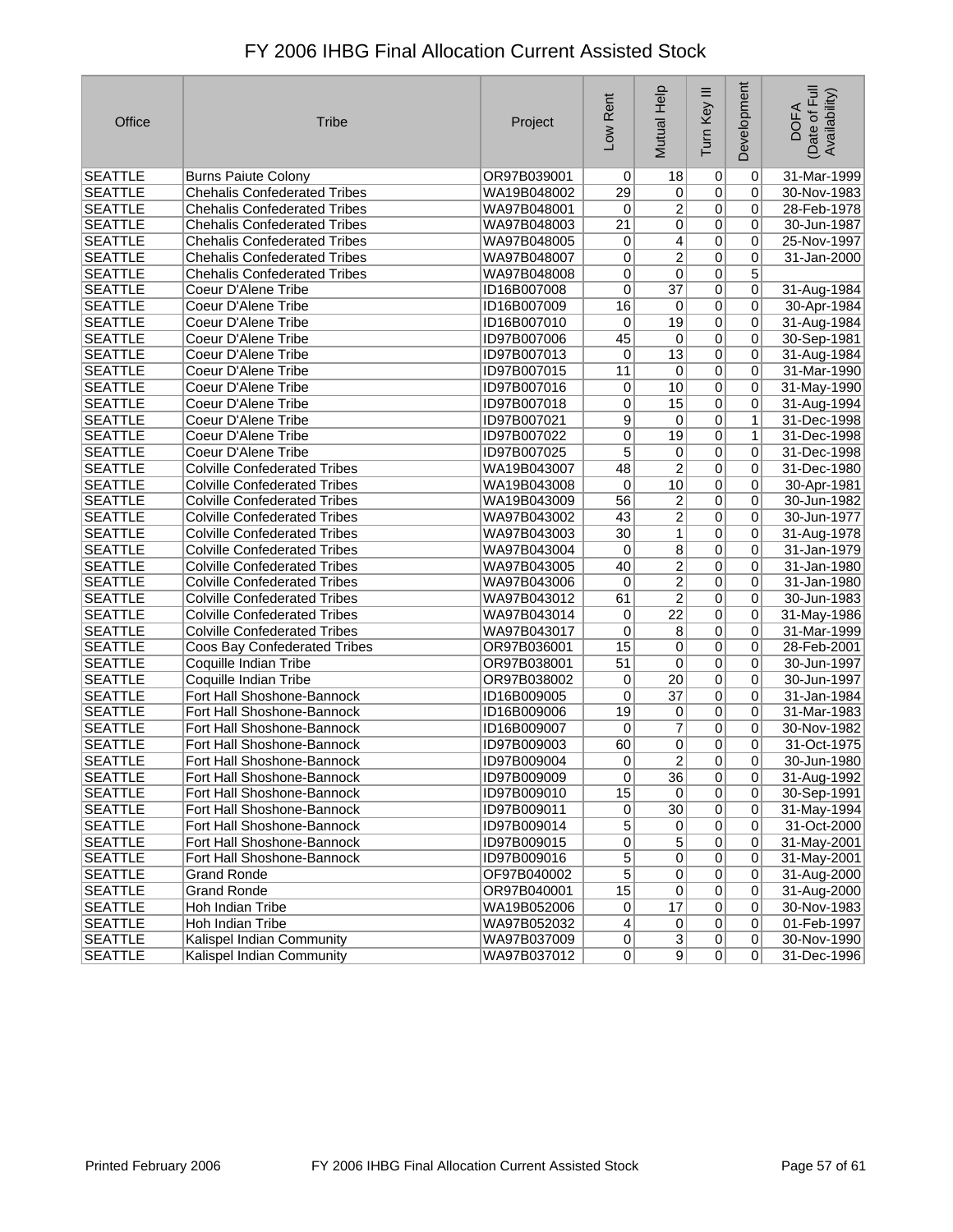| Office         | <b>Tribe</b>                      | Project     | Low Rent        | Mutual Help     | Tum Key III    | Development     | Date of Full<br>Availability)<br><b>DOFA</b> |
|----------------|-----------------------------------|-------------|-----------------|-----------------|----------------|-----------------|----------------------------------------------|
| <b>SEATTLE</b> | <b>Kalispel Indian Community</b>  | WA97B600371 | $\vert 4 \vert$ | $\vert 0 \vert$ | 0              | 0               | 30-Sep-2000                                  |
| <b>SEATTLE</b> | Kalispel Indian Community         | WA97B600372 | 0               | $\overline{3}$  | $\overline{0}$ | 0               | 30-Sep-2000                                  |
| <b>SEATTLE</b> | Klamath Indian Tribe              | OR97B037001 | 0               | 0               | $\overline{0}$ | $\overline{3}$  | 31-Mar-1997                                  |
| <b>SEATTLE</b> | Klamath Indian Tribe              | OR97B037004 | $\overline{0}$  | $\overline{5}$  | $\overline{0}$ | $\overline{0}$  | 28-Feb-1999                                  |
| <b>SEATTLE</b> | Klamath Indian Tribe              | OR97B037005 | $\overline{6}$  | $\overline{0}$  | $\overline{0}$ | 0               | 28-Feb-1999                                  |
| <b>SEATTLE</b> | Kootenai Tribe                    | ID97B022001 | 0               | $\overline{12}$ | $\overline{0}$ | 0               | 28-Feb-1986                                  |
| <b>SEATTLE</b> | Lower Elwha Tribal Community      | WA19B050003 | 0               | 29              | $\overline{0}$ | 0               | 31-Aug-1984                                  |
| <b>SEATTLE</b> | Lower Elwha Tribal Community      | WA97B050004 | 0               | 10              | $\overline{0}$ | 0               | 16-Apr-1994                                  |
| <b>SEATTLE</b> | Lower Elwha Tribal Community      | WA97B050005 | 0               | 12              | $\mathbf 0$    | $\overline{0}$  | 30-Apr-1994                                  |
| <b>SEATTLE</b> | Lower Elwha Tribal Community      | WA97B050007 | 0               | $\overline{22}$ | $\overline{0}$ | 0               | 30-Apr-1994                                  |
| <b>SEATTLE</b> | Lower Elwha Tribal Community      | WA97B050009 | 0               | 25              | $\overline{0}$ | 0               | 31-Aug-1996                                  |
| <b>SEATTLE</b> | Lower Elwha Tribal Community      | WA97B050011 | 5               | $\pmb{0}$       | $\overline{0}$ | $\overline{0}$  | 31-Jul-1999                                  |
| <b>SEATTLE</b> | Lower Elwha Tribal Community      | WA97B050012 | 0               | 5               | 0              | 0               | 31-Jul-1999                                  |
| <b>SEATTLE</b> | Lummi Tribe                       | WA97B028004 | $\overline{25}$ | 0               | $\overline{0}$ | 0               | 30-Apr-1975                                  |
| <b>SEATTLE</b> | Lummi Tribe                       | WA97B028007 | $\overline{35}$ | 0               | 0              | 0               | 30-Jun-1989                                  |
| <b>SEATTLE</b> | Lummi Tribe                       | WA97B028011 | 0               | 39              | $\overline{0}$ | 0               | 31-Aug-1995                                  |
| <b>SEATTLE</b> | Lummi Tribe                       | WA97B028012 | 15              | $\overline{0}$  | $\overline{0}$ | 0               | 31-Mar-1996                                  |
| <b>SEATTLE</b> | Lummi Tribe                       | WA97B028013 | 0               | 40              | $\overline{0}$ | 0               | 30-Sep-1996                                  |
| <b>SEATTLE</b> | Lummi Tribe                       | WA97B028014 | 20              | 0               | $\overline{0}$ | 0               | 30-Mar-1997                                  |
| <b>SEATTLE</b> | Lummi Tribe                       | WA97B028015 | 0               | 42              | $\overline{0}$ | 0               | 30-Sep-1998                                  |
| <b>SEATTLE</b> | Lummi Tribe                       | WA97B028023 | 0               | $\overline{5}$  | $\overline{0}$ | 0               | 31-Dec-1998                                  |
| <b>SEATTLE</b> | Makah Indian Tribe                | WA19B029004 | $\overline{22}$ | 0               | $\overline{0}$ | 0               | 31-Mar-1982                                  |
| <b>SEATTLE</b> | Makah Indian Tribe                | WA19B029005 | 0               | 5               | $\overline{0}$ | 0               | 31-Aug-1981                                  |
| <b>SEATTLE</b> | Makah Indian Tribe                | WA19B029006 | 0               | 11              | $\overline{0}$ | 0               | 31-Jan-1984                                  |
| <b>SEATTLE</b> | Makah Indian Tribe                | WA97B029003 | 0               | 1               | $\overline{0}$ | 0               | 31-Jul-1980                                  |
| <b>SEATTLE</b> | Makah Indian Tribe                | WA97B029008 | 0               | $\overline{30}$ | $\overline{0}$ | 0               | 30-Sep-1989                                  |
| <b>SEATTLE</b> | Makah Indian Tribe                | WA97B029009 | 0               | 8               | $\overline{0}$ | 0               | 30-Sep-1989                                  |
| <b>SEATTLE</b> | Makah Indian Tribe                | WA97B029010 | 0               | $\overline{18}$ | $\overline{0}$ | 0               | 31-Jan-1995                                  |
| <b>SEATTLE</b> | Makah Indian Tribe                | WA97B029013 | $\overline{18}$ | $\overline{0}$  | $\overline{0}$ | 0               | 31-Dec-1996                                  |
| <b>SEATTLE</b> | Makah Indian Tribe                | WA97B029014 | 5               | 0               | $\overline{0}$ | 0               | 30-Nov-1999                                  |
| <b>SEATTLE</b> | Muckleshoot Indian Tribe          | WA97B040001 | 40              | $\overline{0}$  | $\overline{0}$ | 0               | 31-Dec-1980                                  |
| <b>SEATTLE</b> | Muckleshoot Indian Tribe          | WA97B040003 | 24              | $\overline{0}$  | $\overline{0}$ | 0               | 30-Sep-1998                                  |
| <b>SEATTLE</b> | Muckleshoot Indian Tribe          | WA97B040004 | 0               | $\overline{0}$  | $\overline{0}$ | $\overline{40}$ |                                              |
| <b>SEATTLE</b> | Nez Perce Tribe                   | ID97B008007 | 60              | 0               | $\pmb{0}$      | 0               | 30-Sep-1977                                  |
| <b>SEATTLE</b> | Nez Perce Tribe                   | ID97B008008 | 0               | $\overline{3}$  | $\overline{0}$ | 0               | 31-Aug-1980                                  |
| <b>SEATTLE</b> | Nez Perce Tribe                   | ID97B008011 | 0               | 11              | $\overline{0}$ | 0               | 30-Apr-1984                                  |
| <b>SEATTLE</b> | Nez Perce Tribe                   | ID97B008013 | 0               | 18              | 0              | 0               | 31-Aug-1988                                  |
| SEATTLE        | Nez Perce Tribe                   | ID97B008014 | 0               | 32              | 0              | 0               | 31-Aug-1991                                  |
| <b>SEATTLE</b> | Nez Perce Tribe                   | ID97B008015 | 29              | 0               | $\overline{0}$ | $\overline{0}$  | 30-Sep-1993                                  |
| <b>SEATTLE</b> | Nez Perce Tribe                   | ID97B008017 | $\overline{0}$  | 30              | $\overline{0}$ | $\mathbf 0$     | 31-Dec-1994                                  |
| <b>SEATTLE</b> | Nez Perce Tribe                   | ID97B008021 | 0               | $\overline{7}$  | $\pmb{0}$      | 0               | 30-Sep-1996                                  |
| <b>SEATTLE</b> | Nez Perce Tribe                   | ID97B008022 | 0               | $\mathbf{1}$    | $\pmb{0}$      | 0               | 30-Sep-1996                                  |
| <b>SEATTLE</b> | Nisqually Indian Community        | WA19B052006 | $\overline{0}$  | $\overline{8}$  | $\pmb{0}$      | 0               | 30-Nov-1983                                  |
| <b>SEATTLE</b> | Nisqually Indian Community        | WA97B052002 | $\overline{0}$  | $\overline{5}$  | $\overline{0}$ | $\overline{0}$  | 31-Dec-1980                                  |
| <b>SEATTLE</b> | <b>Nisqually Indian Community</b> | WA97B052003 | $\vert 0 \vert$ | 10              | $\overline{0}$ | 0               | 28-Feb-1982                                  |
| <b>SEATTLE</b> | Nisqually Indian Community        | WA97B052008 | $\overline{0}$  | $\overline{7}$  | $\pmb{0}$      | 0               | 30-Apr-1986                                  |
| <b>SEATTLE</b> | Nisqually Indian Community        | WA97B052011 | 0               | 19              | $\overline{0}$ | $\pmb{0}$       | 28-Feb-1987                                  |
| <b>SEATTLE</b> | Nisqually Indian Community        | WA97B052012 | $\overline{0}$  | 12              | $\overline{0}$ | 0               | 30-Apr-1988                                  |
| <b>SEATTLE</b> | Nisqually Indian Community        | WA97B052016 | 0               | 5 <sup>5</sup>  | 0              | 0               | 30-Apr-1988                                  |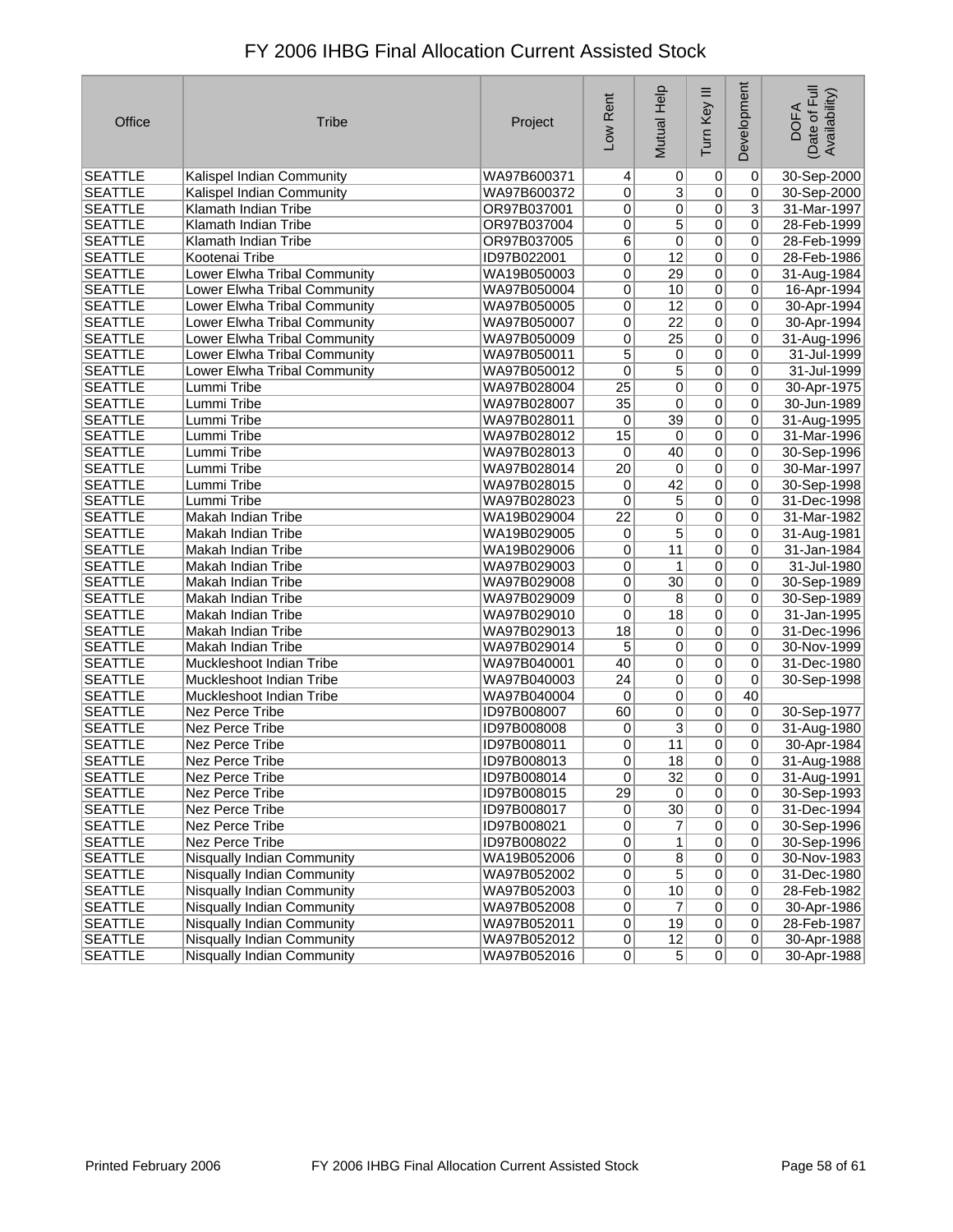| Office         | <b>Tribe</b>                      | Project     | Low Rent        | Mutual Help     | Tum Key III    | Development    | Date of Full<br>Availability)<br><b>DOFA</b> |
|----------------|-----------------------------------|-------------|-----------------|-----------------|----------------|----------------|----------------------------------------------|
| <b>SEATTLE</b> | <b>Nisqually Indian Community</b> | WA97B052032 | $\sqrt{5}$      | $\vert 0 \vert$ | 0              | 0              | 30-Sep-2000                                  |
| <b>SEATTLE</b> | Nisqually Indian Community        | WA97B052035 | $\overline{5}$  | $\overline{0}$  | $\overline{0}$ | 0              | 31-Mar-1999                                  |
| <b>SEATTLE</b> | Nisqually Indian Community        | WA97B052040 | 0               | 5               | $\overline{0}$ | 0              | 31-Jul-1998                                  |
| <b>SEATTLE</b> | Nooksack Tribe                    | WA19B056002 | 0               | $\overline{13}$ | $\overline{0}$ | 0              | 31-Dec-1980                                  |
| <b>SEATTLE</b> | Nooksack Tribe                    | WA97B056001 | 0               | 14              | $\overline{0}$ | 0              | 31-Dec-1979                                  |
| <b>SEATTLE</b> | Nooksack Tribe                    | WA97B056003 | 0               | $\overline{36}$ | $\overline{0}$ | 0              | 31-Aug-1984                                  |
| <b>SEATTLE</b> | Nooksack Tribe                    | WA97B056005 | 0               | 12              | $\overline{0}$ | 0              | 31-Jan-1992                                  |
| <b>SEATTLE</b> | Nooksack Tribe                    | WA97B056006 | $\overline{0}$  | $\overline{20}$ | $\overline{0}$ | 0              | 31-Jul-1994                                  |
| <b>SEATTLE</b> | Nooksack Tribe                    | WA97B056007 | $\overline{0}$  | $\overline{7}$  | $\overline{0}$ | 0              | 31-Jul-1994                                  |
| <b>SEATTLE</b> | Nooksack Tribe                    | WA97B056008 | $\overline{7}$  | $\overline{0}$  | $\overline{0}$ | 0              | 30-Sep-1999                                  |
| <b>SEATTLE</b> | Port Gamble Indian Community      | WA19B044004 | 10              | $\overline{0}$  | $\overline{0}$ | 0              | 31-Mar-1983                                  |
| <b>SEATTLE</b> | Port Gamble Indian Community      | WA97B044001 | 5               | $\overline{0}$  | $\overline{0}$ | 0              | 30-May-1974                                  |
| <b>SEATTLE</b> | Port Gamble Indian Community      | WA97B044003 | $\overline{20}$ | 0               | $\overline{0}$ | 0              | 31-Oct-1977                                  |
| <b>SEATTLE</b> | Port Gamble Indian Community      | WA97B044006 | 0               | 10              | $\overline{0}$ | 0              | 31-May-1993                                  |
| <b>SEATTLE</b> | Port Gamble Indian Community      | WA97B044008 | 0               | 10              | $\overline{0}$ | 0              | 31-Jan-1996                                  |
| <b>SEATTLE</b> | Port Gamble Indian Community      | WA97B044010 | 0               | $\overline{9}$  | $\overline{0}$ | 0              | 30-Apr-1998                                  |
| <b>SEATTLE</b> | Port Gamble Indian Community      | WA97B044011 | $\overline{6}$  | $\overline{0}$  | $\overline{0}$ | 0              | 30-Apr-1998                                  |
| <b>SEATTLE</b> | <b>Puyallup Tribe</b>             | WA97B063002 | $\overline{27}$ | 0               | $\overline{0}$ | $\overline{0}$ | 31-Jul-1990                                  |
| <b>SEATTLE</b> | <b>Puyallup Tribe</b>             | WA97B063005 | 0               | 23              | $\overline{0}$ | 0              | 31-Jul-1990                                  |
| <b>SEATTLE</b> | <b>Puyallup Tribe</b>             | WA97B063006 | 0               | $\overline{0}$  | $\overline{0}$ | $\overline{5}$ |                                              |
| <b>SEATTLE</b> | <b>Puyallup Tribe</b>             | WA97B063007 | 0               | 0               | $\overline{0}$ | $\overline{5}$ |                                              |
| <b>SEATTLE</b> | Quileute Tribe                    | WA19B047001 | 0               | $\overline{25}$ | $\overline{0}$ | 0              | 30-Sep-1982                                  |
| <b>SEATTLE</b> | Quileute Tribe                    | WA97B047002 | 0               | 24              | $\pmb{0}$      | 0              | 31-Mar-1996                                  |
| <b>SEATTLE</b> | Quileute Tribe                    | WA97B047003 | 0               | $\vert 4 \vert$ | $\overline{0}$ | 0              | 30-Sep-1997                                  |
| <b>SEATTLE</b> | Quileute Tribe                    | WA97B047004 | 0               | $\overline{4}$  | $\overline{0}$ | 0              | 30-Sep-1997                                  |
| <b>SEATTLE</b> | Quileute Tribe                    | WA97B047005 | $\overline{3}$  | $\overline{3}$  | $\overline{0}$ | 0              | 31-Dec-1998                                  |
| <b>SEATTLE</b> | <b>Quinault Tribe</b>             | WA97B027003 | 40              | $\overline{0}$  | $\overline{0}$ | 0              | 30-Jul-1974                                  |
| <b>SEATTLE</b> | <b>Quinault Tribe</b>             | WA97B027005 | 0               | $\overline{8}$  | $\overline{0}$ | 0              | 31-Jan-1980                                  |
| <b>SEATTLE</b> | <b>Quinault Tribe</b>             | WA97B027006 | 0               | $\overline{17}$ | $\overline{0}$ | 0              | 31-Jul-1981                                  |
| <b>SEATTLE</b> | <b>Quinault Tribe</b>             | WA97B027007 | 10              | $\overline{0}$  | $\overline{0}$ | 0              | 31-Jul-1981                                  |
| <b>SEATTLE</b> | <b>Quinault Tribe</b>             | WA97B027009 | 0               | 14              | $\overline{0}$ | 0              | 30-Apr-1985                                  |
| <b>SEATTLE</b> | <b>Quinault Tribe</b>             | WA97B027010 | 0               | $\overline{20}$ | $\overline{0}$ | 0              | 30-Sep-1995                                  |
| <b>SEATTLE</b> | Sauk-Suiattle Indian Tribe        | WA97B062003 | 0               | $\overline{18}$ | $\overline{0}$ | $\overline{0}$ | 31-Jul-1984                                  |
| <b>SEATTLE</b> | Shoalwater Bay Tribe              | WA97B052008 | 0               | 8               | $\overline{0}$ | 0              | 30-Apr-1986                                  |
| <b>SEATTLE</b> | Shoalwater Bay Tribe              | WA97B052021 | 1               | 0               | 0              | 0              | 28-Feb-2000                                  |
| <b>SEATTLE</b> | Shoalwater Bay Tribe              | WA97B052046 | $\overline{3}$  | 0               | $\overline{0}$ | 0              | 30-Apr-2003                                  |
| <b>SEATTLE</b> | Shoalwater Bay Tribe              | WA97B052051 | 0               | $\vert 4 \vert$ | 0              | $\mathbf{1}$   | 31-Jul-2000                                  |
| <b>SEATTLE</b> | <b>Siletz Confederated Tribes</b> | OR97B035001 | 0               | 39              | $\Omega$       | $\overline{0}$ | 31-Mar-1989                                  |
| <b>SEATTLE</b> | <b>Siletz Confederated Tribes</b> | OR97B035002 | 0               | 15              | $\overline{0}$ | $\mathbf 0$    | 31-Aug-1991                                  |
| <b>SEATTLE</b> | <b>Siletz Confederated Tribes</b> | OR97B035004 | 26              | 0               | $\overline{0}$ | $\mathbf 0$    | 30-Apr-1996                                  |
| <b>SEATTLE</b> | <b>Siletz Confederated Tribes</b> | OR97B035007 | $\overline{25}$ | 0               | $\overline{0}$ | $\mathbf 0$    | 30-Sep-1997                                  |
| SEATTLE        | <b>Siletz Confederated Tribes</b> | OR97B035008 | $\overline{0}$  | $\overline{5}$  | 0              | 0              | 28-Feb-2001                                  |
| SEATTLE        | <b>Siletz Confederated Tribes</b> | OR97B035009 | $\overline{0}$  | $\overline{5}$  | $\pmb{0}$      | 0              | 28-Feb-2001                                  |
| <b>SEATTLE</b> | <b>Siletz Confederated Tribes</b> | OR97B035010 | $\overline{1}$  | $\overline{0}$  | $\pmb{0}$      | 0              | 28-Feb-2001                                  |
| <b>SEATTLE</b> | <b>Siletz Confederated Tribes</b> | OR97B035011 | $\overline{0}$  | $\overline{5}$  | $\overline{0}$ | 0              | 28-Feb-2001                                  |
| <b>SEATTLE</b> | <b>Siletz Confederated Tribes</b> | OR97B035012 | $\overline{5}$  | 0               | 0              | 0              | 28-Feb-2001                                  |
| <b>SEATTLE</b> | Skokomish Indian Tribe            | WA97B052002 | 0               | $\overline{3}$  | $\pmb{0}$      | 0              | 31-Dec-1980                                  |
| SEATTLE        | Skokomish Indian Tribe            | WA97B052003 | 0               | $\overline{8}$  | $\overline{0}$ | 0              | 28-Feb-1982                                  |
| <b>SEATTLE</b> | Skokomish Indian Tribe            | WA97B052008 | 0               | 18              | 0              | 0              | 30-Apr-1986                                  |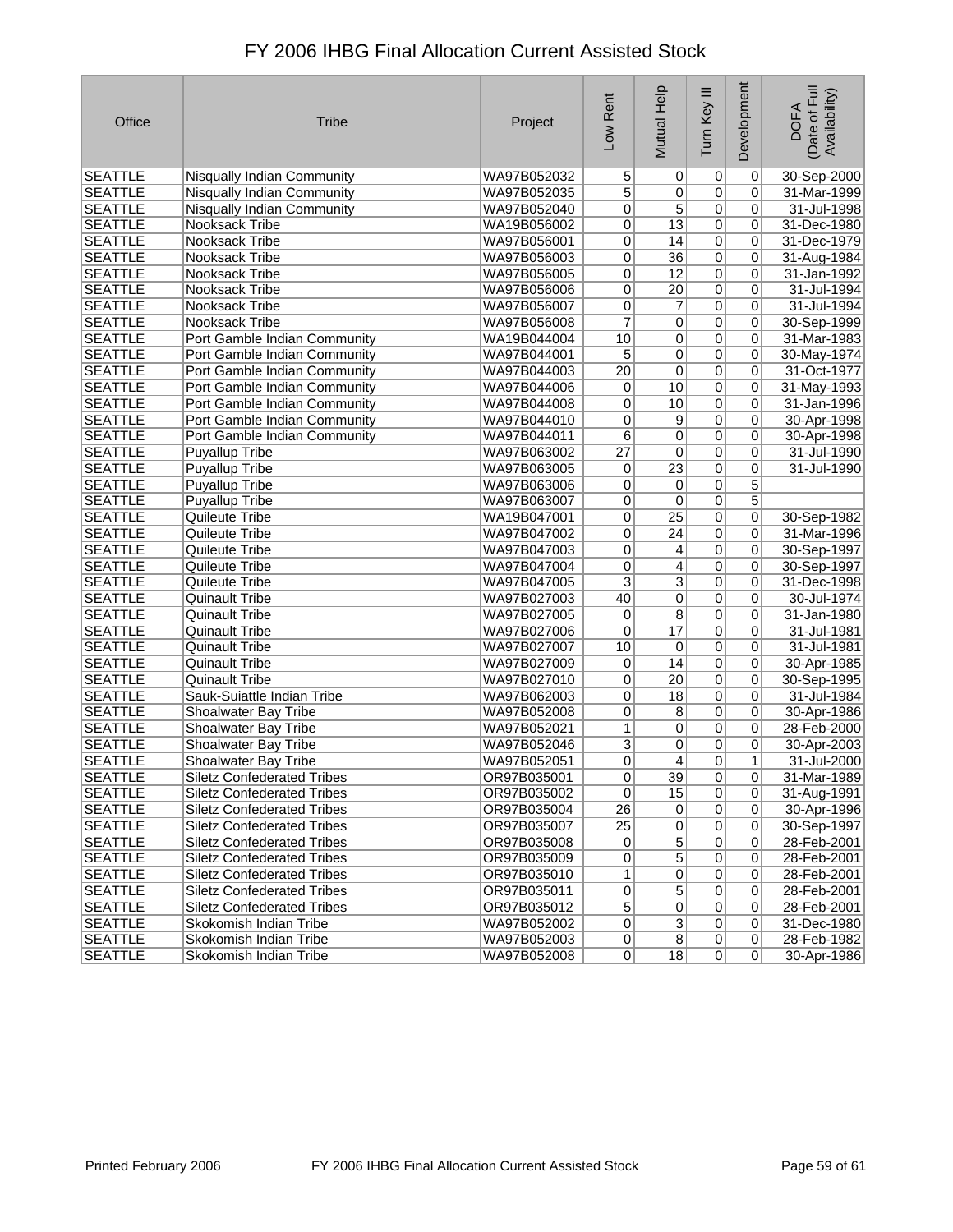| Office         | <b>Tribe</b>                    | Project     | Low Rent        | Mutual Help     | Ξ<br>Tum Key   | Development    | Date of Full<br>Availability)<br><b>DOFA</b> |
|----------------|---------------------------------|-------------|-----------------|-----------------|----------------|----------------|----------------------------------------------|
| <b>SEATTLE</b> | Skokomish Indian Tribe          | WA97B052019 | 0               | 21              | $\overline{0}$ | $\overline{0}$ | 31-Mar-1992                                  |
| <b>SEATTLE</b> | Skokomish Indian Tribe          | WA97B052021 | 10              | 0               | $\overline{0}$ | 0              | 28-Feb-1999                                  |
| <b>SEATTLE</b> | Skokomish Indian Tribe          | WA97B052038 | 5               | 0               | $\overline{0}$ | 0              | 31-Mar-2000                                  |
| <b>SEATTLE</b> | Spokane Tribe                   | WA19B037004 | 32              | 0               | $\overline{0}$ | 0              | 31-Dec-1981                                  |
| <b>SEATTLE</b> | Spokane Tribe                   | WA97B037003 | 0               | 4               | $\overline{0}$ | 0              | 30-Jun-1981                                  |
| <b>SEATTLE</b> | Spokane Tribe                   | WA97B037005 | 52              | 0               | $\overline{0}$ | 0              | 29-Feb-1984                                  |
| SEATTLE        | Spokane Tribe                   | WA97B037006 | 0               | 11              | $\overline{0}$ | 0              | 30-Apr-1986                                  |
| <b>SEATTLE</b> | Spokane Tribe                   | WA97B037008 | $\overline{2}$  | $\overline{25}$ | $\overline{0}$ | 0              | 30-Nov-1987                                  |
| <b>SEATTLE</b> | Spokane Tribe                   | WA97B037009 | $\mathbf{1}$    | $\overline{33}$ | $\overline{0}$ | 0              | 30-Nov-1990                                  |
| <b>SEATTLE</b> | Spokane Tribe                   | WA97B037013 | 0               | 9               | $\overline{0}$ | 0              | 31-Jan-1997                                  |
| <b>SEATTLE</b> | Spokane Tribe                   | WA97B037014 | 16              | 0               | $\overline{0}$ | 0              | 31-Aug-1997                                  |
| <b>SEATTLE</b> | Spokane Tribe                   | WA97B037024 | 0               | 4               | $\overline{0}$ | 0              | 31-Aug-2000                                  |
| <b>SEATTLE</b> | Spokane Tribe                   | WA97B037025 | 6               | 0               | $\overline{0}$ | 0              | 31-Mar-2000                                  |
| <b>SEATTLE</b> | Squaxin Island Tribe            | WA19B052004 | 0               | 8               | $\overline{0}$ | 0              | 28-Feb-1982                                  |
| <b>SEATTLE</b> | Squaxin Island Tribe            | WA19B052006 | 0               | $\overline{2}$  | $\overline{0}$ | 0              | 30-Nov-1983                                  |
| <b>SEATTLE</b> | Squaxin Island Tribe            | WA97B052003 | 0               | $\overline{12}$ | $\overline{0}$ | 0              | 28-Feb-1982                                  |
| <b>SEATTLE</b> | <b>Squaxin Island Tribe</b>     | WA97B052017 | 0               | 21              | $\overline{0}$ | 0              | 29-Feb-1992                                  |
| <b>SEATTLE</b> | <b>Squaxin Island Tribe</b>     | WA97B052021 | 10              | 0               | $\overline{0}$ | 0              | 23-Oct-1997                                  |
| <b>SEATTLE</b> | Squaxin Island Tribe            | WA97B052032 | 7               | 0               | $\overline{0}$ | 0              | 01-Jun-1998                                  |
| <b>SEATTLE</b> | Squaxin Island Tribe            | WA97B052036 | $\overline{2}$  | 0               | $\overline{0}$ | 0              | 01-Jun-1998                                  |
| <b>SEATTLE</b> | Squaxin Island Tribe            | WA97B052042 | $\overline{2}$  | 0               | $\overline{0}$ | 0              | 31-Jan-2002                                  |
| <b>SEATTLE</b> | Squaxin Island Tribe            | WA97B052052 | 0               | 5               | $\overline{0}$ | 0              | 31-Jan-2002                                  |
| <b>SEATTLE</b> | Suquamish Tribal Council        | WA97B052002 | 0               | $\overline{12}$ | $\overline{0}$ | $\overline{0}$ | 31-Dec-1980                                  |
| <b>SEATTLE</b> | Suquamish Tribal Council        | WA97B052008 | $\mathbf 0$     | 17              | $\overline{0}$ | 0              | 30-Apr-1986                                  |
| <b>SEATTLE</b> | <b>Suquamish Tribal Council</b> | WA97B052014 | $\mathbf 0$     | $\overline{25}$ | $\overline{0}$ | 0              | 31-Mar-1992                                  |
| SEATTLE        | <b>Suquamish Tribal Council</b> | WA97B052020 | 4               | 0               | $\overline{0}$ | 0              | 30-Sep-1993                                  |
| SEATTLE        | <b>Suquamish Tribal Council</b> | WA97B052034 | $\overline{5}$  | $\overline{0}$  | $\overline{0}$ | 0              | 28-Feb-1999                                  |
| <b>SEATTLE</b> | <b>Suquamish Tribal Council</b> | WA97B052041 | $\pmb{0}$       | $\overline{5}$  | $\overline{0}$ | 0              | 31-Aug-1998                                  |
| <b>SEATTLE</b> | Swinomish Indians               | WA97B023003 | 17              | 0               | $\overline{0}$ | 0              | 31-Dec-1972                                  |
| <b>SEATTLE</b> | Swinomish Indians               | WA97B023004 | 16              | 0               | $\overline{0}$ | 0              | 30-Apr-1980                                  |
| <b>SEATTLE</b> | Swinomish Indians               | WA97B023006 | $\overline{36}$ | 0               | $\overline{0}$ | 0              | 31-Aug-1985                                  |
| <b>SEATTLE</b> | Swinomish Indians               | WA97B023007 | 10              | 0               | $\overline{0}$ | $\pmb{0}$      | 31-Dec-1993                                  |
| <b>SEATTLE</b> | Swinomish Indians               | WA97B023008 | 0               | $\overline{8}$  | $\overline{0}$ | 0              | 30-Jun-1998                                  |
| <b>SEATTLE</b> | <b>Tulalip Tribes</b>           | WA19B051002 | 0               | $\overline{3}$  | $\overline{0}$ | 0              | 31-Mar-1982                                  |
| <b>SEATTLE</b> | <b>Tulalip Tribes</b>           | WA19B051003 | 21              | $\overline{0}$  | $\overline{0}$ | 0              | 31-Jan-1982                                  |
| <b>SEATTLE</b> | <b>Tulalip Tribes</b>           | WA19B051004 | 0               | 10              | $\overline{0}$ | $\pmb{0}$      | 31-May-1986                                  |
| <b>SEATTLE</b> | <b>Tulalip Tribes</b>           | WA19B051005 | 14              | 0               | $\overline{0}$ | 0              | 31-May-1986                                  |
| SEATTLE        | Tulalip Tribes                  | WA97B051001 | 40              | 0               | 0              | $\sigma$       | 31-May-1978                                  |
| <b>SEATTLE</b> | <b>Tulalip Tribes</b>           | WA97B051006 | $\overline{0}$  | $\overline{3}$  | $\overline{0}$ | $\pmb{0}$      | 31-May-1986                                  |
| <b>SEATTLE</b> | <b>Tulalip Tribes</b>           | WA97B051007 | 17              | 0               | $\overline{0}$ | $\pmb{0}$      | 31-Oct-1991                                  |
| <b>SEATTLE</b> | <b>Tulalip Tribes</b>           | WA97B051009 | 4               | 0               | $\overline{0}$ | 0              | 31-Oct-1991                                  |
| <b>SEATTLE</b> | <b>Tulalip Tribes</b>           | WA97B051010 | $\overline{0}$  | 17              | $\overline{0}$ | $\pmb{0}$      | 31-Oct-1991                                  |
| <b>SEATTLE</b> | <b>Tulalip Tribes</b>           | WA97B051011 | 20              | $\pmb{0}$       | $\overline{0}$ | $\pmb{0}$      | 31-Oct-1991                                  |
| <b>SEATTLE</b> | <b>Tulalip Tribes</b>           | WA97B051013 | 0               | 18              | $\overline{0}$ | $\pmb{0}$      | 31-Dec-1992                                  |
| <b>SEATTLE</b> | <b>Tulalip Tribes</b>           | WA97B051016 | 0               | 13              | $\overline{0}$ | 0              | 31-Dec-1991                                  |
| <b>SEATTLE</b> | <b>Tulalip Tribes</b>           | WA97B051017 | 0               | 5               | $\overline{0}$ | 0              | 31-Dec-1991                                  |
| SEATTLE        | <b>Tulalip Tribes</b>           | WA97B051018 | 19              | $\overline{0}$  | $\overline{0}$ | 0              | 30-Nov-1994                                  |
| <b>SEATTLE</b> | <b>Tulalip Tribes</b>           | WA97B051019 | 0               | $\overline{34}$ | $\overline{0}$ | 0              | 30-Nov-1994                                  |
| <b>SEATTLE</b> | <b>Tulalip Tribes</b>           | WA97B051022 | 0               | 17              | 0              | 0              | 31-Dec-1996                                  |
|                |                                 |             |                 |                 |                |                |                                              |